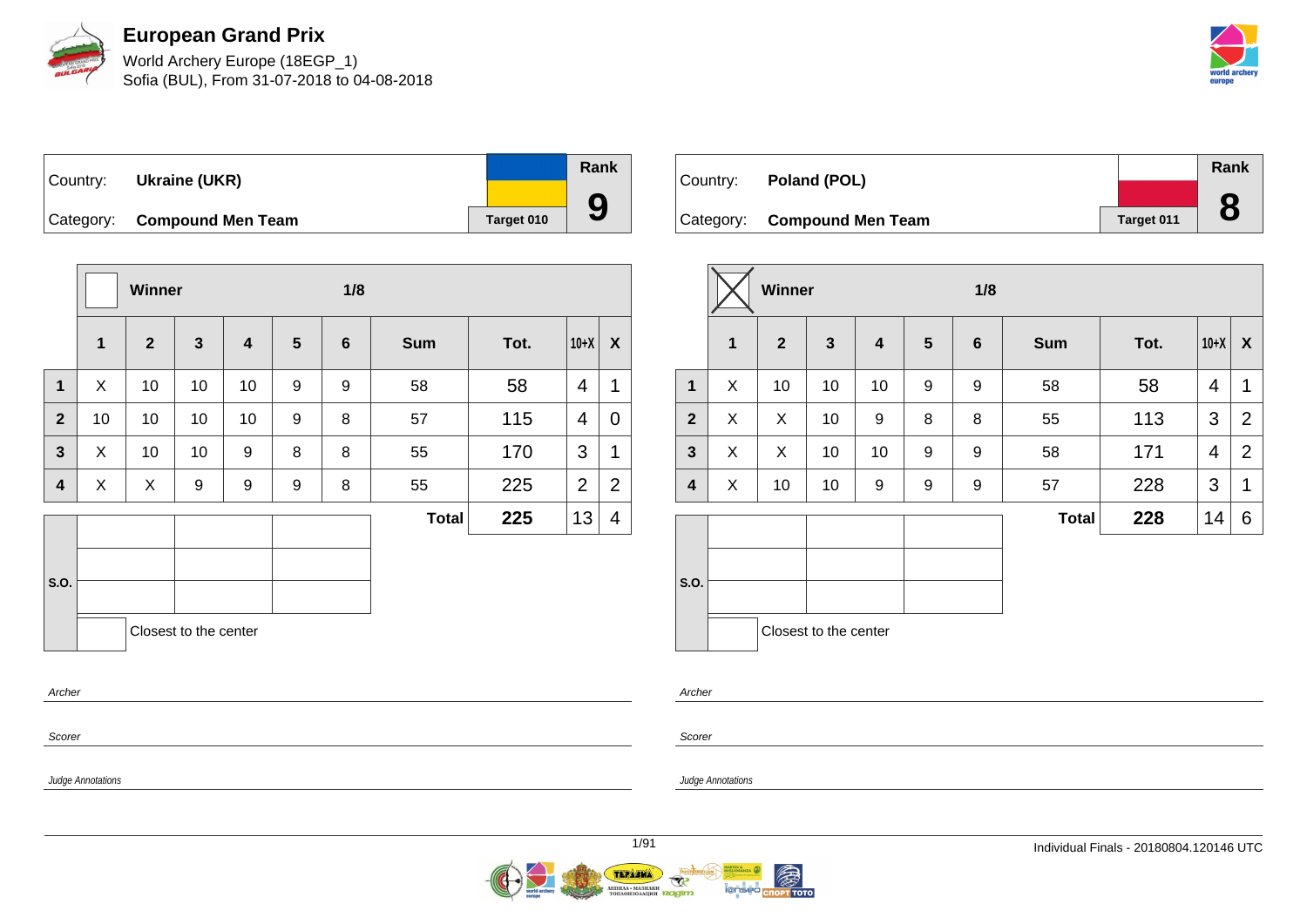

World Archery Europe (18EGP\_1) Sofia (BUL), From 31-07-2018 to 04-08-2018



## Country: **Greece (GRE)** Category: **Compound Men Team Target 013**

|                |    | Winner         |                       |                         |   | 1/8             |              |      |                |                           |
|----------------|----|----------------|-----------------------|-------------------------|---|-----------------|--------------|------|----------------|---------------------------|
|                | 1  | $\overline{2}$ | $\mathbf{3}$          | $\overline{\mathbf{4}}$ | 5 | $6\phantom{1}6$ | <b>Sum</b>   | Tot. | $10+X$         | $\boldsymbol{\mathsf{X}}$ |
| $\mathbf{1}$   | X  | 10             | 10                    | 10                      | 9 | 9               | 58           | 58   | 4              | 1                         |
| $\overline{2}$ | 10 | 10             | 9                     | 9                       | 9 | 9               | 56           | 114  | $\overline{2}$ | 0                         |
| $\mathbf{3}$   | X  | 10             | 10                    | 10                      | 9 | 9               | 58           | 172  | 4              | 1                         |
| 4              | X  | 10             | 9                     | 9                       | 9 | 9               | 56           | 228  | $\overline{2}$ | 1                         |
|                |    |                |                       |                         |   |                 | <b>Total</b> | 228  | 12             | 3                         |
|                |    |                |                       |                         |   |                 |              |      |                |                           |
| S.O.           |    |                |                       |                         |   |                 |              |      |                |                           |
|                |    |                | Closest to the center |                         |   |                 |              |      |                |                           |
| Archer         |    |                |                       |                         |   |                 |              |      |                |                           |
| Scorer         |    |                |                       |                         |   |                 |              |      |                |                           |

| Country: | <b>Bulgaria (BUL)</b>       |            | Rank |
|----------|-----------------------------|------------|------|
|          |                             |            |      |
|          | Category: Compound Men Team | Target 014 |      |

|                |              | <b>Winner</b>  |                         |                         |                | 1/8             |              |      |                |                |
|----------------|--------------|----------------|-------------------------|-------------------------|----------------|-----------------|--------------|------|----------------|----------------|
|                | $\mathbf{1}$ | $\overline{2}$ | $\overline{\mathbf{3}}$ | $\overline{\mathbf{4}}$ | $5\phantom{1}$ | $6\phantom{1}6$ | <b>Sum</b>   | Tot. | $10+X$         | $\mathsf{X}$   |
| $\mathbf{1}$   | X            | X              | 10                      | 9                       | 9              | 8               | 56           | 56   | 3              | $\overline{2}$ |
| $\overline{2}$ | 9            | 9              | 9                       | 9                       | 9              | 8               | 53           | 109  | $\mathbf 0$    | 0              |
| $\mathbf{3}$   | X            | 10             | 9                       | 9                       | 9              | 8               | 55           | 164  | $\overline{2}$ | 1              |
| 4              | X            | X              | X                       | 10                      | 9              | 9               | 58           | 222  | 4              | 3              |
|                |              |                |                         |                         |                |                 | <b>Total</b> | 222  | 9              | 6              |
| S.O.           |              |                | Closest to the center   |                         |                |                 |              |      |                |                |

Archer

Scorer

Judge Annotations

Judge Annotations

**Rank**

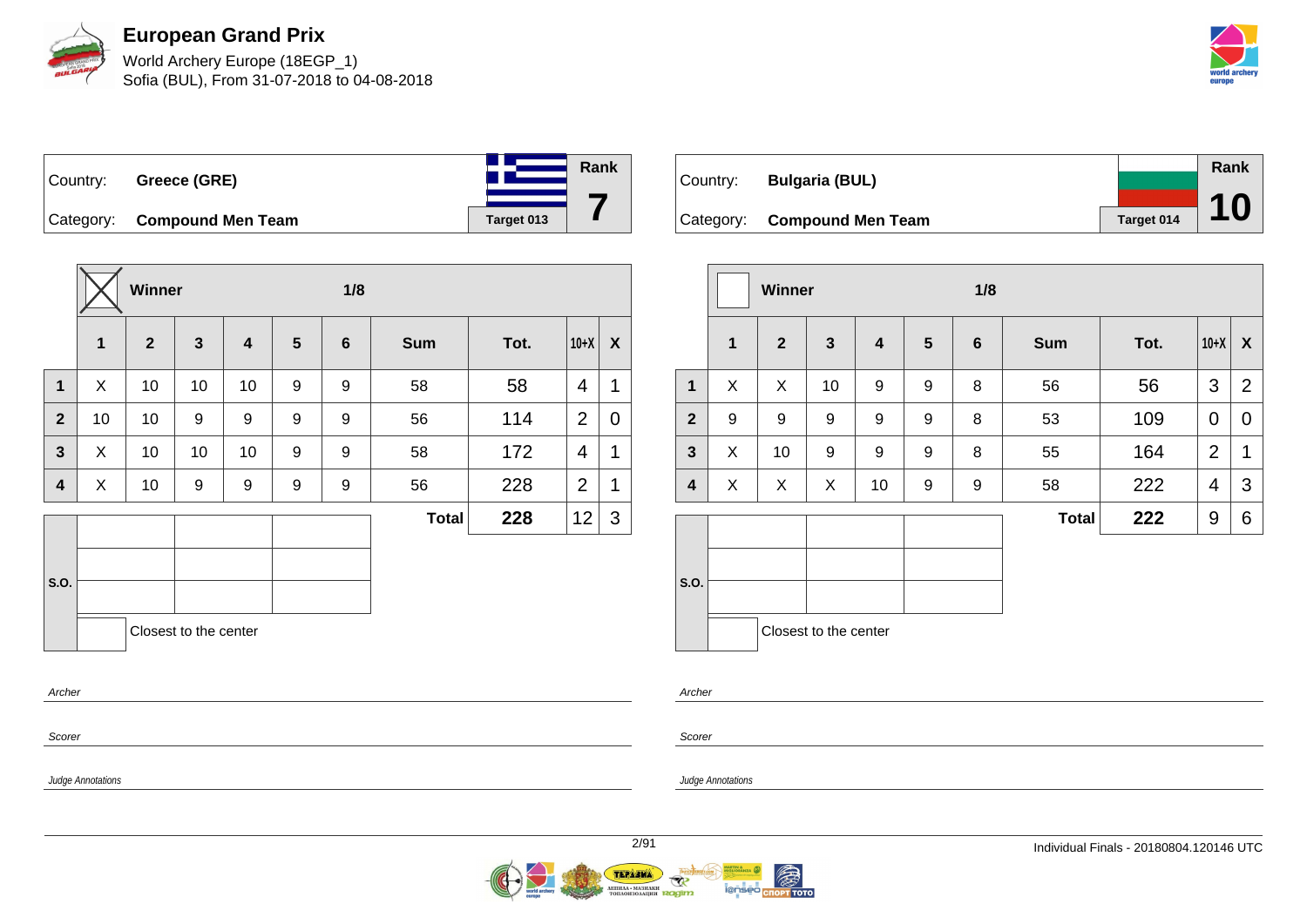

World Archery Europe (18EGP\_1) Sofia (BUL), From 31-07-2018 to 04-08-2018



 $\overline{C^*}$ Country: **Turkey (TUR)** Category: **Compound Men Team Target 004** 

**Winner 1/4 1 2 3 4 5 6 Sum Tot. 10+X X 1**  $\mid$  X  $\mid$  10  $\mid$  10  $\mid$  10  $\mid$  9  $\mid$  59  $\mid$  59  $\mid$  5  $\mid$  1 **2** | 10 | 10 | 10 | 9 | 9 | 9 | 58 | 117 | 4 | 0 **3**  $\mid$  X  $\mid$  10  $\mid$  10  $\mid$  10  $\mid$  9  $\mid$  59  $\mid$  176  $\mid$  5  $\mid$  1 **4** X X X 9 9 9 57 233 3 3 **S.O. Total 233**  $|17|$  5 Closest to the center Archer Scorer

| Country: | Poland (POL)                |            | Rank |
|----------|-----------------------------|------------|------|
|          |                             |            |      |
|          | Category: Compound Men Team | Target 005 |      |

|              |              | <b>Winner</b>  |                       |                         |                | 1/4             |              |      |        |                  |  |
|--------------|--------------|----------------|-----------------------|-------------------------|----------------|-----------------|--------------|------|--------|------------------|--|
|              | $\mathbf{1}$ | $\overline{2}$ | $\mathbf{3}$          | $\overline{\mathbf{4}}$ | $5\phantom{1}$ | $6\phantom{1}6$ | <b>Sum</b>   | Tot. | $10+X$ | $\boldsymbol{X}$ |  |
| $\mathbf{1}$ | X            | 10             | 10                    | 10                      | 9              | $\overline{7}$  | 56           | 56   | 4      | 1                |  |
| $\mathbf{2}$ | X            | X              | 10                    | 9                       | 8              | 8               | 55           | 111  | 3      | $\overline{2}$   |  |
| $\mathbf{3}$ | X            | X              | X                     | 10                      | 9              | 8               | 57           | 168  | 4      | 3                |  |
| 4            | X            | 10             | 10                    | 9                       | 9              | M               | 48           | 216  | 3      | 1                |  |
|              |              |                |                       |                         |                |                 | <b>Total</b> | 216  | 14     | $\overline{7}$   |  |
| S.O.         |              |                |                       |                         |                |                 |              |      |        |                  |  |
|              |              |                | Closest to the center |                         |                |                 |              |      |        |                  |  |

Archer

Scorer

Judge Annotations

Judge Annotations

**Rank**

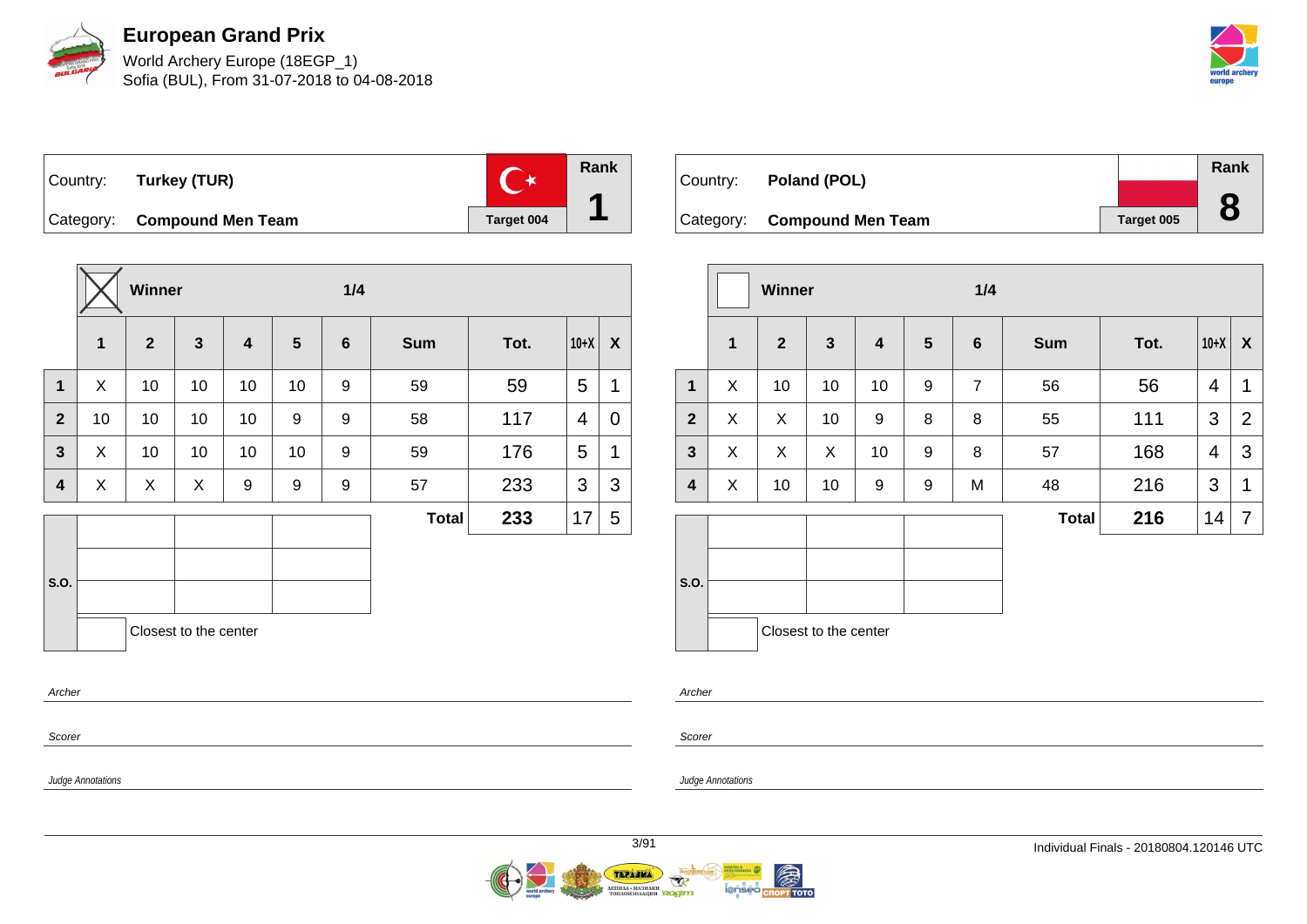

World Archery Europe (18EGP\_1) Sofia (BUL), From 31-07-2018 to 04-08-2018



Country: **Belgium (BEL)** Category: **Compound Men Team Target 007** 

|                |              | Winner       |                       |                         |   | 1/4            |              |      |                |                           |  |  |
|----------------|--------------|--------------|-----------------------|-------------------------|---|----------------|--------------|------|----------------|---------------------------|--|--|
|                | $\mathbf{1}$ | $\mathbf{2}$ | $\mathbf{3}$          | $\overline{\mathbf{4}}$ | 5 | $6\phantom{1}$ | <b>Sum</b>   | Tot. | $10+X$         | $\boldsymbol{\mathsf{X}}$ |  |  |
| $\mathbf{1}$   | X            | X            | 10                    | 10                      | 9 | 8              | 57           | 57   | 4              | $\overline{2}$            |  |  |
| $\overline{2}$ | 10           | 10           | 9                     | 9                       | 9 | 9              | 56           | 113  | $\overline{2}$ | 0                         |  |  |
| $\mathbf{3}$   | X            | X            | X                     | 10                      | 9 | 8              | 57           | 170  | 4              | 3                         |  |  |
| 4              | 10           | 10           | 9                     | 9                       | 9 | 8              | 55           | 225  | $\overline{2}$ | $\mathbf 0$               |  |  |
|                |              |              |                       |                         |   |                | <b>Total</b> | 225  | 12             | 5                         |  |  |
| S.O.           |              |              |                       |                         |   |                |              |      |                |                           |  |  |
|                |              |              | Closest to the center |                         |   |                |              |      |                |                           |  |  |
| Archer         |              |              |                       |                         |   |                |              |      |                |                           |  |  |
| Scorer         |              |              |                       |                         |   |                |              |      |                |                           |  |  |

|          |                             |                   | Rank |
|----------|-----------------------------|-------------------|------|
| Country: | <b>Russia (RUS)</b>         |                   |      |
|          |                             |                   |      |
|          | Category: Compound Men Team | <b>Target 008</b> |      |

|                         |              | Winner       |                       |                         |   |                 |              |      |                |                  |
|-------------------------|--------------|--------------|-----------------------|-------------------------|---|-----------------|--------------|------|----------------|------------------|
|                         | $\mathbf{1}$ | $\mathbf{2}$ | $\mathbf{3}$          | $\overline{\mathbf{4}}$ | 5 | $6\phantom{1}6$ | <b>Sum</b>   | Tot. | $10+X$         | $\boldsymbol{X}$ |
| 1                       | X            | 10           | 10                    | 10                      | 9 | 9               | 58           | 58   | 4              | 1                |
| $\mathbf{2}$            | X            | X            | 9                     | 9                       | 9 | 9               | 56           | 114  | $\overline{2}$ | $\overline{2}$   |
| $\mathbf{3}$            | X            | 10           | 10                    | 9                       | 9 | 9               | 57           | 171  | 3              | 1                |
| $\overline{\mathbf{4}}$ | X            | 10           | 10                    | 10                      | 9 | 9               | 58           | 229  | 4              | 1                |
|                         |              |              |                       |                         |   |                 | <b>Total</b> | 229  | 13             | 5                |
|                         |              |              |                       |                         |   |                 |              |      |                |                  |
| S.O.                    |              |              |                       |                         |   |                 |              |      |                |                  |
|                         |              |              | Closest to the center |                         |   |                 |              |      |                |                  |

Archer

Scorer

Judge Annotations

Judge Annotations

**Rank**

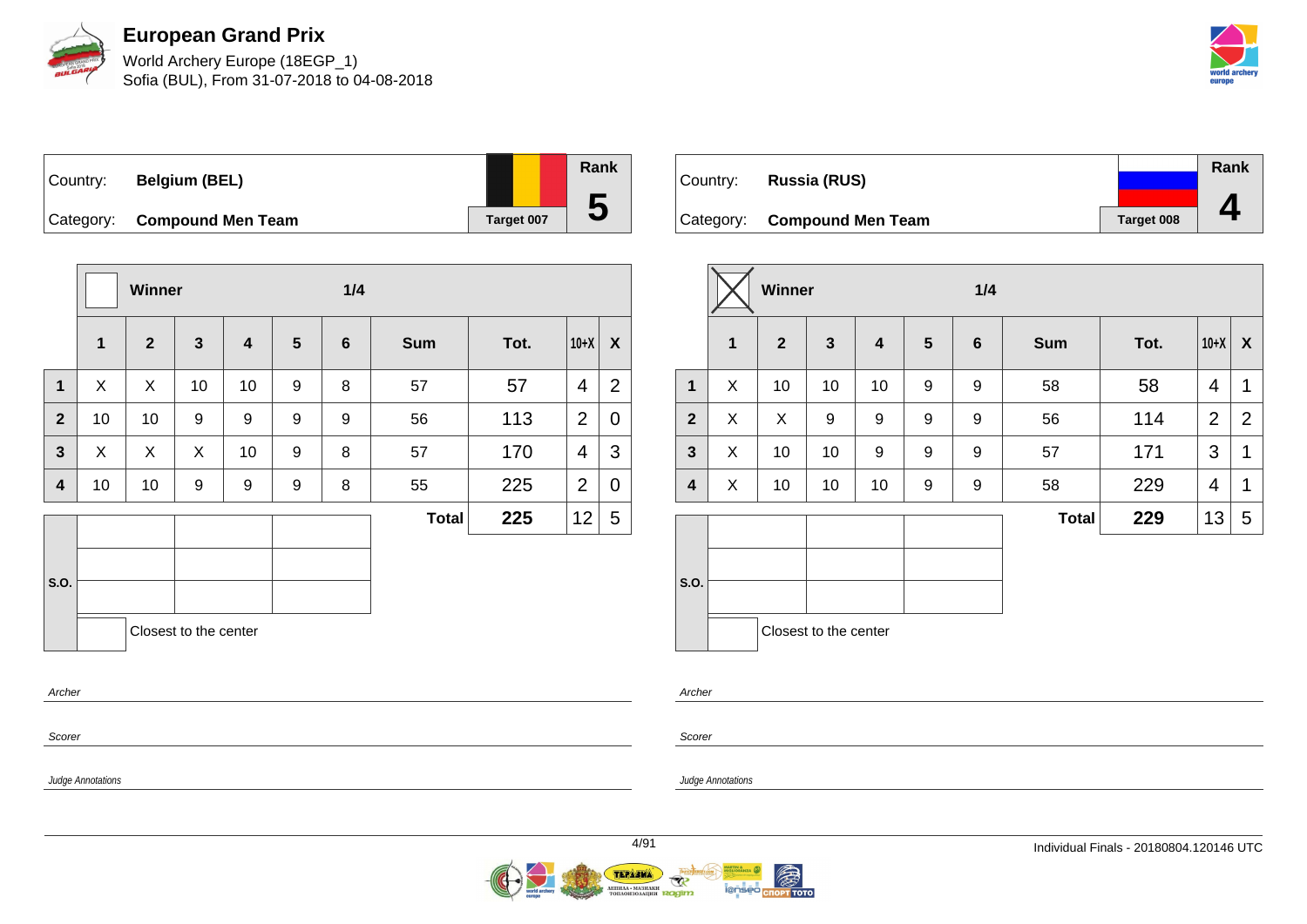

World Archery Europe (18EGP\_1) Sofia (BUL), From 31-07-2018 to 04-08-2018



| ∣Country: | Luxembourg (LUX)            |            | <b>Rank</b> |
|-----------|-----------------------------|------------|-------------|
|           |                             |            |             |
|           | Category: Compound Men Team | Target 010 | J           |

|                |              | <b>Winner</b>  |                         |                         |                 | 1/4            |              |      |        |                |
|----------------|--------------|----------------|-------------------------|-------------------------|-----------------|----------------|--------------|------|--------|----------------|
|                | $\mathbf{1}$ | $\overline{2}$ | $\overline{\mathbf{3}}$ | $\overline{\mathbf{4}}$ | $5\phantom{.0}$ | $6\phantom{1}$ | <b>Sum</b>   | Tot. | $10+X$ | X              |
| $\mathbf{1}$   | X            | 10             | 10                      | 9                       | 8               | 8              | 55           | 55   | 3      | 1              |
| $\overline{2}$ | 10           | 9              | $\boldsymbol{9}$        | 9                       | 8               | 8              | 53           | 108  | 1      | 0              |
| 3              | 10           | 10             | 10                      | 9                       | 9               | 9              | 57           | 165  | 3      | 0              |
| 4              | X            | 10             | 10                      | 9                       | 9               | 8              | 56           | 221  | 3      | 1              |
|                |              |                |                         |                         |                 |                | <b>Total</b> | 221  | 10     | $\overline{c}$ |
|                |              |                |                         |                         |                 |                |              |      |        |                |
| S.O.           |              |                |                         |                         |                 |                |              |      |        |                |
|                |              |                | Closest to the center   |                         |                 |                |              |      |        |                |
| Archer         |              |                |                         |                         |                 |                |              |      |        |                |

| Country: | Romania (ROU)               |            | Rank |
|----------|-----------------------------|------------|------|
|          | Category: Compound Men Team | Target 011 |      |

|                         |    | <b>Winner</b>  |                       |                  |                | 1/4            |              |      |                |                  |  |  |
|-------------------------|----|----------------|-----------------------|------------------|----------------|----------------|--------------|------|----------------|------------------|--|--|
|                         | 1  | $\overline{2}$ | $\mathbf{3}$          | $\boldsymbol{4}$ | $5\phantom{1}$ | $6\phantom{1}$ | <b>Sum</b>   | Tot. | $10+X$         | $\boldsymbol{X}$ |  |  |
| $\mathbf{1}$            | X  | 10             | 9                     | 9                | 9              | $\overline{7}$ | 54           | 54   | $\overline{2}$ | 1                |  |  |
| $\overline{2}$          | X  | X              | 10                    | 10               | 10             | 9              | 59           | 113  | 5              | 2                |  |  |
| $\overline{\mathbf{3}}$ | X  | X              | 10                    | 9                | 9              | 9              | 57           | 170  | 3              | 2                |  |  |
| 4                       | 10 | 10             | 9                     | 9                | 9              | 8              | 55           | 225  | $\overline{2}$ | $\mathbf 0$      |  |  |
|                         |    |                |                       |                  |                |                | <b>Total</b> | 225  | 12             | 5                |  |  |
| S.O.                    |    |                |                       |                  |                |                |              |      |                |                  |  |  |
|                         |    |                | Closest to the center |                  |                |                |              |      |                |                  |  |  |

Archer

Scorer

Judge Annotations

Scorer

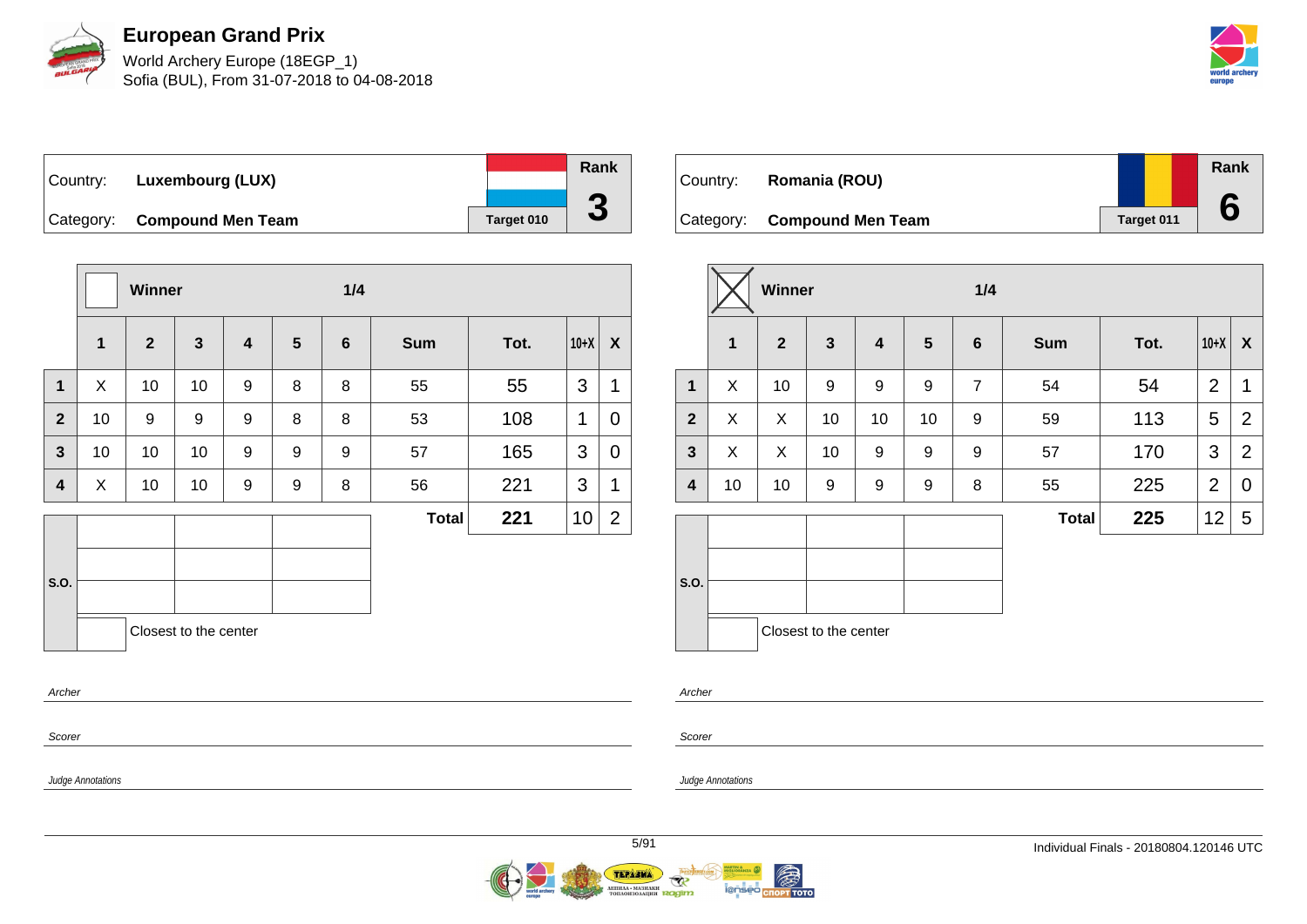

World Archery Europe (18EGP\_1) Sofia (BUL), From 31-07-2018 to 04-08-2018



## Country: **Greece (GRE)** Category: **Compound Men Team Target 013**

|              |              | Winner       |                         |   |   | 1/4            |              |      |                |                  |
|--------------|--------------|--------------|-------------------------|---|---|----------------|--------------|------|----------------|------------------|
|              | $\mathbf{1}$ | $\mathbf{2}$ | $\overline{\mathbf{3}}$ | 4 | 5 | $6\phantom{1}$ | <b>Sum</b>   | Tot. | $10+X$         | $\boldsymbol{X}$ |
| $\mathbf{1}$ | X            | X            | 9                       | 9 | 9 | 9              | 56           | 56   | $\overline{2}$ | $\overline{2}$   |
| $\mathbf{2}$ | X            | 10           | 9                       | 9 | 9 | 8              | 55           | 111  | $\overline{2}$ | 1                |
| $\mathbf{3}$ | 10           | 10           | 10                      | 9 | 9 | 9              | 57           | 168  | 3              | 0                |
| 4            | X            | 10           | 10                      | 9 | 9 | 9              | 57           | 225  | 3              | 1                |
|              |              |              |                         |   |   |                | <b>Total</b> | 225  | 10             | 4                |
| S.O.         |              |              |                         |   |   |                |              |      |                |                  |
| Archer       |              |              | Closest to the center   |   |   |                |              |      |                |                  |
| Scorer       |              |              |                         |   |   |                |              |      |                |                  |

| Country: | Italy (ITA)                 |                   | Rank |
|----------|-----------------------------|-------------------|------|
|          |                             |                   |      |
|          | Category: Compound Men Team | <b>Target 014</b> |      |

|              |    | Winner         |                       |                         |    | 1/4             |              |      |                |                |
|--------------|----|----------------|-----------------------|-------------------------|----|-----------------|--------------|------|----------------|----------------|
|              | 1  | $\overline{2}$ | $\mathbf{3}$          | $\overline{\mathbf{4}}$ | 5  | $6\phantom{1}6$ | <b>Sum</b>   | Tot. | $10+X$         | X              |
| $\mathbf{1}$ | 10 | 10             | 10                    | 10                      | 9  | 9               | 58           | 58   | 4              | $\overline{0}$ |
| $\mathbf{2}$ | X  | X              | 10                    | 10                      | 10 | 10              | 60           | 118  | 6              | 2              |
| $\mathbf{3}$ | 10 | 10             | 9                     | $\boldsymbol{9}$        | 9  | 9               | 56           | 174  | $\overline{2}$ | 0              |
| 4            | X  | 10             | 9                     | 9                       | 9  | 9               | 56           | 230  | $\overline{2}$ | 1              |
|              |    |                |                       |                         |    |                 | <b>Total</b> | 230  | 14             | 3              |
| S.O.         |    |                |                       |                         |    |                 |              |      |                |                |
|              |    |                | Closest to the center |                         |    |                 |              |      |                |                |

Archer

Scorer

Judge Annotations

Judge Annotations

**Rank**

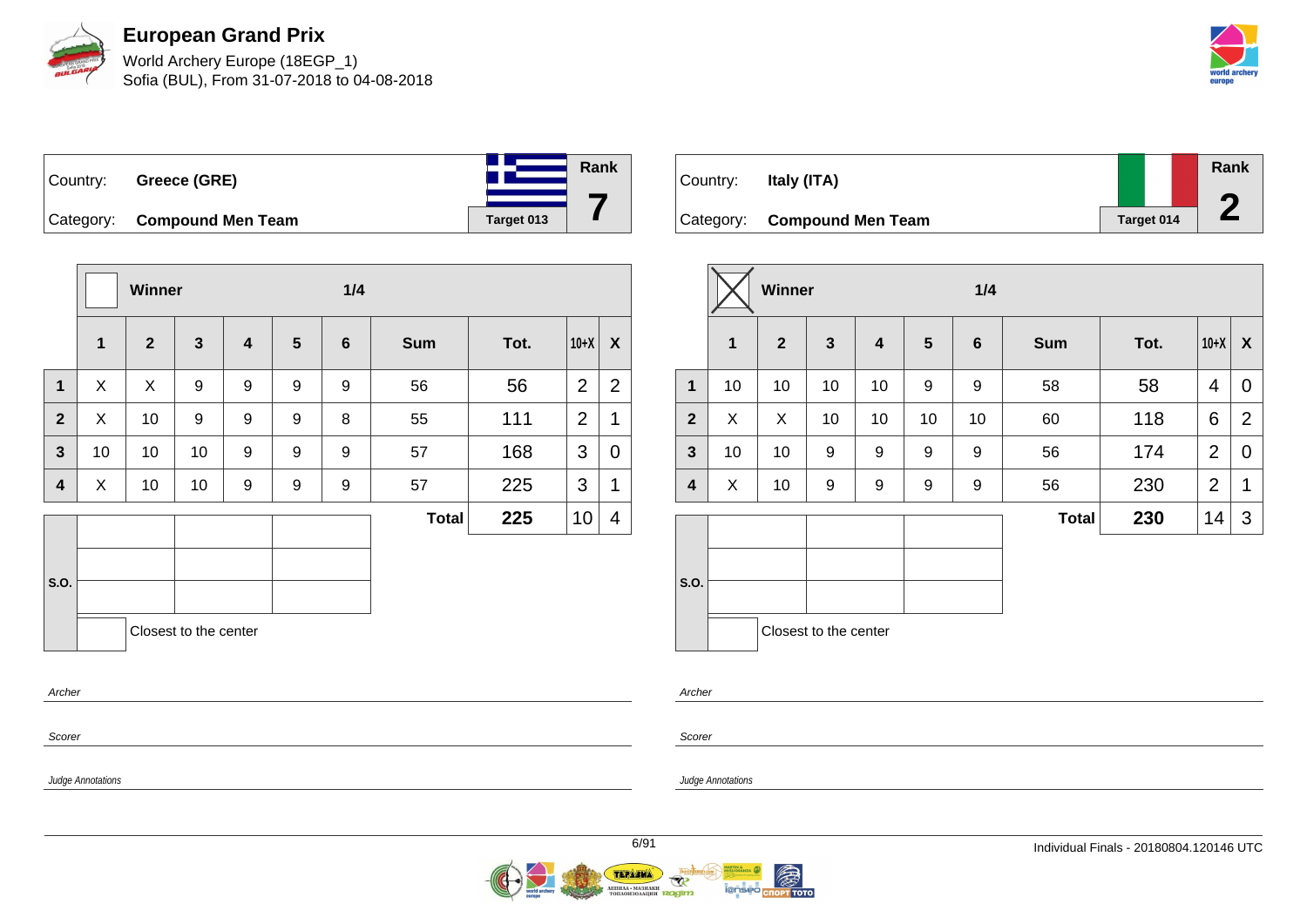

World Archery Europe (18EGP\_1) Sofia (BUL), From 31-07-2018 to 04-08-2018



 $\overline{C^*}$ Country: **Turkey (TUR)** Category: **Compound Men Team Target 010** 

**Winner 1/2 1 2 3 4 5 6 Sum Tot. 10+X X 1** X 10 10 10 9 9 58 58 4 1 **2**  $\mid$  X  $\mid$  10  $\mid$  10  $\mid$  10  $\mid$  9  $\mid$  59  $\mid$  117  $\mid$  5  $\mid$  1 **3**  $\mid$  X  $\mid$  X  $\mid$  X  $\mid$  10  $\mid$  9  $\mid$  59  $\mid$  176  $\mid$  5  $\mid$  4 **4**  $\mid$  X  $\mid$  10  $\mid$  10  $\mid$  9  $\mid$  9  $\mid$  58  $\mid$  234  $\mid$  4  $\mid$  1 **S.O. Total 234**  $|18|7$ Closest to the center Archer

Country: **Russia (RUS)** Category: **Compound Men Team Target 011 Rank 4**

|                         |              | <b>Winner</b>  |                       |                         |                | 1/2             |              |      |        |                |
|-------------------------|--------------|----------------|-----------------------|-------------------------|----------------|-----------------|--------------|------|--------|----------------|
|                         | $\mathbf{1}$ | $\overline{2}$ | $\mathbf{3}$          | $\overline{\mathbf{4}}$ | $5\phantom{1}$ | $6\phantom{1}6$ | <b>Sum</b>   | Tot. | $10+X$ | X              |
| $\mathbf{1}$            | X            | 10             | 10                    | 10                      | 9              | 9               | 58           | 58   | 4      | 1              |
| $\mathbf{2}$            | 10           | 10             | 10                    | 9                       | 9              | 8               | 56           | 114  | 3      | 0              |
| $\mathbf{3}$            | X            | X              | 10                    | 9                       | 9              | 9               | 57           | 171  | 3      | $\overline{2}$ |
| $\overline{\mathbf{4}}$ | X            | X              | 10                    | 10                      | 10             | 8               | 58           | 229  | 5      | $\overline{2}$ |
|                         |              |                |                       |                         |                |                 | <b>Total</b> | 229  | 15     | 5              |
| S.O.                    |              |                | Closest to the center |                         |                |                 |              |      |        |                |

Archer

Scorer

Judge Annotations

Scorer

Judge Annotations

**Rank**

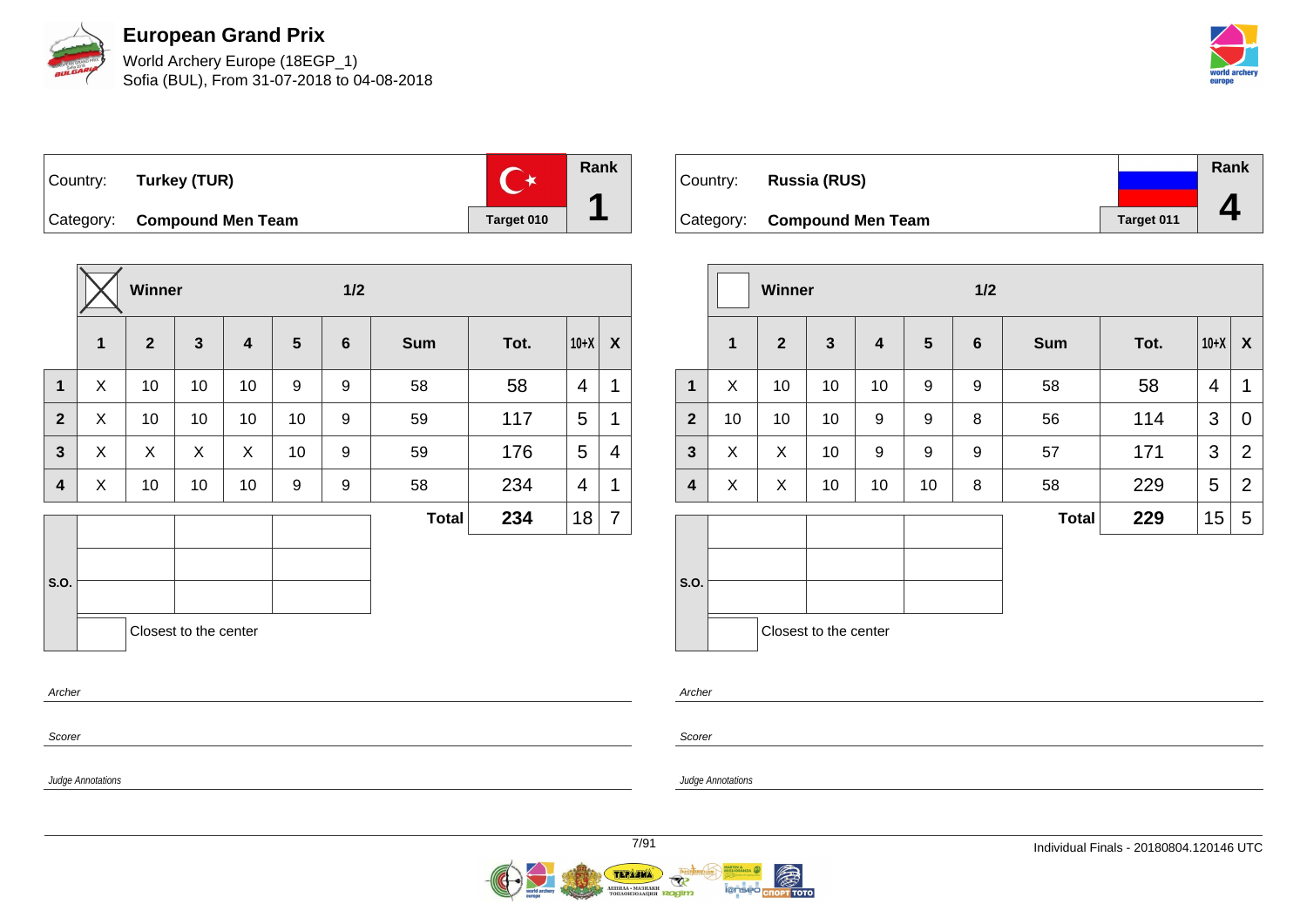

World Archery Europe (18EGP\_1) Sofia (BUL), From 31-07-2018 to 04-08-2018



Country: **Romania (ROU)** Category: **Compound Men Team Target 013** 

|                  |              | Winner       |                       |                  |                 | 1/2            |              |      |                |                  |
|------------------|--------------|--------------|-----------------------|------------------|-----------------|----------------|--------------|------|----------------|------------------|
|                  | $\mathbf{1}$ | $\mathbf{2}$ | $\mathbf{3}$          | $\boldsymbol{4}$ | $5\phantom{.0}$ | $6\phantom{1}$ | <b>Sum</b>   | Tot. | $10+X$         | $\boldsymbol{X}$ |
| $\mathbf{1}$     | X            | X            | 10                    | 9                | 9               | 8              | 56           | 56   | 3              | $\overline{2}$   |
| $\overline{2}$   | X            | 10           | 9                     | 9                | 9               | 8              | 55           | 111  | $\overline{2}$ | 1                |
| 3                | X            | 9            | 9                     | 9                | 9               | 9              | 55           | 166  | 1              | 1                |
| 4                | X            | 10           | 10                    | 9                | 9               | 9              | 57           | 223  | 3              | 1                |
|                  |              |              |                       |                  |                 |                | <b>Total</b> | 223  | 9              | 5                |
| S.O.             |              |              | Closest to the center |                  |                 |                |              |      |                |                  |
| Archer<br>Scorer |              |              |                       |                  |                 |                |              |      |                |                  |

| Country: | Italy (ITA)                 |            | Rank |
|----------|-----------------------------|------------|------|
|          | Category: Compound Men Team | Target 014 |      |
|          |                             |            |      |

|                |    | Winner         |                       |                         |   | 1/2             |              |      |        |   |
|----------------|----|----------------|-----------------------|-------------------------|---|-----------------|--------------|------|--------|---|
|                | 1  | $\overline{2}$ | $\mathbf{3}$          | $\overline{\mathbf{4}}$ | 5 | $6\phantom{1}6$ | <b>Sum</b>   | Tot. | $10+X$ | X |
| $\mathbf{1}$   | 10 | 10             | 10                    | 9                       | 9 | 9               | 57           | 57   | 3      | 0 |
| $\overline{2}$ | 10 | 10             | 10                    | 10                      | 9 | 9               | 58           | 115  | 4      | 0 |
| $\mathbf{3}$   | X  | X              | X                     | 10                      | 9 | 9               | 58           | 173  | 4      | 3 |
| 4              | 10 | 10             | 10                    | 9                       | 9 | 9               | 57           | 230  | 3      | 0 |
|                |    |                |                       |                         |   |                 | <b>Total</b> | 230  | 14     | 3 |
|                |    |                |                       |                         |   |                 |              |      |        |   |
| S.O.           |    |                |                       |                         |   |                 |              |      |        |   |
|                |    |                |                       |                         |   |                 |              |      |        |   |
|                |    |                | Closest to the center |                         |   |                 |              |      |        |   |

Archer

Scorer

Judge Annotations

Judge Annotations

**Rank**

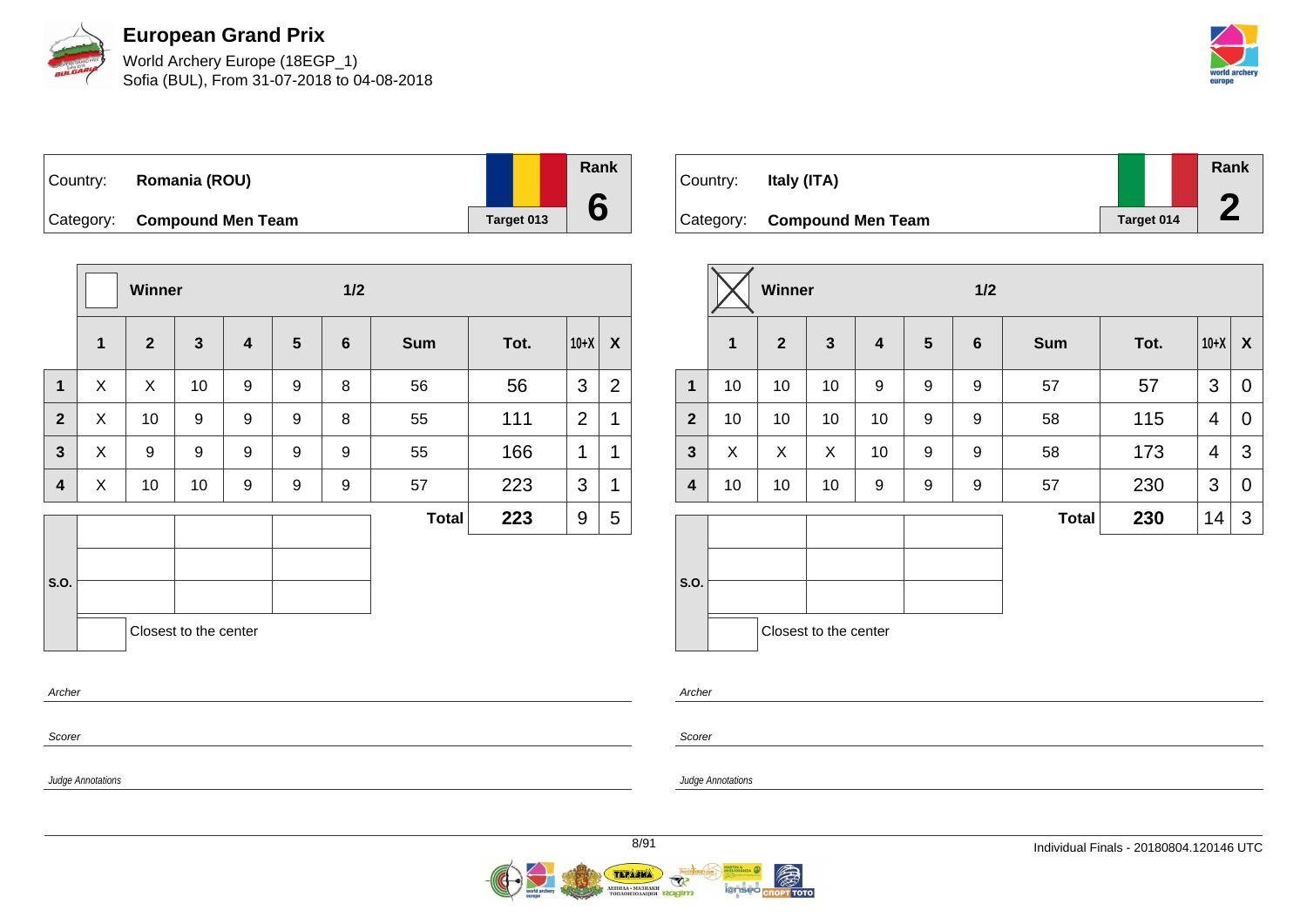

World Archery Europe (18EGP\_1) Sofia (BUL), From 31-07-2018 to 04-08-2018



| ∣Country: | Russia (RUS)                |            | Rank |
|-----------|-----------------------------|------------|------|
|           |                             |            |      |
|           | Category: Compound Men Team | Target 010 |      |

|                |              | <b>Winner</b>  |                       |                         |                | <b>Bronze</b>  |              |      |                |                  |
|----------------|--------------|----------------|-----------------------|-------------------------|----------------|----------------|--------------|------|----------------|------------------|
|                | $\mathbf{1}$ | $\overline{2}$ | $\mathbf{3}$          | $\overline{\mathbf{4}}$ | $5\phantom{.}$ | $6\phantom{1}$ | <b>Sum</b>   | Tot. | $10+X$         | $\boldsymbol{X}$ |
| $\mathbf 1$    | X            | X              | 10                    | 9                       | 9              | 9              | 57           | 57   | 3              | $\overline{2}$   |
| $\overline{2}$ | X            | X              | 10                    | 8                       | 8              | M              | 46           | 103  | 3              | 2                |
| 3              | X            | 10             | 10                    | 10                      | 9              | 9              | 58           | 161  | 4              | 1                |
| 4              | 10           | 10             | 9                     | 9                       | 9              | 8              | 55           | 216  | $\overline{2}$ | 0                |
|                |              |                |                       |                         |                |                | <b>Total</b> | 216  | 12             | 5                |
|                |              |                |                       |                         |                |                |              |      |                |                  |
| S.O.           |              |                |                       |                         |                |                |              |      |                |                  |
|                |              |                | Closest to the center |                         |                |                |              |      |                |                  |
|                | Archer       |                |                       |                         |                |                |              |      |                |                  |

| Country: | Romania (ROU)               |            | <b>Rank</b> |
|----------|-----------------------------|------------|-------------|
|          | Category: Compound Men Team | Target 011 |             |

|                |              | Winner         |                         |                         |                  | <b>Bronze</b>   |              |      |        |                |
|----------------|--------------|----------------|-------------------------|-------------------------|------------------|-----------------|--------------|------|--------|----------------|
|                | $\mathbf{1}$ | $\overline{2}$ | $\overline{\mathbf{3}}$ | $\overline{\mathbf{4}}$ | $5\phantom{1}$   | $6\phantom{1}6$ | <b>Sum</b>   | Tot. | $10+X$ | X              |
| $\mathbf{1}$   | X            | 10             | 10                      | 9                       | 9                | 8               | 56           | 56   | 3      | 1              |
| $\overline{2}$ | X            | 10             | 10                      | 9                       | 9                | 8               | 56           | 112  | 3      | 1              |
| $\mathbf{3}$   | X            | 10             | 10                      | $\boldsymbol{9}$        | $\boldsymbol{9}$ | 9               | 57           | 169  | 3      | 1              |
| 4              | X            | X              | 10                      | 10                      | 9                | 8               | 57           | 226  | 4      | $\overline{2}$ |
|                |              |                |                         |                         |                  |                 | <b>Total</b> | 226  | 13     | 5              |
| S.O.           |              |                |                         |                         |                  |                 |              |      |        |                |
|                |              |                | Closest to the center   |                         |                  |                 |              |      |        |                |

Archer

Scorer

Judge Annotations

Scorer

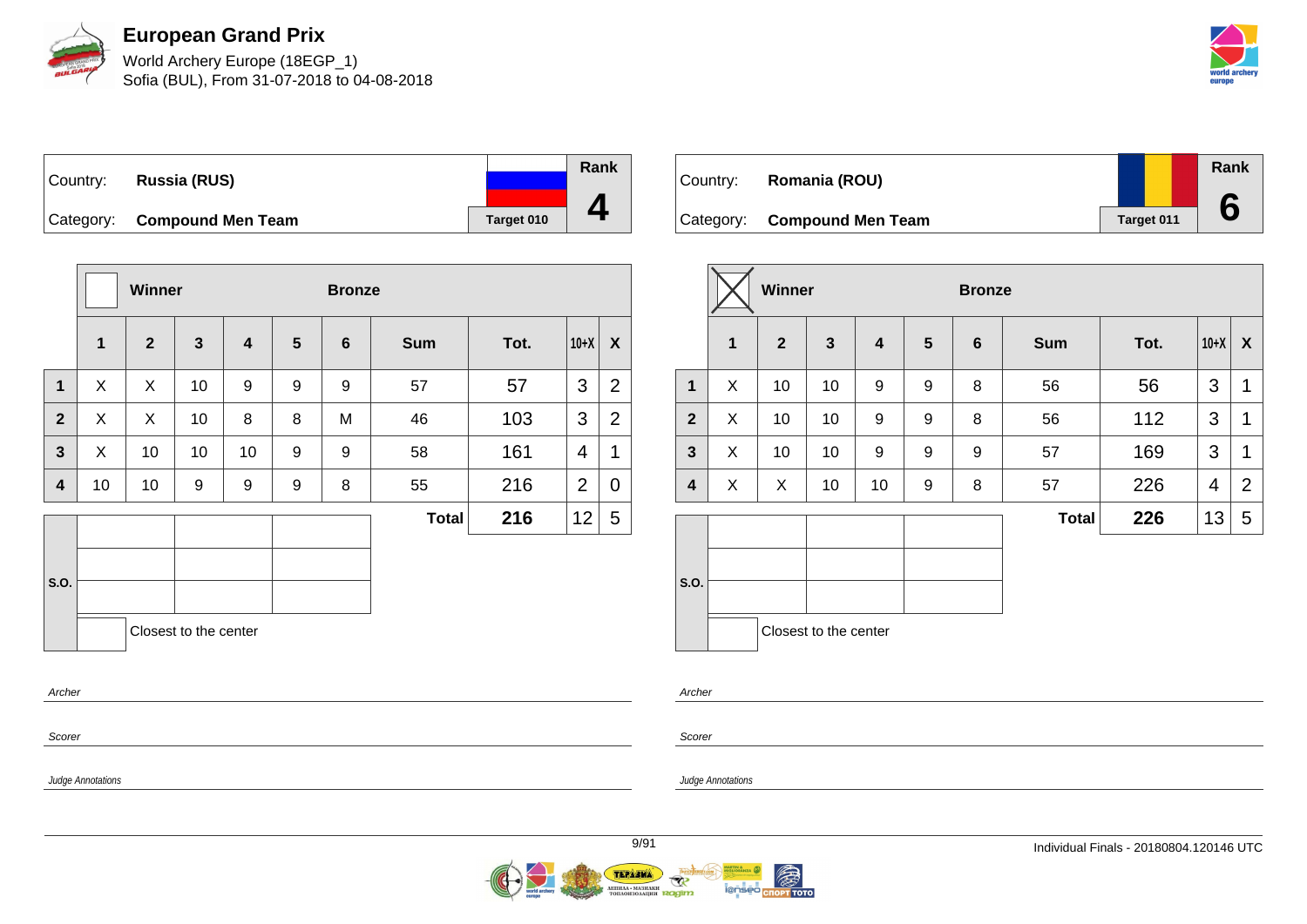

World Archery Europe (18EGP\_1) Sofia (BUL), From 31-07-2018 to 04-08-2018



 $\overline{C^*}$ Country: **Turkey (TUR)** Category: **Compound Men Team Target 001** 

|                  |              | Winner         |                         |                         |                | Gold             |              |      |        |                    |
|------------------|--------------|----------------|-------------------------|-------------------------|----------------|------------------|--------------|------|--------|--------------------|
|                  | $\mathbf{1}$ | $\overline{2}$ | $\overline{\mathbf{3}}$ | $\overline{\mathbf{4}}$ | $5\phantom{1}$ | $6\phantom{1}$   | <b>Sum</b>   | Tot. | $10+X$ | $\pmb{\mathsf{X}}$ |
| 1                | X            | X              | 9                       | 9                       | 10             | 9                | 57           | 57   | 3      | $\overline{2}$     |
| $\overline{2}$   | 9            | 10             | 10                      | 9                       | 10             | 10               | 58           | 115  | 4      | 0                  |
| $\mathbf{3}$     | 9            | 9              | 9                       | 9                       | 8              | 9                | 53           | 168  | 0      | 0                  |
| $\boldsymbol{4}$ | 10           | 10             | 9                       | 10                      | 9              | $\boldsymbol{9}$ | 57           | 225  | 3      | 0                  |
|                  |              |                |                         |                         |                |                  | <b>Total</b> | 225  | 10     | $\overline{2}$     |
|                  |              |                |                         |                         |                |                  |              |      |        |                    |
| S.O.             |              |                |                         |                         |                |                  |              |      |        |                    |
|                  |              |                | Closest to the center   |                         |                |                  |              |      |        |                    |
| Archer           |              |                |                         |                         |                |                  |              |      |        |                    |
| Scorer           |              |                |                         |                         |                |                  |              |      |        |                    |

Country: **Italy (ITA)** Category: **Compound Men Team Target 002 Rank 2**

|                |              | Winner         |                       |                         |                | Gold            |              |      |                |                |
|----------------|--------------|----------------|-----------------------|-------------------------|----------------|-----------------|--------------|------|----------------|----------------|
|                | $\mathbf{1}$ | $\overline{2}$ | $\mathbf{3}$          | $\overline{\mathbf{4}}$ | $5\phantom{1}$ | $6\phantom{1}6$ | <b>Sum</b>   | Tot. | $10+X$         | X              |
| $\mathbf{1}$   | 10           | 9              | 10                    | 10                      | 9              | 10              | 58           | 58   | 4              | 0              |
| $\overline{2}$ | 9            | X              | 9                     | $\overline{7}$          | 10             | 9               | 54           | 112  | $\overline{2}$ | 1              |
| $\mathbf{3}$   | 9            | X              | 10                    | 9                       | 9              | 10              | 57           | 169  | 3              | 1              |
| 4              | X            | 9              | 10                    | 9                       | 9              | X               | 57           | 226  | 3              | $\overline{2}$ |
|                |              |                |                       |                         |                |                 | <b>Total</b> | 226  | 12             | 4              |
| S.O.           |              |                |                       |                         |                |                 |              |      |                |                |
|                |              |                | Closest to the center |                         |                |                 |              |      |                |                |

Archer

Scorer

Judge Annotations

Judge Annotations

**Rank**

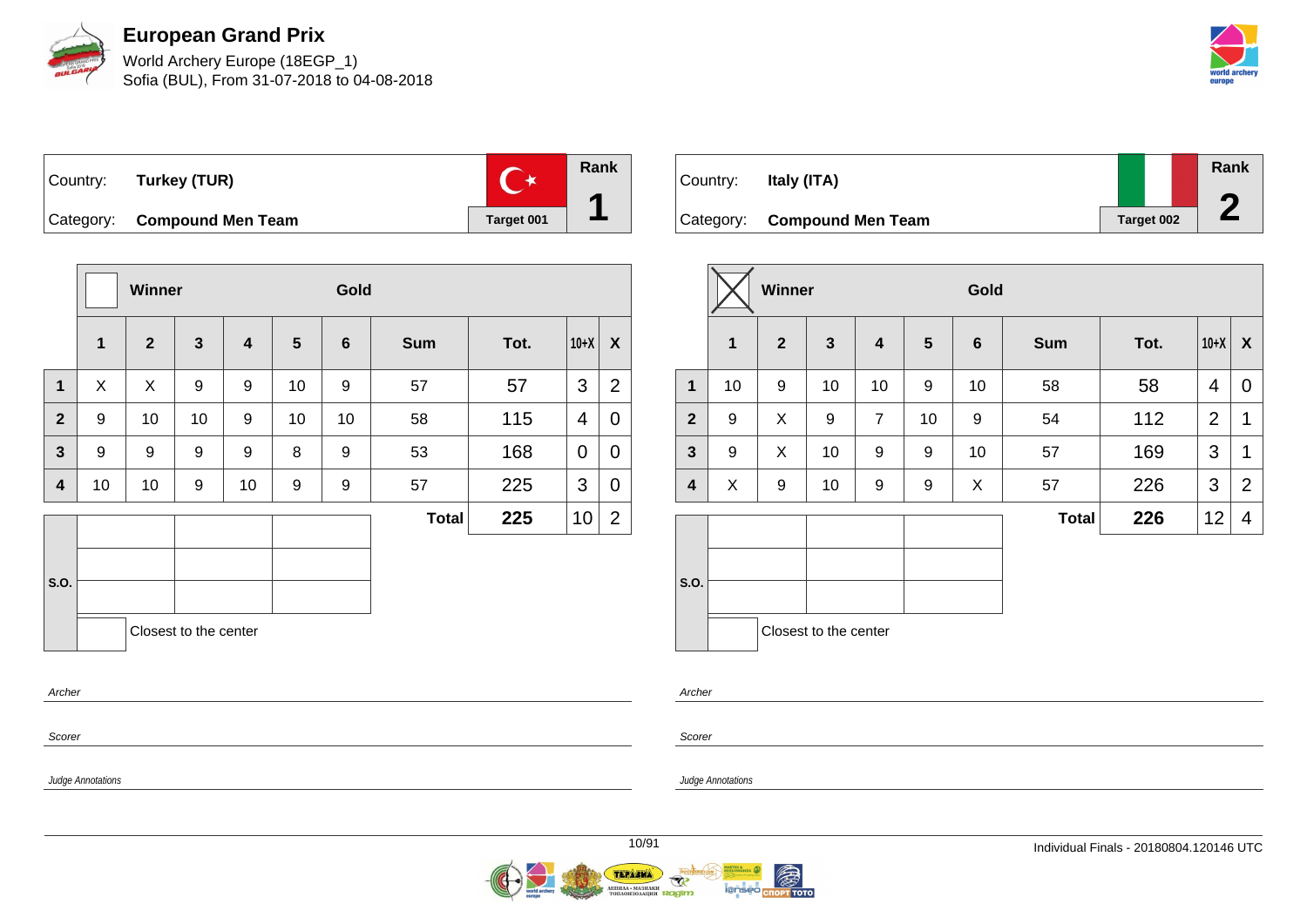

World Archery Europe (18EGP\_1) Sofia (BUL), From 31-07-2018 to 04-08-2018



**Rank** ÷ Country: **Switzerland (SUI) 5** Category: **Compound Women Team Target 001** 

|              |              | <b>Winner</b> |                       |                         |                | 1/4            |              |      |                |                           |
|--------------|--------------|---------------|-----------------------|-------------------------|----------------|----------------|--------------|------|----------------|---------------------------|
|              | $\mathbf{1}$ | $\mathbf{2}$  | $\mathbf{3}$          | $\overline{\mathbf{4}}$ | $5\phantom{1}$ | $6\phantom{1}$ | <b>Sum</b>   | Tot. | $10+X$         | $\boldsymbol{\mathsf{X}}$ |
| $\mathbf{1}$ | 9            | 9             | 9                     | 8                       | 8              | $\overline{7}$ | 50           | 50   | 0              | $\mathbf 0$               |
| $\mathbf{2}$ | 10           | 10            | 9                     | 9                       | 8              | 8              | 54           | 104  | $\overline{2}$ | $\mathbf 0$               |
| 3            | 10           | 10            | 10                    | 10                      | 9              | 8              | 57           | 161  | 4              | $\mathbf 0$               |
| 4            | X            | 10            | 10                    | 10                      | 9              | 8              | 57           | 218  | 4              | 1                         |
|              |              |               |                       |                         |                |                | <b>Total</b> | 218  | 10             | 1                         |
|              |              |               |                       |                         |                |                |              |      |                |                           |
| S.O.         |              |               |                       |                         |                |                |              |      |                |                           |
|              |              |               | Closest to the center |                         |                |                |              |      |                |                           |
| Archer       |              |               |                       |                         |                |                |              |      |                |                           |
|              |              |               |                       |                         |                |                |              |      |                |                           |

| Country: | Ukraine (UKR)                 |                   | Rank |
|----------|-------------------------------|-------------------|------|
|          |                               |                   |      |
|          | Category: Compound Women Team | <b>Target 002</b> |      |

|                |              | Winner         |                       |                         |                  | 1/4             |              |      |                |                  |
|----------------|--------------|----------------|-----------------------|-------------------------|------------------|-----------------|--------------|------|----------------|------------------|
|                | $\mathbf{1}$ | $\overline{2}$ | $\mathbf{3}$          | $\overline{\mathbf{4}}$ | 5                | $6\phantom{1}6$ | <b>Sum</b>   | Tot. | $10+X$         | $\boldsymbol{X}$ |
| 1              | 10           | 10             | 10                    | 9                       | 9                | 9               | 57           | 57   | 3              | 0                |
| $\overline{2}$ | X            | 10             | 9                     | 9                       | $\boldsymbol{9}$ | 8               | 55           | 112  | $\overline{2}$ | 1                |
| $\mathbf{3}$   | X            | 10             | 10                    | 9                       | 9                | 9               | 57           | 169  | 3              | 1                |
| 4              | X            | 10             | 10                    | 9                       | 9                | 9               | 57           | 226  | 3              | 1                |
|                |              |                |                       |                         |                  |                 | <b>Total</b> | 226  | 11             | 3                |
| S.O.           |              |                |                       |                         |                  |                 |              |      |                |                  |
|                |              |                | Closest to the center |                         |                  |                 |              |      |                |                  |

Archer

Scorer

Judge Annotations

Scorer

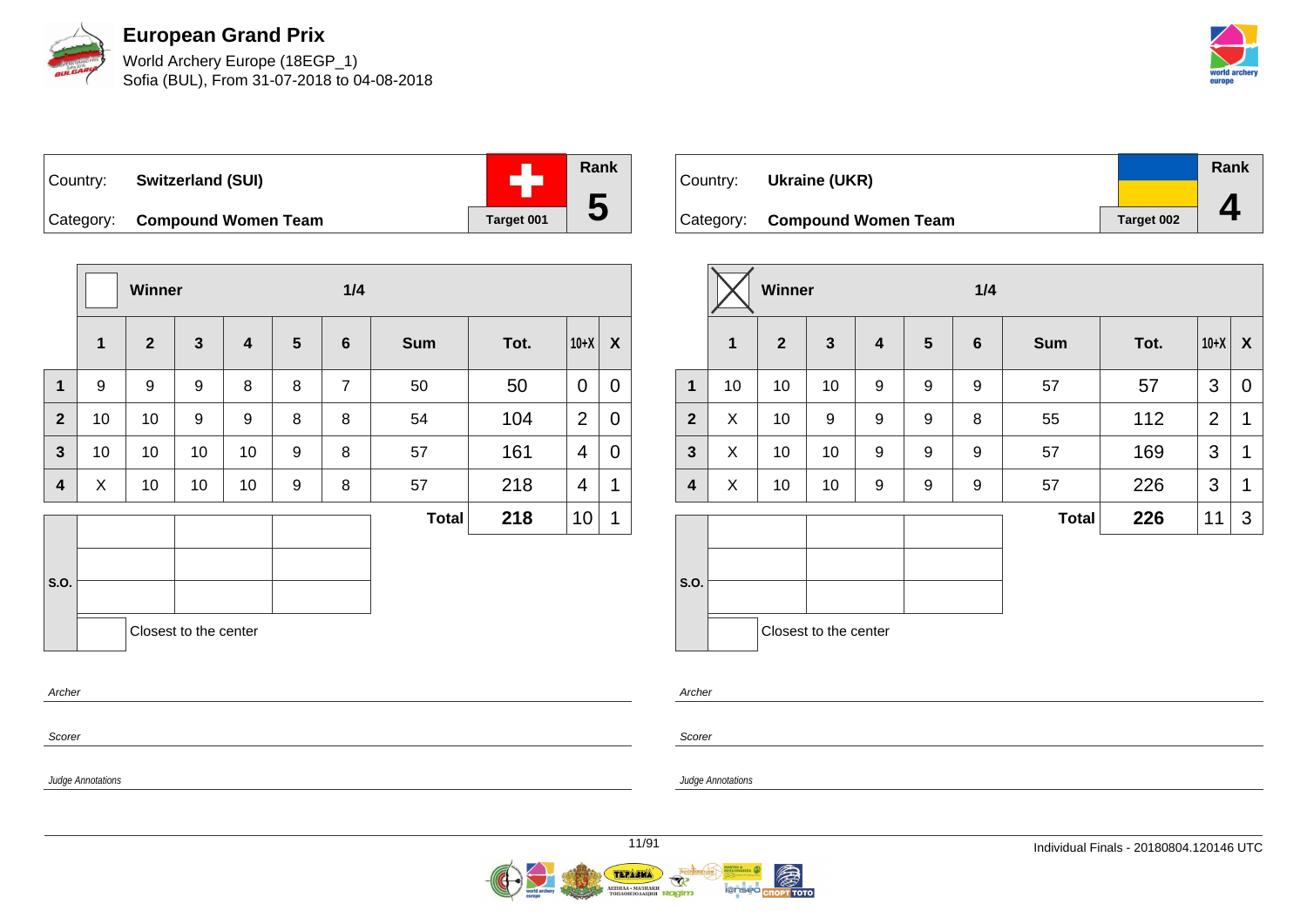

World Archery Europe (18EGP\_1) Sofia (BUL), From 31-07-2018 to 04-08-2018



| Country: | Italy (ITA)                   |            |
|----------|-------------------------------|------------|
|          | Category: Compound Women Team | Target 004 |

|              |              | Winner         |                       |                         |                 | 1/4            |              |      |        |                |
|--------------|--------------|----------------|-----------------------|-------------------------|-----------------|----------------|--------------|------|--------|----------------|
|              | $\mathbf{1}$ | $\overline{2}$ | $\mathbf{3}$          | $\overline{\mathbf{4}}$ | $5\phantom{.0}$ | $6\phantom{1}$ | <b>Sum</b>   | Tot. | $10+X$ | X              |
| 1            | 10           | 9              | 9                     | 9                       | 9               | 9              | 55           | 55   | 1      | $\overline{0}$ |
| $\mathbf{2}$ | X            | 10             | 10                    | 9                       | 9               | 9              | 57           | 112  | 3      | 1              |
| 3            | 10           | 10             | 10                    | $\boldsymbol{9}$        | 9               | 9              | 57           | 169  | 3      | 0              |
| 4            | X            | 10             | 10                    | 9                       | 9               | 8              | 56           | 225  | 3      | 1              |
|              |              |                |                       |                         |                 |                | <b>Total</b> | 225  | 10     | $\overline{2}$ |
|              |              |                |                       |                         |                 |                |              |      |        |                |
| S.O.         |              |                |                       |                         |                 |                |              |      |        |                |
|              |              |                | Closest to the center |                         |                 |                |              |      |        |                |
| Archer       |              |                |                       |                         |                 |                |              |      |        |                |

| Country: | Romania (ROU)                 |            | Rank |
|----------|-------------------------------|------------|------|
|          | Category: Compound Women Team | Target 005 |      |

|                |             | Winner         |                       |   |                  | 1/4            |              |      |                |                |
|----------------|-------------|----------------|-----------------------|---|------------------|----------------|--------------|------|----------------|----------------|
|                | $\mathbf 1$ | $\overline{2}$ | $\mathbf{3}$          | 4 | 5                | $6\phantom{1}$ | <b>Sum</b>   | Tot. | $10+X$         | X              |
| $\mathbf{1}$   | X           | 10             | 9                     | 9 | 9                | 8              | 55           | 55   | $\overline{2}$ | 1              |
| $\overline{2}$ | X           | X              | 9                     | 9 | $\boldsymbol{9}$ | 9              | 56           | 111  | $\overline{2}$ | $\overline{2}$ |
| $\mathbf{3}$   | 10          | 10             | 10                    | 9 | 8                | 8              | 55           | 166  | 3              | $\mathbf 0$    |
| 4              | X           | 9              | 9                     | 9 | 9                | 9              | 55           | 221  | 1              | 1              |
|                |             |                |                       |   |                  |                | <b>Total</b> | 221  | 8              | 4              |
| S.O.           |             |                | Closest to the center |   |                  |                |              |      |                |                |

Archer

Scorer

Judge Annotations

Judge Annotations

Scorer

**Rank**

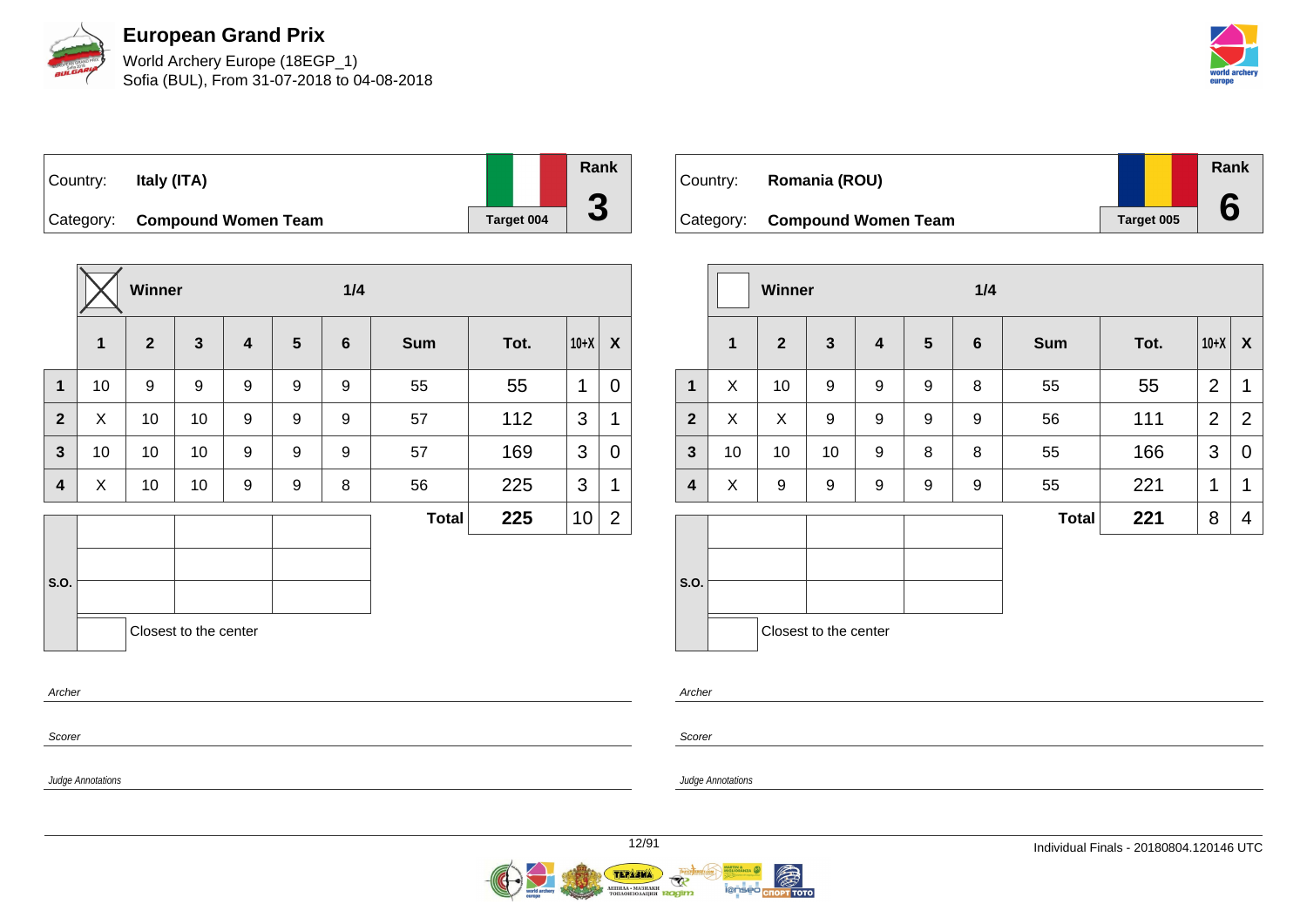

World Archery Europe (18EGP\_1) Sofia (BUL), From 31-07-2018 to 04-08-2018



Country: **Turkey (TUR)**



Category: **Compound Women Team Target 004** 

|                         |        | Winner         |                       |                         |                | 1/2            |              |      |        |                |  |  |
|-------------------------|--------|----------------|-----------------------|-------------------------|----------------|----------------|--------------|------|--------|----------------|--|--|
|                         | 1      | $\overline{2}$ | $\mathbf{3}$          | $\overline{\mathbf{4}}$ | $5\phantom{1}$ | $6\phantom{1}$ | <b>Sum</b>   | Tot. | $10+X$ | X              |  |  |
| $\mathbf 1$             | X      | X              | 10                    | 10                      | 10             | 10             | 60           | 60   | 6      | $\overline{2}$ |  |  |
| $\mathbf{2}$            | X      | 10             | 10                    | 10                      | 9              | 9              | 58           | 118  | 4      | 1              |  |  |
| $\overline{\mathbf{3}}$ | X      | X              | X                     | 10                      | 10             | 10             | 60           | 178  | 6      | 3              |  |  |
| 4                       | X      | X              | X                     | 10                      | 9              | 8              | 57           | 235  | 4      | 3              |  |  |
|                         |        |                |                       |                         |                |                | <b>Total</b> | 235  | 20     | 9              |  |  |
|                         |        |                |                       |                         |                |                |              |      |        |                |  |  |
| S.O.                    |        |                |                       |                         |                |                |              |      |        |                |  |  |
|                         |        |                | Closest to the center |                         |                |                |              |      |        |                |  |  |
|                         | Archer |                |                       |                         |                |                |              |      |        |                |  |  |

| Country: | Ukraine (UKR)                 |                   | Rank |
|----------|-------------------------------|-------------------|------|
|          |                               |                   |      |
|          | Category: Compound Women Team | <b>Target 005</b> |      |

|                         |              | Winner         |                       |    |                 | 1/2            |              |      |                |                  |
|-------------------------|--------------|----------------|-----------------------|----|-----------------|----------------|--------------|------|----------------|------------------|
|                         | $\mathbf{1}$ | $\overline{2}$ | $\mathbf{3}$          | 4  | $5\phantom{.0}$ | $6\phantom{1}$ | <b>Sum</b>   | Tot. | $10+X$         | $\boldsymbol{X}$ |
| $\mathbf 1$             | X            | 10             | 10                    | 9  | 9               | 9              | 57           | 57   | 3              | 1                |
| $\overline{2}$          | X            | 10             | 9                     | 9  | 8               | $\overline{7}$ | 53           | 110  | $\overline{2}$ | 1                |
| $\mathbf{3}$            | X            | X              | 10                    | 10 | 9               | 8              | 57           | 167  | 4              | 2                |
| $\overline{\mathbf{4}}$ | X            | 10             | 10                    | 9  | 9               | 8              | 56           | 223  | 3              | 1                |
|                         |              |                |                       |    |                 |                | <b>Total</b> | 223  | 12             | 5                |
| S.O.                    |              |                | Closest to the center |    |                 |                |              |      |                |                  |

Archer

Scorer

Judge Annotations

Scorer

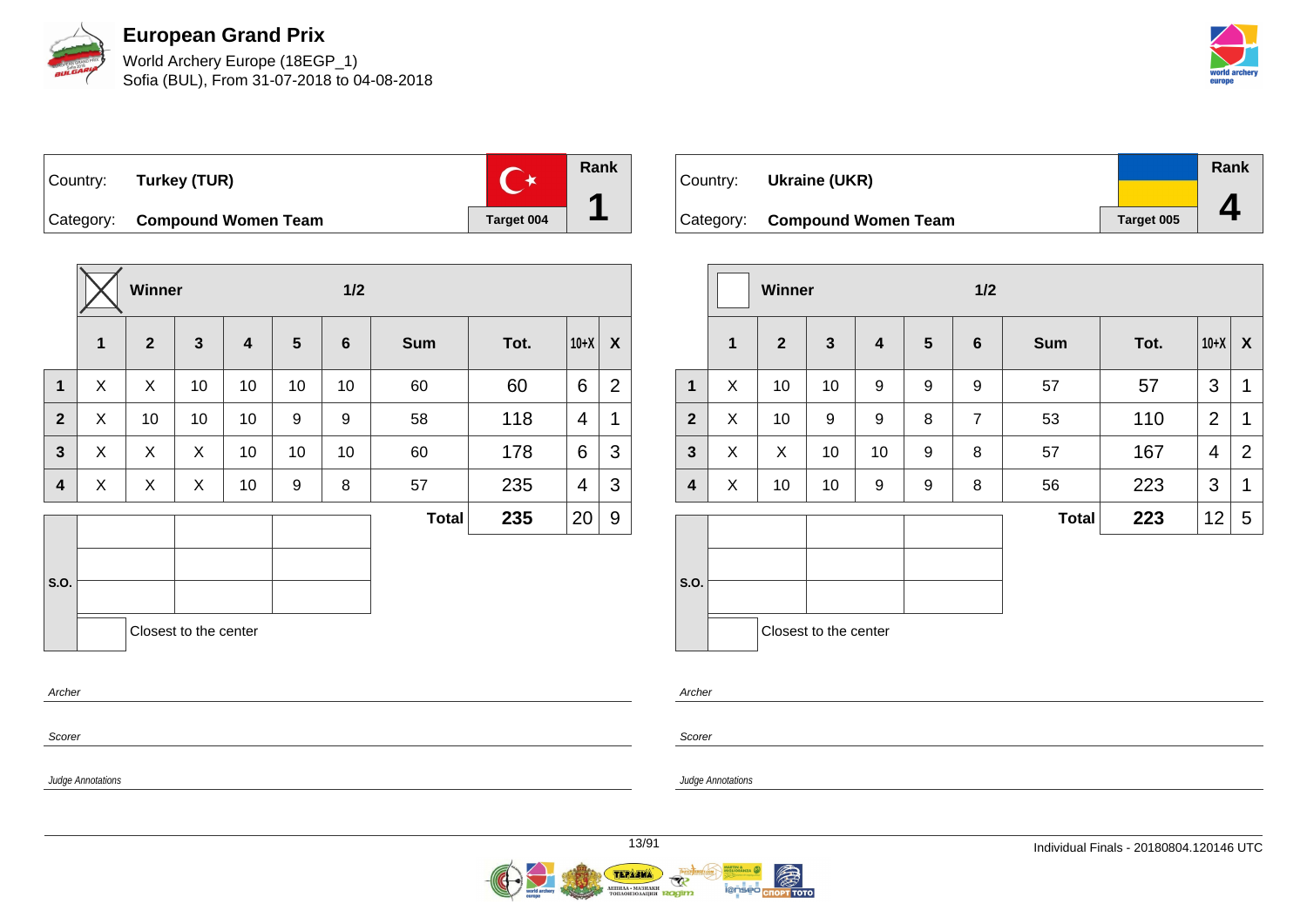

World Archery Europe (18EGP\_1) Sofia (BUL), From 31-07-2018 to 04-08-2018



| Country: | Italy (ITA)                   |            | Rank |
|----------|-------------------------------|------------|------|
|          | Category: Compound Women Team | Target 007 | u    |

|                |   | Winner         |                       |                         |                 | 1/2              |              |      |                |                |
|----------------|---|----------------|-----------------------|-------------------------|-----------------|------------------|--------------|------|----------------|----------------|
|                | 1 | $\overline{2}$ | $\mathbf{3}$          | $\overline{\mathbf{4}}$ | $5\phantom{.0}$ | $6\phantom{1}$   | <b>Sum</b>   | Tot. | $10+X$         | X              |
| $\mathbf{1}$   | X | 10             | 10                    | 10                      | 8               | 8                | 56           | 56   | 4              | 1              |
| $\overline{2}$ | X | 10             | 9                     | 9                       | 9               | 8                | 55           | 111  | $\overline{2}$ | 1              |
| 3              | X | 10             | 10                    | 9                       | 9               | 9                | 57           | 168  | 3              | 1              |
| 4              | X | 9              | 9                     | 9                       | 9               | $\boldsymbol{9}$ | 55           | 223  | 1              | 1              |
|                |   |                |                       |                         |                 |                  | <b>Total</b> | 223  | 10             | $\overline{4}$ |
| S.O.           |   |                |                       |                         |                 |                  |              |      |                |                |
|                |   |                | Closest to the center |                         |                 |                  |              |      |                |                |
| Archer         |   |                |                       |                         |                 |                  |              |      |                |                |

| Country: | <b>Estonia (EST)</b>          |                   | Rank |
|----------|-------------------------------|-------------------|------|
|          | Category: Compound Women Team | <b>Target 008</b> |      |

|              |   | Winner         |                       |                         |                | 1/2             |              |      |                |                |  |  |  |
|--------------|---|----------------|-----------------------|-------------------------|----------------|-----------------|--------------|------|----------------|----------------|--|--|--|
|              | 1 | $\overline{2}$ | $\mathbf{3}$          | $\overline{\mathbf{4}}$ | $5\phantom{1}$ | $6\phantom{1}6$ | <b>Sum</b>   | Tot. | $10+X$         | X              |  |  |  |
| $\mathbf{1}$ | X | 10             | 9                     | 9                       | 9              | 9               | 56           | 56   | $\overline{2}$ | 1              |  |  |  |
| $\mathbf{2}$ | X | 10             | 10                    | 10                      | 9              | 8               | 57           | 113  | 4              | 1              |  |  |  |
| $\mathbf{3}$ | X | X              | 10                    | 10                      | 10             | 9               | 59           | 172  | 5              | $\overline{2}$ |  |  |  |
| 4            | X | 10             | 10                    | 9                       | 9              | 8               | 56           | 228  | 3              | 1              |  |  |  |
|              |   |                |                       |                         |                |                 | <b>Total</b> | 228  | 14             | 5              |  |  |  |
| S.O.         |   |                | Closest to the center |                         |                |                 |              |      |                |                |  |  |  |

Archer

Scorer

Judge Annotations

Scorer

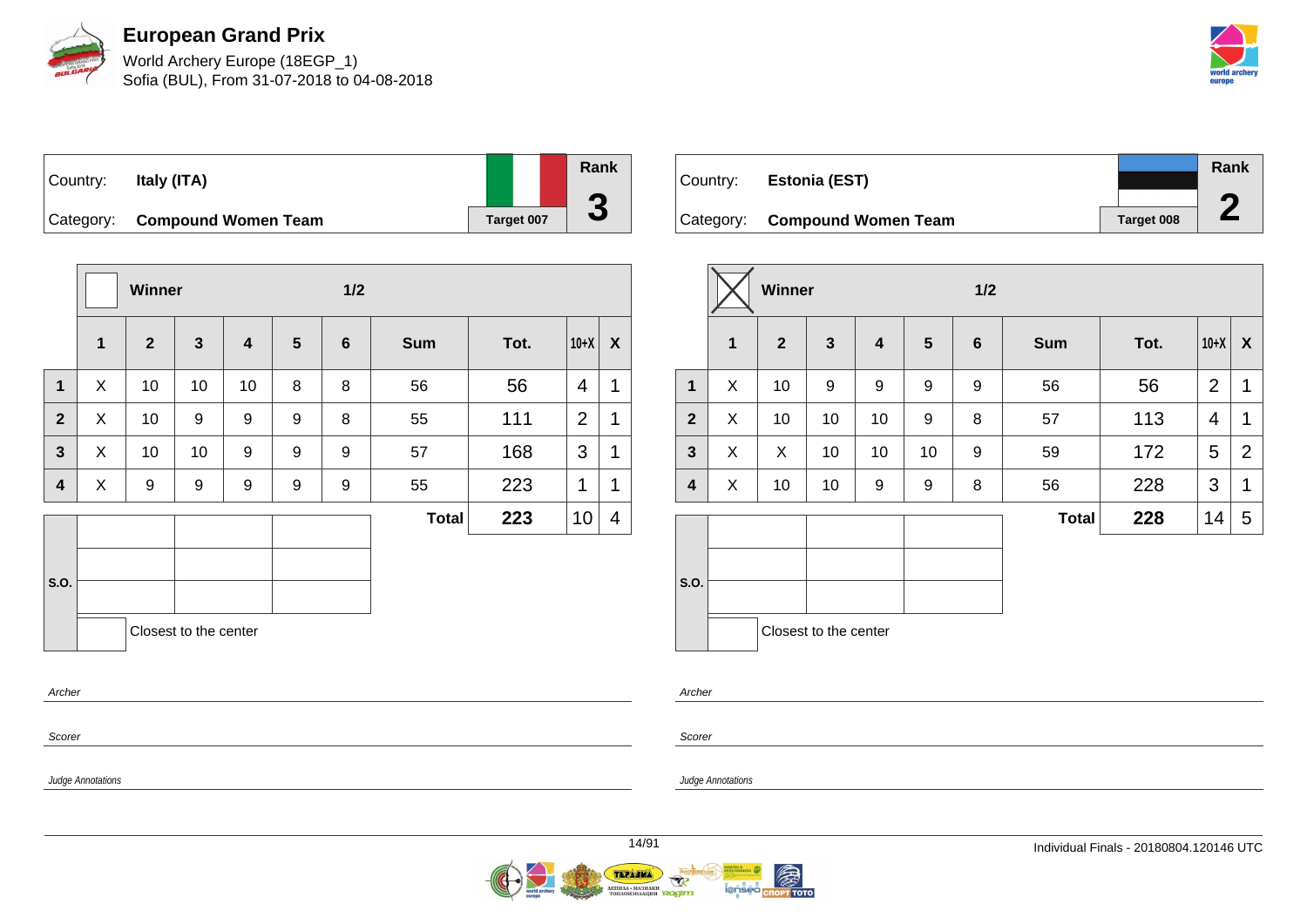

World Archery Europe (18EGP\_1) Sofia (BUL), From 31-07-2018 to 04-08-2018



Country: **Ukraine (UKR)** Category: **Compound Women Team Target 007** 

|                |    | <b>Winner</b> |                       |    |                | <b>Bronze</b> |              |      |                |                  |
|----------------|----|---------------|-----------------------|----|----------------|---------------|--------------|------|----------------|------------------|
|                | 1  | $\mathbf{2}$  | $\mathbf{3}$          | 4  | $5\phantom{1}$ | 6             | <b>Sum</b>   | Tot. | $10+X$         | $\boldsymbol{X}$ |
| $\mathbf 1$    | 10 | 10            | 9                     | 8  | 8              | 8             | 53           | 53   | $\overline{2}$ | 0                |
| $\overline{2}$ | X  | X             | X                     | 10 | 9              | 8             | 57           | 110  | 4              | 3                |
| $\mathbf{3}$   | X  | 10            | 9                     | 9  | 9              | 8             | 55           | 165  | 2              | 1                |
| 4              | X  | 10            | 10                    | 9  | 9              | 8             | 56           | 221  | 3              | 1                |
|                |    |               |                       |    |                |               | <b>Total</b> | 221  | 11             | 5                |
| S.O.           |    |               |                       |    |                |               |              |      |                |                  |
| Archer         |    |               | Closest to the center |    |                |               |              |      |                |                  |
| Scorer         |    |               |                       |    |                |               |              |      |                |                  |

| Country:  | Italy (ITA)                |            | <b>Rank</b>          |
|-----------|----------------------------|------------|----------------------|
| Category: | <b>Compound Women Team</b> | Target 008 | $\blacktriangledown$ |

|                |              | Winner       |                       |                         |                | <b>Bronze</b>   |              |      |        |                |
|----------------|--------------|--------------|-----------------------|-------------------------|----------------|-----------------|--------------|------|--------|----------------|
|                | $\mathbf{1}$ | $\mathbf{2}$ | $\mathbf{3}$          | $\overline{\mathbf{4}}$ | $5\phantom{1}$ | $6\phantom{1}6$ | <b>Sum</b>   | Tot. | $10+X$ | X              |
| $\mathbf 1$    | X            | 10           | 10                    | 10                      | 9              | 9               | 58           | 58   | 4      | 1              |
| $\overline{2}$ | X            | 10           | 10                    | 9                       | 9              | 9               | 57           | 115  | 3      | 1              |
| $\mathbf{3}$   | X            | 10           | 10                    | 9                       | 9              | 9               | 57           | 172  | 3      | 1              |
| 4              | X            | X            | 10                    | 10                      | 10             | 9               | 59           | 231  | 5      | $\overline{2}$ |
|                |              |              |                       |                         |                |                 | <b>Total</b> | 231  | 15     | 5              |
| S.O.           |              |              | Closest to the center |                         |                |                 |              |      |        |                |

Archer

Scorer

Judge Annotations

Judge Annotations

**Rank**

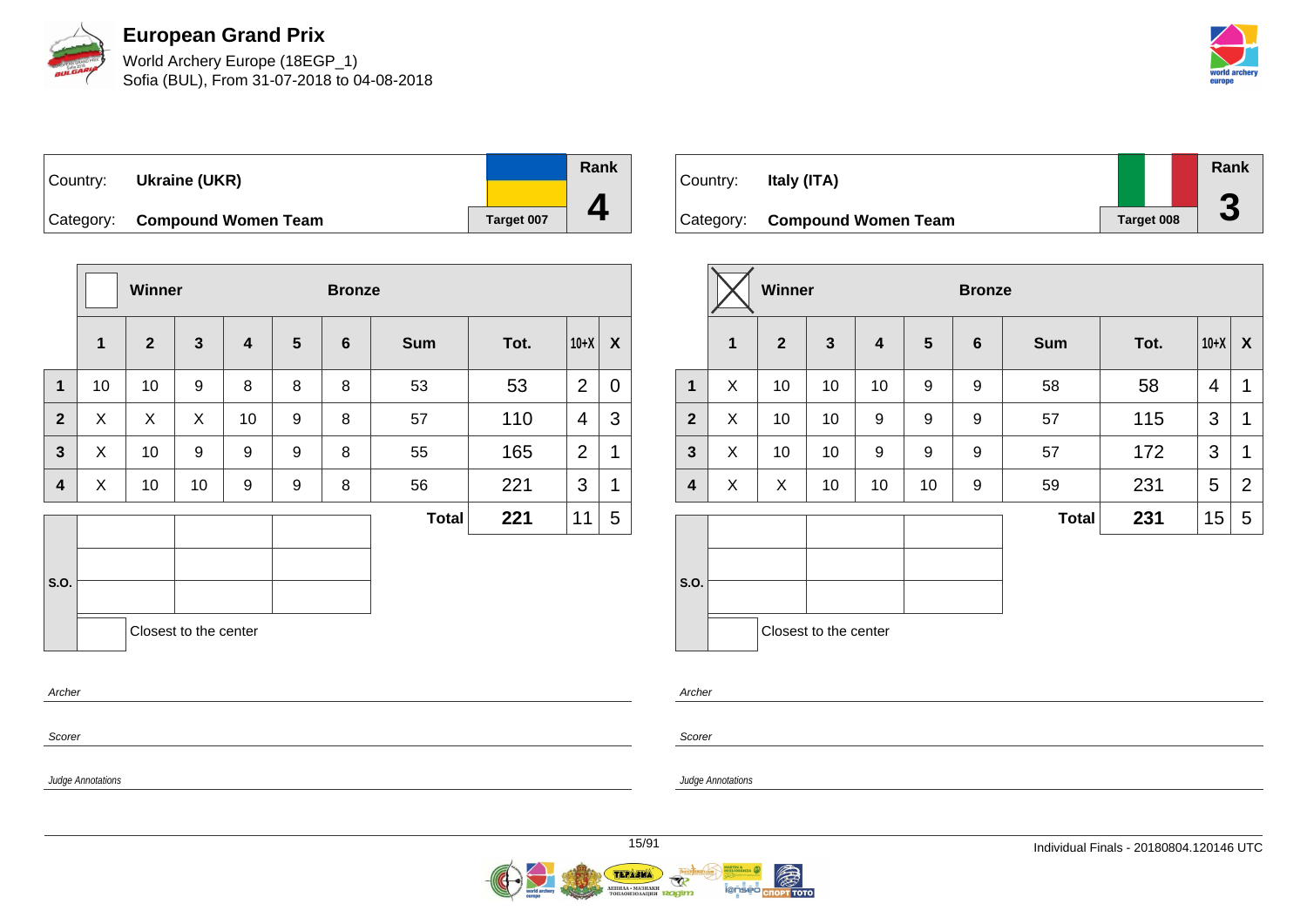

World Archery Europe (18EGP\_1) Sofia (BUL), From 31-07-2018 to 04-08-2018



Country: **Turkey (TUR)**



Category: **Compound Women Team Target 001** 

|                         |    | Winner       |                       |                         |                 | Gold    |              |      |                |             |
|-------------------------|----|--------------|-----------------------|-------------------------|-----------------|---------|--------------|------|----------------|-------------|
|                         | 1  | $\mathbf{2}$ | $\mathbf{3}$          | $\overline{\mathbf{4}}$ | $5\phantom{.0}$ | $\bf 6$ | <b>Sum</b>   | Tot. | $10+X$         | X           |
| $\mathbf 1$             | 10 | 9            | 9                     | 9                       | 10              | 9       | 56           | 56   | $\overline{2}$ | $\mathbf 0$ |
| $\overline{2}$          | 10 | 9            | 9                     | 10                      | 10              | 9       | 57           | 113  | 3              | $\mathbf 0$ |
| $\overline{\mathbf{3}}$ | 9  | X            | 10                    | 9                       | 9               | 10      | 57           | 170  | 3              | 1           |
| 4                       | 9  | 10           | 9                     | 10                      | 10              | 9       | 57           | 227  | 3              | 0           |
|                         |    |              |                       |                         |                 |         | <b>Total</b> | 227  | 11             | 1           |
|                         |    |              |                       |                         |                 |         |              |      |                |             |
| S.O.                    |    |              |                       |                         |                 |         |              |      |                |             |
|                         |    |              | Closest to the center |                         |                 |         |              |      |                |             |
| Archer                  |    |              |                       |                         |                 |         |              |      |                |             |

| Country: | Estonia (EST)                 |            | Rank |
|----------|-------------------------------|------------|------|
|          | Category: Compound Women Team | Target 002 |      |

|                         |              | <b>Winner</b>  |                         |                         |    | Gold           |              |      |        |                  |
|-------------------------|--------------|----------------|-------------------------|-------------------------|----|----------------|--------------|------|--------|------------------|
|                         | $\mathbf{1}$ | $\overline{2}$ | $\overline{\mathbf{3}}$ | $\overline{\mathbf{4}}$ | 5  | $6\phantom{1}$ | <b>Sum</b>   | Tot. | $10+X$ | $\boldsymbol{X}$ |
| $\mathbf{1}$            | 10           | 9              | 8                       | 10                      | 10 | 9              | 56           | 56   | 3      | 0                |
| $\overline{2}$          | X            | $\overline{7}$ | 10                      | X                       | 9  | 9              | 55           | 111  | 3      | $\overline{2}$   |
| $\mathbf{3}$            | 9            | 10             | 8                       | 10                      | 9  | 10             | 56           | 167  | 3      | $\mathbf 0$      |
| $\overline{\mathbf{4}}$ | X            | 10             | 10                      | 10                      | 9  | 9              | 58           | 225  | 4      | 1                |
|                         |              |                |                         |                         |    |                | <b>Total</b> | 225  | 13     | 3                |
| S.O.                    |              |                | Closest to the center   |                         |    |                |              |      |        |                  |

Archer

Scorer

Judge Annotations

Scorer

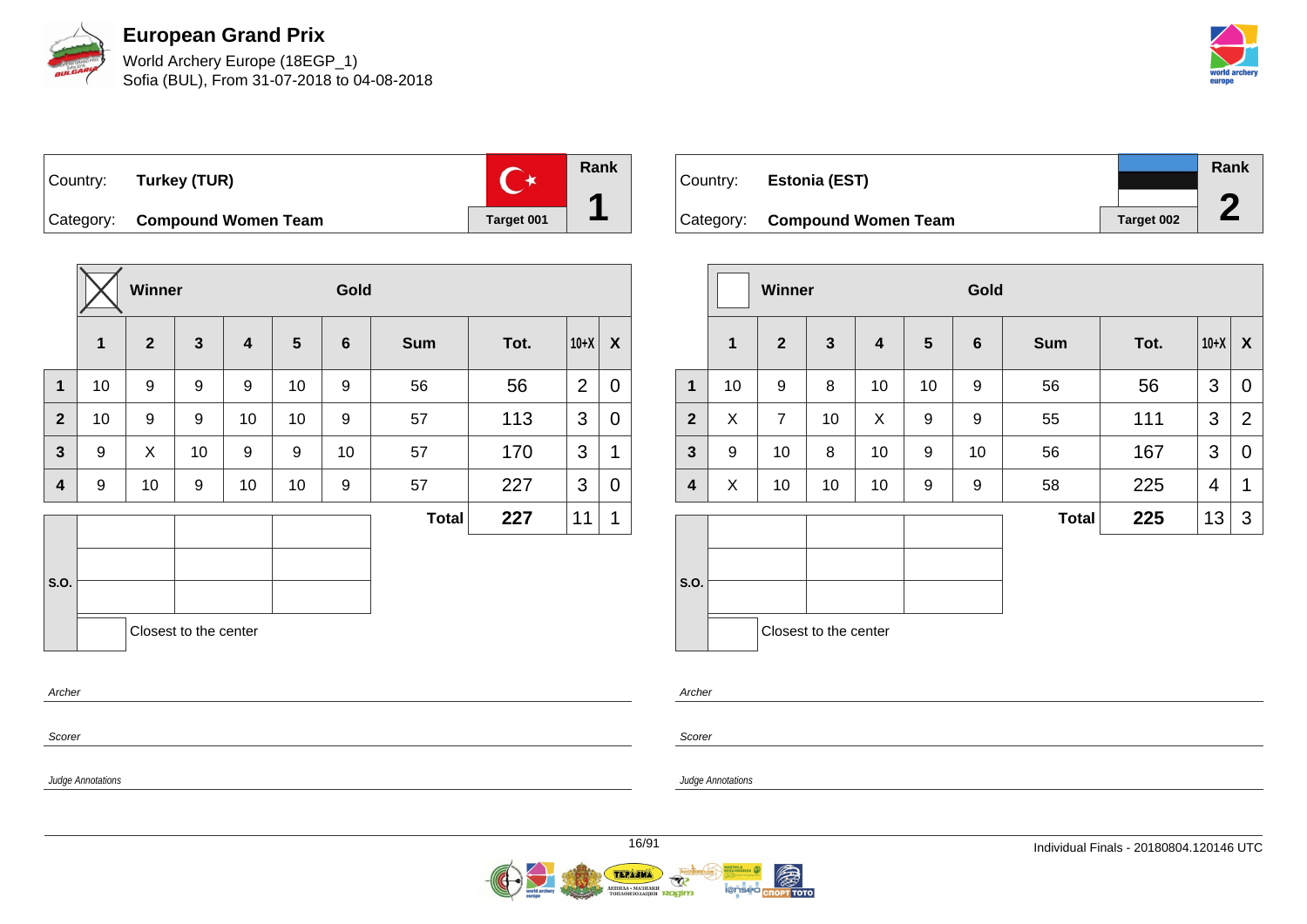

World Archery Europe (18EGP\_1) Sofia (BUL), From 31-07-2018 to 04-08-2018



Country: **Ukraine (UKR)** Category: **Compound Mixed Team Target 001 Rank 9**

|                         |             | Winner                |              | 1/8                     |              |      |                |                |
|-------------------------|-------------|-----------------------|--------------|-------------------------|--------------|------|----------------|----------------|
|                         | $\mathbf 1$ | $\overline{2}$        | $\mathbf{3}$ | $\overline{\mathbf{4}}$ | <b>Sum</b>   | Tot. | $10+X$         | X              |
| $\overline{1}$          | X           | 10                    | 10           | 10                      | 40           | 40   | $\overline{4}$ | 1              |
| $\overline{2}$          | 10          | 10                    | 10           | 9                       | 39           | 79   | 3              | 0              |
| $\mathbf{3}$            | 10          | 10                    | 10           | 9                       | 39           | 118  | 3              | 0              |
| $\overline{\mathbf{4}}$ | X           | $10$                  | 9            | 9                       | 38           | 156  | $\overline{2}$ | 1              |
|                         |             |                       |              |                         | <b>Total</b> | 156  | 12             | $\overline{2}$ |
| S.O.                    |             | Closest to the center |              |                         |              |      |                |                |
| Archer                  |             |                       |              |                         |              |      |                |                |



|              |              | Winner                | 1/8              |                         |              |      |                |                  |
|--------------|--------------|-----------------------|------------------|-------------------------|--------------|------|----------------|------------------|
|              | $\mathbf{1}$ | $\mathbf{2}$          | $\mathbf{3}$     | $\overline{\mathbf{4}}$ | <b>Sum</b>   | Tot. | $10+X$         | $\boldsymbol{X}$ |
| 1            | X            | 10                    | $\boldsymbol{9}$ | 8                       | 37           | 37   | $\overline{2}$ | 1                |
| $\mathbf{2}$ | 10           | 9                     | $\boldsymbol{9}$ | $\overline{7}$          | 35           | 72   | 1              | 0                |
| 3            | 10           | 10                    | 9                | 8                       | 37           | 109  | $\overline{2}$ | 0                |
| 4            | X            | 10                    | 10               | 9                       | 39           | 148  | 3              | 1                |
|              |              |                       |                  |                         | <b>Total</b> | 148  | 8              | $\overline{2}$   |
|              |              |                       |                  |                         |              |      |                |                  |
| S.O.         |              |                       |                  |                         |              |      |                |                  |
|              |              | Closest to the center |                  |                         |              |      |                |                  |

Archer

Scorer

Judge Annotations

Scorer

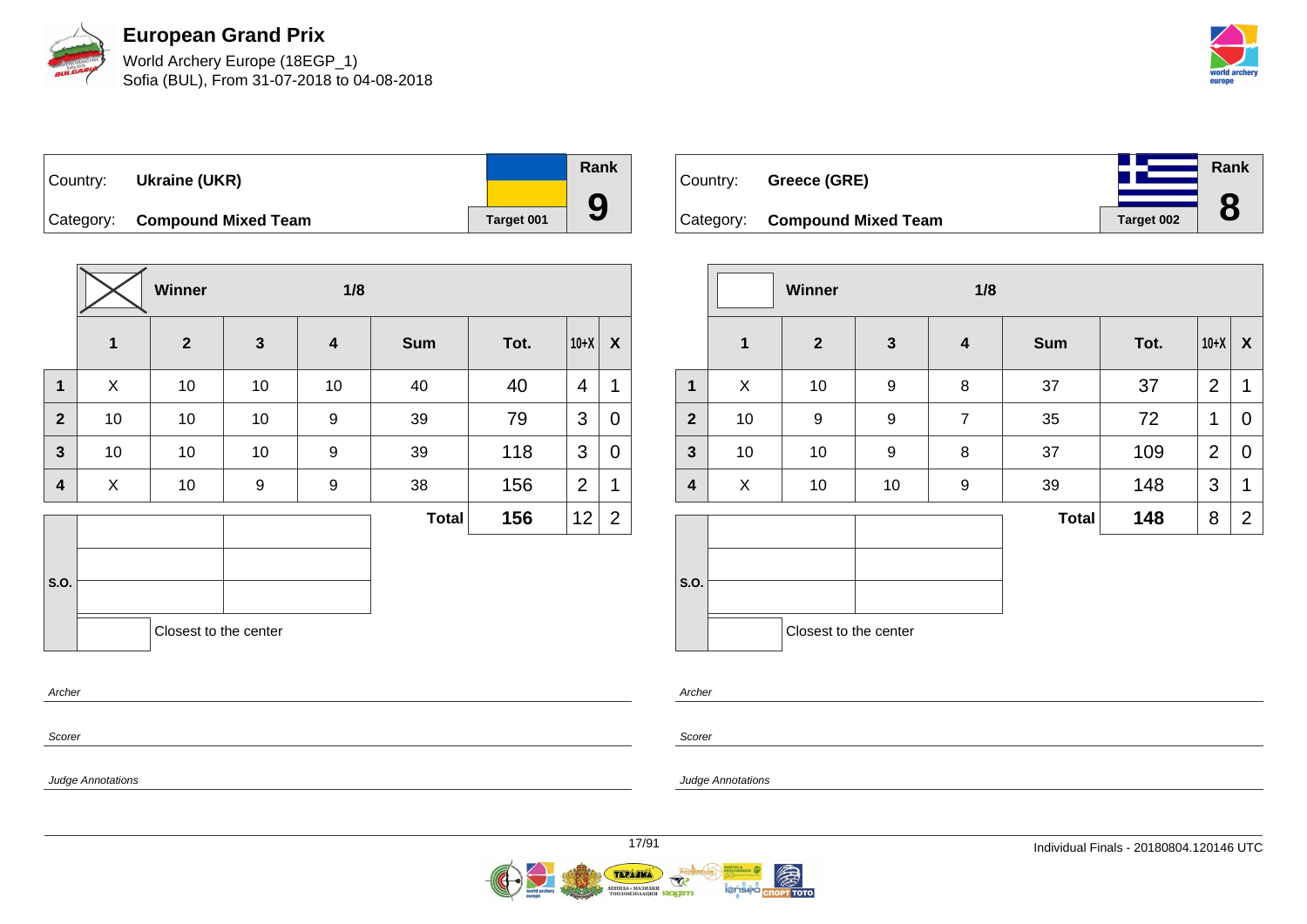

World Archery Europe (18EGP\_1) Sofia (BUL), From 31-07-2018 to 04-08-2018



| Country: | Norway (NOR)                  |            | Rank |
|----------|-------------------------------|------------|------|
|          | Category: Compound Mixed Team | Target 003 | b    |

|                |             | Winner<br>1/8         |                  |                         |              |      |             |   |
|----------------|-------------|-----------------------|------------------|-------------------------|--------------|------|-------------|---|
|                | $\mathbf 1$ | $\mathbf{2}$          | $\mathbf 3$      | $\overline{\mathbf{4}}$ | <b>Sum</b>   | Tot. | $10+X$      | X |
| $\mathbf 1$    | X           | 10                    | 10               | 8                       | 38           | 38   | 3           | 1 |
| $\overline{2}$ | 9           | 9                     | $\boldsymbol{9}$ | 9                       | 36           | 74   | $\mathbf 0$ | 0 |
| $\mathbf{3}$   | X           | 9                     | $\bf 8$          | $\overline{7}$          | 34           | 108  | 1           | 1 |
| 4              | X           | 9                     | 9                | 8                       | 36           | 144  | 1           | 1 |
|                |             |                       |                  |                         | <b>Total</b> | 144  | 5           | 3 |
| S.O.           |             | Closest to the center |                  |                         |              |      |             |   |
| Archer         |             |                       |                  |                         |              |      |             |   |

| Country: Latvia (LAT)         |            | Rank |
|-------------------------------|------------|------|
|                               |            |      |
| Category: Compound Mixed Team | Target 004 |      |

|                         |             | Winner<br>1/8         |                  |                  |              |      |                |                  |
|-------------------------|-------------|-----------------------|------------------|------------------|--------------|------|----------------|------------------|
|                         | $\mathbf 1$ | $\mathbf{2}$          | $\mathbf{3}$     | $\boldsymbol{4}$ | <b>Sum</b>   | Tot. | $10+X$         | $\boldsymbol{X}$ |
| $\mathbf{1}$            | X           | 9                     | 9                | 9                | 37           | 37   | $\mathbf 1$    | 1                |
| $\mathbf{2}$            | X           | 10                    | 10               | 9                | 39           | 76   | 3              | $\mathbf 1$      |
| $\overline{\mathbf{3}}$ | 10          | 9                     | 8                | $\,6$            | 33           | 109  | 1              | 0                |
| $\overline{\mathbf{4}}$ | X           | 10                    | $\boldsymbol{9}$ | $\boldsymbol{9}$ | 38           | 147  | $\overline{2}$ | 1                |
|                         |             |                       |                  |                  | <b>Total</b> | 147  | 7              | 3                |
| S.O.                    |             |                       |                  |                  |              |      |                |                  |
|                         |             | Closest to the center |                  |                  |              |      |                |                  |

Archer

Scorer

Judge Annotations

Scorer

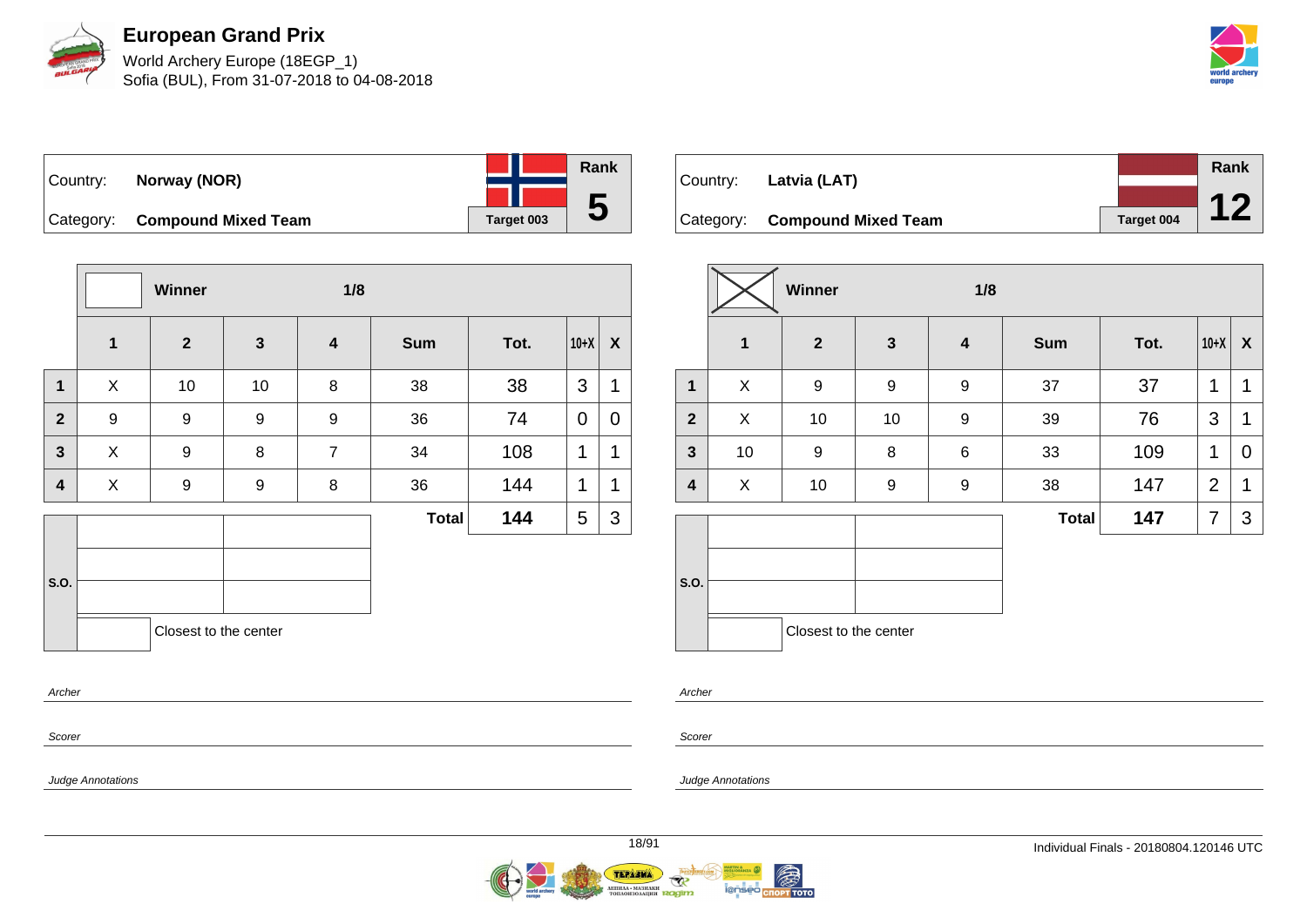

World Archery Europe (18EGP\_1) Sofia (BUL), From 31-07-2018 to 04-08-2018



Country: **Cyprus (CYP) NAME AND POST** Category: **Compound Mixed Team Target 005** 

|                         |                | Winner                |              | 1/8 |              |      |        |                |
|-------------------------|----------------|-----------------------|--------------|-----|--------------|------|--------|----------------|
|                         | $\mathbf 1$    | $\overline{2}$        | $\mathbf{3}$ | 4   | <b>Sum</b>   | Tot. | $10+X$ | X              |
| $\mathbf{1}$            | X              | 10                    | 10           | 9   | 39           | 39   | 3      | 1              |
| $\mathbf{2}$            | $\pmb{\times}$ | 10                    | 10           | 9   | 39           | 78   | 3      | 1              |
| $\mathbf{3}$            | 10             | 10                    | 10           | 9   | 39           | 117  | 3      | 0              |
| $\overline{\mathbf{4}}$ | 10             | 9                     | 9            | 9   | 37           | 154  | 1      | 0              |
|                         |                |                       |              |     | <b>Total</b> | 154  | 10     | $\overline{2}$ |
|                         |                |                       |              |     |              |      |        |                |
| S.O.                    |                |                       |              |     |              |      |        |                |
|                         |                | Closest to the center |              |     |              |      |        |                |
| Archer                  |                |                       |              |     |              |      |        |                |



|                |              | Winner<br>1/8         |              |                  |              |      |        |                |
|----------------|--------------|-----------------------|--------------|------------------|--------------|------|--------|----------------|
|                | $\mathbf{1}$ | $\overline{2}$        | $\mathbf{3}$ | $\boldsymbol{4}$ | <b>Sum</b>   | Tot. | $10+X$ | X              |
| $\mathbf{1}$   | X            | X                     | X            | 9                | 39           | 39   | 3      | 3              |
| $\overline{2}$ | X            | X                     | 10           | 9                | 39           | 78   | 3      | $\overline{2}$ |
| $\mathbf{3}$   | X            | 10                    | 9            | $\boldsymbol{9}$ | 38           | 116  | 2      | 1              |
| 4              | X            | 10                    | 10           | 9                | 39           | 155  | 3      | 1              |
|                |              |                       |              |                  | <b>Total</b> | 155  | 11     | 7              |
| S.O.           |              |                       |              |                  |              |      |        |                |
|                |              | Closest to the center |              |                  |              |      |        |                |

Scorer

Scorer

Archer

Judge Annotations

Judge Annotations

**Rank**

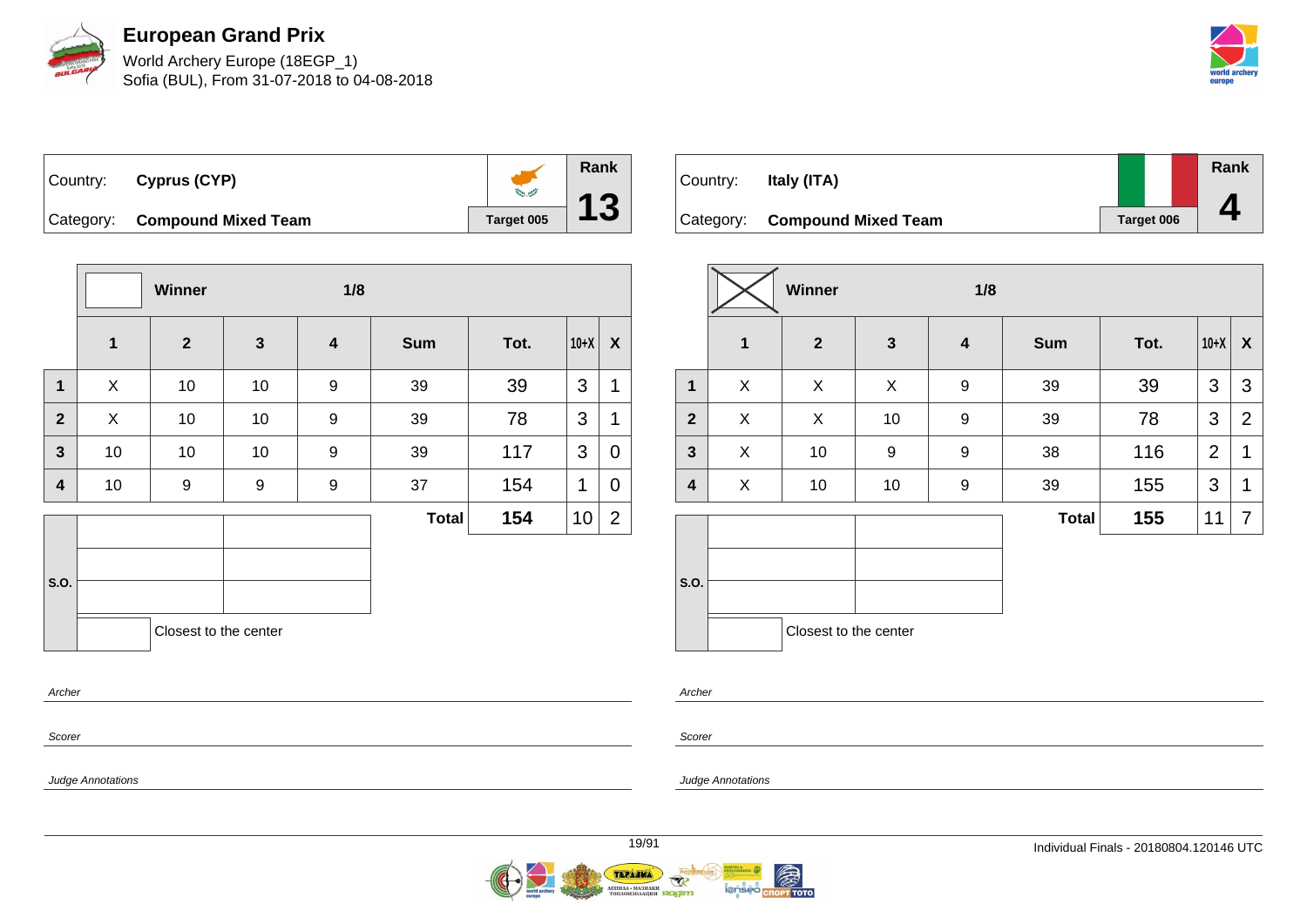

World Archery Europe (18EGP\_1) Sofia (BUL), From 31-07-2018 to 04-08-2018



Country: **Estonia (EST)** Category: **Compound Mixed Team Target 007** 



|                         |              | Winner                |              |                         |              |      |        |                  |
|-------------------------|--------------|-----------------------|--------------|-------------------------|--------------|------|--------|------------------|
|                         | $\mathbf{1}$ | $\overline{2}$        | $\mathbf{3}$ | $\overline{\mathbf{4}}$ | <b>Sum</b>   | Tot. | $10+X$ | $\boldsymbol{X}$ |
| $\overline{\mathbf{1}}$ | 10           | $\boldsymbol{9}$      | 9            | 8                       | 36           | 36   | 1      | $\mathbf 0$      |
| $\overline{2}$          | X            | 10                    | 10           | 9                       | 39           | 75   | 3      | 1                |
| $\mathbf{3}$            | X            | X                     | 10           | 9                       | 39           | 114  | 3      | 2                |
| 4                       | X            | X                     | 10           | 9                       | 39           | 153  | 3      | 2                |
|                         |              |                       |              |                         | <b>Total</b> | 153  | 10     | 5                |
| S.O.                    |              | Closest to the center |              |                         |              |      |        |                  |

|          |                               |                   | Rank |
|----------|-------------------------------|-------------------|------|
| Country: | <b>Bulgaria (BUL)</b>         |                   |      |
|          |                               |                   |      |
|          | Category: Compound Mixed Team | <b>Target 008</b> |      |

|              |    | Winner                |              | 1/8              |              |      |                |                  |
|--------------|----|-----------------------|--------------|------------------|--------------|------|----------------|------------------|
|              | 1  | $\boldsymbol{2}$      | $\mathbf{3}$ | $\boldsymbol{4}$ | <b>Sum</b>   | Tot. | $10+X$         | $\boldsymbol{X}$ |
| $\mathbf{1}$ | X  | 9                     | 8            | $\overline{7}$   | 34           | 34   | 1              | $\mathbf 1$      |
| $\mathbf{2}$ | X  | $\boldsymbol{9}$      | 9            | 9                | 37           | 71   | 1              | 1                |
| $\mathbf{3}$ | 10 | $\boldsymbol{9}$      | 9            | 8                | 36           | 107  | 1              | 0                |
| 4            | 10 | 10                    | 9            | 8                | 37           | 144  | $\overline{2}$ | 0                |
|              |    |                       |              |                  | <b>Total</b> | 144  | 5              | $\overline{2}$   |
| S.O.         |    |                       |              |                  |              |      |                |                  |
|              |    | Closest to the center |              |                  |              |      |                |                  |

Archer

Scorer

Judge Annotations

Archer

Scorer

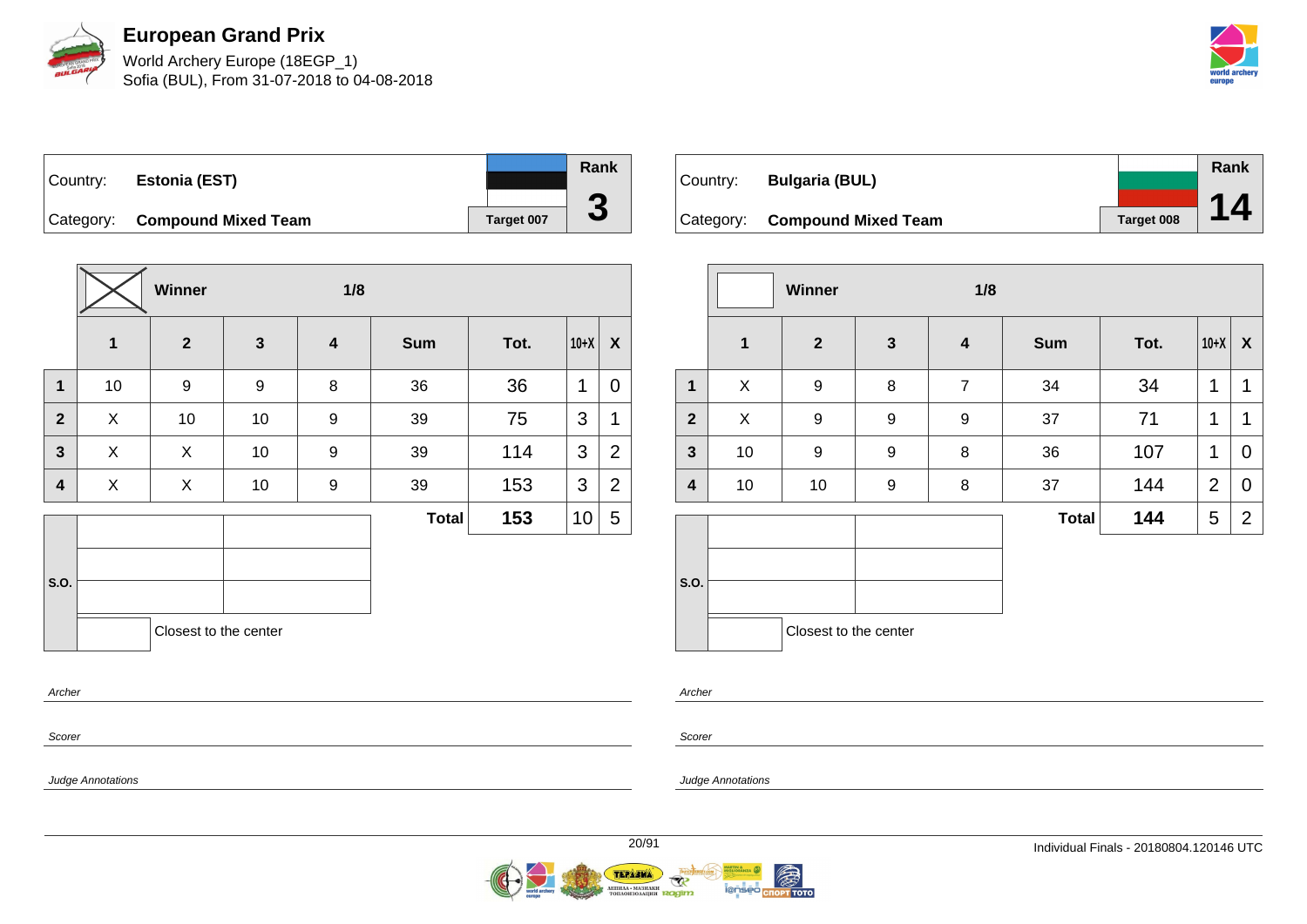

World Archery Europe (18EGP\_1) Sofia (BUL), From 31-07-2018 to 04-08-2018



| Country: | Russia (RUS)                  |            | Rank |
|----------|-------------------------------|------------|------|
|          |                               |            |      |
|          | Category: Compound Mixed Team | Target 009 |      |

|                         |             | <b>Winner</b>         |              | 1/8                     |              |      |                |   |
|-------------------------|-------------|-----------------------|--------------|-------------------------|--------------|------|----------------|---|
|                         | $\mathbf 1$ | 2 <sup>2</sup>        | $\mathbf{3}$ | $\overline{\mathbf{4}}$ | <b>Sum</b>   | Tot. | $10+X$         | X |
| $\mathbf{1}$            | X           | 10                    | 10           | 8                       | 38           | 38   | 3              | 1 |
| $\overline{2}$          | X           | X                     | X            | M                       | 30           | 68   | 3              | 3 |
| $\overline{\mathbf{3}}$ | X           | 10                    | 8            | 8                       | 36           | 104  | $\overline{2}$ | 1 |
| 4                       | X           | 10                    | 9            | 8                       | 37           | 141  | $\overline{2}$ | 1 |
|                         |             |                       |              |                         | <b>Total</b> | 141  | 10             | 6 |
| S.O.                    |             | Closest to the center |              |                         |              |      |                |   |
| Archer                  |             |                       |              |                         |              |      |                |   |

| Country: | Romania (ROU)                 |            | Rank |
|----------|-------------------------------|------------|------|
|          | Category: Compound Mixed Team | Target 010 |      |

| $\mathbf{2}$ | $\mathbf{3}$ | $\overline{\mathbf{4}}$ |              |      |                |                  |
|--------------|--------------|-------------------------|--------------|------|----------------|------------------|
|              |              |                         | <b>Sum</b>   | Tot. | $10+X$         | $\boldsymbol{X}$ |
|              | 8            | $\overline{7}$          | 35           | 35   | $\overline{2}$ | $\mathbf 1$      |
| 10           | 9            | 8                       | 37           | 72   | $\overline{2}$ | $\mathbf 0$      |
| 10           | 9            | 9                       | 38           | 110  | $\overline{2}$ | $\overline{0}$   |
| 10           | 9            | 9                       | 38           | 148  | $\overline{2}$ | $\mathbf 0$      |
|              |              |                         | <b>Total</b> | 148  | 8              | $\mathbf 1$      |
|              |              |                         |              |      |                |                  |
|              | 10           | Closest to the center   |              |      |                |                  |

Archer

Scorer

Judge Annotations

Judge Annotations

Scorer

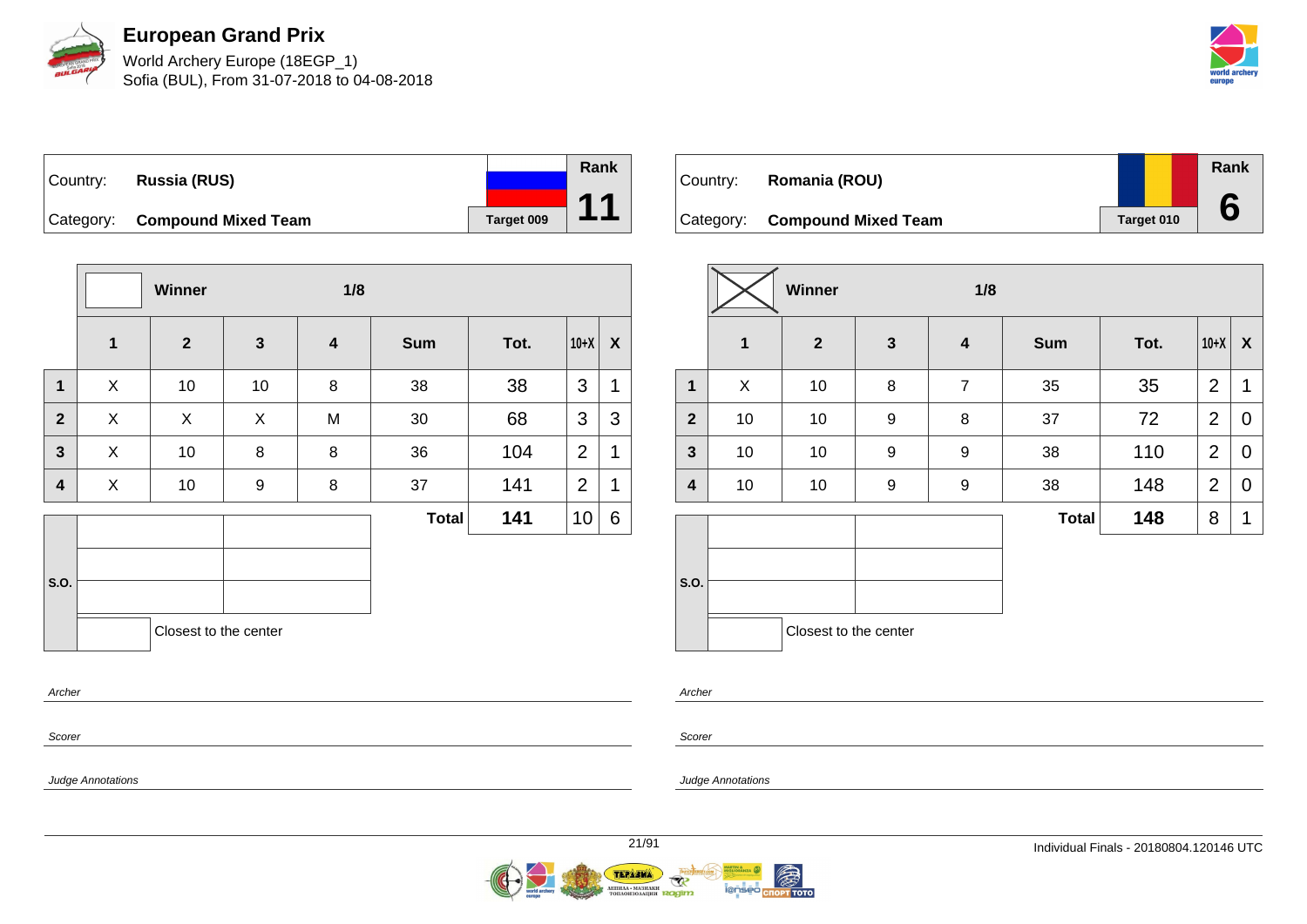

World Archery Europe (18EGP\_1) Sofia (BUL), From 31-07-2018 to 04-08-2018



Country: **Czech Republic (CZE)** Category: **Compound Mixed Team Target 011 Rank 7**

|                |             | Winner                |              | 1/8                     |              |      |                |                |
|----------------|-------------|-----------------------|--------------|-------------------------|--------------|------|----------------|----------------|
|                | $\mathbf 1$ | $\overline{2}$        | $\mathbf{3}$ | $\overline{\mathbf{4}}$ | <b>Sum</b>   | Tot. | $10+X$         | X              |
| 1              | X           | X                     | 9            | $\overline{7}$          | 36           | 36   | $\overline{2}$ | $\overline{2}$ |
| $\overline{2}$ | X           | X                     | 9            | $\,6$                   | 35           | 71   | $\overline{2}$ | $\overline{2}$ |
| $\mathbf{3}$   | 10          | 10                    | 10           | 8                       | 38           | 109  | 3              | $\overline{0}$ |
| 4              | 10          | 10                    | 9            | 9                       | 38           | 147  | $\overline{2}$ | 0              |
|                |             |                       |              |                         | <b>Total</b> | 147  | 9              | 4              |
| S.O.           |             |                       |              |                         |              |      |                |                |
|                |             | Closest to the center |              |                         |              |      |                |                |
| Archer         |             |                       |              |                         |              |      |                |                |
|                |             |                       |              |                         |              |      |                |                |

| Country: Switzerland (SUI)           |            | <b>Rank</b> |
|--------------------------------------|------------|-------------|
| Category: <b>Compound Mixed Team</b> | Target 012 |             |

|                |              | Winner                |                  | 1/8                     |              |      |                |                  |
|----------------|--------------|-----------------------|------------------|-------------------------|--------------|------|----------------|------------------|
|                | $\mathbf{1}$ | $\mathbf{2}$          | $\mathbf{3}$     | $\overline{\mathbf{4}}$ | <b>Sum</b>   | Tot. | $10+X$         | $\boldsymbol{X}$ |
| 1              | X            | 10                    | 9                | 8                       | 37           | 37   | $\overline{2}$ | 1                |
| $\overline{2}$ | X            | 9                     | $\boldsymbol{9}$ | 8                       | 36           | 73   | 1              | 1                |
| 3              | X            | 9                     | 8                | $\overline{7}$          | 34           | 107  | 1              | 1                |
| 4              | X            | 10                    | 10               | 8                       | 38           | 145  | 3              | 1                |
|                |              |                       |                  |                         | <b>Total</b> | 145  | 7              | 4                |
|                |              |                       |                  |                         |              |      |                |                  |
| S.O.           |              |                       |                  |                         |              |      |                |                  |
|                |              | Closest to the center |                  |                         |              |      |                |                  |

Archer

Scorer

Judge Annotations

Scorer

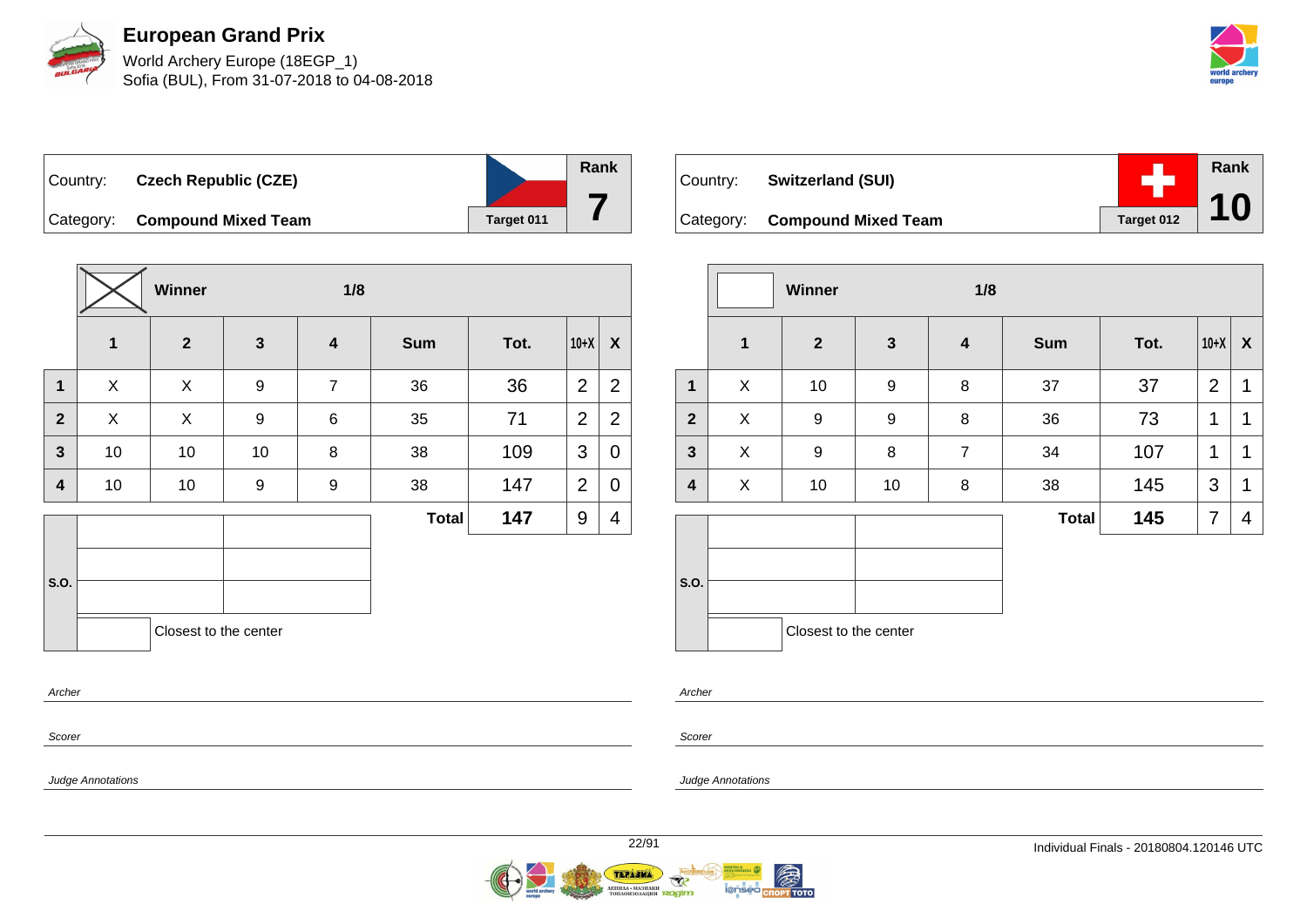

World Archery Europe (18EGP\_1) Sofia (BUL), From 31-07-2018 to 04-08-2018



 $\overline{C^*}$ Country: **Turkey (TUR)** Category: **Compound Mixed Team Target 001** 

**Winner 1/4 1 2 3 4 Sum Tot. 10+X X 1** | 10 | 9 | 9 | 8 | 36 | 36 |1 | 0 **2** | 10 | 10 | 10 | 10 | 40 | 76 |4 | 0 **3** X X 10 8 38 114 3 2 **4** | 10 | 10 | 9 | 9 | 38 | 152 |2 | 0 **S.O. Total 152**  $|10|2$ Closest to the center Archer

| Country: | Ukraine (UKR)                 |            | Rank |
|----------|-------------------------------|------------|------|
|          |                               |            |      |
|          | Category: Compound Mixed Team | Target 002 | 9    |

|                |             | Winner                |                  | 1/4              |              |      |                |                           |
|----------------|-------------|-----------------------|------------------|------------------|--------------|------|----------------|---------------------------|
|                | $\mathbf 1$ | $\mathbf{2}$          | $\mathbf{3}$     | $\boldsymbol{4}$ | <b>Sum</b>   | Tot. | $10+X$         | $\boldsymbol{\mathsf{X}}$ |
| $\mathbf 1$    | X           | 9                     | $\boldsymbol{9}$ | $\boldsymbol{9}$ | 37           | 37   | 1              | 1                         |
| $\overline{2}$ | X           | X                     | X                | 10               | 40           | 77   | 4              | 3                         |
| $\mathbf{3}$   | X           | 10                    | 9                | $\bf 8$          | 37           | 114  | $\overline{2}$ | 1                         |
| 4              | 9           | $\boldsymbol{9}$      | 9                | 8                | 35           | 149  | $\mathbf 0$    | 0                         |
|                |             |                       |                  |                  | <b>Total</b> | 149  | 7              | 5                         |
| S.O.           |             |                       |                  |                  |              |      |                |                           |
|                |             | Closest to the center |                  |                  |              |      |                |                           |

Scorer

Scorer

Archer

Judge Annotations

Judge Annotations

**Rank**

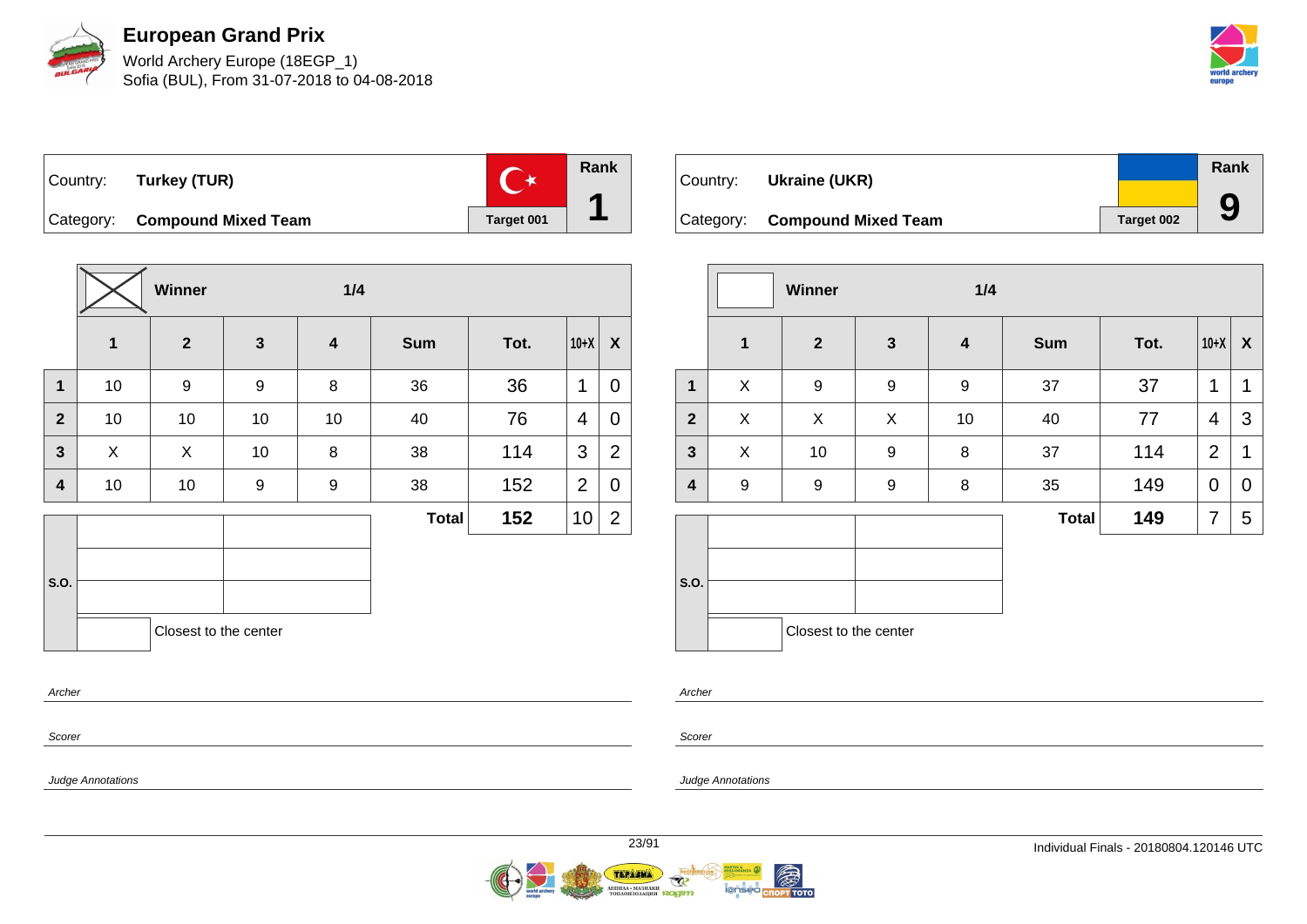

World Archery Europe (18EGP\_1) Sofia (BUL), From 31-07-2018 to 04-08-2018



Country: **Latvia (LAT)** Category: **Compound Mixed Team Target 005** 



|                         |              | Winner                |                | 1/4                     |              |      |                |   |
|-------------------------|--------------|-----------------------|----------------|-------------------------|--------------|------|----------------|---|
|                         | $\mathbf{1}$ | $\mathbf{2}$          | $\mathbf{3}$   | $\overline{\mathbf{4}}$ | <b>Sum</b>   | Tot. | $10+X$         | X |
| $\mathbf{1}$            | X            | 10                    | 9              | 8                       | 37           | 37   | $\overline{2}$ | 1 |
| $\overline{2}$          | X            | 10                    | 10             | 8                       | 38           | 75   | 3              | 1 |
| $\overline{\mathbf{3}}$ | 10           | 9                     | 9              | 8                       | 36           | 111  | 1              | 0 |
| $\overline{\mathbf{4}}$ | X            | 10                    | $\overline{7}$ | 6                       | 33           | 144  | $\overline{2}$ | 1 |
|                         |              |                       |                |                         | <b>Total</b> | 144  | 8              | 3 |
| S.O.                    |              | Closest to the center |                |                         |              |      |                |   |
| Archer                  |              |                       |                |                         |              |      |                |   |

| Country: | Italy (ITA)                   |                   | Rank |
|----------|-------------------------------|-------------------|------|
|          |                               |                   |      |
|          | Category: Compound Mixed Team | <b>Target 006</b> |      |

|                |             | Winner                |              | 1/4              |              |      |                |                  |
|----------------|-------------|-----------------------|--------------|------------------|--------------|------|----------------|------------------|
|                | $\mathbf 1$ | $\mathbf{2}$          | $\mathbf{3}$ | $\boldsymbol{4}$ | <b>Sum</b>   | Tot. | $10+X$         | $\boldsymbol{X}$ |
| $\mathbf{1}$   | X           | 10                    | 9            | 9                | 38           | 38   | $\overline{2}$ | 1                |
| $\overline{2}$ | 9           | 9                     | 9            | 9                | 36           | 74   | $\mathbf 0$    | 0                |
| $\mathbf{3}$   | 10          | 10                    | 9            | 9                | 38           | 112  | $\overline{2}$ | 0                |
| 4              | 10          | $\boldsymbol{9}$      | 9            | 9                | 37           | 149  | 1              | 0                |
|                |             |                       |              |                  | <b>Total</b> | 149  | 5              | 1                |
| S.O.           |             | Closest to the center |              |                  |              |      |                |                  |
|                |             |                       |              |                  |              |      |                |                  |

Archer

Scorer

Judge Annotations

Scorer

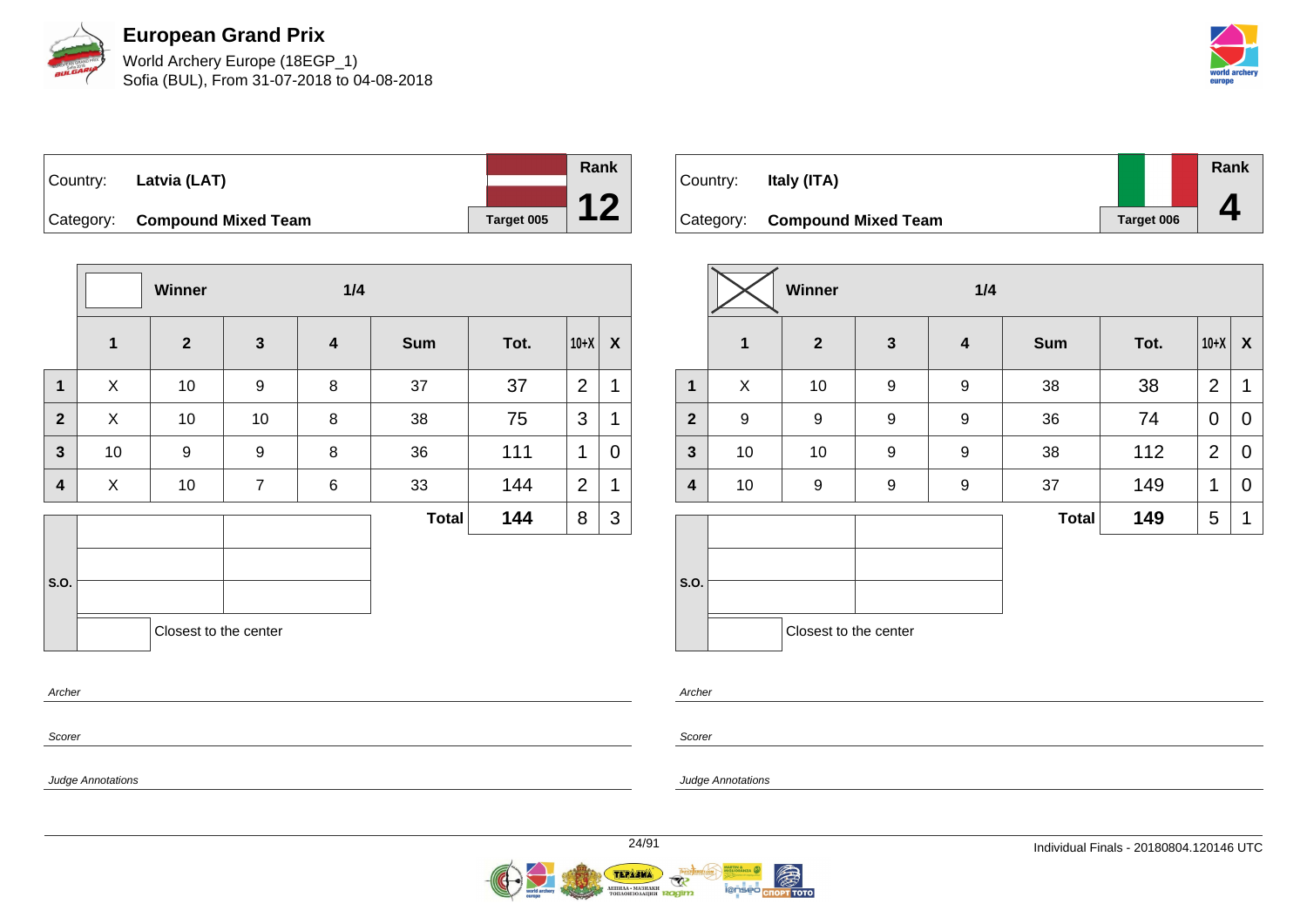

World Archery Europe (18EGP\_1) Sofia (BUL), From 31-07-2018 to 04-08-2018



Country: **Estonia (EST)** Category: **Compound Mixed Team Target 009** 



|                         |              | Winner                |                  | 1/4 |              |      |                |                |
|-------------------------|--------------|-----------------------|------------------|-----|--------------|------|----------------|----------------|
|                         | $\mathbf{1}$ | $\overline{2}$        | $\mathbf{3}$     | 4   | <b>Sum</b>   | Tot. | $10+X$         | X              |
| $\mathbf{1}$            | $10\,$       | 10                    | 10               | 9   | 39           | 39   | 3              | $\mathbf 0$    |
| $\overline{2}$          | X            | 10                    | $\boldsymbol{9}$ | 9   | 38           | 77   | $\overline{2}$ | 1              |
| $\mathbf{3}$            | 10           | 10                    | 10               | 9   | 39           | 116  | 3              | 0              |
| $\overline{\mathbf{4}}$ | X            | X                     | 10               | 9   | 39           | 155  | 3              | $\overline{2}$ |
|                         |              |                       |                  |     | <b>Total</b> | 155  | 11             | 3              |
|                         |              |                       |                  |     |              |      |                |                |
| S.O.                    |              |                       |                  |     |              |      |                |                |
|                         |              | Closest to the center |                  |     |              |      |                |                |
| Archer                  |              |                       |                  |     |              |      |                |                |

| Country: | Romania (ROU)                 |            | Rank |
|----------|-------------------------------|------------|------|
|          | Category: Compound Mixed Team | Target 010 |      |

|              |                  | Winner                |                | 1/4                     |              |      |                |                  |
|--------------|------------------|-----------------------|----------------|-------------------------|--------------|------|----------------|------------------|
|              | $\mathbf{1}$     | $\mathbf{2}$          | $\mathbf{3}$   | $\overline{\mathbf{4}}$ | <b>Sum</b>   | Tot. | $10+X$         | $\boldsymbol{X}$ |
| $\mathbf{1}$ | X                | 9                     | $\overline{7}$ | $\overline{7}$          | 33           | 33   | 1              | 1                |
| $\mathbf{2}$ | 10               | 9                     | 8              | 8                       | 35           | 68   | 1              | 0                |
| $\mathbf{3}$ | 10               | 9                     | 9              | 8                       | 36           | 104  | 1              | 0                |
| 4            | $\boldsymbol{9}$ | 9                     | 9              | 6                       | 33           | 137  | $\mathbf 0$    | 0                |
|              |                  |                       |                |                         | <b>Total</b> | 137  | $\mathfrak{B}$ | $\mathbf 1$      |
| S.O.         |                  |                       |                |                         |              |      |                |                  |
|              |                  | Closest to the center |                |                         |              |      |                |                  |

Archer

Scorer

Judge Annotations

Scorer

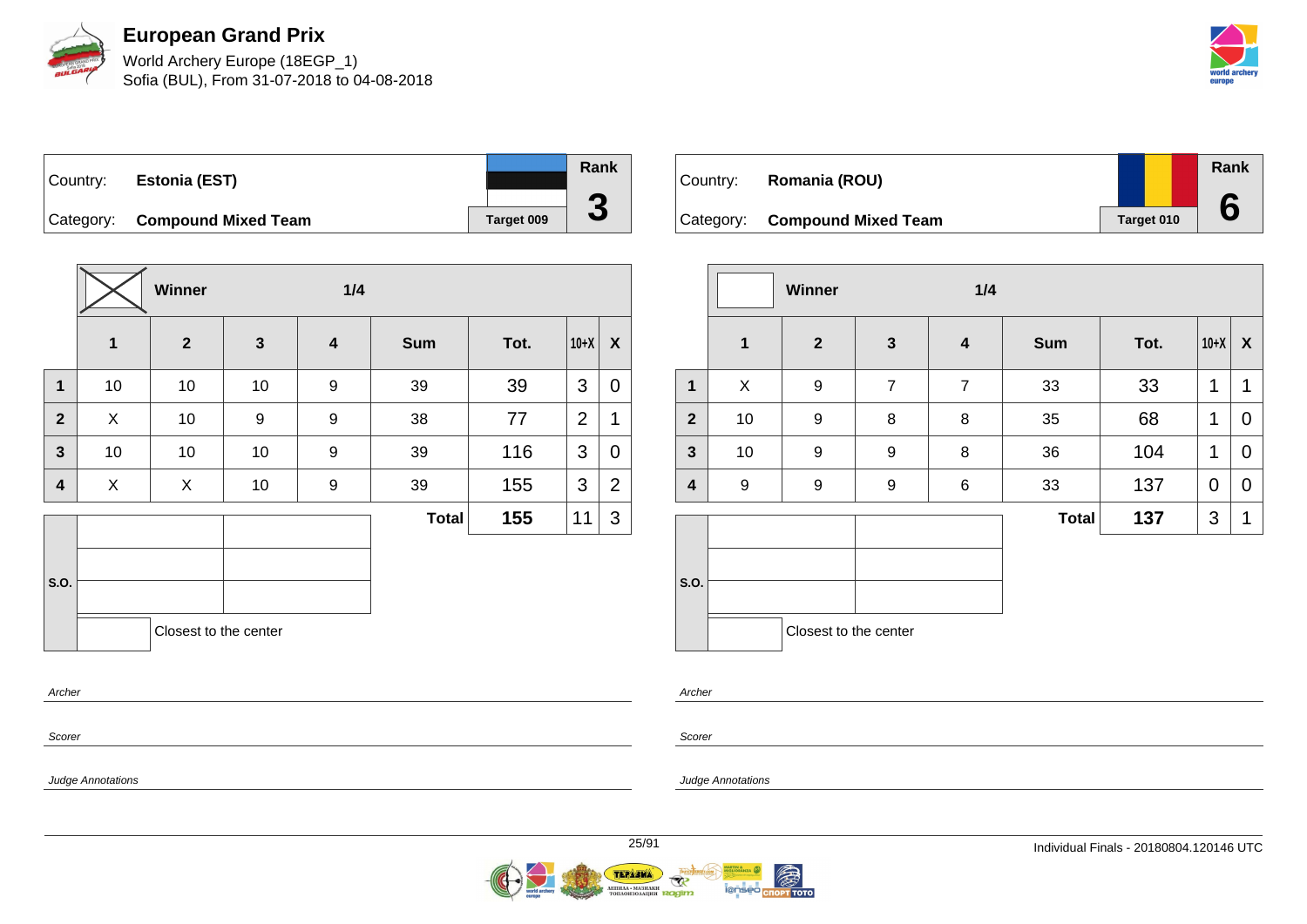

World Archery Europe (18EGP\_1) Sofia (BUL), From 31-07-2018 to 04-08-2018



Country: **Czech Republic (CZE)** Category: **Compound Mixed Team Target 013 Rank 7**

|              |              | Winner                | 1/4              |                         |            |      |        |                |
|--------------|--------------|-----------------------|------------------|-------------------------|------------|------|--------|----------------|
|              | $\mathbf{1}$ | $\overline{2}$        | $\mathbf{3}$     | $\overline{\mathbf{4}}$ | <b>Sum</b> | Tot. | $10+X$ | X              |
| $\mathbf{1}$ | 10           | $\boldsymbol{9}$      | $\boldsymbol{9}$ | 9                       | 37         | 37   | 1      | $\mathbf 0$    |
| $\mathbf{2}$ | X            | X                     | 10               | 9                       | 39         | 76   | 3      | $\overline{2}$ |
| $\mathbf{3}$ | X            | 9                     | 9                | 8                       | 36         | 112  | 1      | 1              |
| 4            | $10$         | 10                    | 10               | 9                       | 39         | 151  | 3      | 0              |
|              |              | $\mathsf X$           |                  | $\boldsymbol{9}$        |            | 151  | 8      | 3              |
|              |              |                       |                  |                         |            |      |        |                |
| S.O.         |              |                       |                  |                         |            |      |        |                |
|              |              | Closest to the center |                  |                         |            |      |        |                |
| Archer       |              |                       |                  |                         |            |      |        |                |

| Country: | <b>Belgium (BEL)</b>          |            | Rank |
|----------|-------------------------------|------------|------|
|          | Category: Compound Mixed Team | Target 014 |      |

|                |              | <b>Winner</b>         |              | 1/4                     |              |      |                |                  |
|----------------|--------------|-----------------------|--------------|-------------------------|--------------|------|----------------|------------------|
|                | $\mathbf{1}$ | $\overline{2}$        | $\mathbf{3}$ | $\overline{\mathbf{4}}$ | <b>Sum</b>   | Tot. | $10+X$         | $\boldsymbol{X}$ |
| $\mathbf{1}$   | X            | 9                     | 9            | 8                       | 36           | 36   | 1              | 1                |
| $\overline{2}$ | X            | X                     | 10           | $\boldsymbol{9}$        | 39           | 75   | 3              | $\overline{2}$   |
| $\mathbf{3}$   | X            | X                     | 10           | 10                      | 40           | 115  | $\overline{4}$ | $\overline{2}$   |
| 4              | 10           | 9                     | 9            | 8                       | 36           | 151  | 1              | 0                |
|                |              | X                     |              | 10                      | <b>Total</b> | 151  | 9              | 5                |
| S.O.           |              |                       |              |                         |              |      |                |                  |
|                |              | Closest to the center |              |                         |              |      |                |                  |

Archer

Scorer

Judge Annotations

Scorer

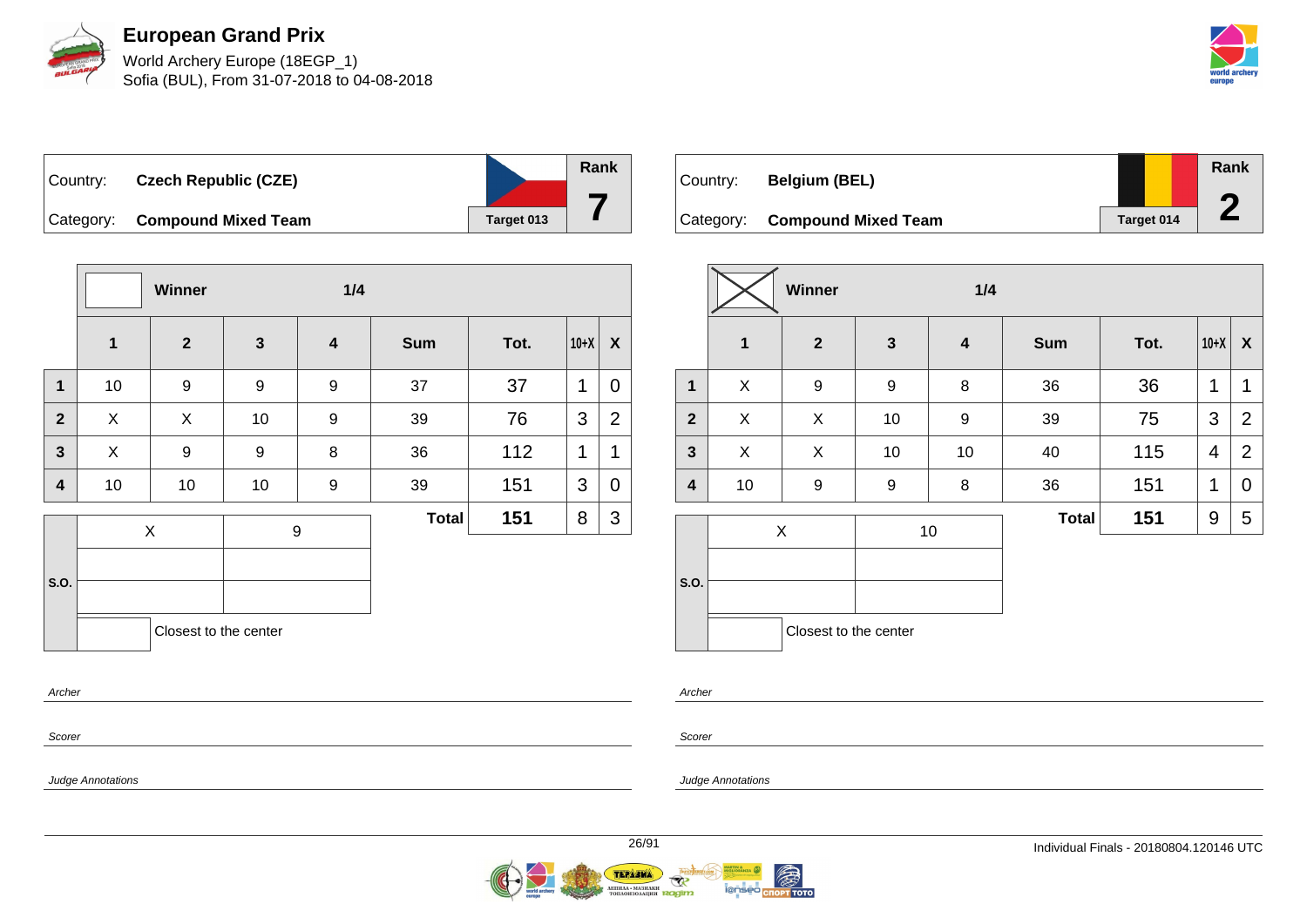

World Archery Europe (18EGP\_1) Sofia (BUL), From 31-07-2018 to 04-08-2018



 $C^*$ Country: **Turkey (TUR)** Category: **Compound Mixed Team Target 005** 

|                         | Winner<br>1/2 |                       |              |                         |              |      |                |                |
|-------------------------|---------------|-----------------------|--------------|-------------------------|--------------|------|----------------|----------------|
|                         | $\mathbf 1$   | $\overline{2}$        | $\mathbf{3}$ | $\overline{\mathbf{4}}$ | <b>Sum</b>   | Tot. | $10+X$         | X              |
| $\mathbf{1}$            | X             | $10$                  | 10           | 10                      | 40           | 40   | 4              | 1              |
| $\overline{2}$          | 10            | 10                    | 10           | 9                       | 39           | 79   | 3              | 0              |
| $\overline{\mathbf{3}}$ | X             | X                     | X            | 10                      | 40           | 119  | $\overline{4}$ | 3              |
| $\overline{\mathbf{4}}$ | 10            | 9                     | 9            | 9                       | 37           | 156  | 1              | 0              |
|                         |               |                       |              |                         | <b>Total</b> | 156  | 12             | $\overline{4}$ |
|                         |               |                       |              |                         |              |      |                |                |
| S.O.                    |               |                       |              |                         |              |      |                |                |
|                         |               | Closest to the center |              |                         |              |      |                |                |
| Archer                  |               |                       |              |                         |              |      |                |                |

| Country: | Italy (ITA)                   |            | Rank |
|----------|-------------------------------|------------|------|
|          | Category: Compound Mixed Team | Target 006 |      |

|                |              | Winner                |                  | 1/2                     |              |      |                |                  |
|----------------|--------------|-----------------------|------------------|-------------------------|--------------|------|----------------|------------------|
|                | $\mathbf{1}$ | $\boldsymbol{2}$      | $\mathbf{3}$     | $\overline{\mathbf{4}}$ | <b>Sum</b>   | Tot. | $10+X$         | $\boldsymbol{X}$ |
| 1              | X            | X                     | $\boldsymbol{9}$ | $\boldsymbol{9}$        | 38           | 38   | $\overline{2}$ | $\overline{2}$   |
| $\overline{2}$ | X            | X                     | 10               | 10                      | 40           | 78   | 4              | $\overline{2}$   |
| 3              | 10           | 10                    | 9                | 9                       | 38           | 116  | $\overline{2}$ | 0                |
| 4              | X            | 10                    | $\boldsymbol{9}$ | $\overline{7}$          | 36           | 152  | $\overline{2}$ | 1                |
|                |              |                       |                  |                         | <b>Total</b> | 152  | 10             | 5                |
| S.O.           |              | Closest to the center |                  |                         |              |      |                |                  |

Scorer

Scorer

Judge Annotations

Archer

Judge Annotations



**Rank**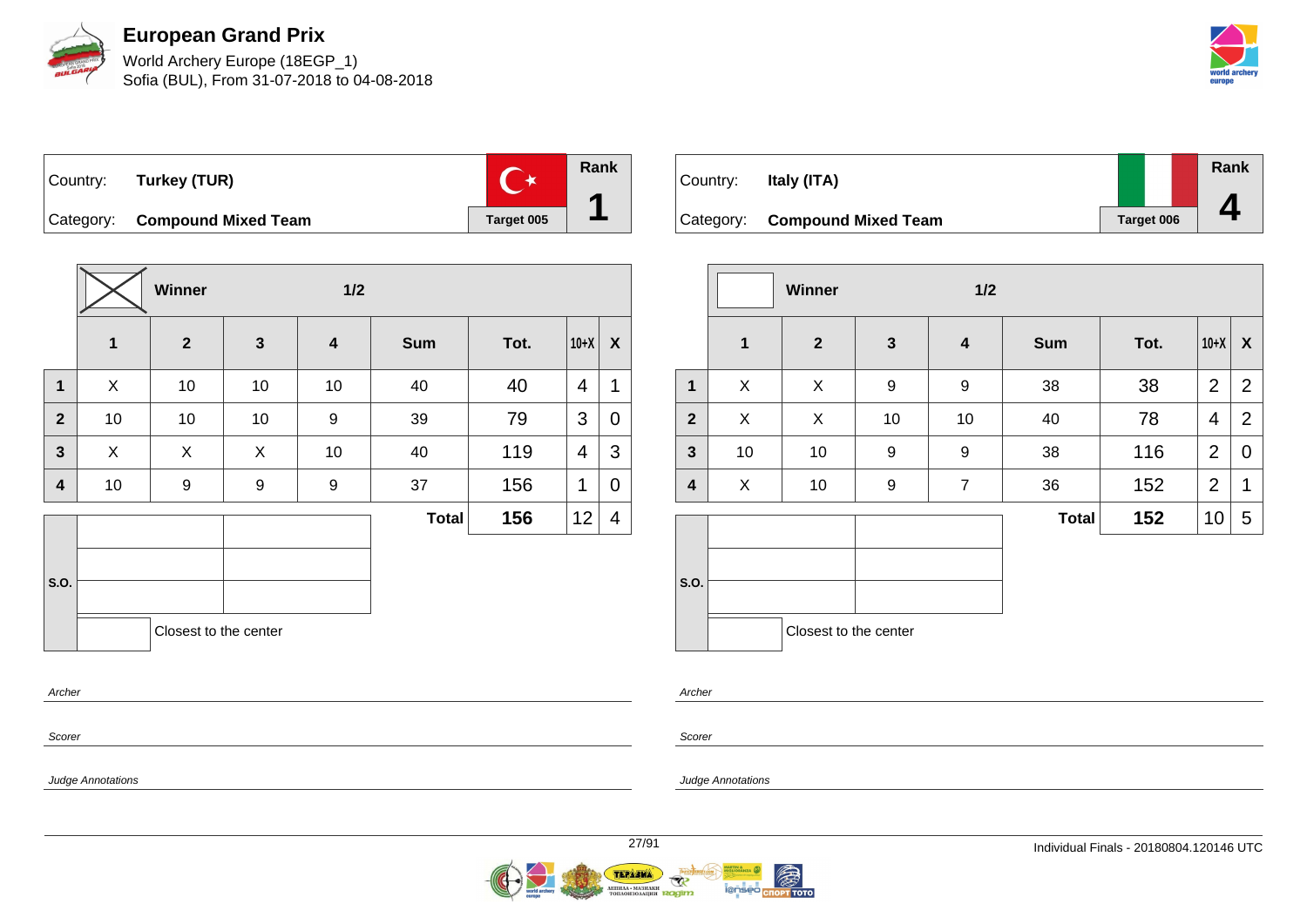

World Archery Europe (18EGP\_1) Sofia (BUL), From 31-07-2018 to 04-08-2018



Country: **Estonia (EST)** Category: **Compound Mixed Team Target 009** 

|                         |             | Winner                |              | 1/2                     |              |      |        |                  |
|-------------------------|-------------|-----------------------|--------------|-------------------------|--------------|------|--------|------------------|
|                         | $\mathbf 1$ | $\mathbf{2}$          | $\mathbf{3}$ | $\overline{\mathbf{4}}$ | <b>Sum</b>   | Tot. | $10+X$ | $\boldsymbol{X}$ |
| $\mathbf 1$             | X           | 10                    | 10           | 9                       | 39           | 39   | 3      | 1                |
| $\overline{2}$          | X           | X                     | 10           | $10$                    | 40           | 79   | 4      | $\overline{2}$   |
| $\overline{\mathbf{3}}$ | X           | X                     | X            | 10                      | 40           | 119  | 4      | 3                |
| 4                       | $10$        | $\boldsymbol{9}$      | 9            | 9                       | 37           | 156  | 1      | 0                |
|                         |             |                       |              |                         | <b>Total</b> | 156  | 12     | 6                |
|                         |             |                       |              |                         |              |      |        |                  |
| S.O.                    |             |                       |              |                         |              |      |        |                  |
|                         |             | Closest to the center |              |                         |              |      |        |                  |
| Archer                  |             |                       |              |                         |              |      |        |                  |

| Country: | <b>Belgium (BEL)</b>          |            | Rank |
|----------|-------------------------------|------------|------|
|          | Category: Compound Mixed Team | Target 010 |      |

|              |    | Winner                |              |                  |              |      |                |                |
|--------------|----|-----------------------|--------------|------------------|--------------|------|----------------|----------------|
|              | 1  | $\mathbf{2}$          | $\mathbf{3}$ | $\boldsymbol{4}$ | <b>Sum</b>   | Tot. | $10+X$         | X              |
| $\mathbf{1}$ | 10 | 10                    | 9            | $\boldsymbol{9}$ | 38           | 38   | $\overline{2}$ | $\overline{0}$ |
| $\mathbf{2}$ | X  | X                     | 10           | 9                | 39           | 77   | 3              | $\overline{2}$ |
| $\mathbf{3}$ | 10 | 10                    | 9            | 9                | 38           | 115  | $\overline{2}$ | 0              |
| 4            | X  | 10                    | 10           | 10               | 40           | 155  | 4              | 1              |
|              |    |                       |              |                  | <b>Total</b> | 155  | 11             | 3              |
| S.O.         |    |                       |              |                  |              |      |                |                |
|              |    | Closest to the center |              |                  |              |      |                |                |

Archer

Scorer

Judge Annotations

Scorer

Judge Annotations

**Rank**

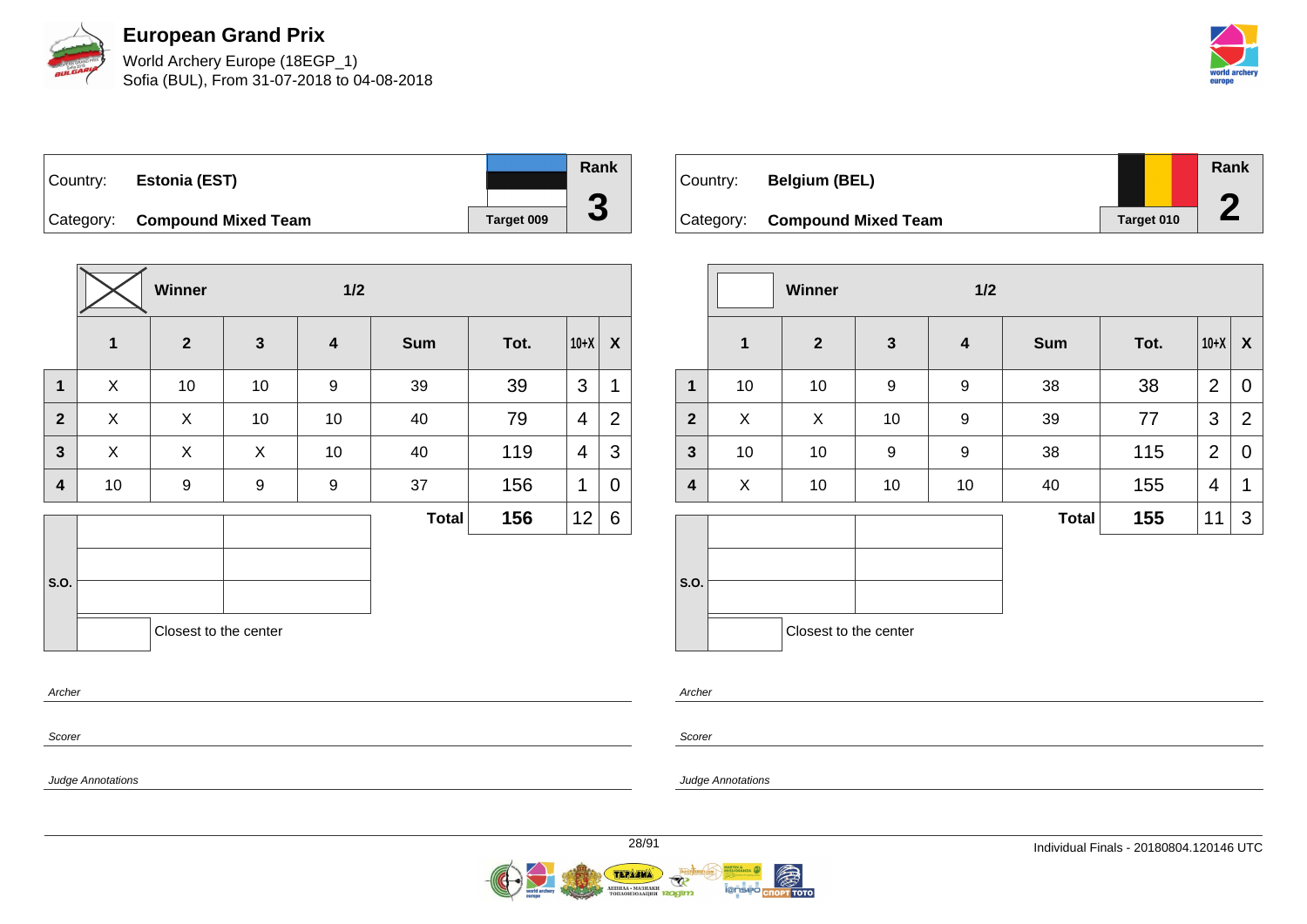

World Archery Europe (18EGP\_1) Sofia (BUL), From 31-07-2018 to 04-08-2018



| Country: | Italy (ITA)                   |                   | Rank |
|----------|-------------------------------|-------------------|------|
|          |                               |                   |      |
|          | Category: Compound Mixed Team | <b>Target 009</b> |      |

|                         |             | Winner                |                 | <b>Bronze</b>           |              |      |                |                |
|-------------------------|-------------|-----------------------|-----------------|-------------------------|--------------|------|----------------|----------------|
|                         | $\mathbf 1$ | $\overline{2}$        | $\mathbf{3}$    | $\overline{\mathbf{4}}$ | <b>Sum</b>   | Tot. | $10+X$         | X              |
| 1                       | 10          | $\boldsymbol{9}$      | 9               | 9                       | 37           | 37   | 1              | $\mathbf 0$    |
| $\mathbf{2}$            | X           | X                     | 9               | 9                       | 38           | 75   | $\overline{2}$ | $\overline{2}$ |
| 3                       | X           | X                     | 10              | $\overline{7}$          | 37           | 112  | 3              | $\overline{2}$ |
| $\overline{\mathbf{4}}$ | X           | 10                    | 10 <sup>1</sup> | 10                      | 40           | 152  | 4              | $\mathbf 1$    |
|                         |             |                       |                 |                         | <b>Total</b> | 152  | 10             | 5              |
| S.O.                    |             | Closest to the center |                 |                         |              |      |                |                |

| Country:  | <b>Belgium (BEL)</b>       |            | Rank |
|-----------|----------------------------|------------|------|
|           |                            |            |      |
| Category: | <b>Compound Mixed Team</b> | Target 010 |      |

|                |             | Winner                |              | <b>Bronze</b>    |              |      |                |                |  |  |  |
|----------------|-------------|-----------------------|--------------|------------------|--------------|------|----------------|----------------|--|--|--|
|                | $\mathbf 1$ | $\mathbf{2}$          | $\mathbf{3}$ | $\boldsymbol{4}$ | <b>Sum</b>   | Tot. | $10+X$         | X              |  |  |  |
| 1              | 10          | 10                    | 8            | 8                | 36           | 36   | $\overline{2}$ | $\mathbf 0$    |  |  |  |
| $\overline{2}$ | 10          | 10                    | 10           | 10               | 40           | 76   | 4              | $\overline{0}$ |  |  |  |
| $\mathbf{3}$   | X           | X                     | 10           | $\boldsymbol{9}$ | 39           | 115  | 3              | $\overline{2}$ |  |  |  |
| 4              | X           | 10                    | 10           | 10               | 40           | 155  | 4              | 1              |  |  |  |
|                |             |                       |              |                  | <b>Total</b> | 155  | 13             | 3              |  |  |  |
| S.O.           |             |                       |              |                  |              |      |                |                |  |  |  |
|                |             | Closest to the center |              |                  |              |      |                |                |  |  |  |

Archer

Scorer

Judge Annotations

Archer

Scorer

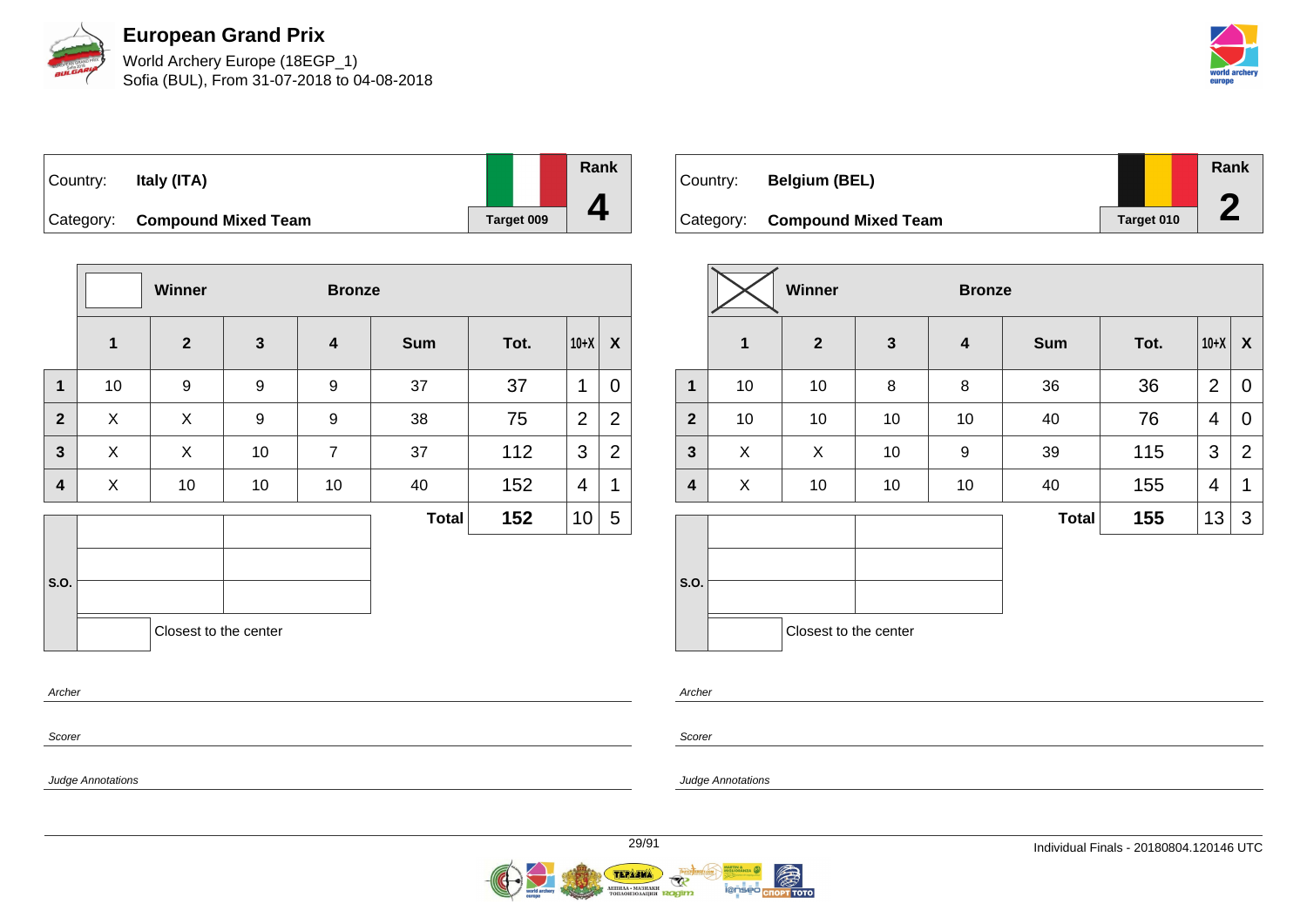

World Archery Europe (18EGP\_1) Sofia (BUL), From 31-07-2018 to 04-08-2018



 $\overline{C^*}$ Country: **Turkey (TUR)** Category: **Compound Mixed Team Target 001** 

**Winner Gold 1 2 3 4 Sum Tot. 10+X X 1** | 9 | 10 | 10 | 10 | 39 | 39 |3 |0 **2** | 9 | X | 10 | X | 39 | 78 |3 | 2 **3** | 10 | 10 | 9 | 10 | 39 | 117 |3 | 0 **4** | 9 | 10 | 9 | 10 | 38 | 155 |2 | 0 **S.O. Total 155**  $|11|2$ Closest to the center Archer

Country: **Estonia (EST)** Category: **Compound Mixed Team Target 002 Rank 3**

|                         |                | Winner                |              | Gold                    |              |      |                |                  |
|-------------------------|----------------|-----------------------|--------------|-------------------------|--------------|------|----------------|------------------|
|                         | 1              | $\mathbf{2}$          | $\mathbf{3}$ | $\overline{\mathbf{4}}$ | <b>Sum</b>   | Tot. | $10+X$         | $\boldsymbol{X}$ |
| $\mathbf{1}$            | $\overline{7}$ | 9                     | X            | X                       | 36           | 36   | $\overline{2}$ | $\overline{2}$   |
| $\mathbf{2}$            | 10             | 10                    | 9            | 10                      | 39           | 75   | 3              | 0                |
| $\mathbf{3}$            | 9              | 10                    | X            | 10                      | 39           | 114  | 3              | 1                |
| $\overline{\mathbf{4}}$ | 9              | 10                    | X            | X                       | 39           | 153  | 3              | $\overline{2}$   |
|                         |                |                       |              |                         | <b>Total</b> | 153  | 11             | 5                |
| S.O.                    |                | Closest to the center |              |                         |              |      |                |                  |
|                         |                |                       |              |                         |              |      |                |                  |

Scorer

Scorer

Archer

Judge Annotations

Judge Annotations

**Rank**

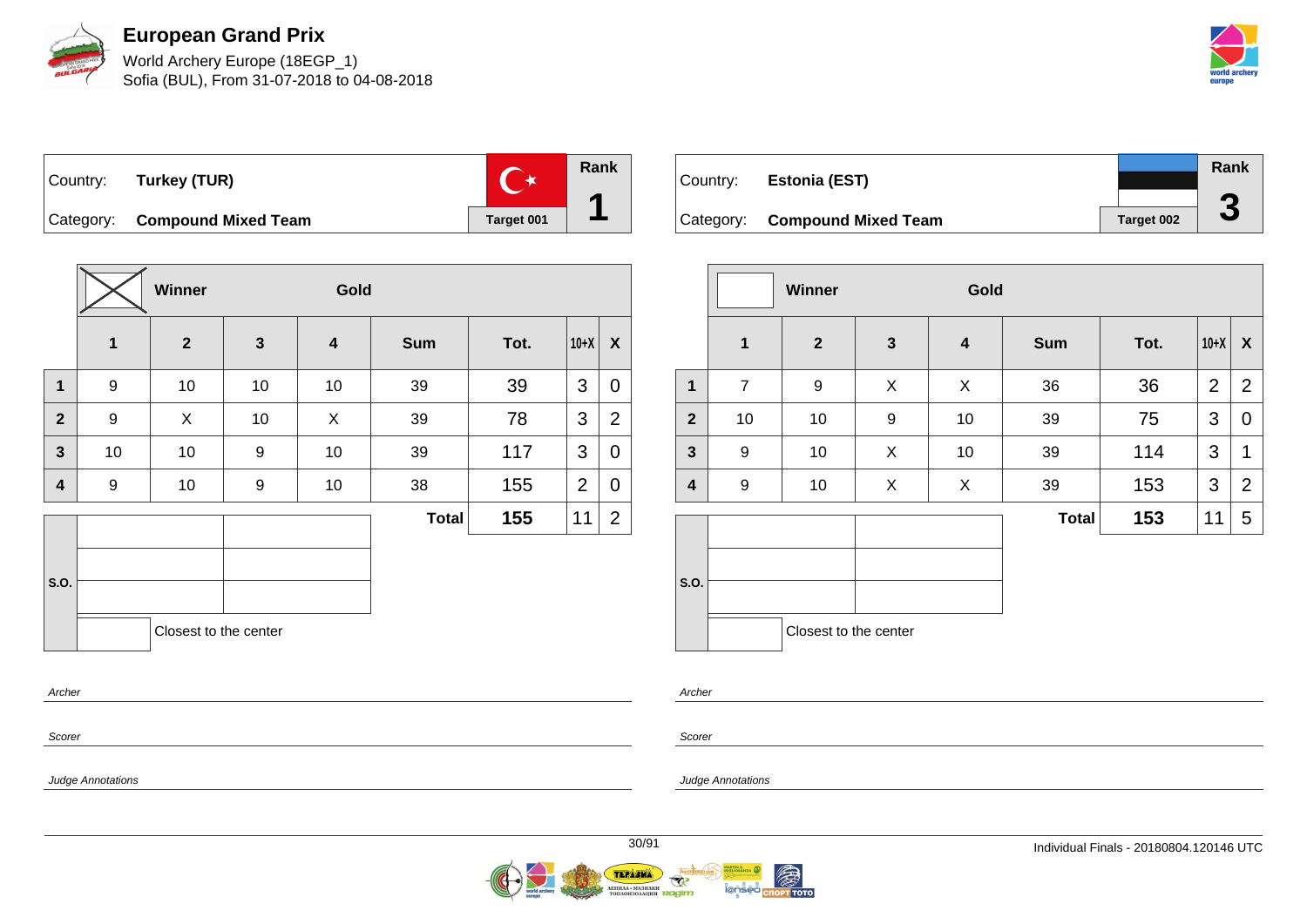

World Archery Europe (18EGP\_1) Sofia (BUL), From 31-07-2018 to 04-08-2018



**Rank**  $\begin{tabular}{|c|c|c|c|c|} \hline & \# & \# \\ \hline \end{tabular}$ Country: **Slovakia (SVK) 17** Category: **Recurve Men Team Tanget 016** 

|                |    | Winner         |                       |                         |                | $1/12$         |                  |      |              |              |                                                |                   |
|----------------|----|----------------|-----------------------|-------------------------|----------------|----------------|------------------|------|--------------|--------------|------------------------------------------------|-------------------|
|                | 1  | $\overline{2}$ | $\mathbf{3}$          | $\overline{\mathbf{4}}$ | $5\phantom{1}$ | 6              | <b>Set Total</b> | Tot. |              |              |                                                | Set Points   Tot. |
| $\mathbf{1}$   | 10 | 9              | 9                     | 8                       | 8              | $\overline{7}$ | 51               | 51   | $\mathbf{2}$ | 1            | 0                                              | $\mathbf{2}$      |
| $\overline{2}$ | 10 | 10             | 10                    | 9                       | 8              | $\overline{7}$ | 54               | 105  | $\mathbf{2}$ | 1            | $\left( \begin{matrix} 0 \end{matrix} \right)$ | $\mathbf{2}$      |
| $\mathbf{3}$   | 10 | 10             | 10                    | 9                       | 9              | $\overline{7}$ | 55               | 160  | $\mathbf{2}$ | 1            | $\mathbf{0}$                                   | $\mathbf{2}$      |
| 4              | 10 | 10             | 10                    | 9                       | 8              | 8              | 55               | 215  | $\mathbf{2}$ | 1            | $(\mathbf{0})$                                 | $\overline{2}$    |
|                |    |                |                       |                         |                |                |                  |      |              | <b>Total</b> |                                                | $\mathbf{2}$      |
| S.O.           |    |                |                       |                         |                |                |                  |      |              |              |                                                |                   |
| Archer         |    |                | Closest to the center |                         |                |                |                  |      |              |              |                                                |                   |
| Scorer         |    |                |                       |                         |                |                |                  |      |              |              |                                                |                   |

| Country: | Greece (GRE)               |            | Rank |
|----------|----------------------------|------------|------|
|          |                            | Target 017 | 16   |
|          | Category: Recurve Men Team |            |      |

|              |    | <b>Winner</b>  |                       |                  |                 | $1/12$ |                  |      |                   |              |           |                   |
|--------------|----|----------------|-----------------------|------------------|-----------------|--------|------------------|------|-------------------|--------------|-----------|-------------------|
|              | 1  | $\overline{2}$ | $\mathbf{3}$          | $\boldsymbol{4}$ | $5\phantom{.0}$ | 6      | <b>Set Total</b> | Tot. |                   |              |           | Set Points   Tot. |
| 1            | 9  | 9              | 8                     | 8                | 8               | 8      | 50               | 50   | $\mathbf{2}$      | 1            | $\hat{0}$ | $\mathbf 0$       |
| $\mathbf{2}$ | 10 | 10             | 9                     | 9                | 9               | 9      | 56               | 106  | $\left( 2\right)$ | 1            | 0         | $\mathbf{2}$      |
| $\mathbf{3}$ | 10 | 10             | 10                    | 9                | 9               | 8      | 56               | 162  | $\left( 2\right)$ | 1            | 0         | 4                 |
| 4            | 10 | 10             | 10                    | 10               | 10              | 9      | 59               | 221  | $\mathbf{2}$      | 1            | 0         | 6                 |
|              |    |                |                       |                  |                 |        |                  |      |                   | <b>Total</b> |           | 6                 |
| S.O.         |    |                |                       |                  |                 |        |                  |      |                   |              |           |                   |
|              |    |                | Closest to the center |                  |                 |        |                  |      |                   |              |           |                   |

Archer

Scorer

Judge Annotations

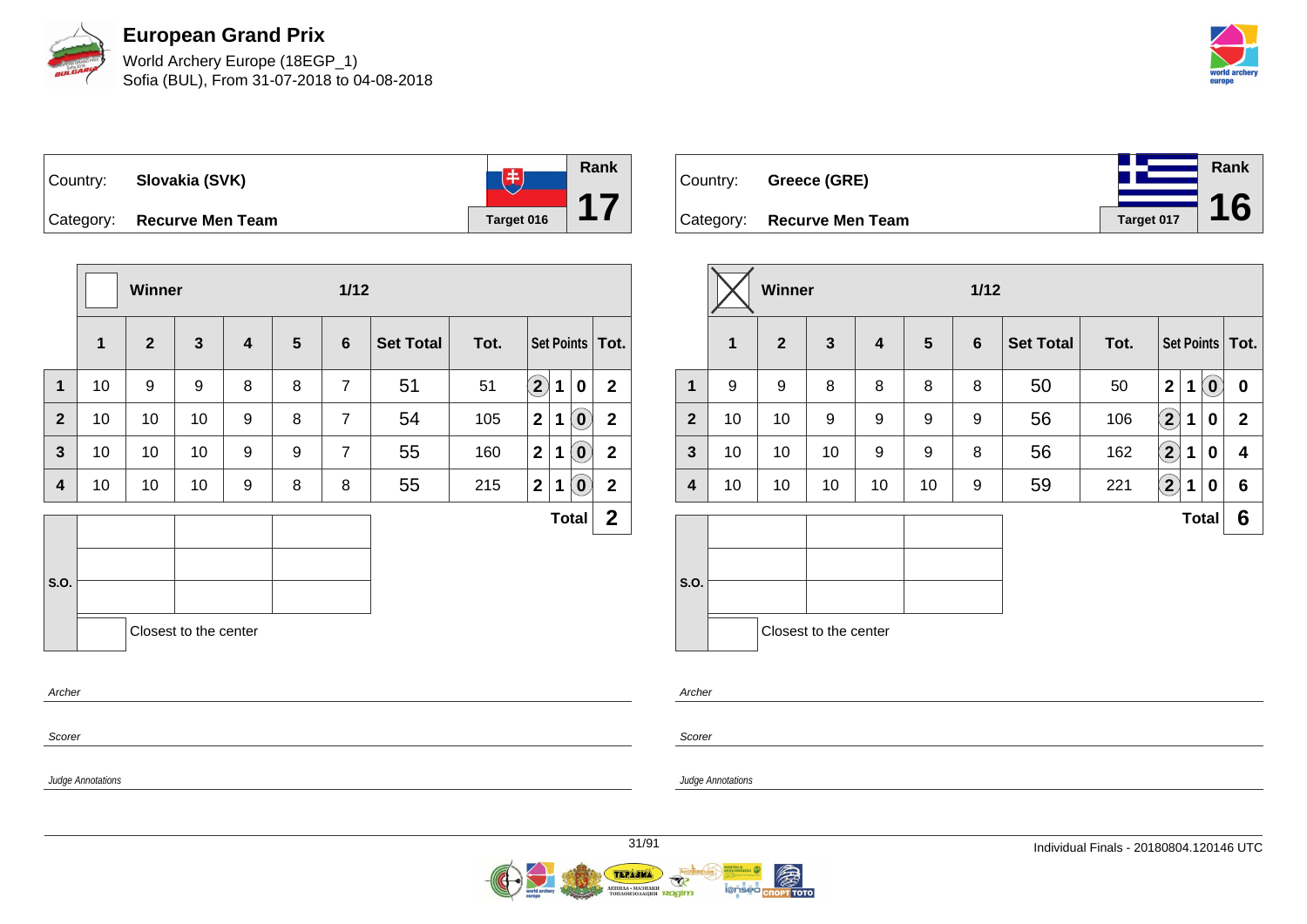

World Archery Europe (18EGP\_1) Sofia (BUL), From 31-07-2018 to 04-08-2018



Country: **Belgium (BEL)** Category: **Recurve Men Team Target 019** 

|                         | Winner<br>$1/12$ |                |                       |                         |                |                |                  |      |                    |                   |              |                   |
|-------------------------|------------------|----------------|-----------------------|-------------------------|----------------|----------------|------------------|------|--------------------|-------------------|--------------|-------------------|
|                         | $\mathbf{1}$     | $\overline{2}$ | $\mathbf{3}$          | $\overline{\mathbf{4}}$ | $5\phantom{1}$ | $6\phantom{1}$ | <b>Set Total</b> | Tot. |                    |                   |              | Set Points   Tot. |
| $\mathbf{1}$            | 10               | 10             | 9                     | 9                       | 8              | 8              | 54               | 54   | $\left( 2\right)$  | $\mathbf 1$       | 0            | $\mathbf{2}$      |
| $\mathbf{2}$            | 9                | 9              | 9                     | 9                       | 8              | 8              | 52               | 106  | $\bf \overline{2}$ | 1                 | 0            | 4                 |
| $\overline{\mathbf{3}}$ | X                | 9              | 9                     | 9                       | 8              | 8              | 53               | 159  | 2 <sup>1</sup>     | $\left( 1\right)$ | 0            | 5                 |
| $\overline{\mathbf{4}}$ |                  |                |                       |                         |                |                |                  |      | 2 <sup>1</sup>     | 1                 | $\mathbf 0$  |                   |
|                         |                  |                |                       |                         |                |                |                  |      |                    |                   | <b>Total</b> | $5\phantom{.0}$   |
|                         |                  |                |                       |                         |                |                |                  |      |                    |                   |              |                   |
| S.O.                    |                  |                |                       |                         |                |                |                  |      |                    |                   |              |                   |
|                         |                  |                | Closest to the center |                         |                |                |                  |      |                    |                   |              |                   |
| Archer                  |                  |                |                       |                         |                |                |                  |      |                    |                   |              |                   |

| Country: |                            |            | Rank |
|----------|----------------------------|------------|------|
|          | Iceland (ISL)              |            | 24   |
|          | Category: Recurve Men Team | Target 020 |      |

|                         |              | Winner         |                       |                         |                 | $1/12$         |                  |      |                |              |                            |                   |
|-------------------------|--------------|----------------|-----------------------|-------------------------|-----------------|----------------|------------------|------|----------------|--------------|----------------------------|-------------------|
|                         | $\mathbf{1}$ | 2 <sup>2</sup> | $\mathbf{3}$          | $\overline{\mathbf{4}}$ | $5\phantom{.0}$ | $6\phantom{a}$ | <b>Set Total</b> | Tot. |                |              |                            | Set Points   Tot. |
| $\mathbf{1}$            | X            | 9              | 9                     | 8                       | 5               | $\overline{2}$ | 43               | 43   | $\overline{2}$ | $\mathbf 1$  | $\left( \mathbf{0}\right)$ | $\bf{0}$          |
| $\overline{2}$          | 9            | 9              | 9                     | 8                       | $\overline{7}$  | $\overline{7}$ | 49               | 92   | $\mathbf{2}$   | $\mathbf 1$  | $\left( \mathbf{0}\right)$ | $\boldsymbol{0}$  |
| $\mathbf{3}$            | X            | 10             | 9                     | 9                       | 8               | $\overline{7}$ | 53               | 145  | $\mathbf 2$    | (1)          | 0                          | 1                 |
| $\overline{\mathbf{4}}$ |              |                |                       |                         |                 |                |                  |      | $\mathbf{2}$   | 1            | 0                          |                   |
|                         |              |                |                       |                         |                 |                |                  |      |                | <b>Total</b> |                            | 1                 |
| S.O.                    |              |                |                       |                         |                 |                |                  |      |                |              |                            |                   |
|                         |              |                | Closest to the center |                         |                 |                |                  |      |                |              |                            |                   |

Scorer

Scorer

Archer

Judge Annotations

Judge Annotations

**Rank**

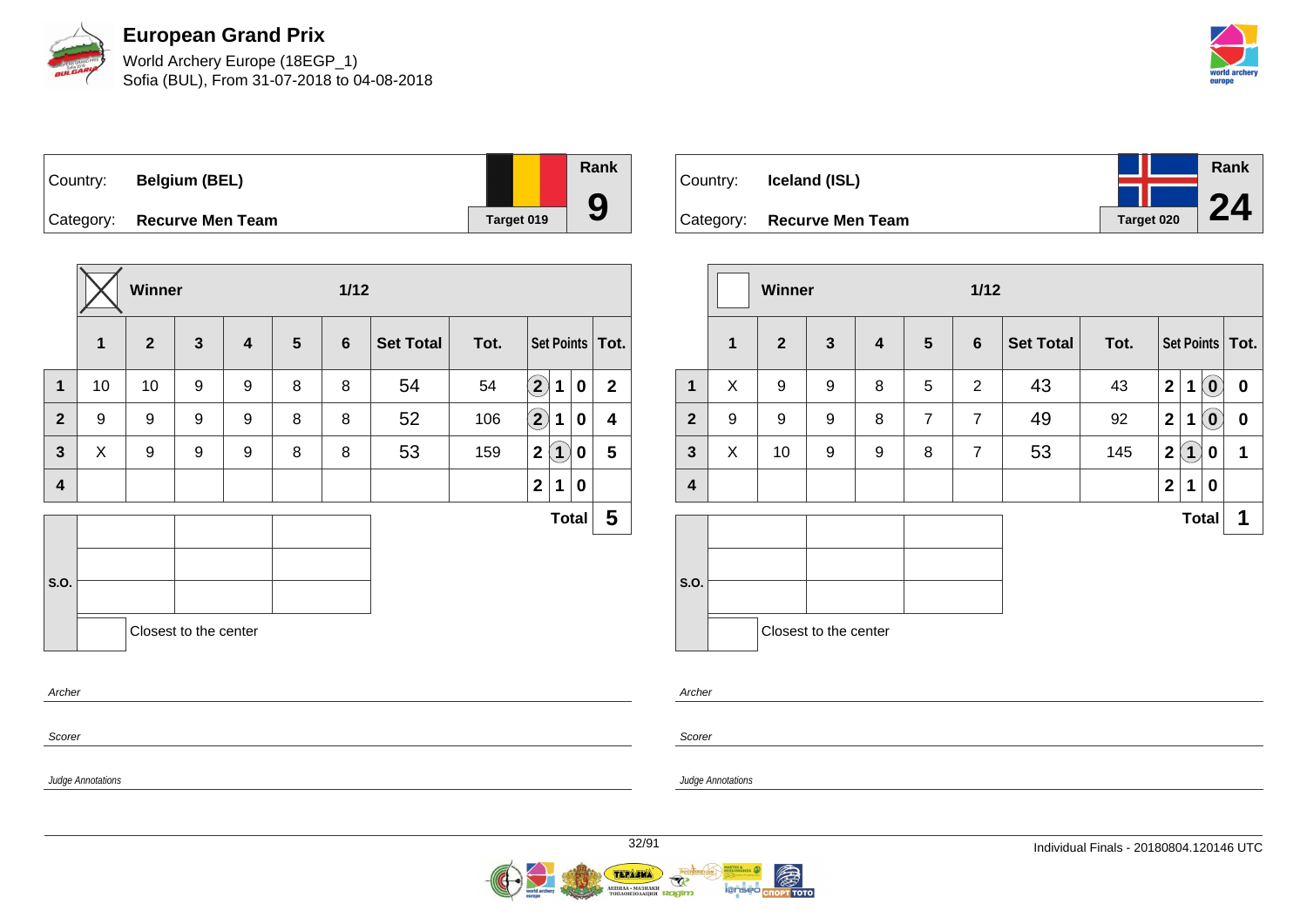

World Archery Europe (18EGP\_1) Sofia (BUL), From 31-07-2018 to 04-08-2018



**Rank** 劇 Country: **Moldova (MDA) 21** Category: **Recurve Men Team Target 022** 

|                |              | Winner         |                       |                         |                | $1/12$         |                  |      |                            |                   |                            |                         |
|----------------|--------------|----------------|-----------------------|-------------------------|----------------|----------------|------------------|------|----------------------------|-------------------|----------------------------|-------------------------|
|                | $\mathbf{1}$ | $\overline{2}$ | $\mathbf{3}$          | $\overline{\mathbf{4}}$ | 5              | $6\phantom{1}$ | <b>Set Total</b> | Tot. |                            |                   |                            | Set Points   Tot.       |
| 1              | 9            | 9              | 9                     | 9                       | 8              | 8              | 52               | 52   | $\left( \mathbf{2}\right)$ | 1                 | $\mathbf 0$                | $\mathbf{2}$            |
| $\overline{2}$ | 10           | 9              | 9                     | 9                       | 9              | 8              | 54               | 106  | $\mathbf{2}$               | 1                 | $\left( \mathbf{0}\right)$ | $\overline{\mathbf{2}}$ |
| $\mathbf{3}$   | 10           | 10             | 10                    | 10                      | $\overline{7}$ | $\overline{7}$ | 54               | 160  | $\mathbf 2$                | $\left( 1\right)$ | 0                          | $\mathbf{3}$            |
| 4              | 10           | 9              | 9                     | 9                       | 8              | $\overline{7}$ | 52               | 212  | $\mathbf 2$                | $\bf(1)$          | 0                          | 4                       |
|                |              | 10             |                       | $\boldsymbol{9}$        |                | $3^*$          |                  |      |                            | <b>Total</b>      |                            | 5                       |
|                |              |                |                       |                         |                |                |                  |      |                            |                   |                            |                         |
| S.O.           |              |                |                       |                         |                |                |                  |      |                            |                   |                            |                         |
|                |              |                | Closest to the center |                         |                |                |                  |      |                            |                   |                            |                         |
| Archer         |              |                |                       |                         |                |                |                  |      |                            |                   |                            |                         |
| Scorer         |              |                |                       |                         |                |                |                  |      |                            |                   |                            |                         |

| Country: | Austria (AUT)              |            | Rank |
|----------|----------------------------|------------|------|
|          |                            |            | 1 C  |
|          | Category: Recurve Men Team | Target 023 |      |

|                         |              | <b>Winner</b>  |                       |    |                | $1/12$         |                  |      |                            |              |                                                |                   |
|-------------------------|--------------|----------------|-----------------------|----|----------------|----------------|------------------|------|----------------------------|--------------|------------------------------------------------|-------------------|
|                         | $\mathbf{1}$ | $\overline{2}$ | $\mathbf{3}$          | 4  | 5              | $6\phantom{1}$ | <b>Set Total</b> | Tot. |                            |              |                                                | Set Points   Tot. |
| $\mathbf 1$             | 9            | 9              | 8                     | 8  | $\overline{7}$ | 6              | 47               | 47   | $\overline{\mathbf{2}}$    | 1            | $\left( \begin{matrix} 0 \end{matrix} \right)$ | $\pmb{0}$         |
| $\overline{2}$          | 10           | 10             | 10                    | 9  | 9              | 8              | 56               | 103  | $\left( \mathbf{2}\right)$ | 1            | 0                                              | $\mathbf{2}$      |
| $\mathbf{3}$            | 10           | 10             | 10                    | 10 | $\overline{7}$ | $\overline{7}$ | 54               | 157  | $\overline{\mathbf{2}}$    | $\boxed{1}$  | 0                                              | 3                 |
| $\overline{\mathbf{4}}$ | 10           | 9              | 9                     | 9  | 8              | $\overline{7}$ | 52               | 209  | $\mathbf{2}$               | $\boxed{1}$  | 0                                              | 4                 |
| S.O.                    |              | 10             | 9                     |    |                | 3              |                  |      |                            | <b>Total</b> |                                                | 4                 |
|                         |              |                | Closest to the center |    |                |                |                  |      |                            |              |                                                |                   |

Archer

Scorer

Judge Annotations

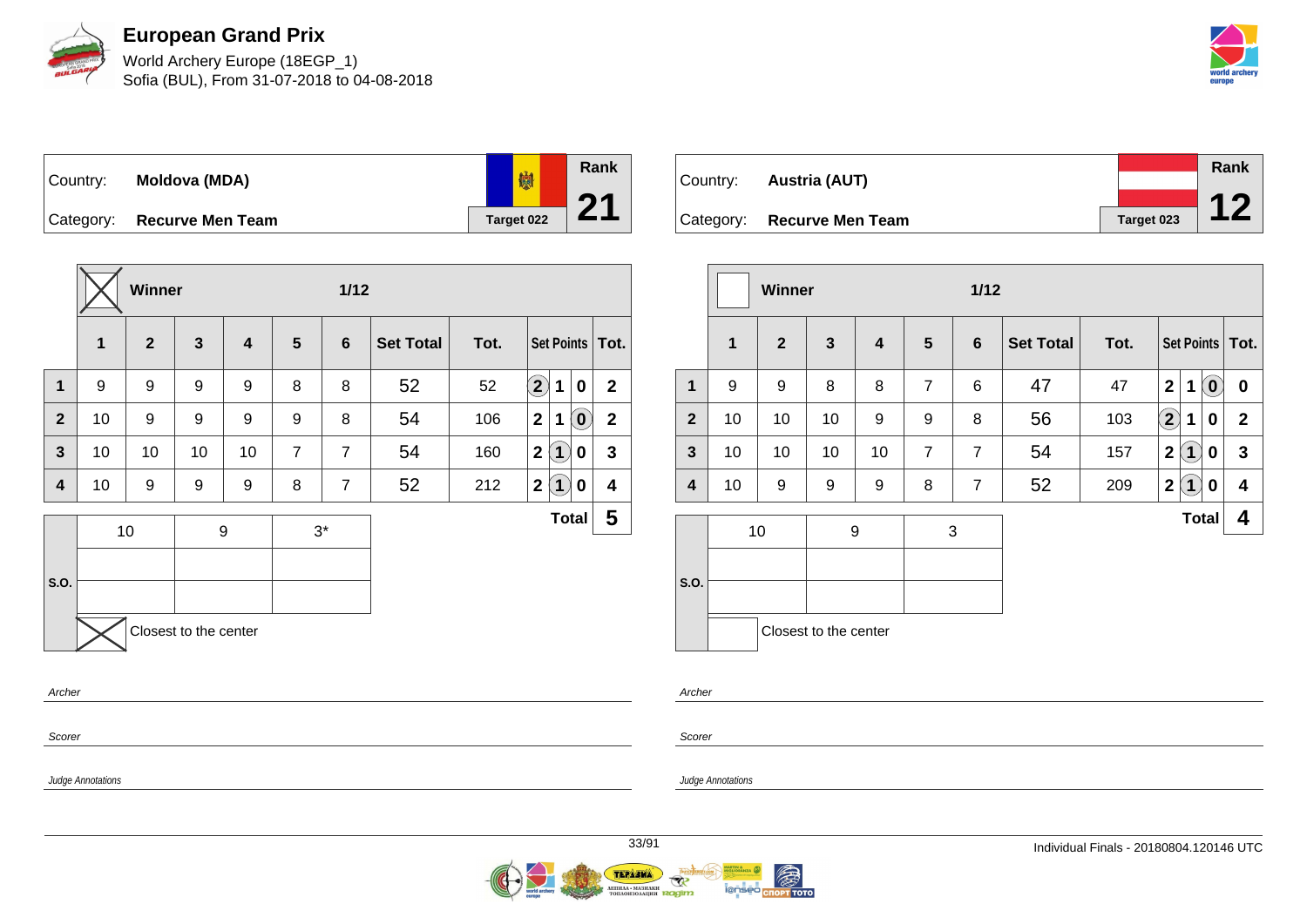

World Archery Europe (18EGP\_1) Sofia (BUL), From 31-07-2018 to 04-08-2018



Country: **Czech Republic (CZE)** Category: **Recurve Men Team Target 025** 

|                |    | Winner       |                       |   |                | $1/12$         |                  |      |                            |                         |                   |
|----------------|----|--------------|-----------------------|---|----------------|----------------|------------------|------|----------------------------|-------------------------|-------------------|
|                | 1  | $\mathbf{2}$ | $\mathbf{3}$          | 4 | $5\phantom{1}$ | 6              | <b>Set Total</b> | Tot. |                            |                         | Set Points   Tot. |
| $\mathbf 1$    | 10 | 10           | 9                     | 8 | $\overline{7}$ | 3              | 47               | 47   | $\left( \mathbf{2}\right)$ | 1<br>0                  | $\mathbf{2}$      |
| $\overline{2}$ | 10 | 9            | 8                     | 8 | 8              | 8              | 51               | 98   | $\bigcirc \!\! 2$          | 0<br>1                  | 4                 |
| $\mathbf{3}$   | 10 | 9            | 9                     | 9 | 8              | $\overline{7}$ | 52               | 150  | $\mathbf{2}$               | $\left( 0\right)$<br>1  | 4                 |
| 4              | 10 | 9            | 8                     | 8 | 8              | $\overline{7}$ | 50               | 200  | $\mathbf 2$                | $\left( 1 \right)$<br>0 | 5                 |
|                |    |              |                       |   |                |                |                  |      |                            | <b>Total</b>            | 5                 |
| S.O.           |    |              |                       |   |                |                |                  |      |                            |                         |                   |
|                |    |              | Closest to the center |   |                |                |                  |      |                            |                         |                   |
| Archer         |    |              |                       |   |                |                |                  |      |                            |                         |                   |
| Scorer         |    |              |                       |   |                |                |                  |      |                            |                         |                   |

| Country: | Armenia (ARM)              |            | Rank      |
|----------|----------------------------|------------|-----------|
|          |                            |            |           |
|          | Category: Recurve Men Team | Target 026 | <b>20</b> |

|                |             | Winner         |                       |                         |                |                |                  |      |              |                   |                                                |                   |
|----------------|-------------|----------------|-----------------------|-------------------------|----------------|----------------|------------------|------|--------------|-------------------|------------------------------------------------|-------------------|
|                | $\mathbf 1$ | $\overline{2}$ | $\mathbf{3}$          | $\overline{\mathbf{4}}$ | $5\phantom{1}$ | $6\phantom{1}$ | <b>Set Total</b> | Tot. |              |                   |                                                | Set Points   Tot. |
| 1              | 9           | 8              | 8                     | $\overline{7}$          | $\overline{7}$ | 3              | 42               | 42   | $\mathbf{2}$ | 1                 | $\left( \mathbf{0}\right)$                     | $\bf{0}$          |
| $\overline{2}$ | 9           | 9              | 8                     | 8                       | $\overline{7}$ | $\overline{7}$ | 48               | 90   | $\mathbf{2}$ | 1                 | $\left[ \begin{matrix} 0 \end{matrix} \right]$ | 0                 |
| $\mathbf{3}$   | 10          | 10             | 9                     | 9                       | 8              | $\overline{7}$ | 53               | 143  | $\Large 2$   | 1                 | 0                                              | $\mathbf 2$       |
| 4              | 9           | 9              | 9                     | 8                       | 8              | $\overline{7}$ | 50               | 193  | $\mathbf{2}$ | $\left( 1\right)$ | 0                                              | $\mathbf{3}$      |
|                |             |                |                       |                         |                |                |                  |      |              | <b>Total</b>      |                                                | 3                 |
| S.O.           |             |                | Closest to the center |                         |                |                |                  |      |              |                   |                                                |                   |

Archer

Judge Annotations

Scorer

Judge Annotations

**Rank**

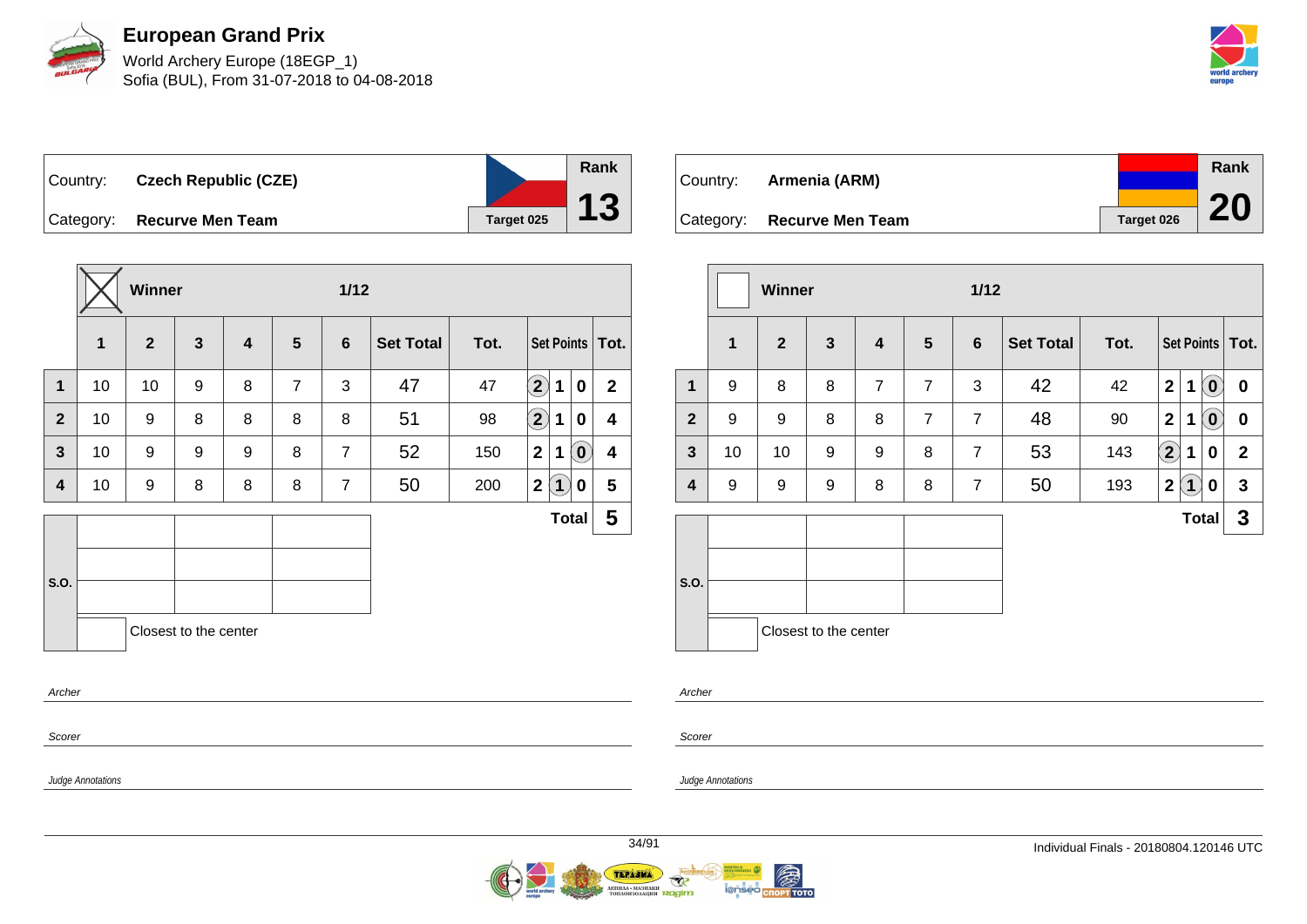

World Archery Europe (18EGP\_1) Sofia (BUL), From 31-07-2018 to 04-08-2018



**Rank**  $\frac{1}{\sqrt{2}}$ Country: **Israel (ISR) 19** Category: **Recurve Men Team Tanget 028** 

|              |              | Winner       |                       |                |                | $1/12$         |                  |      |                |   |                            |                   |
|--------------|--------------|--------------|-----------------------|----------------|----------------|----------------|------------------|------|----------------|---|----------------------------|-------------------|
|              | $\mathbf{1}$ | $\mathbf{2}$ | $\mathbf{3}$          | 4              | 5              | 6              | <b>Set Total</b> | Tot. |                |   |                            | Set Points   Tot. |
| 1            | 10           | 9            | $\overline{7}$        | $\overline{7}$ | 6              | M              | 39               | 39   | $\overline{2}$ | 1 | $\overline{10}$            | $\bf{0}$          |
| $\mathbf{2}$ | X            | 10           | 9                     | 8              | $\overline{7}$ | 2              | 46               | 85   | $\mathbf{2}$   | 1 | $\left( \mathbf{0}\right)$ | $\bf{0}$          |
| $\mathbf{3}$ | 8            | 8            | 8                     | $\overline{7}$ | $\overline{7}$ | $\overline{7}$ | 45               | 130  | $\mathbf{2}$   | 1 | $\left( \mathbf{0}\right)$ | $\bf{0}$          |
| 4            |              |              |                       |                |                |                |                  |      | $\mathbf 2$    | 1 | 0                          |                   |
|              |              |              |                       |                |                |                |                  |      |                |   | <b>Total</b>               | 0                 |
|              |              |              |                       |                |                |                |                  |      |                |   |                            |                   |
| S.O.         |              |              |                       |                |                |                |                  |      |                |   |                            |                   |
|              |              |              | Closest to the center |                |                |                |                  |      |                |   |                            |                   |
| Archer       |              |              |                       |                |                |                |                  |      |                |   |                            |                   |

| Country: . | Georgia (GEO)              |            | $\vert + \vert$ + Rank |
|------------|----------------------------|------------|------------------------|
|            |                            |            | $\frac{+}{2}$ + 14     |
|            | Category: Recurve Men Team | Target 029 |                        |

|                |              | Winner         |                       |   |                | $1/12$         |                  |      |                            |              |          |                   |
|----------------|--------------|----------------|-----------------------|---|----------------|----------------|------------------|------|----------------------------|--------------|----------|-------------------|
|                | $\mathbf{1}$ | $\overline{2}$ | $\mathbf{3}$          | 4 | $5\phantom{1}$ | $6\phantom{1}$ | <b>Set Total</b> | Tot. |                            |              |          | Set Points   Tot. |
| 1              | 9            | 8              | 8                     | 8 | $\overline{7}$ | $\overline{7}$ | 47               | 47   | $\left( \mathbf{2}\right)$ | 1            | $\bf{0}$ | $\mathbf{2}$      |
| $\overline{2}$ | 10           | 10             | 9                     | 9 | 8              | 8              | 54               | 101  | $\bf \left( 2\right)$      | 1            | $\bf{0}$ | 4                 |
| $\mathbf{3}$   | X            | 9              | 9                     | 8 | 6              | 6              | 48               | 149  | $\bf (2)$                  | 1            | 0        | 6                 |
| 4              |              |                |                       |   |                |                |                  |      | $\mathbf{2}$               | 1            | $\bf{0}$ |                   |
|                |              |                |                       |   |                |                |                  |      |                            | <b>Total</b> |          | 6                 |
| S.O.           |              |                | Closest to the center |   |                |                |                  |      |                            |              |          |                   |

Archer

Judge Annotations

Scorer

Judge Annotations

Scorer

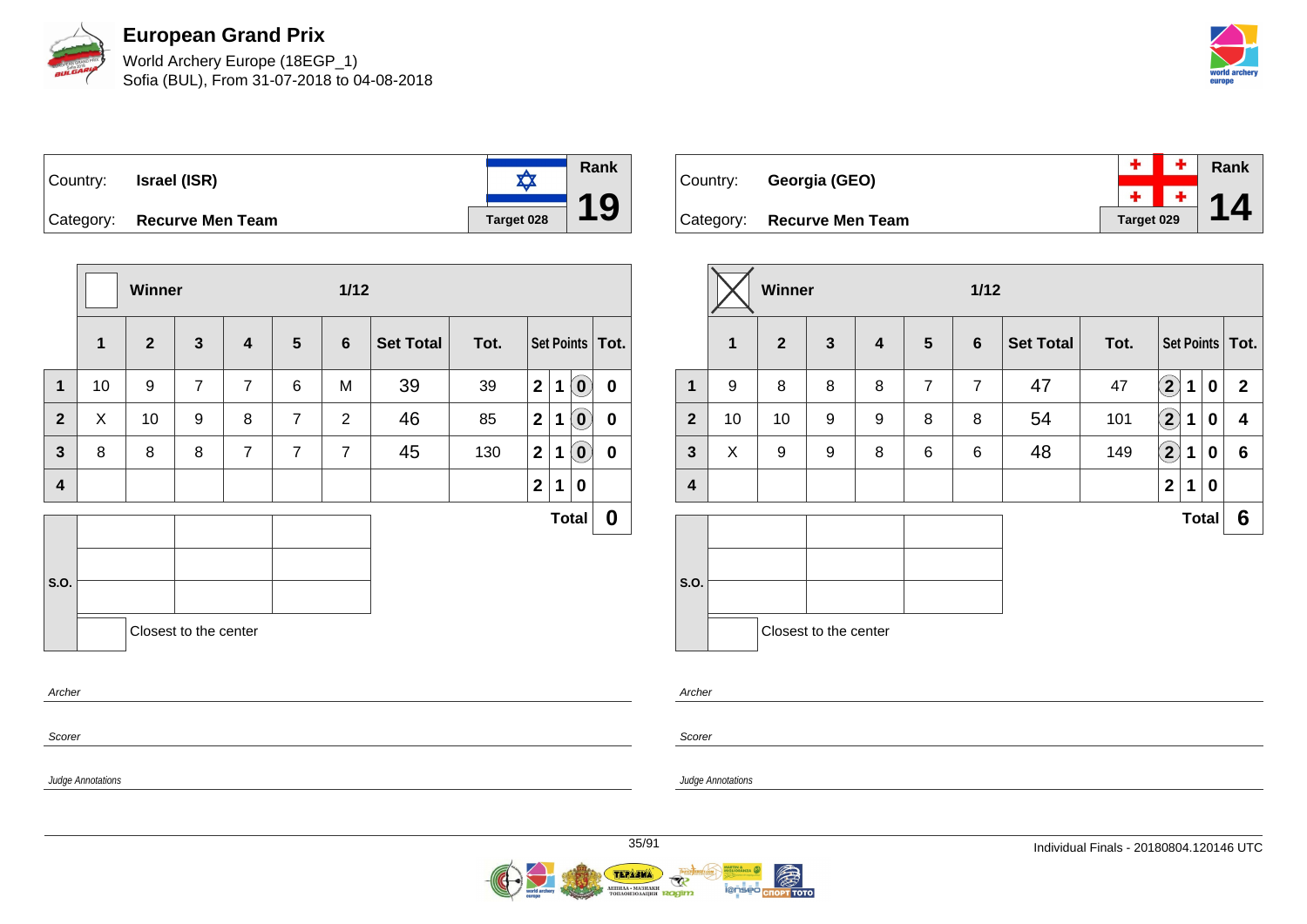

World Archery Europe (18EGP\_1) Sofia (BUL), From 31-07-2018 to 04-08-2018



Country: **Bulgaria (BUL)** Category: **Recurve Men Team Tanget 031** 

|                |    | Winner       |                         |                |                | 1/12           |                  |      |                      |   |                            |                   |
|----------------|----|--------------|-------------------------|----------------|----------------|----------------|------------------|------|----------------------|---|----------------------------|-------------------|
|                | 1  | $\mathbf{2}$ | $\overline{\mathbf{3}}$ | 4              | 5              | $6\phantom{1}$ | <b>Set Total</b> | Tot. |                      |   |                            | Set Points   Tot. |
| $\mathbf 1$    | 8  | 8            | 8                       | 8              | 8              | $\overline{7}$ | 47               | 47   | $\mathbf{2}$         | 1 | $\left( \mathbf{0}\right)$ | $\mathbf 0$       |
| $\overline{2}$ | X  | 10           | 9                       | $\overline{7}$ | $\overline{7}$ | $\overline{7}$ | 50               | 97   | $\mathbf{2}$         | 1 | $\left( \mathbf{0}\right)$ | $\bf{0}$          |
| 3              | 10 | 10           | 10                      | 9              | 9              | 8              | 56               | 153  | $\Large{\textbf{2}}$ | 1 | 0                          | $\mathbf{2}$      |
| 4              | 10 | 9            | 9                       | 8              | 8              | 8              | 52               | 205  | $\mathbf 2$          | 1 | $\left( \mathbf{0}\right)$ | $\mathbf{2}$      |
|                |    |              |                         |                |                |                |                  |      |                      |   | <b>Total</b>               | $\mathbf 2$       |
| S.O.           |    |              |                         |                |                |                |                  |      |                      |   |                            |                   |
|                |    |              | Closest to the center   |                |                |                |                  |      |                      |   |                            |                   |
| Archer         |    |              |                         |                |                |                |                  |      |                      |   |                            |                   |
| Scorer         |    |              |                         |                |                |                |                  |      |                      |   |                            |                   |

| Country: Latvia (LAT)      |            | Rank |
|----------------------------|------------|------|
|                            |            | つつ   |
| Category: Recurve Men Team | Target 032 |      |

|                |    | <b>Winner</b>  |                       |   |                | $1/12$          |                  |      |                        |              |                            |                   |
|----------------|----|----------------|-----------------------|---|----------------|-----------------|------------------|------|------------------------|--------------|----------------------------|-------------------|
|                | 1  | $\overline{2}$ | $\mathbf{3}$          | 4 | 5              | $6\phantom{1}6$ | <b>Set Total</b> | Tot. |                        |              |                            | Set Points   Tot. |
| $\mathbf{1}$   | X  | 10             | 9                     | 8 | $\overline{7}$ | $\overline{7}$  | 51               | 51   | $\mathbf{2}$           | 1            | $\bf{0}$                   | $\mathbf{2}$      |
| $\overline{2}$ | X  | X              | 9                     | 8 | 8              | $\overline{7}$  | 52               | 103  | $\mathbf{\widehat{2}}$ | 1            | $\bf{0}$                   | 4                 |
| $\mathbf{3}$   | 10 | 9              | 9                     | 8 | 8              | $\overline{7}$  | 51               | 154  | $\mathbf{2}$           | 1            | $\left( \mathbf{0}\right)$ | 4                 |
| 4              | X  | 10             | 9                     | 8 | 8              | 8               | 53               | 207  | $\bf(2)$               | 1            | 0                          | 6                 |
|                |    |                |                       |   |                |                 |                  |      |                        | <b>Total</b> |                            | 6                 |
| S.O.           |    |                | Closest to the center |   |                |                 |                  |      |                        |              |                            |                   |

Archer

Scorer

Judge Annotations

Judge Annotations



**Rank**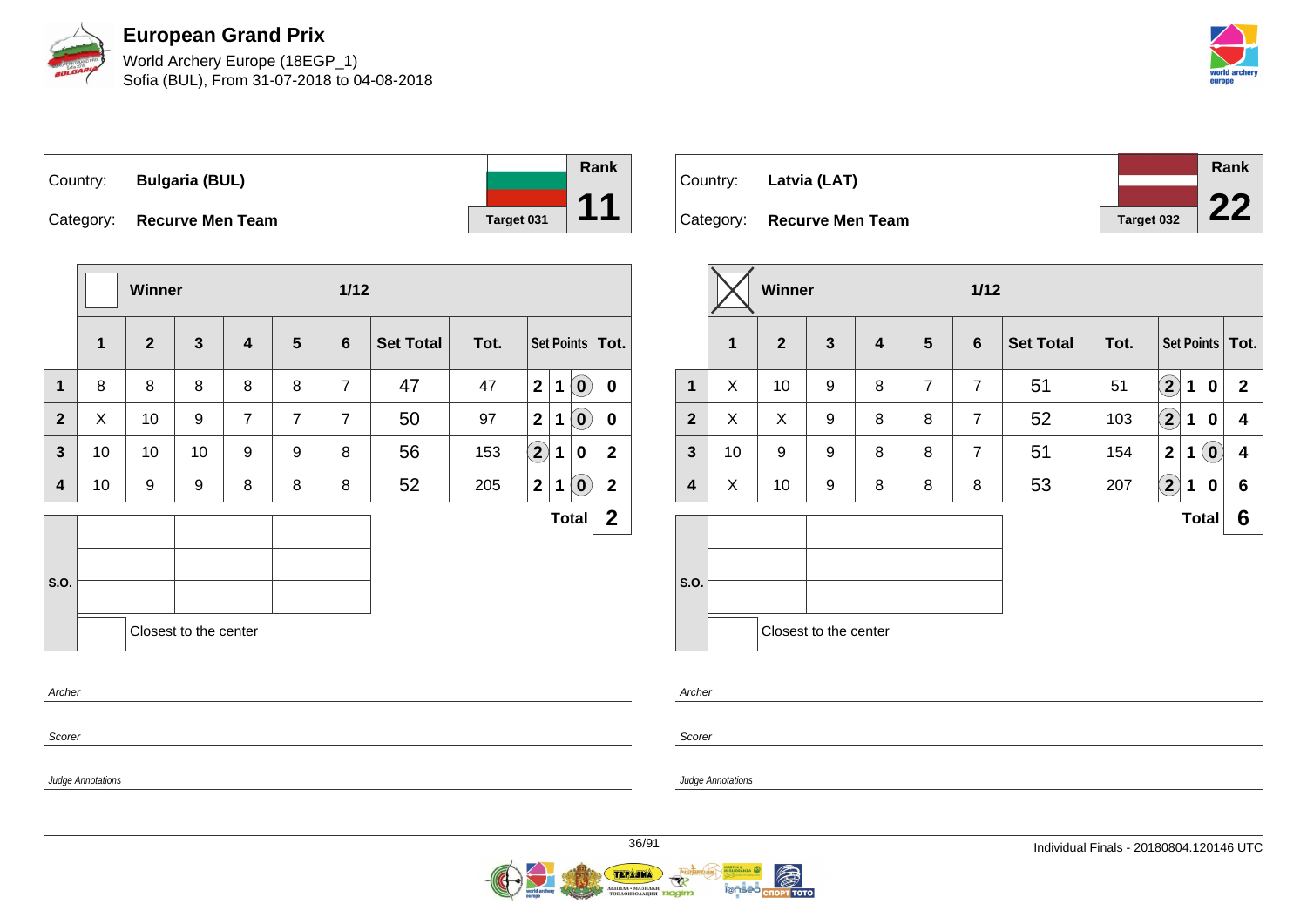

World Archery Europe (18EGP\_1) Sofia (BUL), From 31-07-2018 to 04-08-2018



 $\overline{C^*}$ Country: **Azerbaijan (AZE)** Category: **Recurve Men Team Tanget 034** 



| Country: | Romania (ROU)              |            | Rank |  |
|----------|----------------------------|------------|------|--|
|          | Category: Recurve Men Team | Target 035 | 10   |  |

|                |             | Winner         |                       |   |                | $1/12$         |                  |      |                       |              |          |                   |  |
|----------------|-------------|----------------|-----------------------|---|----------------|----------------|------------------|------|-----------------------|--------------|----------|-------------------|--|
|                | $\mathbf 1$ | $\overline{2}$ | $\mathbf{3}$          | 4 | $5\phantom{1}$ | $6\phantom{1}$ | <b>Set Total</b> | Tot. |                       |              |          | Set Points   Tot. |  |
| 1              | 10          | 10             | 10                    | 9 | 9              | $\overline{7}$ | 55               | 55   | $\mathbf{\hat{2}}$    | 1            | $\bf{0}$ | $\mathbf{2}$      |  |
| $\overline{2}$ | 10          | 10             | 9                     | 9 | 9              | 8              | 55               | 110  | $\bf \left( 2\right)$ | 1            | 0        | 4                 |  |
| $\mathbf{3}$   | 9           | 9              | 9                     | 8 | 8              | $\overline{7}$ | 50               | 160  | $\bf (2)$             | 1            | 0        | 6                 |  |
| 4              |             |                |                       |   |                |                |                  |      | $\mathbf{2}$          | 1            | 0        |                   |  |
|                |             |                |                       |   |                |                |                  |      |                       | <b>Total</b> |          | 6                 |  |
| S.O.           |             |                | Closest to the center |   |                |                |                  |      |                       |              |          |                   |  |

Archer

Scorer

Judge Annotations

Judge Annotations

**Rank**

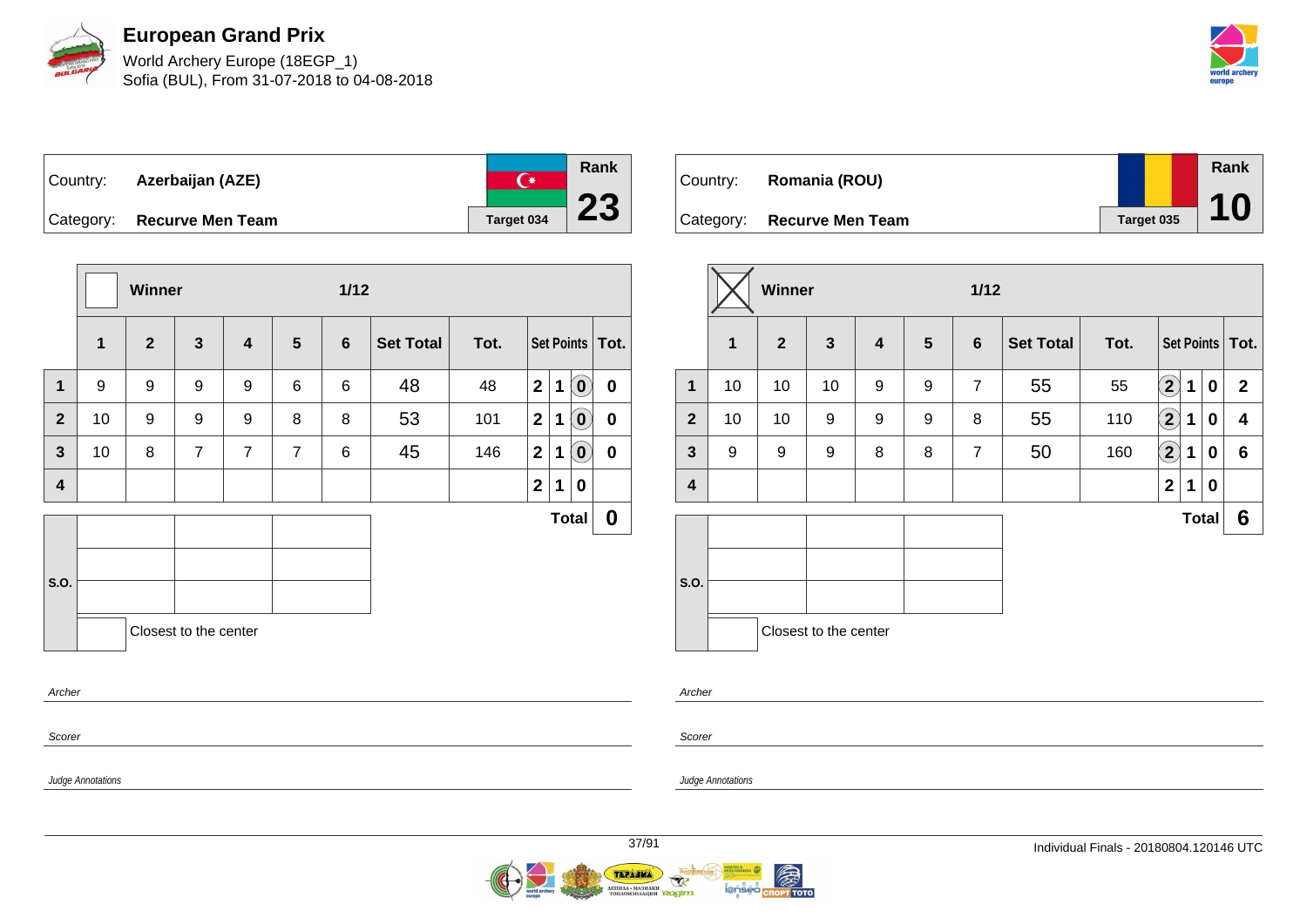

World Archery Europe (18EGP\_1) Sofia (BUL), From 31-07-2018 to 04-08-2018



÷ Country: **Switzerland (SUI)** Category: **Recurve Men Team Tanget 037** 

|                         |              | Winner           |                       |                  |                | $1/12$           |                  |      |                    |              |                            |                   |
|-------------------------|--------------|------------------|-----------------------|------------------|----------------|------------------|------------------|------|--------------------|--------------|----------------------------|-------------------|
|                         | $\mathbf{1}$ | $\overline{2}$   | $\mathbf{3}$          | 4                | $5\phantom{1}$ | 6                | <b>Set Total</b> | Tot. |                    |              |                            | Set Points   Tot. |
| 1                       | X            | 10               | 9                     | 9                | 8              | 8                | 54               | 54   | $\mathbf{\hat{2}}$ | 1            | $\mathbf 0$                | $\overline{2}$    |
| $\overline{2}$          | 10           | 9                | 9                     | 9                | 6              | 6                | 49               | 103  | $\mathbf{2}$       | 1            | $\left( \mathbf{0}\right)$ | $\mathbf 2$       |
| $\overline{\mathbf{3}}$ | 9            | 9                | 9                     | 8                | 8              | $\overline{7}$   | 50               | 153  | $\bf \Omega$       | 1            | 0                          | 4                 |
| 4                       | 10           | 10               | 9                     | 8                | 8              | 6                | 51               | 204  | $\boldsymbol{2}$   | 1            | $\overline{\mathbf{0}}$    | 4                 |
|                         |              | $\boldsymbol{9}$ |                       | $\boldsymbol{9}$ |                | $\boldsymbol{9}$ |                  |      |                    | <b>Total</b> |                            | 4                 |
|                         |              |                  |                       |                  |                |                  |                  |      |                    |              |                            |                   |
| S.O.                    |              |                  |                       |                  |                |                  |                  |      |                    |              |                            |                   |
|                         |              |                  | Closest to the center |                  |                |                  |                  |      |                    |              |                            |                   |
| Archer                  |              |                  |                       |                  |                |                  |                  |      |                    |              |                            |                   |
|                         |              |                  |                       |                  |                |                  |                  |      |                    |              |                            |                   |

|          |                            |            | Rank |
|----------|----------------------------|------------|------|
| Country: | Luxembourg (LUX)           |            |      |
|          | Category: Recurve Men Team | Target 038 |      |

|                |                  | <b>Winner</b> |                       |   |                | $1/12$         |                  |      |                         |   |                            |                         |  |  |
|----------------|------------------|---------------|-----------------------|---|----------------|----------------|------------------|------|-------------------------|---|----------------------------|-------------------------|--|--|
|                | 1                | $\mathbf{2}$  | $\mathbf{3}$          | 4 | $5\phantom{1}$ | 6              | <b>Set Total</b> | Tot. |                         |   |                            | Set Points   Tot.       |  |  |
| $\mathbf{1}$   | 10               | 9             | 9                     | 9 | 8              | 8              | 53               | 53   | $\boldsymbol{2}$        | 1 | $\left( \mathbf{0}\right)$ | 0                       |  |  |
| $\overline{2}$ | 9                | 9             | 9                     | 8 | 8              | 8              | 51               | 104  | $\mathbf{2}$            | 1 | 0                          | $\mathbf{2}$            |  |  |
| $\mathbf{3}$   | $\boldsymbol{9}$ | 9             | 8                     | 8 | 8              | $\overline{7}$ | 49               | 153  | $\overline{\mathbf{2}}$ | 1 | $\left( \mathbf{0}\right)$ | $\overline{2}$          |  |  |
| 4              | 10               | 10            | 9                     | 9 | 8              | 8              | 54               | 207  | $\mathbf{2}$            | 1 | 0                          | $\overline{\mathbf{4}}$ |  |  |
|                |                  | 10            |                       | 9 |                | 8              |                  |      |                         |   | <b>Total</b>               | 5                       |  |  |
| S.O.           |                  |               |                       |   |                |                |                  |      |                         |   |                            |                         |  |  |
|                |                  |               | Closest to the center |   |                |                |                  |      |                         |   |                            |                         |  |  |

Archer

Scorer

Judge Annotations

Scorer

Judge Annotations

**Rank**

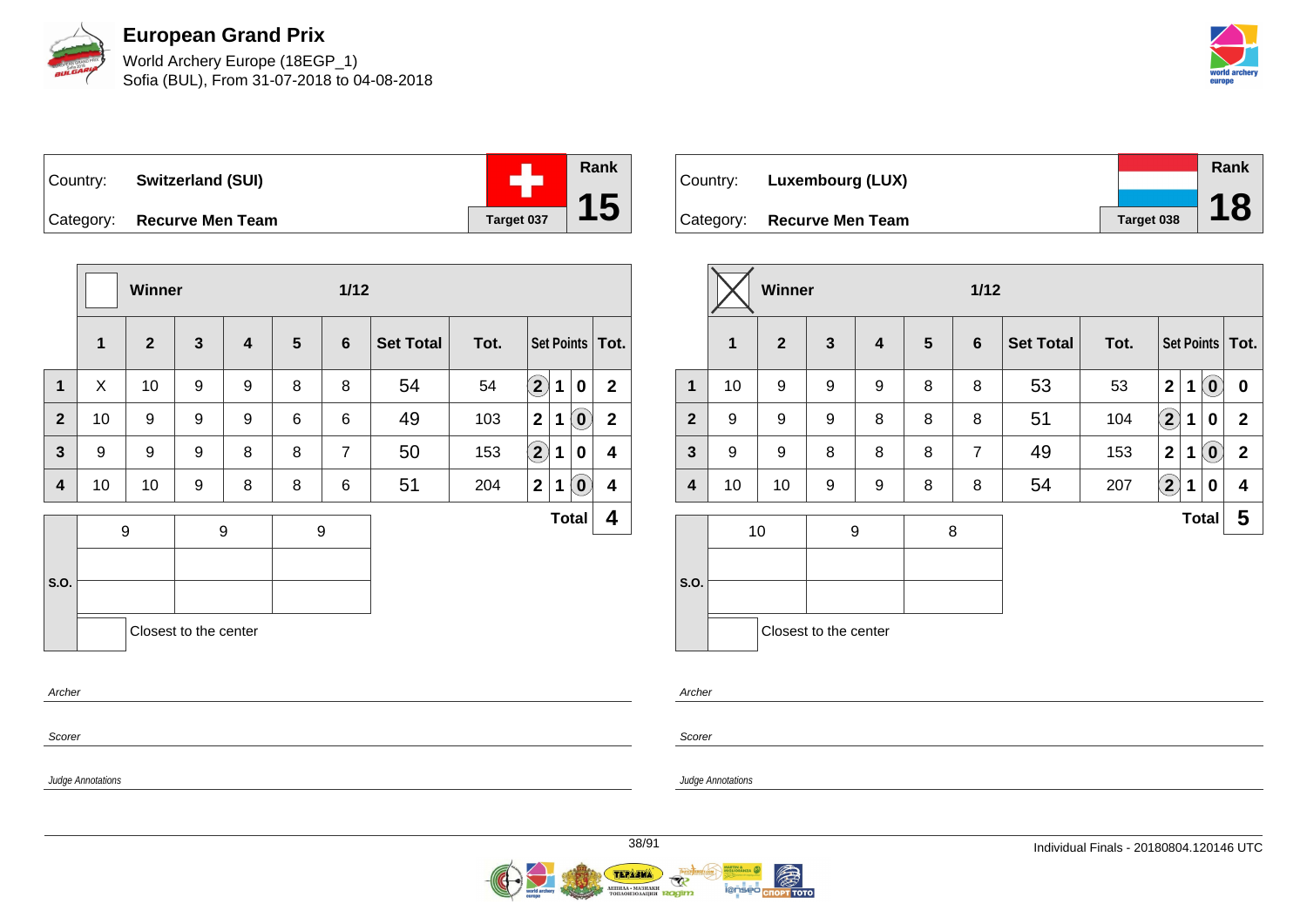

World Archery Europe (18EGP\_1) Sofia (BUL), From 31-07-2018 to 04-08-2018



**Rank**

**16**

Country: **Ukraine (UKR)** Category: **Recurve Men Team Tanget 016 Rank 1**

|                |    | Winner         |                       |                         |                | 1/8            |                  |      |                            |     |              |                   |
|----------------|----|----------------|-----------------------|-------------------------|----------------|----------------|------------------|------|----------------------------|-----|--------------|-------------------|
|                | 1  | $\overline{2}$ | $\mathbf{3}$          | $\overline{\mathbf{4}}$ | $5\phantom{1}$ | $6\phantom{1}$ | <b>Set Total</b> | Tot. |                            |     |              | Set Points   Tot. |
| $\mathbf{1}$   | X  | X              | 9                     | 9                       | 9              | $\overline{7}$ | 54               | 54   | $\mathbf{2}$               | (1) | 0            | 1                 |
| $\overline{2}$ | 9  | 8              | 8                     | 8                       | 8              | $\overline{7}$ | 48               | 102  | $\mathbf{2}$               | 1   | $\odot$      | 1                 |
| 3              | 10 | 10             | 10                    | 9                       | 8              | $\overline{7}$ | 54               | 156  | $\left( \mathbf{2}\right)$ | 1   | 0            | $\mathbf{3}$      |
| 4              | X  | X              | 10                    | 10                      | 9              | $\overline{7}$ | 56               | 212  | $\bf (2)$                  | 1   | 0            | 5                 |
|                |    |                |                       |                         |                |                |                  |      |                            |     | <b>Total</b> | 5                 |
|                |    |                |                       |                         |                |                |                  |      |                            |     |              |                   |
| S.O.           |    |                |                       |                         |                |                |                  |      |                            |     |              |                   |
|                |    |                | Closest to the center |                         |                |                |                  |      |                            |     |              |                   |
| Archer         |    |                |                       |                         |                |                |                  |      |                            |     |              |                   |
| Scorer         |    |                |                       |                         |                |                |                  |      |                            |     |              |                   |

| Country: Greece (GRE)      |            |  |
|----------------------------|------------|--|
| Category: Recurve Men Team | Target 017 |  |

|                |              | <b>Winner</b>  |                       |   |                 | 1/8             |                  |      |                            |              |                                                |                   |
|----------------|--------------|----------------|-----------------------|---|-----------------|-----------------|------------------|------|----------------------------|--------------|------------------------------------------------|-------------------|
|                | $\mathbf{1}$ | $\overline{2}$ | $\mathbf{3}$          | 4 | $5\phantom{.0}$ | $6\phantom{1}6$ | <b>Set Total</b> | Tot. |                            |              |                                                | Set Points   Tot. |
| $\mathbf{1}$   | X            | X              | 10                    | 9 | 8               | $\overline{7}$  | 54               | 54   | $\overline{2}$             | $\mathbf 1$  | 0                                              | 1                 |
| $\overline{2}$ | 9            | 9              | 9                     | 9 | 8               | 8               | 52               | 106  | $\left( \mathbf{2}\right)$ | 1            | 0                                              | $\mathbf{3}$      |
| $\mathbf{3}$   | 10           | 10             | 9                     | 8 | 8               | 8               | 53               | 159  | $\overline{\mathbf{2}}$    | 1            | $\left( \mathbf{0}\right)$                     | $\mathbf{3}$      |
| 4              | 10           | 9              | 9                     | 9 | 8               | $\overline{7}$  | 52               | 211  | $\mathbf{2}$               | 1            | $\left[ \begin{matrix} 0 \end{matrix} \right]$ | $\mathbf{3}$      |
|                |              |                |                       |   |                 |                 |                  |      |                            | <b>Total</b> |                                                | 3                 |
| S.O.           |              |                | Closest to the center |   |                 |                 |                  |      |                            |              |                                                |                   |

Archer

Judge Annotations

Scorer

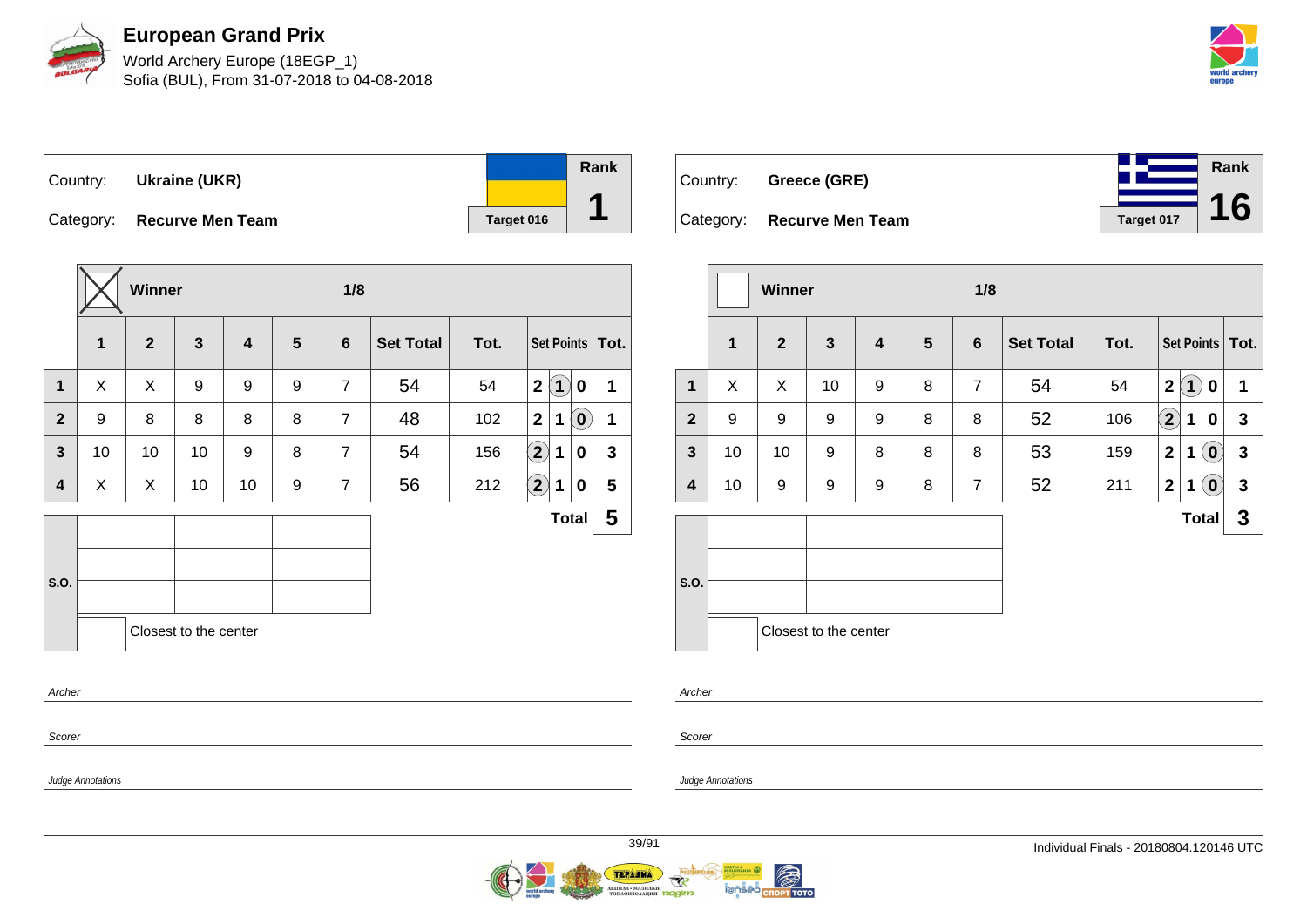

World Archery Europe (18EGP\_1) Sofia (BUL), From 31-07-2018 to 04-08-2018



Country: **Belgium (BEL)** Category: **Recurve Men Team Target 019** 

|                |    | Winner       |                       |   |                 |                |                  |      |                            |   |              |                   |
|----------------|----|--------------|-----------------------|---|-----------------|----------------|------------------|------|----------------------------|---|--------------|-------------------|
|                | 1  | $\mathbf{2}$ | $\mathbf{3}$          | 4 | $5\phantom{.0}$ | $6\phantom{1}$ | <b>Set Total</b> | Tot. |                            |   |              | Set Points   Tot. |
| $\mathbf{1}$   | 10 | 9            | 9                     | 9 | 8               | 8              | 53               | 53   | $\left( \mathbf{2}\right)$ | 1 | 0            | $\mathbf{2}$      |
| $\overline{2}$ | X  | 10           | 9                     | 9 | 9               | 9              | 56               | 109  | $\hat{\mathbf{2}}$         | 1 | 0            | 4                 |
| 3              | X  | 10           | 9                     | 9 | 9               | 8              | 55               | 164  | $\bf \overline{2}$         | 1 | 0            | 6                 |
| 4              |    |              |                       |   |                 |                |                  |      | $\mathbf{2}$               | 1 | 0            |                   |
|                |    |              |                       |   |                 |                |                  |      |                            |   | <b>Total</b> | 6                 |
|                |    |              |                       |   |                 |                |                  |      |                            |   |              |                   |
| S.O.           |    |              |                       |   |                 |                |                  |      |                            |   |              |                   |
|                |    |              | Closest to the center |   |                 |                |                  |      |                            |   |              |                   |
| Archer         |    |              |                       |   |                 |                |                  |      |                            |   |              |                   |

| Country: | Poland (POL)               |            | Rank      |
|----------|----------------------------|------------|-----------|
|          |                            |            | $\bullet$ |
|          | Category: Recurve Men Team | Target 020 |           |

|                         |              | Winner         |                       |                         |                 | 1/8            |                  |      |              |   |                            |                   |  |  |
|-------------------------|--------------|----------------|-----------------------|-------------------------|-----------------|----------------|------------------|------|--------------|---|----------------------------|-------------------|--|--|
|                         | $\mathbf{1}$ | $\overline{2}$ | $\mathbf{3}$          | $\overline{\mathbf{4}}$ | $5\phantom{.0}$ | $6\phantom{1}$ | <b>Set Total</b> | Tot. |              |   |                            | Set Points   Tot. |  |  |
| $\mathbf{1}$            | 9            | 9              | 9                     | 8                       | 8               | $\overline{7}$ | 50               | 50   | $\mathbf 2$  | 1 | $\left( \mathbf{0}\right)$ | $\bf{0}$          |  |  |
| $\overline{2}$          | X            | 9              | 9                     | 9                       | 9               | 5              | 51               | 101  | $\mathbf{2}$ | 1 | $\left( \mathbf{0}\right)$ | $\boldsymbol{0}$  |  |  |
| $\mathbf{3}$            | 9            | 9              | 8                     | 8                       | 8               | 8              | 50               | 151  | $\mathbf{2}$ | 1 | $\left( \mathbf{0}\right)$ | 0                 |  |  |
| $\overline{\mathbf{4}}$ |              |                |                       |                         |                 |                |                  |      | $\mathbf 2$  | 1 | 0                          |                   |  |  |
|                         |              |                |                       |                         |                 |                |                  |      |              |   | <b>Total</b>               | $\boldsymbol{0}$  |  |  |
| S.O.                    |              |                | Closest to the center |                         |                 |                |                  |      |              |   |                            |                   |  |  |

Archer

Judge Annotations

Scorer

Judge Annotations

**Rank**

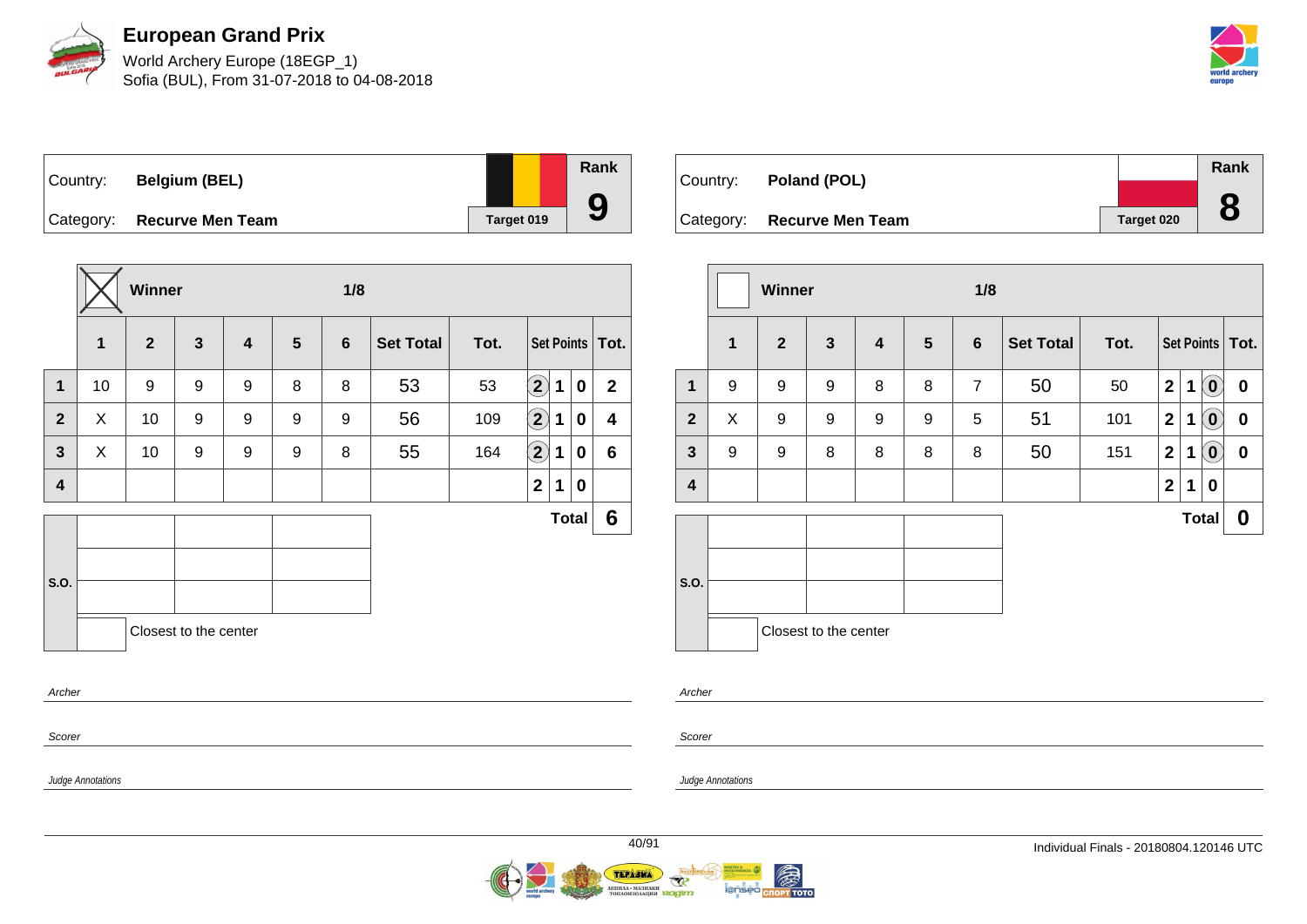

World Archery Europe (18EGP\_1) Sofia (BUL), From 31-07-2018 to 04-08-2018



Country: **Russia (RUS)** Category: **Recurve Men Team Target 022 Rank**

|                |    | Winner         |                       |    |                | 1/8 |                  |      |                            |              |                            |                   |
|----------------|----|----------------|-----------------------|----|----------------|-----|------------------|------|----------------------------|--------------|----------------------------|-------------------|
|                | 1  | $\overline{2}$ | $\mathbf{3}$          | 4  | $5\phantom{1}$ | 6   | <b>Set Total</b> | Tot. |                            |              |                            | Set Points   Tot. |
| $\mathbf{1}$   | 10 | 10             | 10                    | 10 | 10             | 9   | 59               | 59   | $\Omega$                   | 1            | $\bf{0}$                   | $\mathbf{2}$      |
| $\overline{2}$ | 10 | 10             | 10                    | 10 | 9              | 8   | 57               | 116  | $\bf \overline{2}$         | 1            | 0                          | 4                 |
| $\mathbf{3}$   | 9  | 9              | 9                     | 8  | 8              | 8   | 51               | 167  | $\mathbf{2}$               | 1            | $\left( \mathbf{0}\right)$ | 4                 |
| 4              | 10 | 9              | 9                     | 9  | 9              | 9   | 55               | 222  | $\left( \mathbf{2}\right)$ | 1            | 0                          | 6                 |
|                |    |                |                       |    |                |     |                  |      |                            | <b>Total</b> |                            | 6                 |
| S.O.           |    |                |                       |    |                |     |                  |      |                            |              |                            |                   |
|                |    |                | Closest to the center |    |                |     |                  |      |                            |              |                            |                   |
| Archer         |    |                |                       |    |                |     |                  |      |                            |              |                            |                   |
| Scorer         |    |                |                       |    |                |     |                  |      |                            |              |                            |                   |

| Country: | Moldova (MDA)              | 喇          | Rank |
|----------|----------------------------|------------|------|
|          |                            |            | 04   |
|          | Category: Recurve Men Team | Target 023 |      |

|                         |              | <b>Winner</b>  |                       |   |                | 1/8             |                  |      |                         |   |                            |                   |
|-------------------------|--------------|----------------|-----------------------|---|----------------|-----------------|------------------|------|-------------------------|---|----------------------------|-------------------|
|                         | $\mathbf{1}$ | $\overline{2}$ | $\mathbf{3}$          | 4 | $5\phantom{1}$ | $6\phantom{1}6$ | <b>Set Total</b> | Tot. |                         |   |                            | Set Points   Tot. |
| $\mathbf{1}$            | 10           | 9              | 9                     | 9 | 8              | 6               | 51               | 51   | $\overline{2}$          | 1 | $\mathbf{O}$               | $\pmb{0}$         |
| $\overline{2}$          | 10           | 10             | 9                     | 9 | 6              | 6               | 50               | 101  | $\overline{2}$          | 1 | $\left( \mathbf{0}\right)$ | $\pmb{0}$         |
| $\mathbf{3}$            | 10           | 10             | 10                    | 9 | 9              | $\overline{7}$  | 55               | 156  | $\left( 2\right)$       | 1 | 0                          | $\mathbf{2}$      |
| $\overline{\mathbf{4}}$ | 10           | 9              | 9                     | 8 | $\overline{7}$ | $\overline{7}$  | 50               | 206  | $\overline{\mathbf{2}}$ | 1 | $\left( 0 \right)$         | $\mathbf{2}$      |
|                         |              |                |                       |   |                |                 |                  |      |                         |   | <b>Total</b>               | $\mathbf 2$       |
| S.O.                    |              |                | Closest to the center |   |                |                 |                  |      |                         |   |                            |                   |

Scorer

Scorer

Archer

Judge Annotations

Judge Annotations

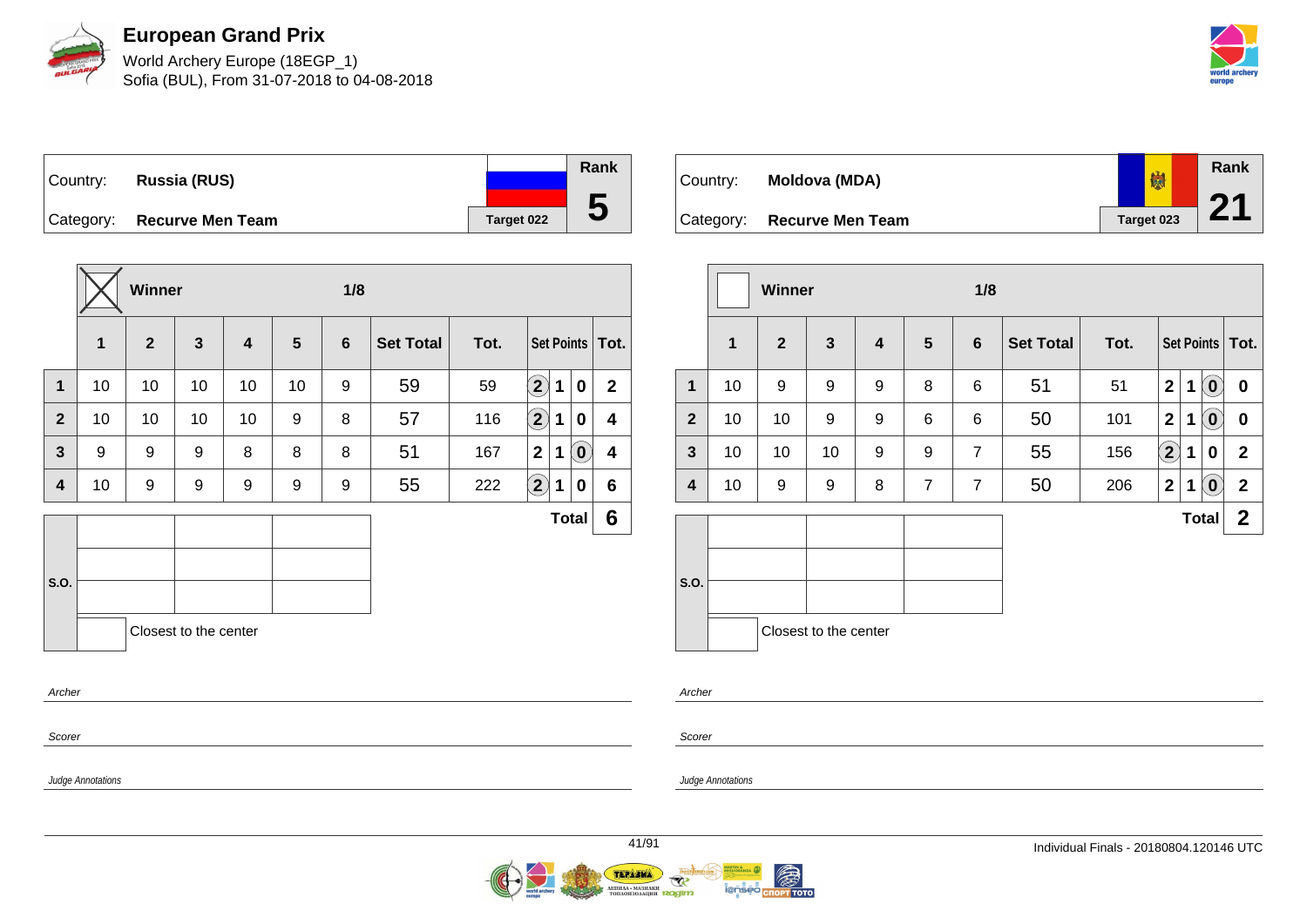

World Archery Europe (18EGP\_1) Sofia (BUL), From 31-07-2018 to 04-08-2018



Country: **Czech Republic (CZE)** Category: **Recurve Men Team Target 025** 

|                |              | <b>Winner</b>  |                       |    |   | 1/8            |                  |      |                  |              |                            |                   |
|----------------|--------------|----------------|-----------------------|----|---|----------------|------------------|------|------------------|--------------|----------------------------|-------------------|
|                | $\mathbf{1}$ | $\overline{2}$ | $\mathbf{3}$          | 4  | 5 | 6              | <b>Set Total</b> | Tot. |                  |              |                            | Set Points   Tot. |
| $\mathbf{1}$   | 10           | 10             | 10                    | 10 | 9 | $\overline{7}$ | 56               | 56   | $\overline{2}$   | 1            | $\left( \mathbf{0}\right)$ | $\mathbf 0$       |
| $\overline{2}$ | X            | 9              | 9                     | 8  | 8 | 8              | 52               | 108  | $\boldsymbol{2}$ | 1            | $\left( \mathbf{0}\right)$ | $\pmb{0}$         |
| $\mathbf{3}$   | 10           | 10             | 9                     | 9  | 8 | 8              | 54               | 162  | $\boldsymbol{2}$ | 1            | $\left( \mathbf{0}\right)$ | $\pmb{0}$         |
| 4              |              |                |                       |    |   |                |                  |      | $\boldsymbol{2}$ | 1            | 0                          |                   |
|                |              |                |                       |    |   |                |                  |      |                  | <b>Total</b> |                            | 0                 |
| S.O.           |              |                |                       |    |   |                |                  |      |                  |              |                            |                   |
|                |              |                | Closest to the center |    |   |                |                  |      |                  |              |                            |                   |
| Archer         |              |                |                       |    |   |                |                  |      |                  |              |                            |                   |
| Scorer         |              |                |                       |    |   |                |                  |      |                  |              |                            |                   |

| Country: | Japan (JPN)                |            | Rank |
|----------|----------------------------|------------|------|
|          | Category: Recurve Men Team | Target 026 |      |

|                         |              | Winner       |                       |   |                | 1/8            |                  |      |                    |              |                  |                   |
|-------------------------|--------------|--------------|-----------------------|---|----------------|----------------|------------------|------|--------------------|--------------|------------------|-------------------|
|                         | $\mathbf{1}$ | $\mathbf{2}$ | $\mathbf{3}$          | 4 | $5\phantom{1}$ | $6\phantom{1}$ | <b>Set Total</b> | Tot. |                    |              |                  | Set Points   Tot. |
| 1                       | 10           | 10           | 10                    | 9 | 9              | 9              | 57               | 57   | $\bf \overline{2}$ | 1            | $\boldsymbol{0}$ | $\mathbf{2}$      |
| $\overline{2}$          | 10           | 9            | 9                     | 9 | 9              | 8              | 54               | 111  | $\boxed{2}$        | 1            | 0                | 4                 |
| $\mathbf{3}$            | 10           | 10           | 10                    | 9 | 9              | 9              | 57               | 168  | $\bf \overline{2}$ | 1            | 0                | 6                 |
| $\overline{\mathbf{4}}$ |              |              |                       |   |                |                |                  |      | $\mathbf 2$        | 1            | $\bf{0}$         |                   |
|                         |              |              |                       |   |                |                |                  |      |                    | <b>Total</b> |                  | 6                 |
| S.O.                    |              |              | Closest to the center |   |                |                |                  |      |                    |              |                  |                   |

Archer

Judge Annotations

Scorer

Judge Annotations



**Rank**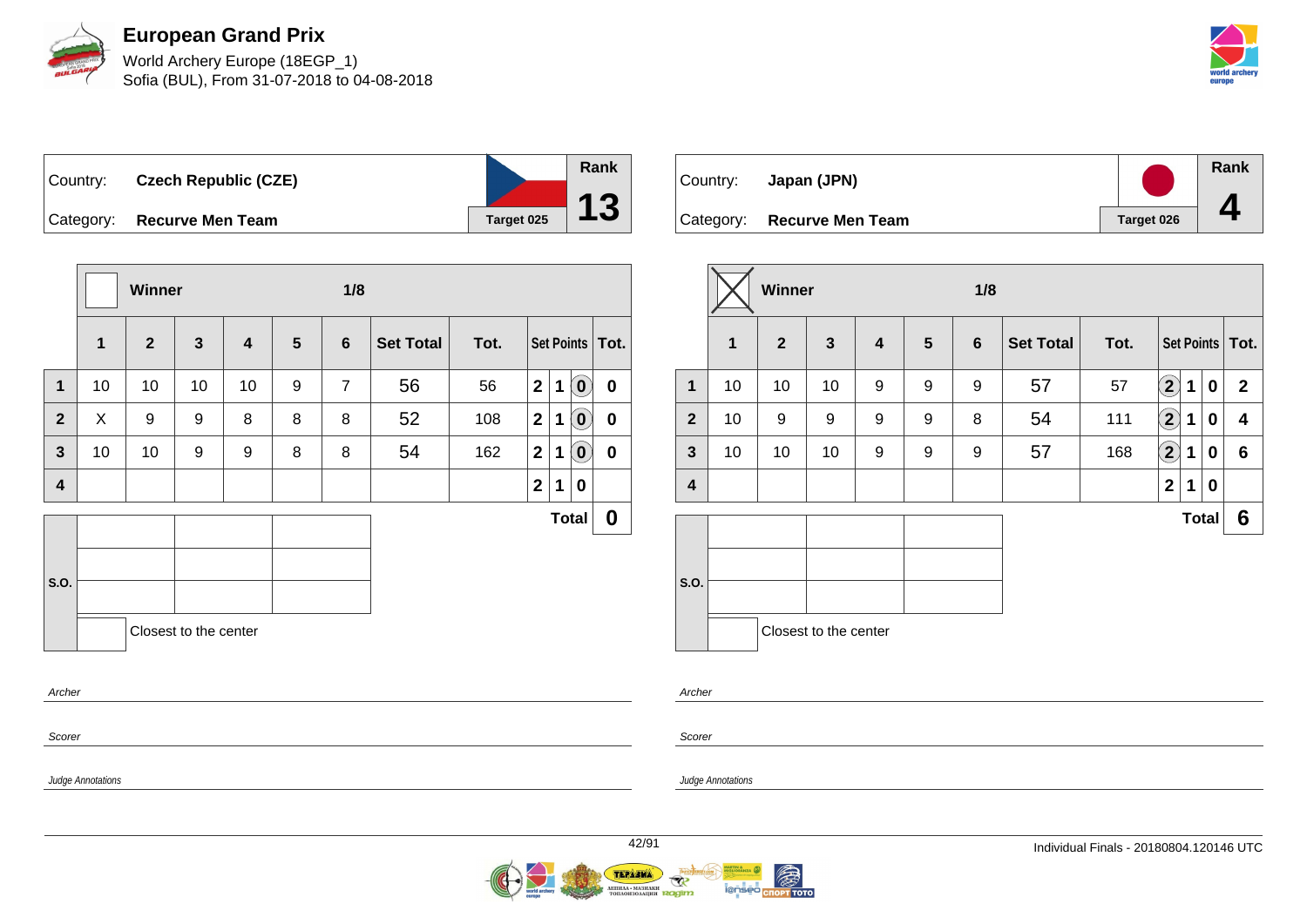

World Archery Europe (18EGP\_1) Sofia (BUL), From 31-07-2018 to 04-08-2018



Country: **Netherlands (NED)** Category: **Recurve Men Team Tanget 028 Rank**

|                |    | Winner       |                       |   |                | 1/8 |                  |      |                      |   |              |                 |
|----------------|----|--------------|-----------------------|---|----------------|-----|------------------|------|----------------------|---|--------------|-----------------|
|                | 1  | $\mathbf{2}$ | $\mathbf{3}$          | 4 | $5\phantom{1}$ | 6   | <b>Set Total</b> | Tot. |                      |   |              | Set Points Tot. |
| 1              | X  | 10           | 10                    | 9 | 9              | 9   | 57               | 57   | $\bf \left(2\right)$ | 1 | 0            | $\mathbf 2$     |
| $\overline{2}$ | 10 | 9            | 9                     | 9 | 9              | 9   | 55               | 112  | $\bf(2)$             | 1 | 0            | 4               |
| $\mathbf{3}$   | 10 | 10           | 9                     | 9 | 9              | 9   | 56               | 168  | $\bf \Omega$         | 1 | $\pmb{0}$    | 6               |
| 4              |    |              |                       |   |                |     |                  |      | $\boldsymbol{2}$     | 1 | 0            |                 |
|                |    |              |                       |   |                |     |                  |      |                      |   | <b>Total</b> | 6               |
|                |    |              |                       |   |                |     |                  |      |                      |   |              |                 |
| S.O.           |    |              |                       |   |                |     |                  |      |                      |   |              |                 |
|                |    |              | Closest to the center |   |                |     |                  |      |                      |   |              |                 |
| Archer         |    |              |                       |   |                |     |                  |      |                      |   |              |                 |

| Country: Georgia (GEO)     |            | $+$ $+$ $\overline{}$ $+$ $\overline{}$ Rank |
|----------------------------|------------|----------------------------------------------|
|                            |            | $\frac{+}{-}$ 14                             |
| Category: Recurve Men Team | Target 029 |                                              |

|                         |   | Winner         |                       |                         |                 | 1/8            |                  |      |              |   |                            |                   |
|-------------------------|---|----------------|-----------------------|-------------------------|-----------------|----------------|------------------|------|--------------|---|----------------------------|-------------------|
|                         | 1 | $\overline{2}$ | 3                     | $\overline{\mathbf{4}}$ | $5\phantom{.0}$ | $6\phantom{1}$ | <b>Set Total</b> | Tot. |              |   |                            | Set Points   Tot. |
| $\mathbf{1}$            | 9 | 9              | 9                     | 9                       | 8               | $\overline{7}$ | 51               | 51   | $\mathbf 2$  | 1 | $\overline{\mathbf{0}}$    | $\pmb{0}$         |
| $\overline{2}$          | X | 9              | 9                     | 9                       | 8               | $\overline{7}$ | 52               | 103  | $\mathbf{2}$ | 1 | $\left( \mathbf{0}\right)$ | $\pmb{0}$         |
| $\mathbf{3}$            | 9 | 9              | 9                     | 9                       | 9               | 8              | 53               | 156  | $\mathbf{2}$ | 1 | $\left( \mathbf{0}\right)$ | $\pmb{0}$         |
| $\overline{\mathbf{4}}$ |   |                |                       |                         |                 |                |                  |      | $\mathbf{2}$ | 1 | 0                          |                   |
|                         |   |                |                       |                         |                 |                |                  |      |              |   | <b>Total</b>               | $\boldsymbol{0}$  |
|                         |   |                |                       |                         |                 |                |                  |      |              |   |                            |                   |
| S.O.                    |   |                |                       |                         |                 |                |                  |      |              |   |                            |                   |
|                         |   |                | Closest to the center |                         |                 |                |                  |      |              |   |                            |                   |

Scorer

Scorer

Archer

Judge Annotations

Judge Annotations

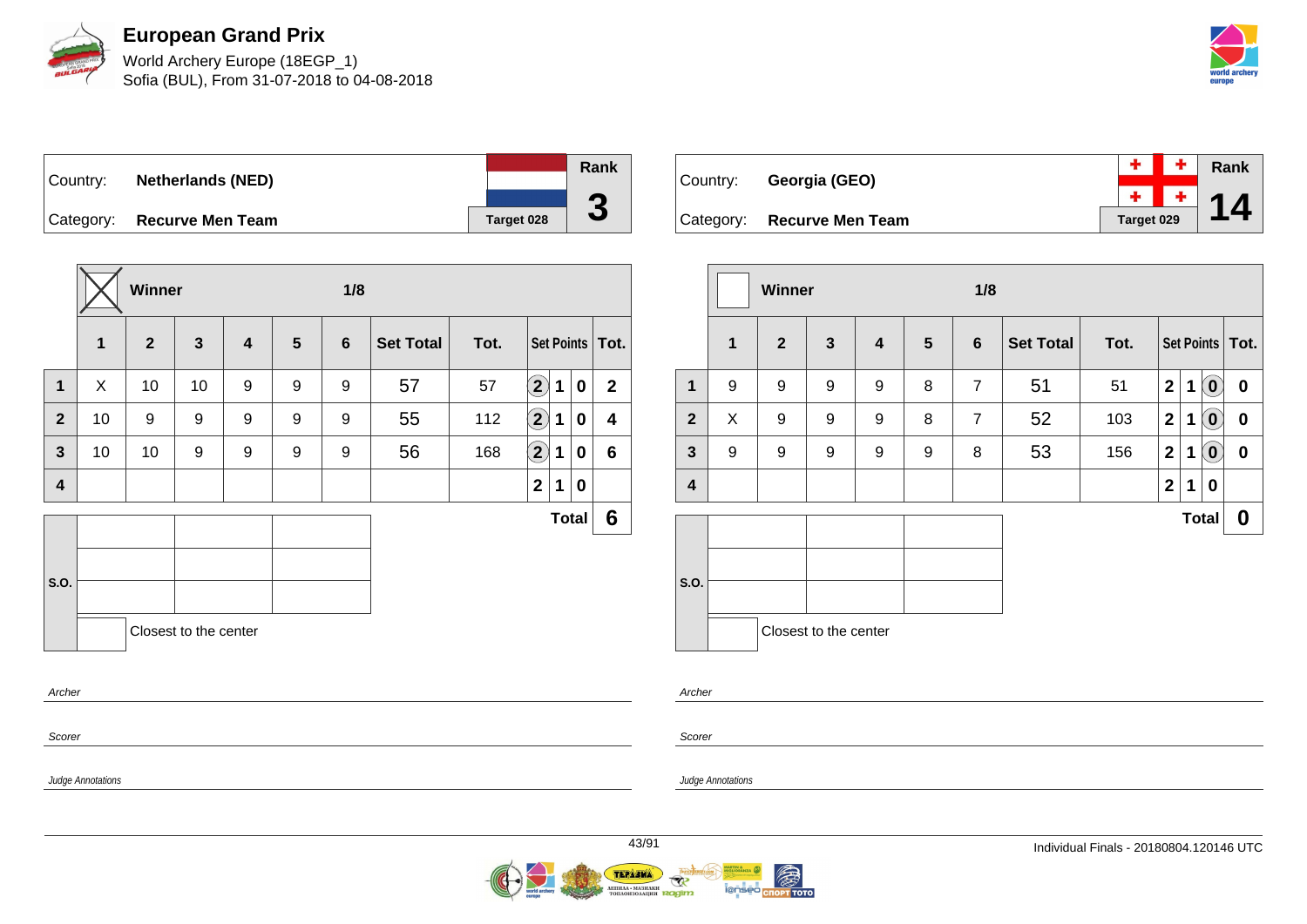

World Archery Europe (18EGP\_1) Sofia (BUL), From 31-07-2018 to 04-08-2018



**Rank**

**6**

Country: **Latvia (LAT)**



Category: **Recurve Men Team Tanget 031** 

|                         |              | Winner       |                       |                         |                | 1/8            |                  |      |              |             |                             |                   |
|-------------------------|--------------|--------------|-----------------------|-------------------------|----------------|----------------|------------------|------|--------------|-------------|-----------------------------|-------------------|
|                         | $\mathbf{1}$ | $\mathbf{2}$ | $\mathbf{3}$          | $\overline{\mathbf{4}}$ | 5              | 6              | <b>Set Total</b> | Tot. |              |             |                             | Set Points   Tot. |
| $\mathbf{1}$            | 10           | 9            | 9                     | 9                       | 8              | 8              | 53               | 53   | $\mathbf{2}$ | $\mathbf 1$ | $\left( \textbf{0} \right)$ | $\pmb{0}$         |
| $\overline{2}$          | X            | 9            | 9                     | 9                       | 8              | $\overline{7}$ | 52               | 105  | $\mathbf{2}$ | 1           | $\left( 0\right)$           | $\boldsymbol{0}$  |
| $\overline{\mathbf{3}}$ | X            | 9            | 9                     | 8                       | $\overline{7}$ | 5              | 48               | 153  | $\mathbf{2}$ | 1           | $\left( \mathbf{0}\right)$  | $\pmb{0}$         |
| $\overline{\mathbf{4}}$ |              |              |                       |                         |                |                |                  |      | $\mathbf{2}$ | 1           | 0                           |                   |
|                         |              |              |                       |                         |                |                |                  |      |              |             | <b>Total</b>                | 0                 |
|                         |              |              |                       |                         |                |                |                  |      |              |             |                             |                   |
| S.O.                    |              |              |                       |                         |                |                |                  |      |              |             |                             |                   |
|                         |              |              | Closest to the center |                         |                |                |                  |      |              |             |                             |                   |
| Archer                  |              |              |                       |                         |                |                |                  |      |              |             |                             |                   |

Country: **Great Britain (GBR)** Category: **Recurve Men Team Tanget 032** 

|                         |              | Winner         |                         |                         |   | 1/8            |                  |      |                         |              |             |                   |
|-------------------------|--------------|----------------|-------------------------|-------------------------|---|----------------|------------------|------|-------------------------|--------------|-------------|-------------------|
|                         | $\mathbf{1}$ | $\overline{2}$ | $\overline{\mathbf{3}}$ | $\overline{\mathbf{4}}$ | 5 | $6\phantom{1}$ | <b>Set Total</b> | Tot. |                         |              |             | Set Points   Tot. |
| $\mathbf{1}$            | 10           | 9              | 9                       | 9                       | 9 | 8              | 54               | 54   | $\left( 2\right)$       | 1            | $\mathbf 0$ | $\mathbf{2}$      |
| $\overline{2}$          | 10           | 10             | 9                       | 9                       | 9 | 8              | 55               | 109  | $\left( 2\right)$       | 1            | 0           | 4                 |
| $\mathbf{3}$            | 10           | 10             | 10                      | 9                       | 8 | 8              | 55               | 164  | $\bf \Omega$            | 1            | 0           | $6\phantom{1}$    |
| $\overline{\mathbf{4}}$ |              |                |                         |                         |   |                |                  |      | $\overline{\mathbf{2}}$ | 1            | 0           |                   |
|                         |              |                |                         |                         |   |                |                  |      |                         | <b>Total</b> |             | 6                 |
| S.O.                    |              |                |                         |                         |   |                |                  |      |                         |              |             |                   |
|                         |              |                | Closest to the center   |                         |   |                |                  |      |                         |              |             |                   |

Archer

Scorer

Judge Annotations

Scorer

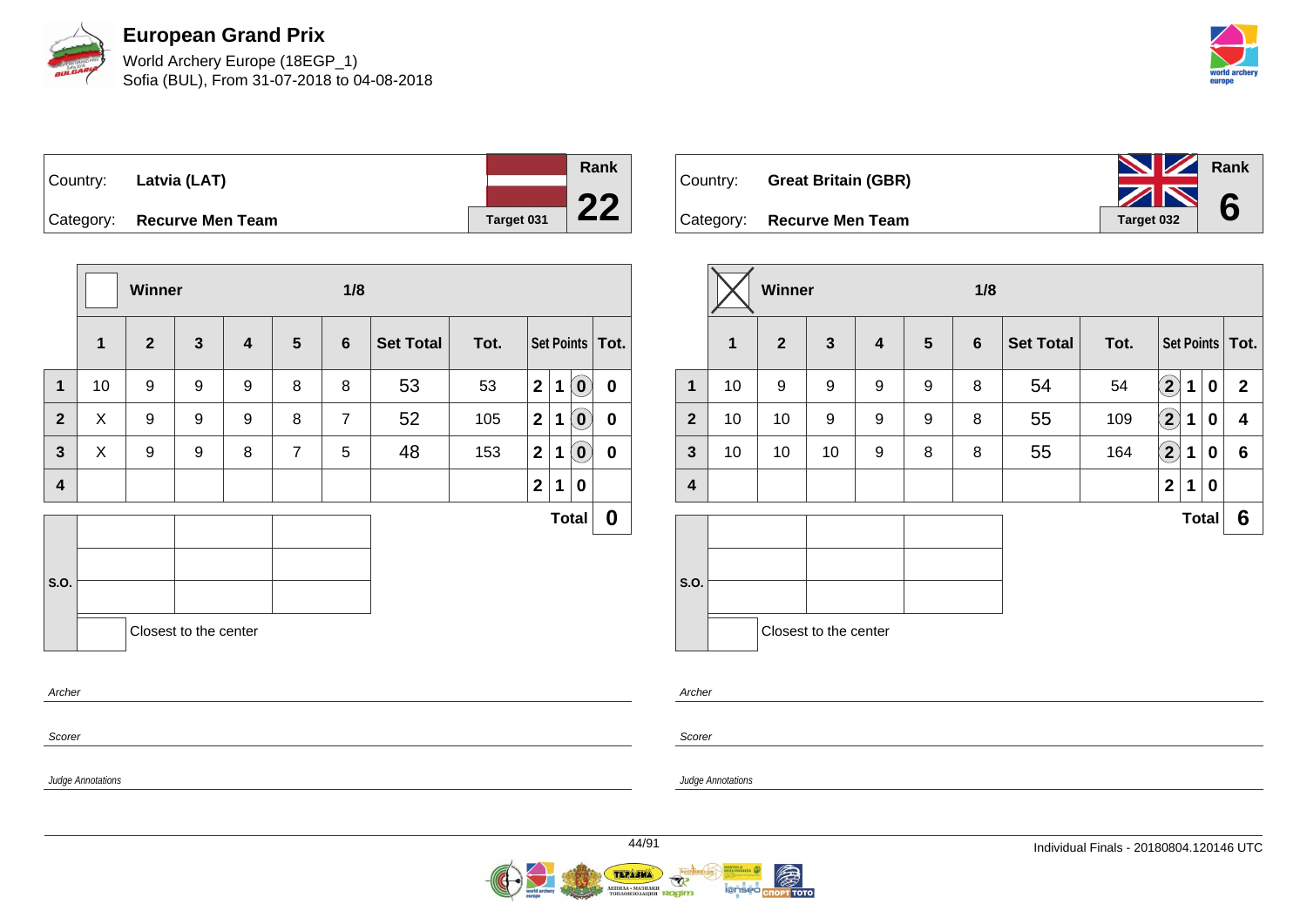

World Archery Europe (18EGP\_1) Sofia (BUL), From 31-07-2018 to 04-08-2018



Country: **Belarus (BLR)** Category: **Recurve Men Team Tanget 034** 



|                |    | Winner       |                       |    |                | 1/8            |                  |      |                         |             |                            |                   |
|----------------|----|--------------|-----------------------|----|----------------|----------------|------------------|------|-------------------------|-------------|----------------------------|-------------------|
|                | 1  | $\mathbf{2}$ | $\mathbf{3}$          | 4  | $5\phantom{1}$ | $6\phantom{1}$ | <b>Set Total</b> | Tot. |                         |             |                            | Set Points   Tot. |
| $\mathbf 1$    | X  | X            | 9                     | 9  | 8              | $\overline{7}$ | 53               | 53   | $\overline{\mathbf{2}}$ | 1           | $\left( \mathbf{0}\right)$ | $\mathbf 0$       |
| 2 <sup>1</sup> | 10 | 9            | 9                     | 9  | 9              | M              | 46               | 99   | $\mathbf{2}$            | $\mathbf 1$ | $\left( \mathbf{0}\right)$ | $\mathbf 0$       |
| $\mathbf{3}$   | 10 | 9            | 9                     | 9  | 9              | 8              | 54               | 153  | $\mathbf{2}$            | 1           | 0                          | $\mathbf{2}$      |
| 4              | X  | 9            | 9                     | 9  | 9              | 9              | 55               | 208  | $\mathbf{2}$            | 1           | 0                          | 4                 |
|                |    | X            |                       | 10 |                | 9              |                  |      |                         |             | <b>Total</b>               | 5                 |
|                |    |              |                       |    |                |                |                  |      |                         |             |                            |                   |
| S.O.           |    |              |                       |    |                |                |                  |      |                         |             |                            |                   |
|                |    |              | Closest to the center |    |                |                |                  |      |                         |             |                            |                   |
| Archer         |    |              |                       |    |                |                |                  |      |                         |             |                            |                   |

Country: **Romania (ROU)** Category: **Recurve Men Team Tanget 035 Rank 10**

|                         |              | <b>Winner</b> |                            |                         |                 | 1/8            |                  |      |              |              |                            |                         |
|-------------------------|--------------|---------------|----------------------------|-------------------------|-----------------|----------------|------------------|------|--------------|--------------|----------------------------|-------------------------|
|                         | $\mathbf{1}$ | $\mathbf{2}$  | $\mathbf{3}$               | $\overline{\mathbf{4}}$ | $5\phantom{.0}$ | $6\phantom{1}$ | <b>Set Total</b> | Tot. |              |              |                            | Set Points   Tot.       |
| $\mathbf{1}$            | 10           | 10            | 10                         | 9                       | 9               | 8              | 56               | 56   | $\mathbf{2}$ | 1            | 0                          | $\mathbf{2}$            |
| $\overline{2}$          | X            | X             | 10                         | 9                       | 9               | $\overline{7}$ | 55               | 111  | $\mathbf{2}$ | 1            | 0                          | $\overline{\mathbf{4}}$ |
| $\overline{\mathbf{3}}$ | 9            | 9             | 9                          | 9                       | 9               | $\overline{7}$ | 52               | 163  | $\mathbf 2$  | 1            | $\left( \mathbf{0}\right)$ | $\overline{\mathbf{4}}$ |
| $\overline{\mathbf{4}}$ | 10           | 9             | 8                          | 8                       | 8               | 6              | 49               | 212  | $\mathbf{2}$ | 1            | $\left[ \mathbf{0}\right]$ | 4                       |
| S.O.                    | 9            |               | 9<br>Closest to the center |                         | 8               |                |                  |      |              | <b>Total</b> |                            | 4                       |

Archer

Scorer

Judge Annotations

Scorer

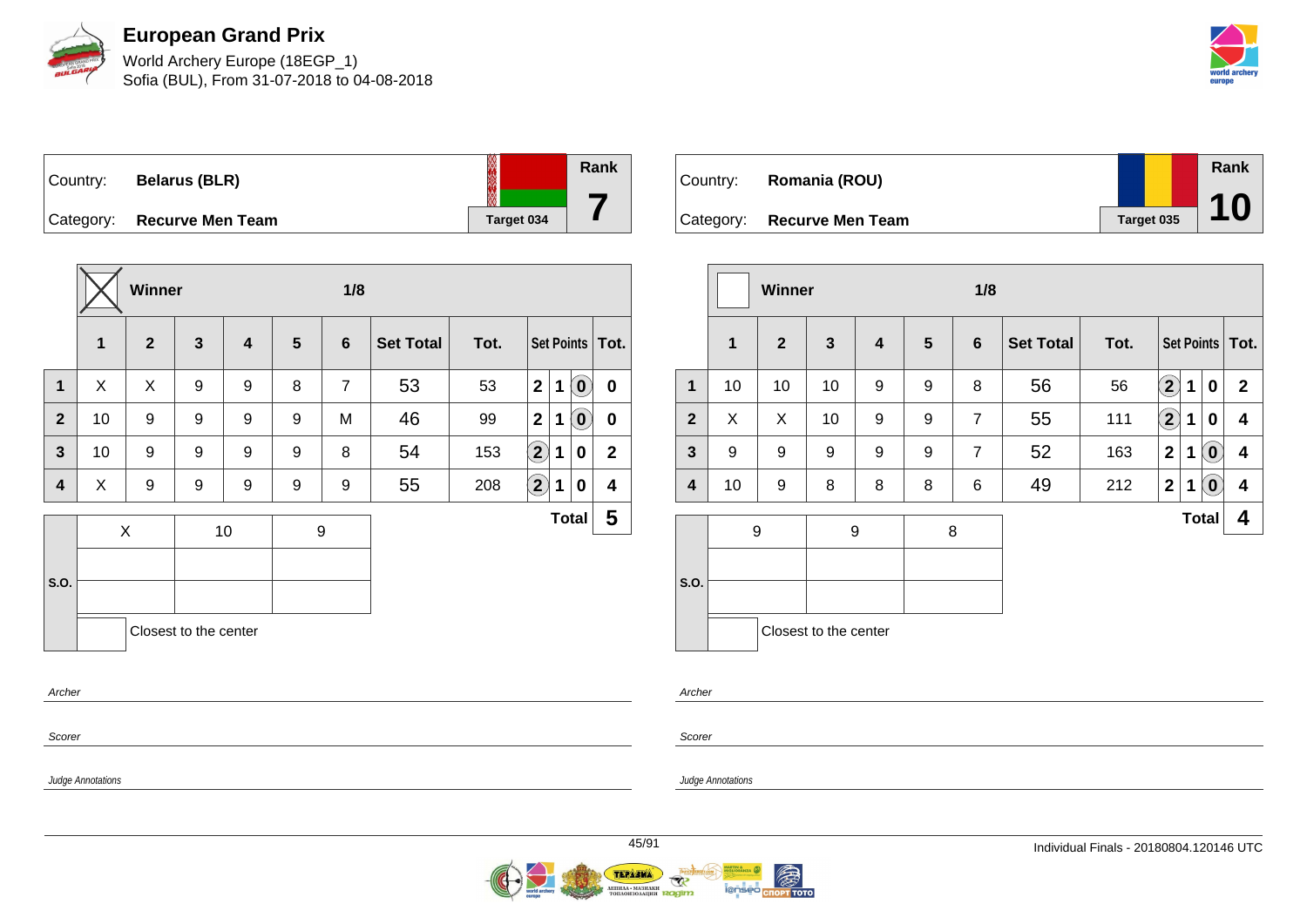

World Archery Europe (18EGP\_1) Sofia (BUL), From 31-07-2018 to 04-08-2018



Country: **Luxembourg (LUX)** Category: **Recurve Men Team Tanget 037** 

|                |              | Winner       |                       |    |   | 1/8            |                  |      |                         |              |                            |                   |
|----------------|--------------|--------------|-----------------------|----|---|----------------|------------------|------|-------------------------|--------------|----------------------------|-------------------|
|                | $\mathbf{1}$ | $\mathbf{2}$ | $\mathbf{3}$          | 4  | 5 | $6\phantom{1}$ | <b>Set Total</b> | Tot. |                         |              |                            | Set Points   Tot. |
| $\mathbf{1}$   | 10           | 10           | 9                     | 9  | 8 | 8              | 54               | 54   | $\overline{\mathbf{2}}$ | $\mathbf{1}$ | $(\mathbf{0})$             | $\mathbf 0$       |
| $\overline{2}$ | X            | X            | 10                    | 10 | 8 | $\overline{7}$ | 55               | 109  | $\mathbf 2$             | 1            | $\left( \mathbf{0}\right)$ | $\boldsymbol{0}$  |
| $\mathbf{3}$   | 9            | 9            | 9                     | 8  | 8 | 8              | 51               | 160  | $\mathbf{2}$            | 1            | $\left( \mathbf{0}\right)$ | 0                 |
| 4              |              |              |                       |    |   |                |                  |      | $\mathbf{2}$            | 1            | 0                          |                   |
|                |              |              |                       |    |   |                |                  |      |                         | <b>Total</b> |                            | $\boldsymbol{0}$  |
| S.O.           |              |              |                       |    |   |                |                  |      |                         |              |                            |                   |
| Archer         |              |              | Closest to the center |    |   |                |                  |      |                         |              |                            |                   |
| Scorer         |              |              |                       |    |   |                |                  |      |                         |              |                            |                   |

| Country: Turkey (TUR)      |            | Rank |
|----------------------------|------------|------|
| Category: Recurve Men Team | Target 038 |      |

|                         |              | Winner         |                       |    |                 | 1/8             |                  |      |                    |              |          |                   |  |
|-------------------------|--------------|----------------|-----------------------|----|-----------------|-----------------|------------------|------|--------------------|--------------|----------|-------------------|--|
|                         | $\mathbf{1}$ | $\overline{2}$ | $\mathbf{3}$          | 4  | $5\phantom{.0}$ | $6\phantom{1}6$ | <b>Set Total</b> | Tot. |                    |              |          | Set Points   Tot. |  |
| 1                       | X            | 10             | 10                    | 9  | 8               | 8               | 55               | 55   | $\mathbf{\hat{2}}$ | 1            | $\bf{0}$ | $\mathbf{2}$      |  |
| $\overline{2}$          | X            | X              | 10                    | 10 | 9               | 8               | 57               | 112  | $\bf (2)$          | 1            | $\bf{0}$ | 4                 |  |
| $\mathbf{3}$            | 10           | 9              | 9                     | 9  | 8               | $\overline{7}$  | 52               | 164  | $\bf (2)$          | 1            | 0        | $6\phantom{1}$    |  |
| $\overline{\mathbf{4}}$ |              |                |                       |    |                 |                 |                  |      | $\mathbf{2}$       | 1            | 0        |                   |  |
|                         |              |                |                       |    |                 |                 |                  |      |                    | <b>Total</b> |          | 6                 |  |
| S.O.                    |              |                | Closest to the center |    |                 |                 |                  |      |                    |              |          |                   |  |

Archer

Scorer

Judge Annotations

Judge Annotations



**Rank**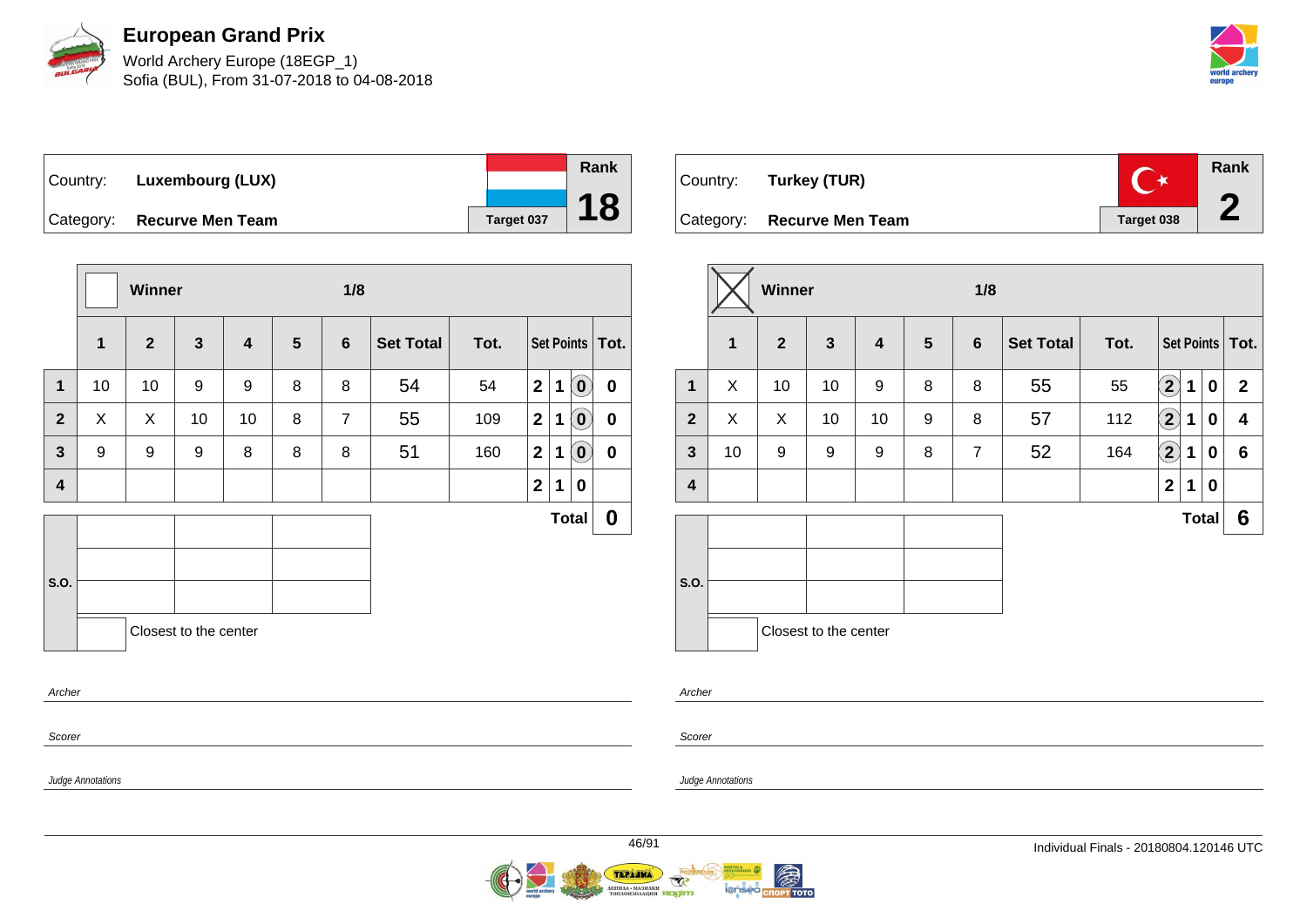

World Archery Europe (18EGP\_1) Sofia (BUL), From 31-07-2018 to 04-08-2018



Country: **Ukraine (UKR)** Category: **Recurve Men Team Tanget 016 Rank 1**

|                |    | Winner         |                       |                         |                | 1/4            |                  |      |                         |   |                            |                |
|----------------|----|----------------|-----------------------|-------------------------|----------------|----------------|------------------|------|-------------------------|---|----------------------------|----------------|
|                | 1  | $\overline{2}$ | $\mathbf{3}$          | $\overline{\mathbf{4}}$ | $5\phantom{1}$ | $6\phantom{1}$ | <b>Set Total</b> | Tot. |                         |   | Set Points                 | Tot.           |
| $\mathbf{1}$   | 10 | 10             | 9                     | 9                       | 9              | 8              | 55               | 55   | $\mathbf{\hat{2}}$      | 1 | $\mathbf 0$                | $\mathbf{2}$   |
| $\overline{2}$ | 9  | 9              | 9                     | 9                       | 9              | 8              | 53               | 108  | $\overline{\mathbf{2}}$ | 1 | $\left( \mathbf{0}\right)$ | $\overline{2}$ |
| $\mathbf{3}$   | 10 | 9              | 9                     | 8                       | 8              | 8              | 52               | 160  | $\mathbf{2}$            | 1 | $\left( \mathbf{0}\right)$ | $\mathbf{2}$   |
| 4              | 10 | 10             | 9                     | 9                       | 9              | 9              | 56               | 216  | $\bf (2)$               | 1 | 0                          | 4              |
|                |    | X              |                       | $\boldsymbol{9}$        |                | 8              |                  |      |                         |   | <b>Total</b>               | 5              |
|                |    |                |                       |                         |                |                |                  |      |                         |   |                            |                |
| S.O.           |    |                |                       |                         |                |                |                  |      |                         |   |                            |                |
|                |    |                | Closest to the center |                         |                |                |                  |      |                         |   |                            |                |
| Archer         |    |                |                       |                         |                |                |                  |      |                         |   |                            |                |
|                |    |                |                       |                         |                |                |                  |      |                         |   |                            |                |

Country: **Belgium (BEL)** Category: **Recurve Men Team Target 017 Rank 9**

|                  |              | <b>Winner</b> |                       |                         |                | 1/4 |                  |      |                         |             |                            |                   |
|------------------|--------------|---------------|-----------------------|-------------------------|----------------|-----|------------------|------|-------------------------|-------------|----------------------------|-------------------|
|                  | $\mathbf{1}$ | $\mathbf{2}$  | $\mathbf{3}$          | $\overline{\mathbf{4}}$ | $5\phantom{1}$ | 6   | <b>Set Total</b> | Tot. |                         |             |                            | Set Points   Tot. |
| $\mathbf{1}$     | 10           | 9             | 9                     | 9                       | $\overline{7}$ | 6   | 50               | 50   | $\overline{\mathbf{2}}$ | $\mathbf 1$ | $\left( \mathbf{0}\right)$ | 0                 |
| $\overline{2}$   | 10           | 10            | 9                     | 9                       | 9              | 9   | 56               | 106  | $\Large{\textbf{2}}$    | 1           | 0                          | $\mathbf{2}$      |
| $\mathbf{3}$     | 10           | 10            | 9                     | 9                       | 8              | 7   | 53               | 159  | $\Large{\textbf{2}}$    | 1           | 0                          | 4                 |
| $\boldsymbol{4}$ | 10           | 10            | 9                     | 9                       | 8              | 7   | 53               | 212  | $\mathbf{2}$            | 1           | $\left( \mathbf{0}\right)$ | 4                 |
| S.O.             |              | 9             |                       | 9                       | 8              |     |                  |      |                         |             | <b>Total</b>               | 4                 |
|                  |              |               | Closest to the center |                         |                |     |                  |      |                         |             |                            |                   |

Scorer

Scorer

Archer

Judge Annotations

Judge Annotations

**A** 

**I@DEED CROPT TOTO**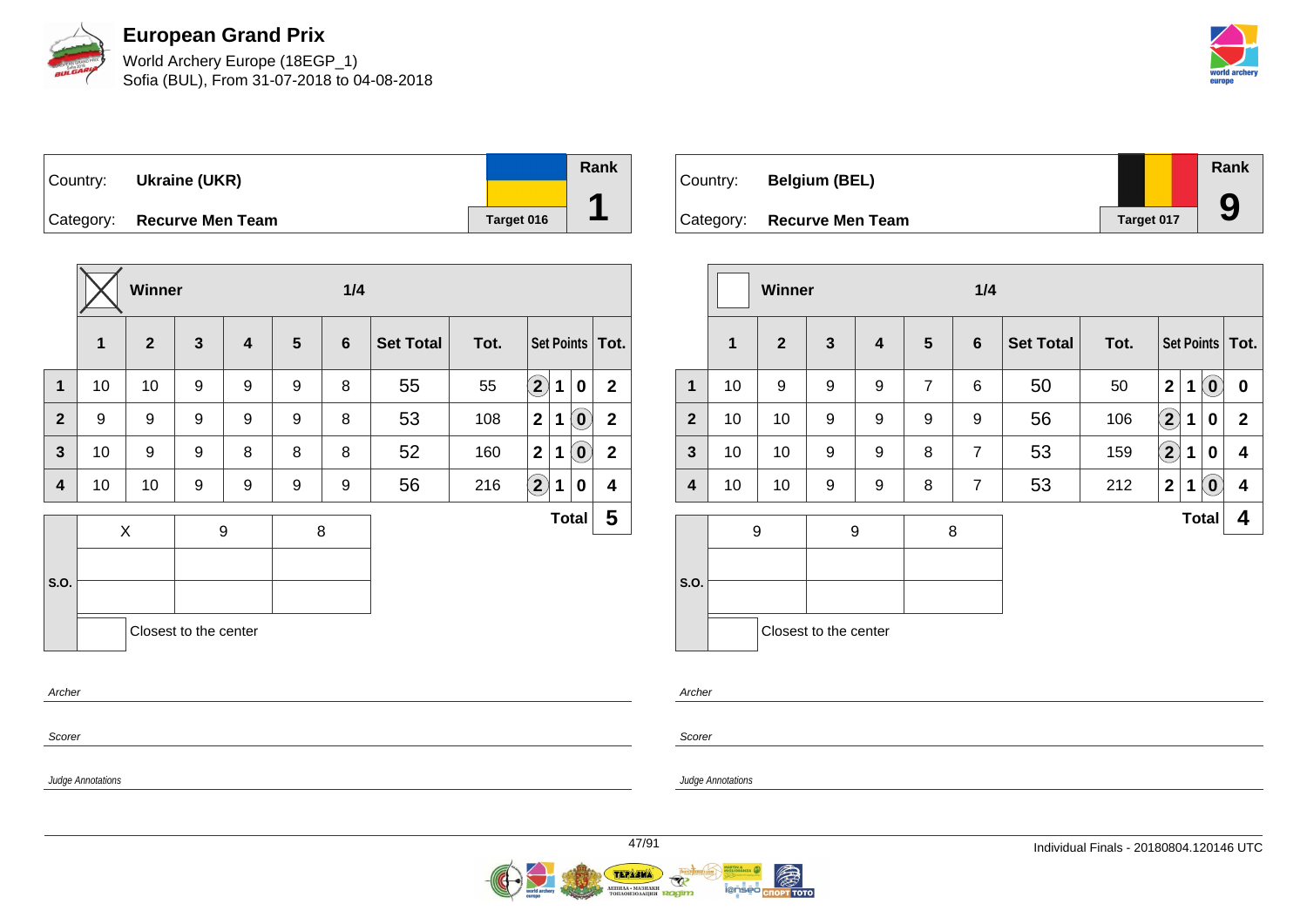

World Archery Europe (18EGP\_1) Sofia (BUL), From 31-07-2018 to 04-08-2018



Country: **Russia (RUS)** Category: **Recurve Men Team Target 019 Rank**

|                |    | Winner         |                       |   |                | 1/4            |                  |      |                            |                   |                            |                   |
|----------------|----|----------------|-----------------------|---|----------------|----------------|------------------|------|----------------------------|-------------------|----------------------------|-------------------|
|                | 1  | $\overline{2}$ | $\mathbf{3}$          | 4 | $5\phantom{1}$ | $6\phantom{1}$ | <b>Set Total</b> | Tot. |                            |                   |                            | Set Points   Tot. |
| $\mathbf 1$    | 10 | 10             | 10                    | 9 | 9              | 8              | 56               | 56   | $\overline{2}$             | 1                 | $\left( \mathbf{0}\right)$ | $\bf{0}$          |
| $\overline{2}$ | X  | 10             | 9                     | 9 | 9              | 8              | 55               | 111  | $\Large 2$                 | 1                 | $\mathbf 0$                | $\mathbf{2}$      |
| $\mathbf{3}$   | 10 | 9              | 9                     | 9 | 8              | 8              | 53               | 164  | $\mathbf{2}$               | $\left( 1\right)$ | $\mathbf 0$                | 3                 |
| 4              | X  | 10             | 10                    | 9 | 9              | 9              | 57               | 221  | $\left( \mathbf{2}\right)$ | 1                 | 0                          | 5                 |
|                |    |                |                       |   |                |                |                  |      |                            |                   | <b>Total</b>               | 5                 |
|                |    |                |                       |   |                |                |                  |      |                            |                   |                            |                   |
| S.O.           |    |                |                       |   |                |                |                  |      |                            |                   |                            |                   |
|                |    |                | Closest to the center |   |                |                |                  |      |                            |                   |                            |                   |
| Archer         |    |                |                       |   |                |                |                  |      |                            |                   |                            |                   |
| Scorer         |    |                |                       |   |                |                |                  |      |                            |                   |                            |                   |

| Country:  | Japan (JPN)             |            | Rank |
|-----------|-------------------------|------------|------|
| Category: | <b>Recurve Men Team</b> | Target 020 |      |

|                |              | Winner       |                       |                         |                | 1/4            |                  |      |                         |                   |                                                                           |  |
|----------------|--------------|--------------|-----------------------|-------------------------|----------------|----------------|------------------|------|-------------------------|-------------------|---------------------------------------------------------------------------|--|
|                | $\mathbf{1}$ | $\mathbf{2}$ | $\mathbf{3}$          | $\overline{\mathbf{4}}$ | $5\phantom{1}$ | $6\phantom{1}$ | <b>Set Total</b> | Tot. |                         |                   | Set Points   Tot.                                                         |  |
| 1              | 10           | 10           | 10                    | 9                       | 9              | 9              | 57               | 57   | $\bf(2)$                | 1                 | $\pmb{0}$<br>$\mathbf{2}$                                                 |  |
| $\overline{2}$ | X            | 10           | 9                     | 9                       | 8              | $\overline{7}$ | 53               | 110  | $\overline{\mathbf{2}}$ | 1                 | $\left  \begin{matrix} 0 \end{matrix} \right $<br>$\overline{\mathbf{2}}$ |  |
| $\mathbf{3}$   | X            | 10           | 9                     | 9                       | 9              | 6              | 53               | 163  | $\mathbf{2}$            | $\left( 1\right)$ | $\mathbf{3}$<br>0                                                         |  |
| 4              | X            | X            | 9                     | 9                       | 8              | 8              | 54               | 217  | $\mathbf{2}$            | 1                 | $\left( \begin{matrix} 0 \end{matrix} \right)$<br>3                       |  |
|                |              |              |                       |                         |                |                |                  |      |                         | <b>Total</b>      | 3                                                                         |  |
| S.O.           |              |              | Closest to the center |                         |                |                |                  |      |                         |                   |                                                                           |  |

Archer

Scorer

Judge Annotations

Judge Annotations

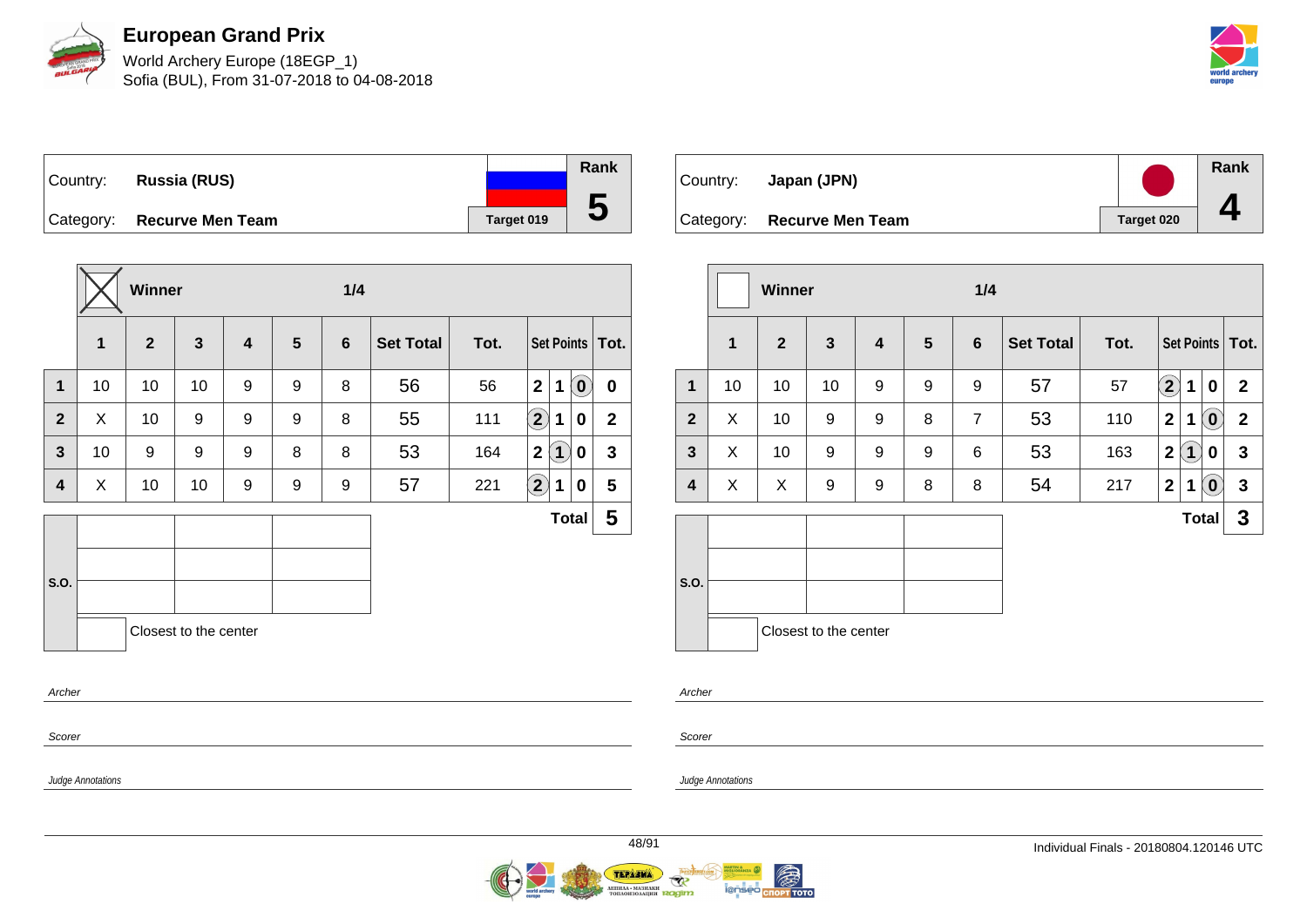

World Archery Europe (18EGP\_1) Sofia (BUL), From 31-07-2018 to 04-08-2018



**Rank**

**6**

Country: **Netherlands (NED)** Category: **Recurve Men Team Target 022 Rank 3**

|                |              | <b>Winner</b> |                       |   |                | 1/4 |                  |      |                        |              |                                                |                   |
|----------------|--------------|---------------|-----------------------|---|----------------|-----|------------------|------|------------------------|--------------|------------------------------------------------|-------------------|
|                | $\mathbf{1}$ | $\mathbf{2}$  | $\mathbf{3}$          | 4 | $5\phantom{1}$ | 6   | <b>Set Total</b> | Tot. |                        |              |                                                | Set Points   Tot. |
| $\mathbf 1$    | 9            | 9             | 9                     | 8 | 8              | 8   | 51               | 51   | $\mathbf{2}$           | 1            | $\left[ \begin{matrix} 0 \end{matrix} \right]$ | $\bf{0}$          |
| $\overline{2}$ | 10           | 10            | 10                    | 9 | 9              | 9   | 57               | 108  | $\left( \bf{2}\right)$ | 1            | 0                                              | $\boldsymbol{2}$  |
| $\mathbf{3}$   | 10           | 10            | 9                     | 9 | 9              | 8   | 55               | 163  | $\mathbf{2}$           | 1            | $\left( \begin{matrix} 0 \end{matrix} \right)$ | $\mathbf 2$       |
| 4              | 10           | 9             | 8                     | 8 | 8              | 6   | 49               | 212  | $\mathbf{2}$           | 1            | $\left( \mathbf{0}\right)$                     | $\mathbf 2$       |
|                |              |               |                       |   |                |     |                  |      |                        | <b>Total</b> |                                                | $\mathbf 2$       |
| S.O.           |              |               |                       |   |                |     |                  |      |                        |              |                                                |                   |
| Archer         |              |               | Closest to the center |   |                |     |                  |      |                        |              |                                                |                   |
| Scorer         |              |               |                       |   |                |     |                  |      |                        |              |                                                |                   |

| Country: Great Britain (GBR) | <b>NZ</b><br>ZN |
|------------------------------|-----------------|
| Category: Recurve Men Team   | Target 023      |

|                |    | Winner         |                       |   |                | 1/4            |                  |      |                    |              |                                                |                   |  |
|----------------|----|----------------|-----------------------|---|----------------|----------------|------------------|------|--------------------|--------------|------------------------------------------------|-------------------|--|
|                | 1  | $\overline{2}$ | $\mathbf{3}$          | 4 | $5\phantom{1}$ | $6\phantom{1}$ | <b>Set Total</b> | Tot. |                    |              |                                                | Set Points   Tot. |  |
| 1              | X  | 10             | 10                    | 9 | 9              | 8              | 56               | 56   | $\mathbf{2}$       | 1            | $\boldsymbol{0}$                               | $\mathbf{2}$      |  |
| $\overline{2}$ | 10 | 9              | 9                     | 9 | 9              | 9              | 55               | 111  | $\mathbf{2}$       | 1            | $\left( \begin{matrix} 0 \end{matrix} \right)$ | $\mathbf{2}$      |  |
| $\mathbf{3}$   | 10 | 10             | 10                    | 9 | 9              | 8              | 56               | 167  | $\bf \overline{2}$ | 1            | 0                                              | 4                 |  |
| 4              | 10 | 9              | 9                     | 9 | 8              | 8              | 53               | 220  | $\mathbf{2}$       | 1            | 0                                              | 6                 |  |
|                |    |                |                       |   |                |                |                  |      |                    | <b>Total</b> |                                                | 6                 |  |
| S.O.           |    |                | Closest to the center |   |                |                |                  |      |                    |              |                                                |                   |  |

Archer

Judge Annotations

Scorer

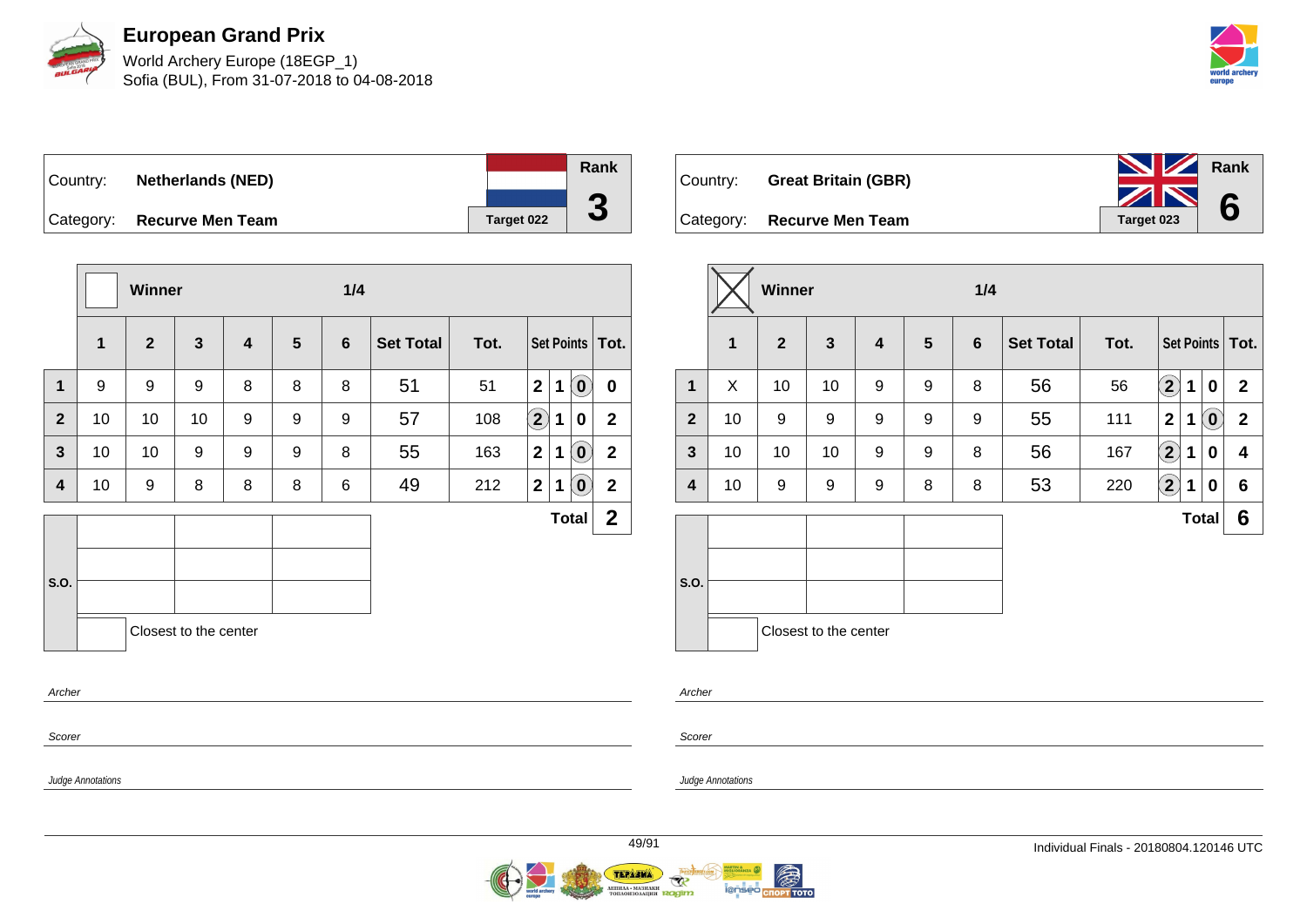

World Archery Europe (18EGP\_1) Sofia (BUL), From 31-07-2018 to 04-08-2018



Country: **Belarus (BLR)** Category: **Recurve Men Team Target 025** 

|              |    | Winner       |                       |    |   | 1/4 |                  |      |                                                          |              |
|--------------|----|--------------|-----------------------|----|---|-----|------------------|------|----------------------------------------------------------|--------------|
|              | 1  | $\mathbf{2}$ | $\mathbf{3}$          | 4  | 5 | 6   | <b>Set Total</b> | Tot. | Set Points   Tot.                                        |              |
| 1            | X  | 10           | 10                    | 9  | 9 | 8   | 56               | 56   | $\left( \mathbf{2}\right)$<br>$\mathbf 1$<br>$\mathbf 0$ | $\mathbf{2}$ |
| $\mathbf{2}$ | 10 | 9            | 9                     | 9  | 8 | 8   | 53               | 109  | $\left( \mathbf{0}\right)$<br>$\mathbf 2$<br>1           | $\mathbf{2}$ |
| $\mathbf{3}$ | X  | 10           | 10                    | 9  | 9 | 9   | 57               | 166  | $\bf(1)$<br>$\mathbf{2}$<br>0                            | $\mathbf{3}$ |
| 4            | 10 | 10           | 10                    | 10 | 9 | 9   | 58               | 224  | $\left( 2\right)$<br>1<br>$\bf{0}$                       | 5            |
|              |    |              |                       |    |   |     |                  |      | <b>Total</b>                                             | 5            |
|              |    |              |                       |    |   |     |                  |      |                                                          |              |
| S.O.         |    |              |                       |    |   |     |                  |      |                                                          |              |
|              |    |              | Closest to the center |    |   |     |                  |      |                                                          |              |
|              |    |              |                       |    |   |     |                  |      |                                                          |              |
| Archer       |    |              |                       |    |   |     |                  |      |                                                          |              |
| Scorer       |    |              |                       |    |   |     |                  |      |                                                          |              |

| Country: Turkey (TUR)      |            | Rank |
|----------------------------|------------|------|
| Category: Recurve Men Team | Target 026 |      |

|                |              | Winner         |                       |    |                | 1/4            |                  |      |                         |     |                            |                         |
|----------------|--------------|----------------|-----------------------|----|----------------|----------------|------------------|------|-------------------------|-----|----------------------------|-------------------------|
|                | $\mathbf{1}$ | $\overline{2}$ | $\mathbf{3}$          | 4  | $5\phantom{1}$ | 6              | <b>Set Total</b> | Tot. |                         |     |                            | Set Points   Tot.       |
| $\mathbf{1}$   | X            | 10             | 10                    | 9  | $\overline{7}$ | 5              | 51               | 51   | $\overline{\mathbf{2}}$ | 1   | $\left( \mathbf{0}\right)$ | $\bf{0}$                |
| $\overline{2}$ | X            | 10             | 9                     | 9  | 9              | $\overline{7}$ | 54               | 105  | $\bf \overline{2}$      | 1   | 0                          | $\overline{\mathbf{2}}$ |
| $\mathbf{3}$   | 10           | 10             | 10                    | 9  | 9              | 9              | 57               | 162  | $\mathbf{2}$            | (1) | 0                          | $\mathbf{3}$            |
| 4              | X            | 10             | 10                    | 10 | 8              | $\overline{7}$ | 55               | 217  | $\overline{2}$          | 1   | $\left( \mathbf{0}\right)$ | $\mathbf{3}$            |
|                |              |                |                       |    |                |                |                  |      |                         |     | <b>Total</b>               | $\mathbf{3}$            |
| S.O.           |              |                | Closest to the center |    |                |                |                  |      |                         |     |                            |                         |

Archer

Judge Annotations

Scorer

Judge Annotations



**Rank**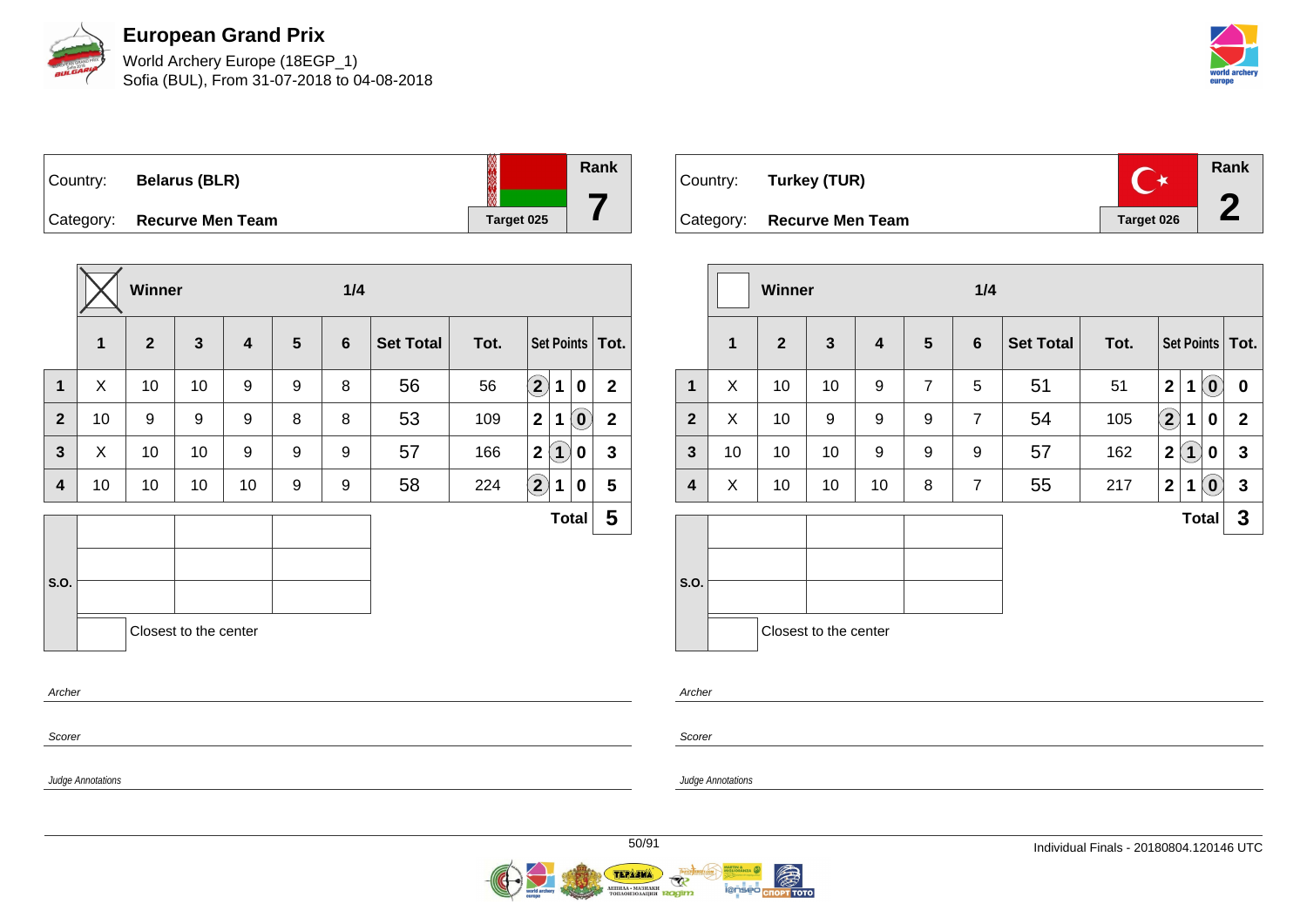

World Archery Europe (18EGP\_1) Sofia (BUL), From 31-07-2018 to 04-08-2018



Country: **Ukraine (UKR)** Category: **Recurve Men Team Target 019 Rank 1**

|                |    | Winner         |                       |                         |                | 1/2 |                  |      |                                         |                            |              |
|----------------|----|----------------|-----------------------|-------------------------|----------------|-----|------------------|------|-----------------------------------------|----------------------------|--------------|
|                | 1  | $\overline{2}$ | $\mathbf{3}$          | $\overline{\mathbf{4}}$ | $5\phantom{1}$ | 6   | <b>Set Total</b> | Tot. | Set Points   Tot.                       |                            |              |
| $\mathbf 1$    | 10 | 10             | 9                     | 9                       | 8              | 8   | 54               | 54   | $\mathbf{2}$<br>$\overline{\mathbf{1}}$ | $\mathbf 0$                | 1            |
| $\overline{2}$ | 10 | 9              | 9                     | 9                       | 9              | 8   | 54               | 108  | $\mathbf{2}$<br>1                       | $\left( \mathbf{0}\right)$ | 1            |
| $\mathbf{3}$   | X  | 10             | 10                    | 10                      | 9              | 9   | 58               | 166  | $\bf \overline{2}$<br>1                 | 0                          | $\mathbf{3}$ |
| 4              | X  | 10             | 10                    | 9                       | 9              | 9   | 57               | 223  | $\left( \mathbf{2}\right)$<br>1         | 0                          | 5            |
|                |    |                |                       |                         |                |     |                  |      | <b>Total</b>                            |                            | 5            |
| S.O.           |    |                |                       |                         |                |     |                  |      |                                         |                            |              |
| Archer         |    |                | Closest to the center |                         |                |     |                  |      |                                         |                            |              |
| Scorer         |    |                |                       |                         |                |     |                  |      |                                         |                            |              |

|           |                         |                   | <b>Rank</b> |
|-----------|-------------------------|-------------------|-------------|
| Country:  | Russia (RUS)            |                   |             |
|           |                         |                   | IJ          |
| Category: | <b>Recurve Men Team</b> | <b>Target 020</b> |             |

|                  |              | Winner         |                       |                         |                | 1/2             |                  |      |              |                |                            |                   |
|------------------|--------------|----------------|-----------------------|-------------------------|----------------|-----------------|------------------|------|--------------|----------------|----------------------------|-------------------|
|                  | $\mathbf{1}$ | $\overline{2}$ | $\mathbf{3}$          | $\overline{\mathbf{4}}$ | $5\phantom{1}$ | $6\phantom{1}6$ | <b>Set Total</b> | Tot. |              |                |                            | Set Points   Tot. |
| $\mathbf{1}$     | X            | 9              | 9                     | 9                       | 9              | 8               | 54               | 54   | $\mathbf{2}$ | $\overline{1}$ | 0                          | 1                 |
| $\overline{2}$   | 10           | 10             | 9                     | 9                       | 9              | 8               | 55               | 109  | $\mathbf{2}$ | 1              | 0                          | $\mathbf{3}$      |
| $\mathbf{3}$     | X            | 10             | 9                     | 9                       | 9              | $\overline{7}$  | 54               | 163  | $\mathbf{2}$ | 1              | $\left( \mathbf{0}\right)$ | $\mathbf{3}$      |
| $\boldsymbol{4}$ | X            | 10             | 9                     | 9                       | 9              | $\overline{7}$  | 54               | 217  | $\mathbf{2}$ | 1              | $\left( \mathbf{0}\right)$ | $\mathbf{3}$      |
|                  |              |                |                       |                         |                |                 |                  |      |              | <b>Total</b>   |                            | 3                 |
| S.O.             |              |                | Closest to the center |                         |                |                 |                  |      |              |                |                            |                   |
|                  |              |                |                       |                         |                |                 |                  |      |              |                |                            |                   |

| ப<br>۰.<br>٠<br>×<br>۰. |  |
|-------------------------|--|
|                         |  |

Judge Annotations

Scorer

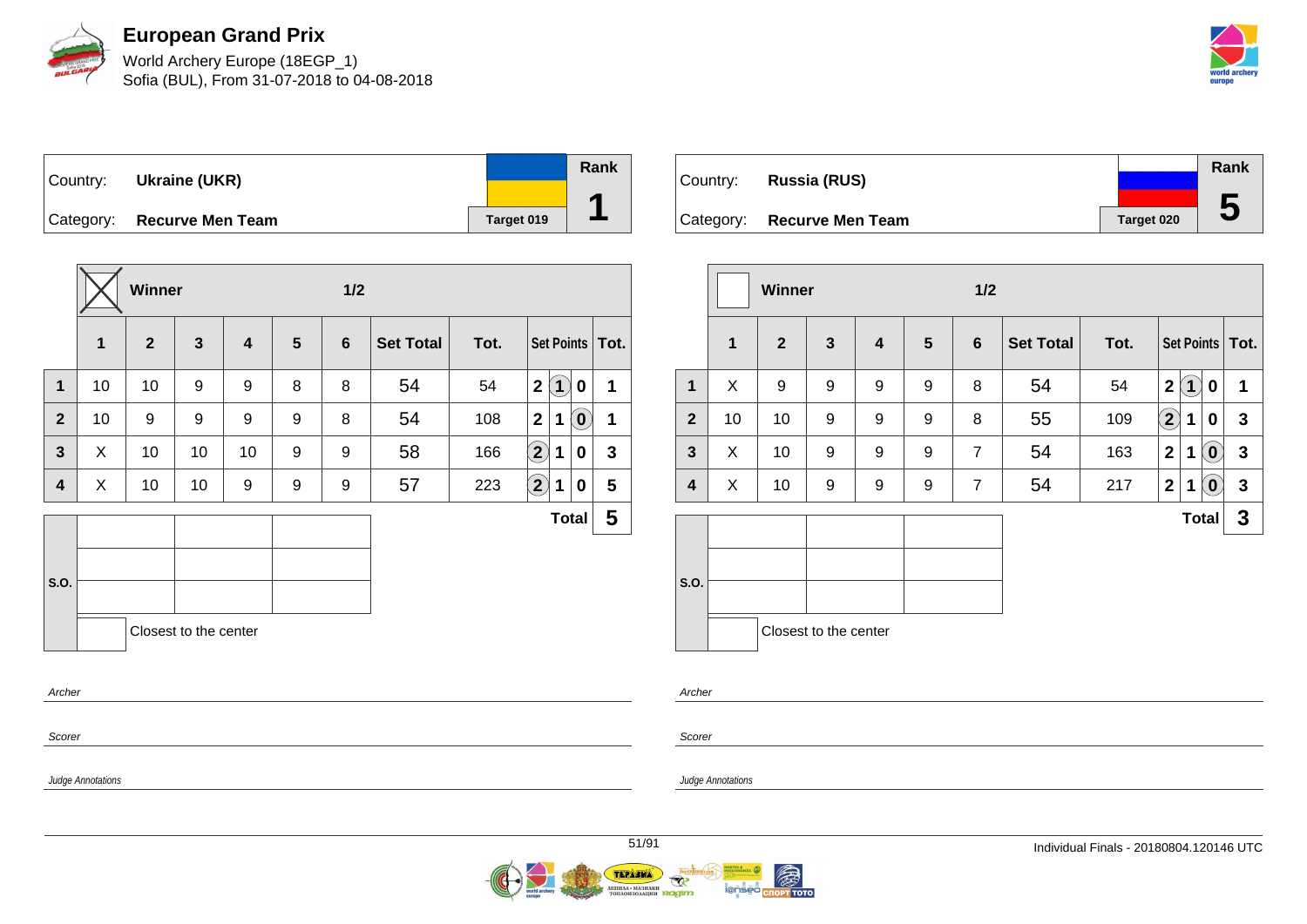

**European Grand Prix** World Archery Europe (18EGP\_1)

Sofia (BUL), From 31-07-2018 to 04-08-2018



Country: **Great Britain (GBR)** Category: **Recurve Men Team Tanget 022 Rank 6**

|                         |              | <b>Winner</b>  |                       |                         |                | 1/2            |                  |      |                                                   |                |
|-------------------------|--------------|----------------|-----------------------|-------------------------|----------------|----------------|------------------|------|---------------------------------------------------|----------------|
|                         | $\mathbf{1}$ | $\overline{2}$ | $\mathbf{3}$          | $\overline{\mathbf{4}}$ | $5\phantom{1}$ | 6              | <b>Set Total</b> | Tot. | Set Points   Tot.                                 |                |
| $\mathbf{1}$            | 10           | 9              | 9                     | 9                       | 9              | $\overline{7}$ | 53               | 53   | $\left( 1\right)$<br>$\mathbf{2}$<br>$\mathbf 0$  | 1              |
| $\overline{2}$          | X            | 10             | 10                    | 8                       | 8              | $\overline{7}$ | 53               | 106  | $\mathbf{1}$<br>$\mathbf{2}$<br>0                 | $\overline{2}$ |
| $\overline{\mathbf{3}}$ | 9            | 9              | 9                     | 9                       | 9              | $\overline{7}$ | 52               | 158  | $\overline{2}$<br>$\left( \mathbf{0}\right)$<br>1 | $\overline{2}$ |
| 4                       | 10           | 9              | 9                     | 9                       | 8              | 8              | 53               | 211  | $\mathbf{2}$<br>1<br>0                            | 4              |
|                         |              | 8              |                       | 8                       |                | 8              |                  |      | <b>Total</b>                                      | 4              |
|                         |              |                |                       |                         |                |                |                  |      |                                                   |                |
| S.O.                    |              |                |                       |                         |                |                |                  |      |                                                   |                |
|                         |              |                | Closest to the center |                         |                |                |                  |      |                                                   |                |
| Archer                  |              |                |                       |                         |                |                |                  |      |                                                   |                |

| Country: | <b>Belarus (BLR)</b>       | 美美         | Rank |
|----------|----------------------------|------------|------|
|          | Category: Recurve Men Team | Target 023 |      |

|              |   | <b>Winner</b>  |                       |   |   | 1/2            |                  |      |                |                                 |                         |
|--------------|---|----------------|-----------------------|---|---|----------------|------------------|------|----------------|---------------------------------|-------------------------|
|              | 1 | $\overline{2}$ | $\mathbf{3}$          | 4 | 5 | 6              | <b>Set Total</b> | Tot. |                |                                 | Set Points   Tot.       |
| $\mathbf{1}$ | X | 10             | 9                     | 9 | 8 | $\overline{7}$ | 53               | 53   | $\mathbf{2}$   | $\bf(1)$<br>0                   | 1                       |
| $\mathbf{2}$ | X | 9              | 9                     | 9 | 9 | $\overline{7}$ | 53               | 106  | $\overline{2}$ | (1)<br>0                        | $\mathbf{2}$            |
| 3            | X | 10             | 10                    | 9 | 8 | 8              | 55               | 161  | $\bf(2)$       | $\bf{0}$<br>1                   | $\overline{\mathbf{4}}$ |
| 4            | 9 | 9              | 9                     | 9 | 9 | $\overline{7}$ | 52               | 213  | $\mathbf{2}$   | $\left( \mathbf{0}\right)$<br>1 | 4                       |
|              |   | X              |                       | X | 8 |                |                  |      |                | <b>Total</b>                    | 5                       |
| S.O.         |   |                | Closest to the center |   |   |                |                  |      |                |                                 |                         |

Scorer

Scorer

Archer

Judge Annotations

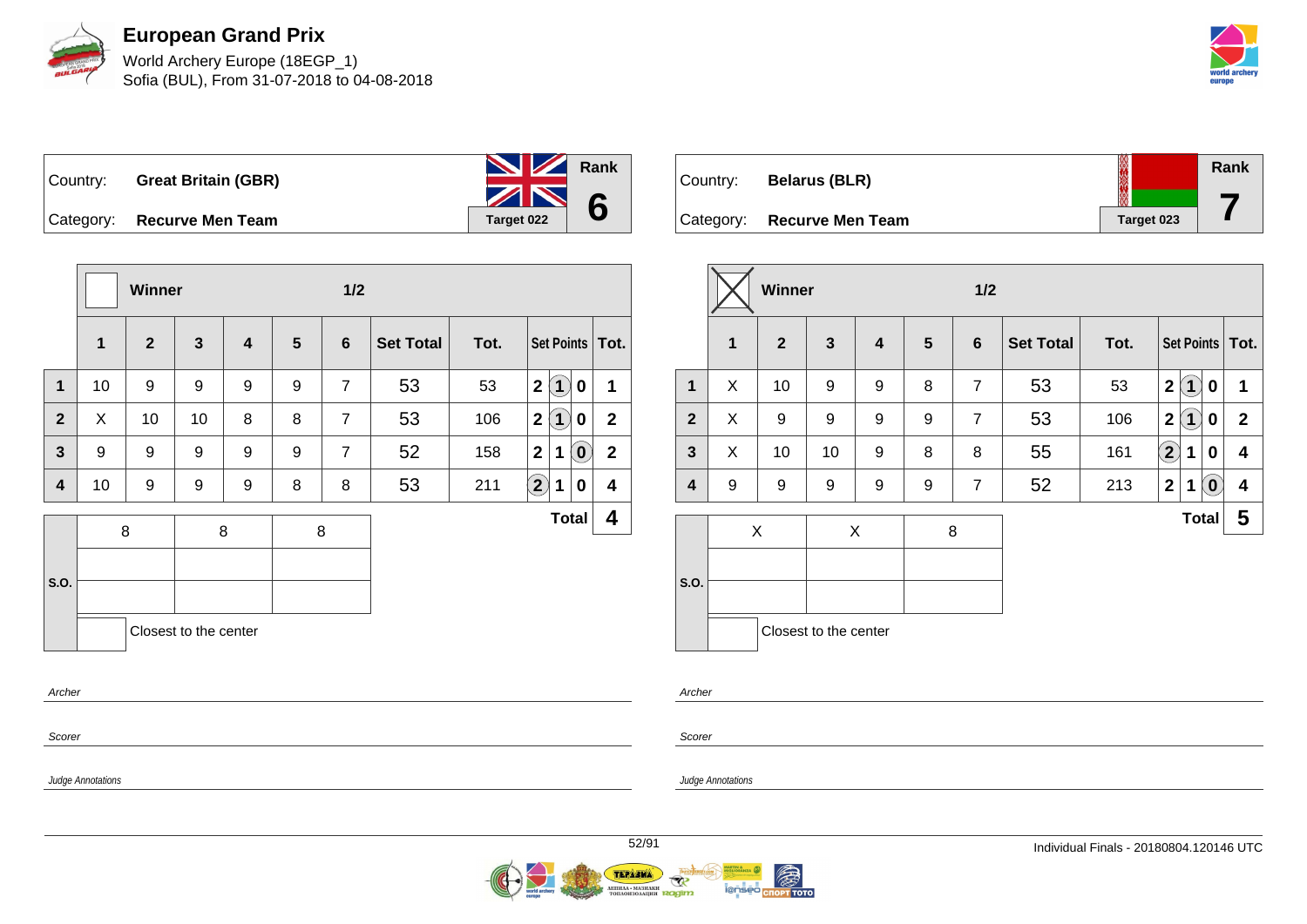

World Archery Europe (18EGP\_1) Sofia (BUL), From 31-07-2018 to 04-08-2018



| Country: | Russia (RUS)               |            | Rank |
|----------|----------------------------|------------|------|
|          |                            |            |      |
|          | Category: Recurve Men Team | Target 022 | IJ   |

|              |             | <b>Winner</b> |                       |                         |                | <b>Bronze</b>  |                  |      |                                                |                |
|--------------|-------------|---------------|-----------------------|-------------------------|----------------|----------------|------------------|------|------------------------------------------------|----------------|
|              | $\mathbf 1$ | $\mathbf{2}$  | $\mathbf{3}$          | $\overline{\mathbf{4}}$ | $5\phantom{1}$ | $6\phantom{1}$ | <b>Set Total</b> | Tot. | Set Points   Tot.                              |                |
| $\mathbf{1}$ | X           | 10            | 10                    | 10                      | 10             | 5              | 55               | 55   | $\left( \mathbf{2}\right)$<br>$\mathbf 1$<br>0 | $\overline{2}$ |
| $\mathbf{2}$ | 10          | 9             | 9                     | 9                       | 9              | 8              | 54               | 109  | $\mathbf 2$<br>$\mathbf{0}^{\prime}$<br>1      | $\mathbf{2}$   |
| $\mathbf{3}$ | X           | X             | X                     | 9                       | 9              | 8              | 56               | 165  | $\boxed{1}$<br>2 <sup>1</sup><br>0             | $\mathbf{3}$   |
| 4            | 10          | 10            | 10                    | 10                      | 9              | 8              | 57               | 222  | $\left( \mathbf{2}\right)$<br>1<br>0           | 5              |
|              |             |               |                       |                         |                |                |                  |      | <b>Total</b>                                   | 5              |
|              |             |               |                       |                         |                |                |                  |      |                                                |                |
| S.O.         |             |               |                       |                         |                |                |                  |      |                                                |                |
|              |             |               | Closest to the center |                         |                |                |                  |      |                                                |                |
| Archer       |             |               |                       |                         |                |                |                  |      |                                                |                |



|              |              | <b>Winner</b>  |                       |   |                | <b>Bronze</b>  |                  |      |                   |              |                            |                   |
|--------------|--------------|----------------|-----------------------|---|----------------|----------------|------------------|------|-------------------|--------------|----------------------------|-------------------|
|              | $\mathbf{1}$ | $\overline{2}$ | $\mathbf{3}$          | 4 | $5\phantom{1}$ | 6              | <b>Set Total</b> | Tot. |                   |              |                            | Set Points   Tot. |
| $\mathbf{1}$ | 10           | 10             | 9                     | 9 | 8              | 8              | 54               | 54   | 2 <sup>1</sup>    | 1            | $(\mathbf{0})$             | $\mathbf 0$       |
| $\mathbf{2}$ | 10           | 9              | 9                     | 9 | 9              | 9              | 55               | 109  | $\left( 2\right)$ | 1            | 0                          | $\mathbf{2}$      |
| $\mathbf{3}$ | X            | 10             | 10                    | 9 | 9              | 8              | 56               | 165  | $\mathbf 2$       | $\boxed{1}$  | 0                          | $\mathbf{3}$      |
| 4            | 10           | 10             | 9                     | 9 | 8              | $\overline{7}$ | 53               | 218  | 2                 | $\mathbf 1$  | $\left( \mathbf{0}\right)$ | $\mathbf{3}$      |
|              |              |                |                       |   |                |                |                  |      |                   | <b>Total</b> |                            | $\mathbf{3}$      |
|              |              |                |                       |   |                |                |                  |      |                   |              |                            |                   |
| S.O.         |              |                |                       |   |                |                |                  |      |                   |              |                            |                   |
|              |              |                | Closest to the center |   |                |                |                  |      |                   |              |                            |                   |

Archer

Judge Annotations

Scorer

Judge Annotations

Scorer

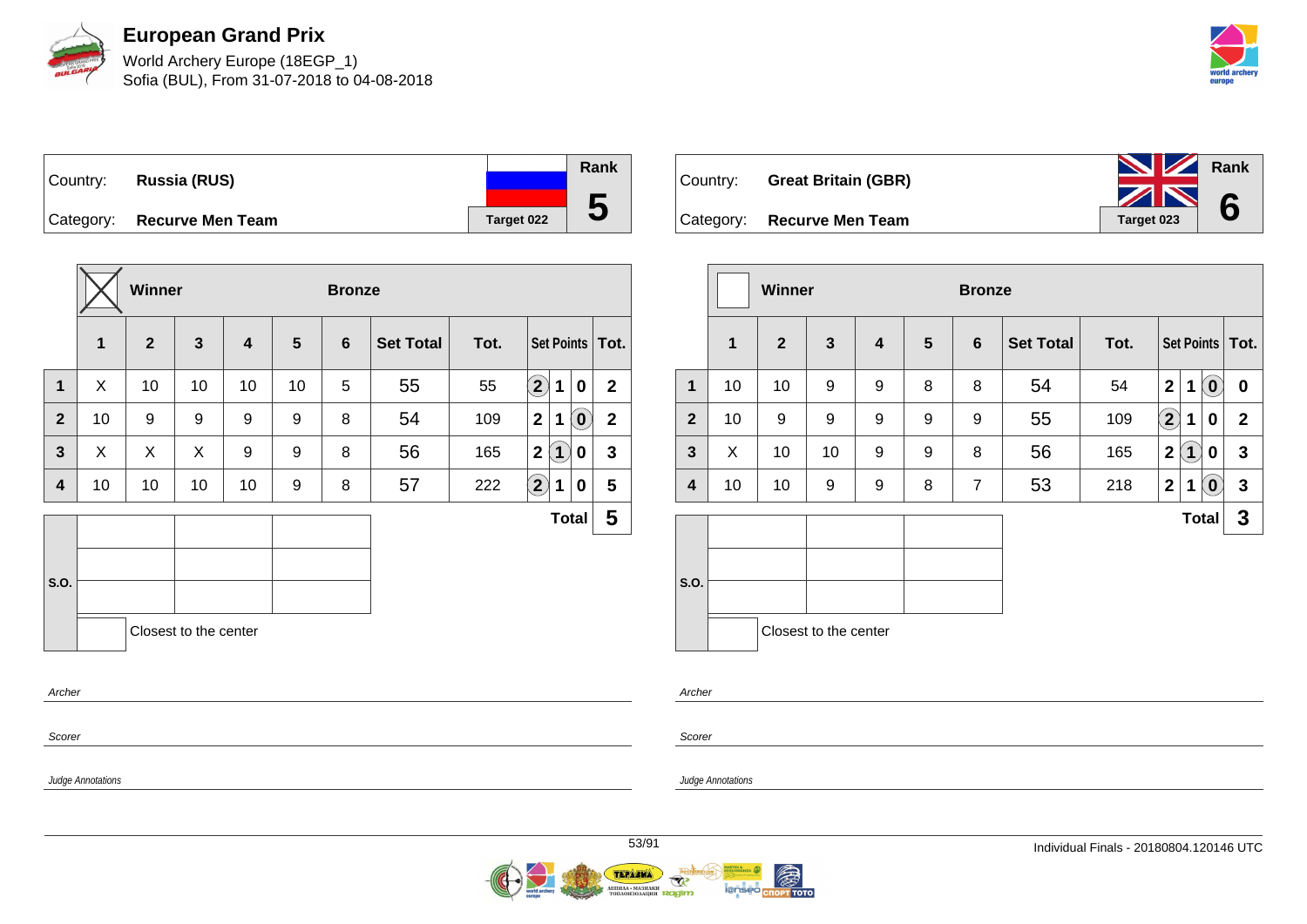

World Archery Europe (18EGP\_1) Sofia (BUL), From 31-07-2018 to 04-08-2018



| Country:  | Ukraine (UKR)           |            | Rank |
|-----------|-------------------------|------------|------|
| Category: | <b>Recurve Men Team</b> | Target 001 |      |

|                  |                  | Winner         |                       |                         |                | Gold           |                  |      |              |              |                            |                   |
|------------------|------------------|----------------|-----------------------|-------------------------|----------------|----------------|------------------|------|--------------|--------------|----------------------------|-------------------|
|                  | 1                | $\overline{2}$ | $\mathbf{3}$          | $\overline{\mathbf{4}}$ | $5\phantom{1}$ | 6              | <b>Set Total</b> | Tot. |              |              |                            | Set Points   Tot. |
| $\mathbf{1}$     | 9                | $\overline{7}$ | 9                     | 10                      | 9              | $\overline{7}$ | 51               | 51   | $\mathbf{2}$ | $\mathbf{1}$ | $\mathbf 0$                | 1                 |
| $\overline{2}$   | 9                | 7              | 9                     | 7                       | 10             | 8              | 50               | 101  | $\mathbf{2}$ | 1            | $\boxed{\mathbf{0}}$       | 1                 |
| $\mathbf{3}$     | $\boldsymbol{9}$ | 8              | 9                     | 9                       | 8              | $\overline{7}$ | 50               | 151  | $\mathbf{2}$ | 1            | $\left( \mathbf{0}\right)$ | 1                 |
| $\boldsymbol{4}$ |                  |                |                       |                         |                |                |                  |      | $\mathbf{2}$ | 1            | $\bf{0}$                   |                   |
|                  |                  |                |                       |                         |                |                |                  |      |              | <b>Total</b> |                            | 1                 |
|                  |                  |                |                       |                         |                |                |                  |      |              |              |                            |                   |
| S.O.             |                  |                |                       |                         |                |                |                  |      |              |              |                            |                   |
|                  |                  |                | Closest to the center |                         |                |                |                  |      |              |              |                            |                   |
| Archer           |                  |                |                       |                         |                |                |                  |      |              |              |                            |                   |

| Country: | <b>Belarus (BLR)</b>       | ▓          | Rank |
|----------|----------------------------|------------|------|
|          | Category: Recurve Men Team | Target 002 |      |

|                         |                | Winner         |                       |                         |                 | Gold           |                  |      |                      |              |   |                         |
|-------------------------|----------------|----------------|-----------------------|-------------------------|-----------------|----------------|------------------|------|----------------------|--------------|---|-------------------------|
|                         | 1              | $\overline{2}$ | 3                     | $\overline{\mathbf{4}}$ | $5\phantom{.0}$ | $6\phantom{1}$ | <b>Set Total</b> | Tot. |                      |              |   | Set Points   Tot.       |
| 1                       | $\overline{7}$ | 8              | 10                    | 9                       | 9               | 8              | 51               | 51   | $\mathbf{2}$         | $\mathbf 1$  | 0 | 1                       |
| $\overline{2}$          | 9              | 9              | 10                    | 9                       | 9               | 10             | 56               | 107  | $\Large{\textbf{2}}$ | 1            | 0 | $\mathbf{3}$            |
| $\mathbf{3}$            | 9              | 9              | 9                     | 10                      | 8               | 8              | 53               | 160  | $\Large{\textbf{2}}$ | 1            | 0 | $\overline{\mathbf{5}}$ |
| $\overline{\mathbf{4}}$ |                |                |                       |                         |                 |                |                  |      | $\mathbf 2$          | 1            | 0 |                         |
|                         |                |                |                       |                         |                 |                |                  |      |                      | <b>Total</b> |   | 5                       |
| S.O.                    |                |                |                       |                         |                 |                |                  |      |                      |              |   |                         |
|                         |                |                | Closest to the center |                         |                 |                |                  |      |                      |              |   |                         |

Archer

Scorer

Judge Annotations

Judge Annotations

Scorer

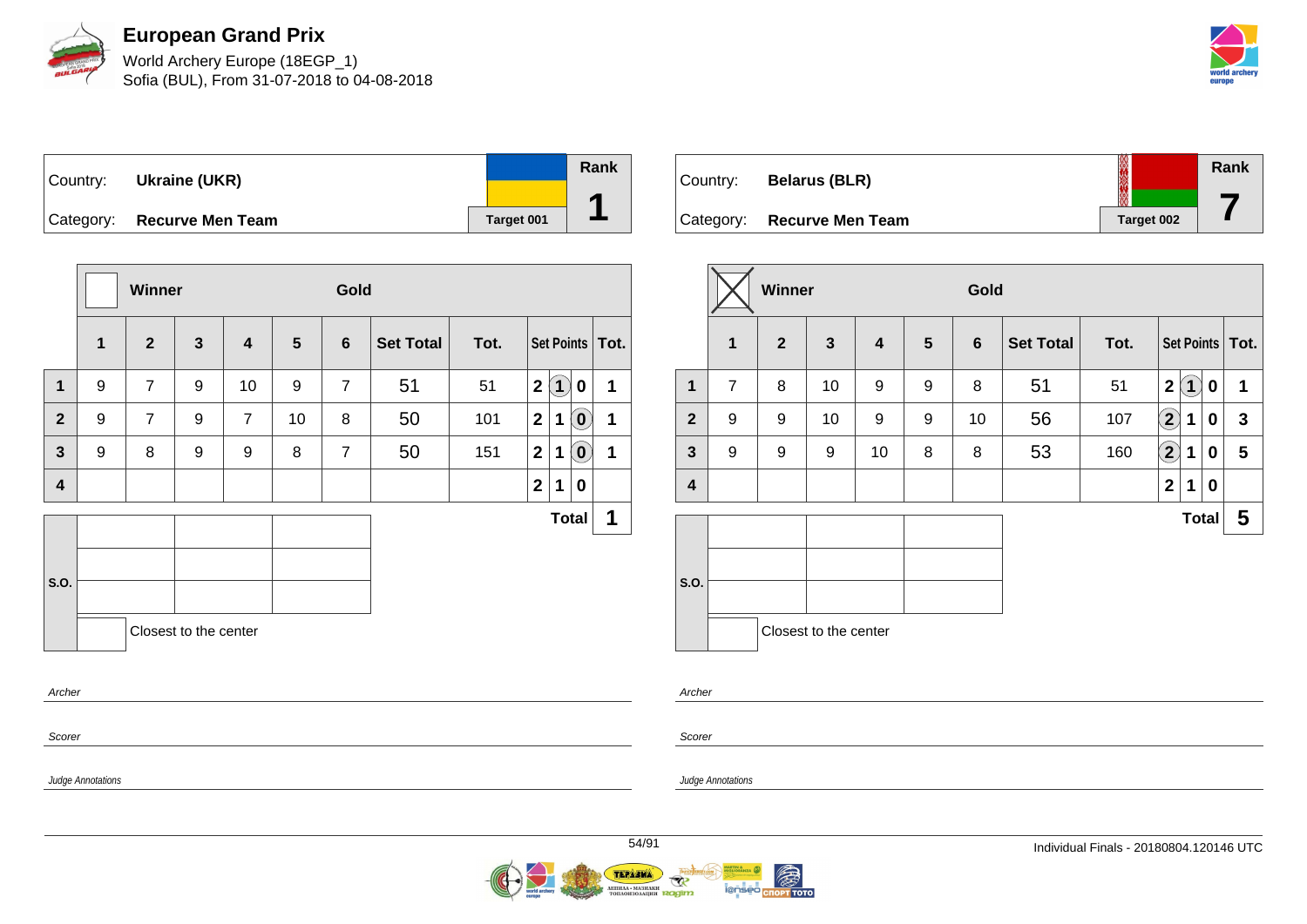

World Archery Europe (18EGP\_1) Sofia (BUL), From 31-07-2018 to 04-08-2018



Country: **Georgia (GEO)**

|            | Rank |
|------------|------|
|            |      |
| Target 019 |      |

**Category: Recurve Women Team** 

|                |                  | Winner       |                       |   |                | 1/8             |                  |      |                |   |                            |                         |
|----------------|------------------|--------------|-----------------------|---|----------------|-----------------|------------------|------|----------------|---|----------------------------|-------------------------|
|                | 1                | $\mathbf{2}$ | $\mathbf{3}$          | 4 | $5\phantom{1}$ | $6\phantom{1}6$ | <b>Set Total</b> | Tot. |                |   |                            | Set Points   Tot.       |
| $\mathbf 1$    | 9                | 9            | 8                     | 8 | $\overline{7}$ | 5               | 46               | 46   | $\overline{2}$ | 1 | $\left( \text{\o}\right)$  | $\mathbf 0$             |
| $\overline{2}$ | X                | 9            | 9                     | 9 | 9              | 8               | 54               | 100  | $\Large 2$     | 1 | 0                          | $\boldsymbol{2}$        |
| 3              | X                | 9            | 9                     | 8 | 8              | 8               | 52               | 152  | $\bf \Omega$   | 1 | 0                          | 4                       |
| 4              | 9                | 9            | 9                     | 9 | 8              | 8               | 52               | 204  | $\mathbf{2}$   | 1 | $\left( \mathbf{0}\right)$ | 4                       |
|                | $\boldsymbol{9}$ |              | 9                     |   |                | 8               |                  |      |                |   | <b>Total</b>               | $\overline{\mathbf{5}}$ |
|                |                  |              |                       |   |                |                 |                  |      |                |   |                            |                         |
| S.O.           |                  |              |                       |   |                |                 |                  |      |                |   |                            |                         |
|                |                  |              | Closest to the center |   |                |                 |                  |      |                |   |                            |                         |
| Archer         |                  |              |                       |   |                |                 |                  |      |                |   |                            |                         |

| Country: | <b>Estonia (EST)</b>         |            | Rank<br>О |
|----------|------------------------------|------------|-----------|
|          | Category: Recurve Women Team | Target 020 | O         |

|    |              |              |                |                            | 1/8             |                  |      |               |             |                            |                                   |
|----|--------------|--------------|----------------|----------------------------|-----------------|------------------|------|---------------|-------------|----------------------------|-----------------------------------|
| 1  | $\mathbf{2}$ | $\mathbf{3}$ | 4              | $5\phantom{.0}$            | $6\phantom{1}6$ | <b>Set Total</b> | Tot. |               |             |                            |                                   |
| 10 | 10           | 9            | 9              | 9                          | $\overline{7}$  | 54               | 54   | $\bf(2)$      | $\mathbf 1$ | $\mathbf 0$                | $\mathbf{2}$                      |
| 9  | 9            | 8            | 8              | 8                          | $\overline{7}$  | 49               | 103  | $\mathbf{2}$  | 1           | $\left( \mathbf{0}\right)$ | $\mathbf 2$                       |
| 10 | 9            | 9            | $\overline{7}$ | $\overline{7}$             | $\overline{7}$  | 49               | 152  | $\mathbf{2}$  | 1           | $\left( \mathbf{0}\right)$ | $\mathbf{2}$                      |
| X  | X            | 9            | 9              | 8                          | $\overline{7}$  | 53               | 205  | $\mathbf{2)}$ | $\mathbf 1$ | 0                          | 4                                 |
|    |              |              |                |                            |                 |                  |      |               |             |                            | 4                                 |
|    |              |              |                |                            |                 |                  |      |               |             |                            |                                   |
|    |              |              |                |                            |                 |                  |      |               |             |                            |                                   |
|    |              |              |                |                            |                 |                  |      |               |             |                            |                                   |
|    |              | 9            | <b>Winner</b>  | 8<br>Closest to the center |                 | $\overline{7}$   |      |               |             |                            | Set Points   Tot.<br><b>Total</b> |

Archer

Scorer

Judge Annotations

Scorer

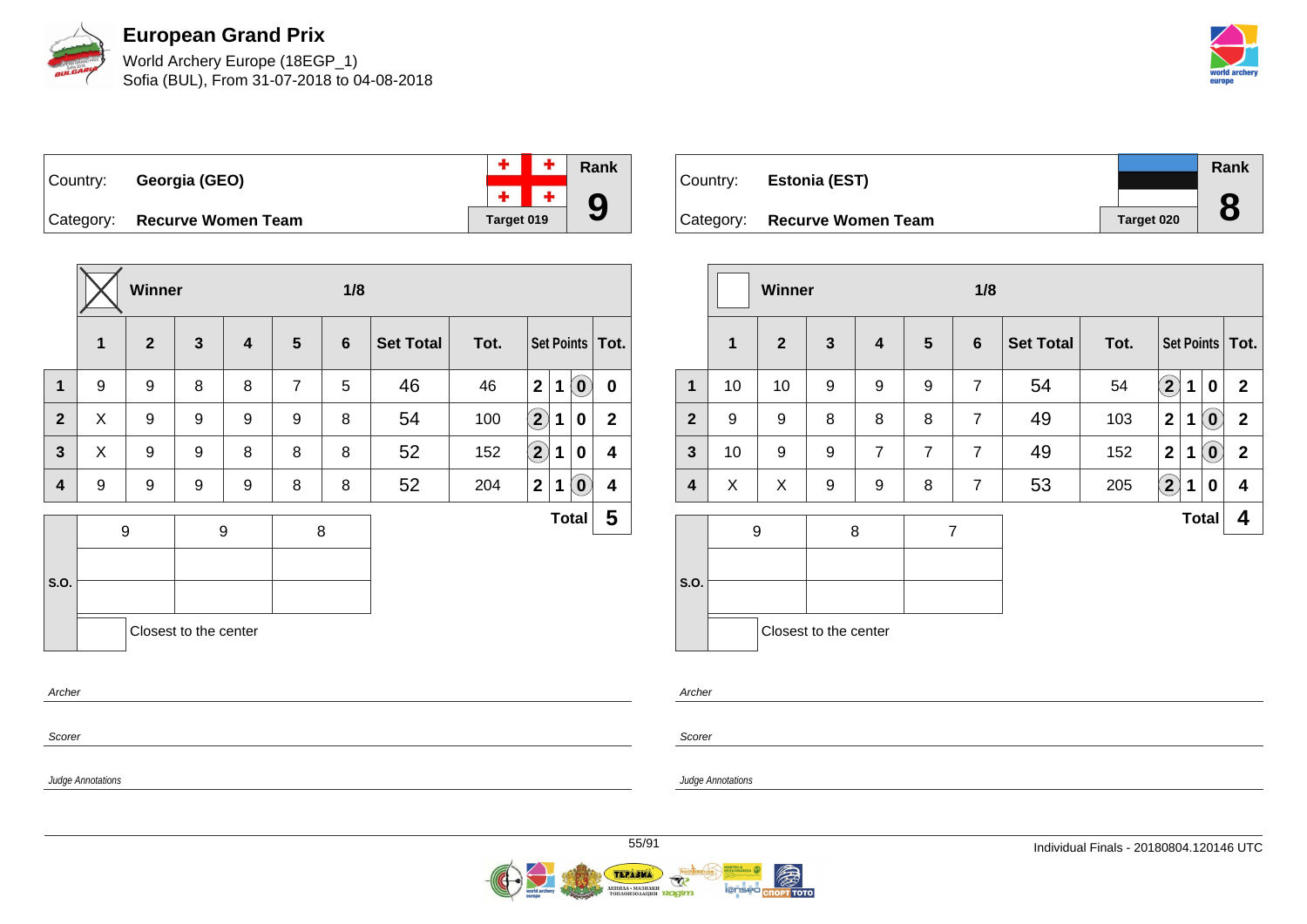

World Archery Europe (18EGP\_1) Sofia (BUL), From 31-07-2018 to 04-08-2018



Country: **Russia (RUS)** Category: **Recurve Women Team Target 022 Rank**

|                |    | <b>Winner</b>  |                       |   |                | 1/8            |                  |      |                    |              |                             |                   |
|----------------|----|----------------|-----------------------|---|----------------|----------------|------------------|------|--------------------|--------------|-----------------------------|-------------------|
|                | 1  | $\overline{2}$ | 3                     | 4 | $5\phantom{1}$ | 6              | <b>Set Total</b> | Tot. |                    |              |                             | Set Points   Tot. |
| $\mathbf{1}$   | 10 | 9              | 9                     | 8 | $\overline{7}$ | 6              | 49               | 49   | $\mathbf{2}$       | 1            | $\left  \mathbf{0} \right $ | 0                 |
| $\overline{2}$ | 9  | 9              | 8                     | 8 | $\overline{7}$ | $\overline{7}$ | 48               | 97   | $\bf \overline{2}$ | 1            | 0                           | $\mathbf 2$       |
| $\mathbf{3}$   | 10 | 10             | 10                    | 9 | 9              | 9              | 57               | 154  | $\mathbf{2}$       | 1            | 0                           | 4                 |
| 4              | 10 | 9              | 9                     | 9 | 9              | 8              | 54               | 208  | $\mathbf{\hat{2}}$ | 1            | 0                           | 6                 |
|                |    |                |                       |   |                |                |                  |      |                    | <b>Total</b> |                             | 6                 |
| S.O.           |    |                |                       |   |                |                |                  |      |                    |              |                             |                   |
|                |    |                | Closest to the center |   |                |                |                  |      |                    |              |                             |                   |
| Archer         |    |                |                       |   |                |                |                  |      |                    |              |                             |                   |
| Scorer         |    |                |                       |   |                |                |                  |      |                    |              |                             |                   |

**Rank** ٠ Country: **Switzerland (SUI) 12** Category: **Recurve Women Team Tanget 023** 

|              |              | Winner         |                       |                |                | 1/8            |                  |      |                       |   |                            |                         |
|--------------|--------------|----------------|-----------------------|----------------|----------------|----------------|------------------|------|-----------------------|---|----------------------------|-------------------------|
|              | $\mathbf{1}$ | $\overline{2}$ | $\mathbf{3}$          | 4              | $5\phantom{1}$ | $6\phantom{1}$ | <b>Set Total</b> | Tot. |                       |   |                            | Set Points   Tot.       |
| $\mathbf{1}$ | 10           | 9              | 8                     | 8              | 8              | 8              | 51               | 51   | $\bf \left( 2\right)$ | 1 | $\mathbf 0$                | $\mathbf{2}$            |
| $\mathbf{2}$ | 9            | 9              | 8                     | $\overline{7}$ | $\overline{7}$ | $\overline{2}$ | 42               | 93   | $\mathbf{2}$          | 1 | $\left( \mathbf{0}\right)$ | $\mathbf{2}$            |
| $\mathbf{3}$ | 10           | 9              | 8                     | $\overline{7}$ | 5              | 5              | 44               | 137  | $\mathbf{2}$          | 1 | $\left( \mathbf{0}\right)$ | $\overline{\mathbf{2}}$ |
| 4            | 9            | 9              | 8                     | $\overline{7}$ | 6              | 6              | 45               | 182  | $\mathbf{2}$          | 1 | $\left( \mathbf{0}\right)$ | $\mathbf{2}$            |
|              |              |                |                       |                |                |                |                  |      |                       |   | <b>Total</b>               | $\mathbf{2}$            |
| S.O.         |              |                | Closest to the center |                |                |                |                  |      |                       |   |                            |                         |

Scorer

Archer

Judge Annotations

Judge Annotations

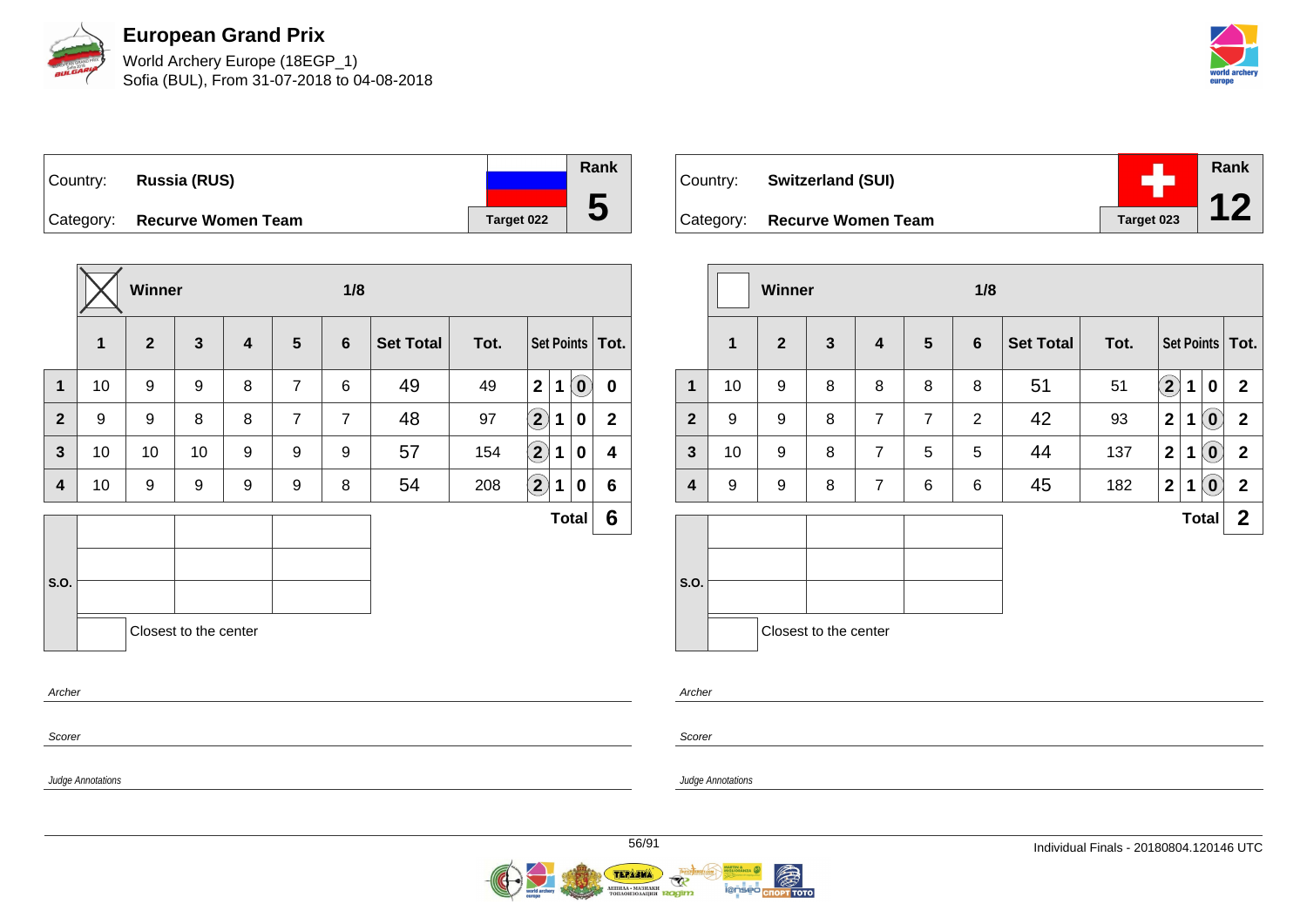

World Archery Europe (18EGP\_1) Sofia (BUL), From 31-07-2018 to 04-08-2018



Country: **Romania (ROU)** Category: **Recurve Women Team Target 025** 

|                |              | Winner         |                       |   |                 | 1/8            |                  |      |                      |                   |                            |                   |
|----------------|--------------|----------------|-----------------------|---|-----------------|----------------|------------------|------|----------------------|-------------------|----------------------------|-------------------|
|                | $\mathbf{1}$ | 2 <sup>2</sup> | $\mathbf{3}$          | 4 | $5\phantom{.0}$ | 6              | <b>Set Total</b> | Tot. |                      |                   |                            | Set Points   Tot. |
| $\mathbf 1$    | 9            | 9              | $\overline{7}$        | 6 | 6               | 5              | 42               | 42   | 2 <sup>1</sup>       | $\mathbf 1$       | $\left( \mathbf{0}\right)$ | $\mathbf 0$       |
| $\overline{2}$ | 10           | 9              | 9                     | 8 | 8               | $\overline{7}$ | 51               | 93   | $\mathbf{2}$         | 1                 | $\left( \mathbf{0}\right)$ | $\boldsymbol{0}$  |
| $\mathbf{3}$   | 10           | 10             | 8                     | 8 | 8               | $\overline{7}$ | 51               | 144  | $\Large{\textbf{2}}$ | $\mathbf 1$       | 0                          | $\mathbf{2}$      |
| 4              | X            | 9              | 9                     | 9 | 8               | 8              | 53               | 197  | $\mathbf 2$          | $\left( 1\right)$ | 0                          | $\mathbf{3}$      |
|                |              |                |                       |   |                 |                |                  |      |                      | <b>Total</b>      |                            | $\mathbf{3}$      |
|                |              |                |                       |   |                 |                |                  |      |                      |                   |                            |                   |
| S.O.           |              |                |                       |   |                 |                |                  |      |                      |                   |                            |                   |
|                |              |                | Closest to the center |   |                 |                |                  |      |                      |                   |                            |                   |
| Archer         |              |                |                       |   |                 |                |                  |      |                      |                   |                            |                   |
|                |              |                |                       |   |                 |                |                  |      |                      |                   |                            |                   |

| Country:  | <b>Belarus (BLR)</b>      | 20023             | Rank |
|-----------|---------------------------|-------------------|------|
| Category: | <b>Recurve Women Team</b> | <b>Target 026</b> |      |

|                |   | <b>Winner</b>  |                       |   |                | 1/8            |                  |      |                         |              |                                                     |                   |
|----------------|---|----------------|-----------------------|---|----------------|----------------|------------------|------|-------------------------|--------------|-----------------------------------------------------|-------------------|
|                | 1 | $\overline{2}$ | $\mathbf{3}$          | 4 | 5              | 6              | <b>Set Total</b> | Tot. |                         |              |                                                     | Set Points   Tot. |
| $\mathbf{1}$   | X | 10             | 9                     | 9 | 8              | 8              | 54               | 54   | $\bf(2)$                | 1            | $\mathbf 0$                                         | $\mathbf{2}$      |
| $\overline{2}$ | X | 9              | 9                     | 9 | 8              | 8              | 53               | 107  | $\bf(2)$                | 1            | 0                                                   | 4                 |
| $\mathbf{3}$   | 9 | 9              | 8                     | 8 | $\overline{7}$ | $\overline{7}$ | 48               | 155  | $\overline{\mathbf{2}}$ | 1            | $\left( \begin{matrix} 0 \\ 0 \end{matrix} \right)$ | 4                 |
| 4              | X | 10             | 10                    | 9 | $\overline{7}$ | $\overline{7}$ | 53               | 208  | $\mathbf 2$             | (1)          | 0                                                   | 5                 |
|                |   |                |                       |   |                |                |                  |      |                         | <b>Total</b> |                                                     | 5                 |
| S.O.           |   |                | Closest to the center |   |                |                |                  |      |                         |              |                                                     |                   |

Archer

Scorer

Judge Annotations

Scorer

Judge Annotations

**Rank**

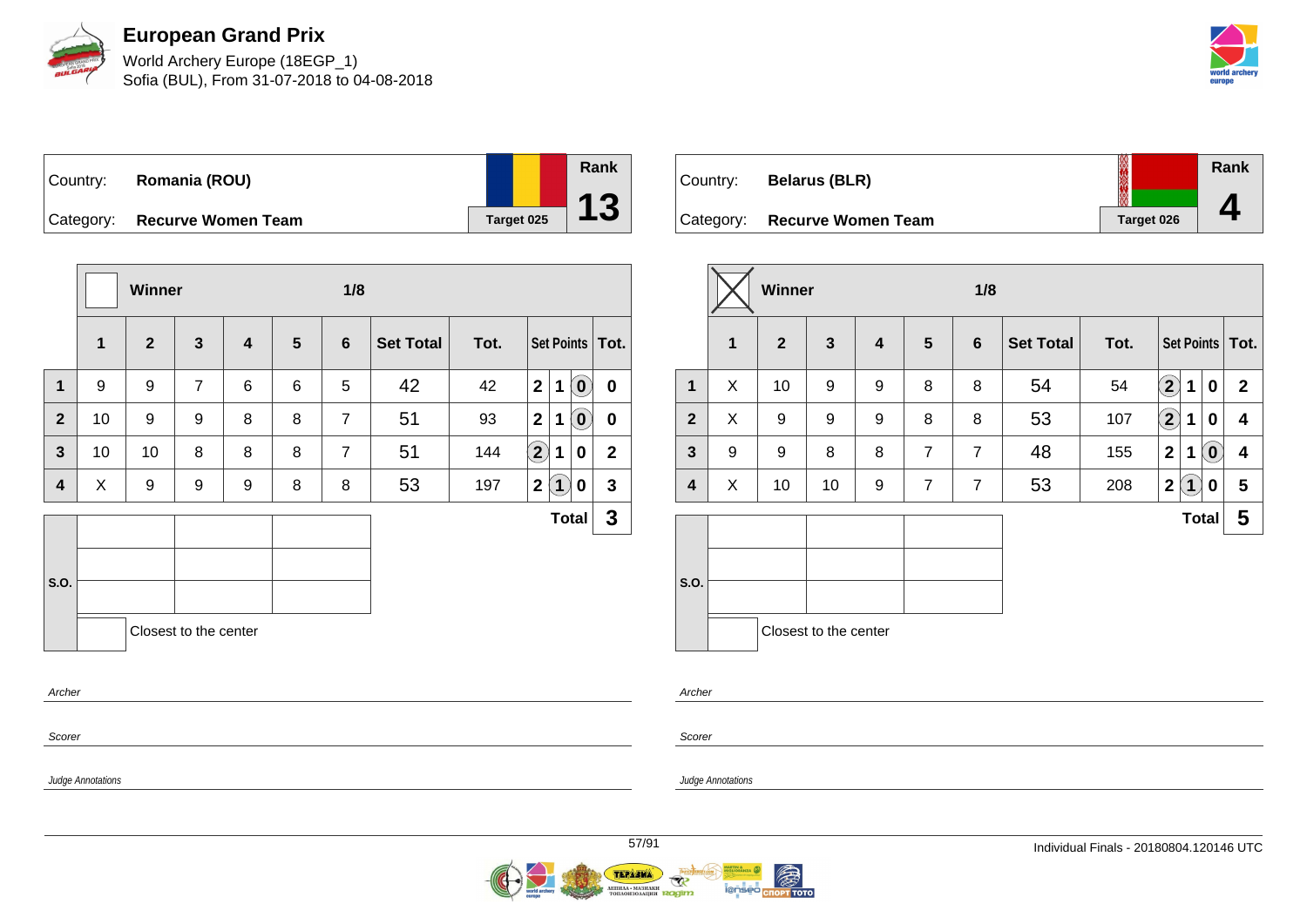

World Archery Europe (18EGP\_1) Sofia (BUL), From 31-07-2018 to 04-08-2018



Country: **Bulgaria (BUL)** Category: **Recurve Women Team Target 031** 

|                         |              | Winner         |                       |                |                | 1/8            |                  |      |                         |   |                            |                   |
|-------------------------|--------------|----------------|-----------------------|----------------|----------------|----------------|------------------|------|-------------------------|---|----------------------------|-------------------|
|                         | $\mathbf{1}$ | $\overline{2}$ | $\mathbf{3}$          | 4              | 5              | 6              | <b>Set Total</b> | Tot. |                         |   |                            | Set Points   Tot. |
| $\mathbf 1$             | 9            | 8              | 8                     | 8              | $\overline{7}$ | 4              | 44               | 44   | $\overline{\mathbf{2}}$ | 1 | $\left( \mathbf{0}\right)$ | $\mathbf 0$       |
| $\mathbf{2}$            | 9            | 9              | 8                     | $\overline{7}$ | $\overline{7}$ | $\overline{7}$ | 47               | 91   | $\mathbf{2}$            | 1 | $\ddot{\mathbf{0}}$        | $\boldsymbol{0}$  |
| $\overline{\mathbf{3}}$ | 10           | 9              | 9                     | 8              | $\overline{7}$ | $\overline{7}$ | 50               | 141  | $\overline{2}$          | 1 | $\left( \mathbf{0}\right)$ | $\bf{0}$          |
| 4                       |              |                |                       |                |                |                |                  |      | $\mathbf{2}$            | 1 | 0                          |                   |
|                         |              |                |                       |                |                |                |                  |      |                         |   | <b>Total</b>               | $\boldsymbol{0}$  |
| S.O.                    |              |                |                       |                |                |                |                  |      |                         |   |                            |                   |
|                         |              |                | Closest to the center |                |                |                |                  |      |                         |   |                            |                   |
| Archer                  |              |                |                       |                |                |                |                  |      |                         |   |                            |                   |
| Scorer                  |              |                |                       |                |                |                |                  |      |                         |   |                            |                   |

Country: **Poland (POL)** Category: **Recurve Women Team Target 032 Rank 6**

|                |                         | <b>Winner</b>  |                       |                         |                 | 1/8            |                  |      |                  |   |              |                   |
|----------------|-------------------------|----------------|-----------------------|-------------------------|-----------------|----------------|------------------|------|------------------|---|--------------|-------------------|
|                | $\overline{\mathbf{1}}$ | $\overline{2}$ | $\mathbf{3}$          | $\overline{\mathbf{4}}$ | $5\phantom{.0}$ | $6\phantom{1}$ | <b>Set Total</b> | Tot. |                  |   |              | Set Points   Tot. |
| 1              | X                       | X              | 10                    | 8                       | 8               | 8              | 54               | 54   | $\mathbf{2}$     | 1 | $\mathbf 0$  | $\mathbf{2}$      |
| 2 <sup>2</sup> | 10                      | 9              | 9                     | 8                       | 8               | 8              | 52               | 106  | $\mathbf{2}$     | 1 | 0            | 4                 |
| $\mathbf{3}$   | 10                      | 10             | 9                     | 9                       | 9               | 8              | 55               | 161  | $\mathbf{2}$     | 1 | $\mathbf 0$  | $6\phantom{1}$    |
| 4              |                         |                |                       |                         |                 |                |                  |      | $\boldsymbol{2}$ | 1 | 0            |                   |
|                |                         |                |                       |                         |                 |                |                  |      |                  |   | <b>Total</b> | 6                 |
| S.O.           |                         |                | Closest to the center |                         |                 |                |                  |      |                  |   |              |                   |

Archer

Scorer

Judge Annotations

Judge Annotations

**Rank**

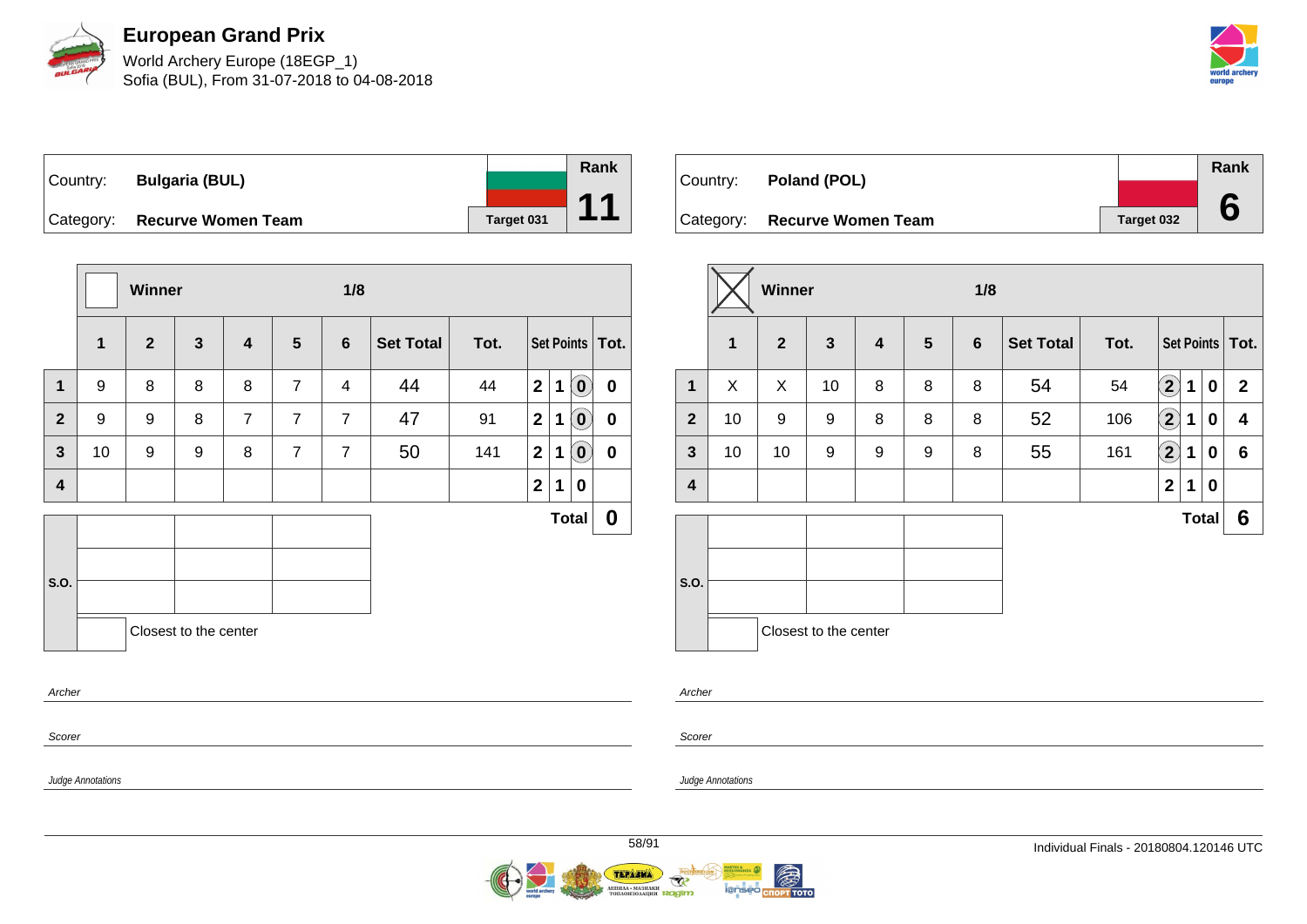

World Archery Europe (18EGP\_1) Sofia (BUL), From 31-07-2018 to 04-08-2018



Country: **Netherlands (NED)** Category: **Recurve Women Team Target 034** 

|                |             | <b>Winner</b>  |                       |   |                | 1/8            |                  |      |                    |                   |          |                   |
|----------------|-------------|----------------|-----------------------|---|----------------|----------------|------------------|------|--------------------|-------------------|----------|-------------------|
|                | $\mathbf 1$ | $\overline{2}$ | $\mathbf{3}$          | 4 | $5\phantom{1}$ | 6              | <b>Set Total</b> | Tot. |                    |                   |          | Set Points   Tot. |
| $\mathbf{1}$   | 10          | 9              | 9                     | 9 | 9              | 9              | 55               | 55   | $\mathbf{2}$       | 1                 | $\bf{0}$ | $\mathbf 2$       |
| $\overline{2}$ | 10          | 10             | 9                     | 8 | 8              | 8              | 53               | 108  | $\bf \overline{2}$ | 1                 | 0        | 4                 |
| $\mathbf{3}$   | X           | 10             | 9                     | 9 | 8              | $\overline{7}$ | 53               | 161  | $\mathbf{2}$       | $\left( 1\right)$ | 0        | 5                 |
| 4              |             |                |                       |   |                |                |                  |      | $\mathbf 2$        | 1                 | 0        |                   |
|                |             |                |                       |   |                |                |                  |      |                    | <b>Total</b>      |          | 5                 |
|                |             |                |                       |   |                |                |                  |      |                    |                   |          |                   |
| S.O.           |             |                |                       |   |                |                |                  |      |                    |                   |          |                   |
|                |             |                | Closest to the center |   |                |                |                  |      |                    |                   |          |                   |
| Archer         |             |                |                       |   |                |                |                  |      |                    |                   |          |                   |
| Scorer         |             |                |                       |   |                |                |                  |      |                    |                   |          |                   |

**Rank**  $\overline{C^*}$ Country: **Azerbaijan (AZE) 10** Category: **Recurve Women Team Taget 035** 

|                |              | Winner         |                       |                         |                 | 1/8            |                  |      |                |                   |                            |                   |  |  |  |
|----------------|--------------|----------------|-----------------------|-------------------------|-----------------|----------------|------------------|------|----------------|-------------------|----------------------------|-------------------|--|--|--|
|                | $\mathbf{1}$ | $\overline{2}$ | $\mathbf{3}$          | $\overline{\mathbf{4}}$ | $5\phantom{.0}$ | $6\phantom{1}$ | <b>Set Total</b> | Tot. |                |                   |                            | Set Points   Tot. |  |  |  |
| 1              | 9            | 9              | 8                     | 8                       | 8               | $\overline{7}$ | 49               | 49   | $\mathbf{2}$   | 1                 | $\left( \mathbf{0}\right)$ | $\mathbf 0$       |  |  |  |
| $\overline{2}$ | 10           | 9              | 8                     | 8                       | $\overline{7}$  | $\overline{7}$ | 49               | 98   | $\mathbf{2}$   | 1                 | $\tilde{0}$                | $\boldsymbol{0}$  |  |  |  |
| $\mathbf{3}$   | 10           | 9              | 9                     | 9                       | 8               | 8              | 53               | 151  | $\overline{2}$ | $\left( 1\right)$ | 0                          | 1                 |  |  |  |
| 4              |              |                |                       |                         |                 |                |                  |      | $\mathbf{2}$   | 1                 | 0                          |                   |  |  |  |
|                |              |                |                       |                         |                 |                |                  |      |                | <b>Total</b>      |                            | 1                 |  |  |  |
| S.O.           |              |                | Closest to the center |                         |                 |                |                  |      |                |                   |                            |                   |  |  |  |

Archer

Judge Annotations

Scorer

Judge Annotations

**Rank**

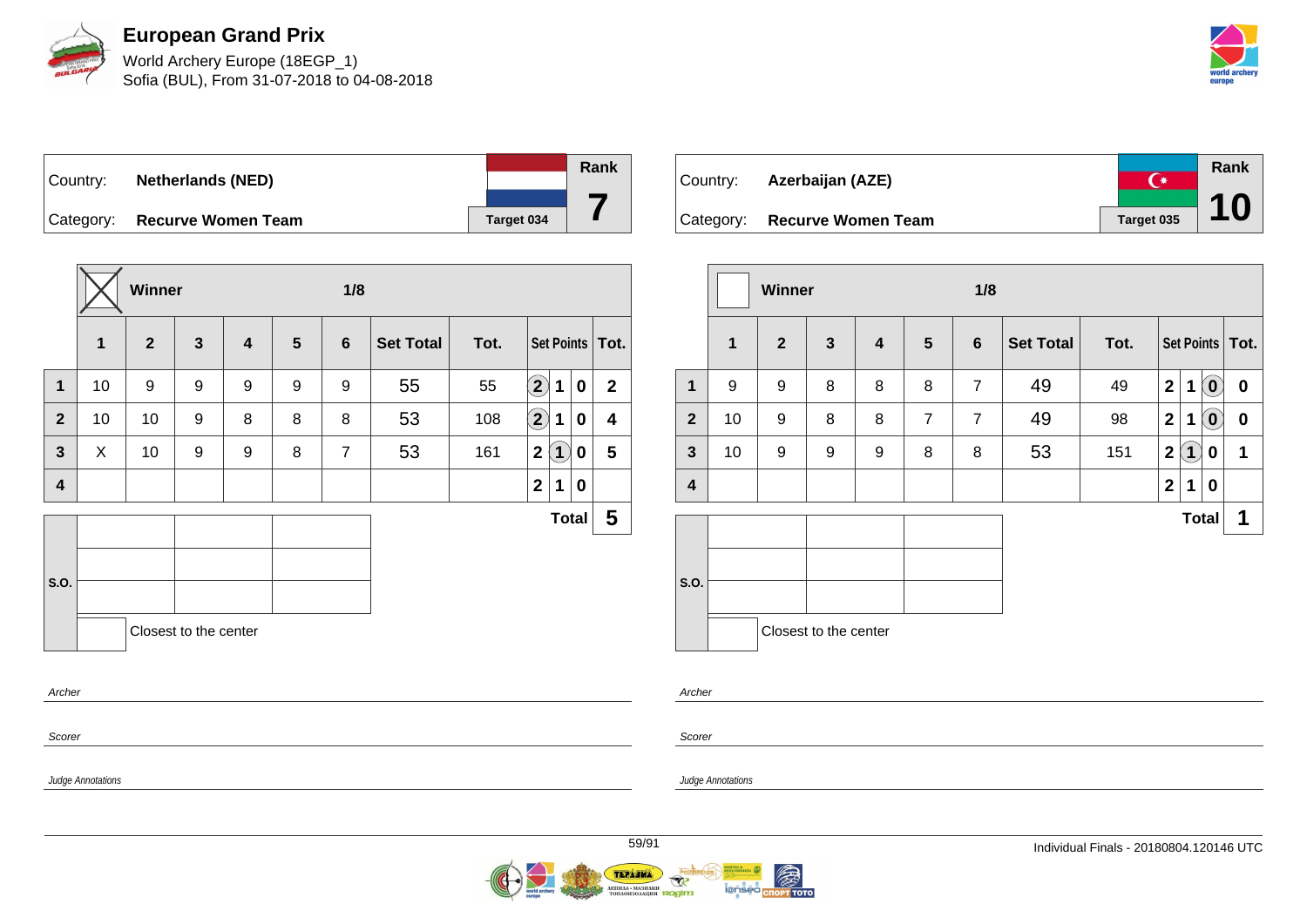

World Archery Europe (18EGP\_1) Sofia (BUL), From 31-07-2018 to 04-08-2018



Country: **Ukraine (UKR)** Category: **Recurve Women Team Tanget 028 Rank 1**

|                         |              | Winner         |                       |   |                | 1/4            |                  |      |                    |              |                            |                   |
|-------------------------|--------------|----------------|-----------------------|---|----------------|----------------|------------------|------|--------------------|--------------|----------------------------|-------------------|
|                         | $\mathbf{1}$ | $\overline{2}$ | $\mathbf{3}$          | 4 | 5              | 6              | <b>Set Total</b> | Tot. |                    |              |                            | Set Points   Tot. |
| 1                       | 10           | 10             | 9                     | 9 | 9              | 9              | 56               | 56   | $\mathbf{2}$       | 1            | $\mathbf 0$                | $\overline{2}$    |
| $\mathbf{2}$            | 10           | 9              | 9                     | 9 | 8              | 8              | 53               | 109  | $\overline{2}$     | 1            | $\left( 0\right)$          | $\mathbf{2}$      |
| $\overline{\mathbf{3}}$ | 10           | 10             | 10                    | 9 | 9              | 6              | 54               | 163  | $\bf \overline{2}$ | 1            | 0                          | 4                 |
| 4                       | 9            | 9              | 9                     | 8 | $\overline{7}$ | $\overline{7}$ | 49               | 212  | $\mathbf{2}$       | 1            | $\left( \mathbf{0}\right)$ | 4                 |
|                         |              | 10             |                       | 9 |                | 8              |                  |      |                    | <b>Total</b> |                            | 4                 |
|                         |              |                |                       |   |                |                |                  |      |                    |              |                            |                   |
| S.O.                    |              |                |                       |   |                |                |                  |      |                    |              |                            |                   |
|                         |              |                | Closest to the center |   |                |                |                  |      |                    |              |                            |                   |
| Archer                  |              |                |                       |   |                |                |                  |      |                    |              |                            |                   |
|                         |              |                |                       |   |                |                |                  |      |                    |              |                            |                   |

| Country: | Georgia (GEO)                |                   | $\parallel$ + $\parallel$ + $\parallel$ Rank |
|----------|------------------------------|-------------------|----------------------------------------------|
|          |                              |                   | $\frac{+}{1}$ + 9                            |
|          | Category: Recurve Women Team | <b>Target 029</b> |                                              |

|              |    | Winner         |                       |   |   | 1/4            |                  |      |              |              |                                                |                   |
|--------------|----|----------------|-----------------------|---|---|----------------|------------------|------|--------------|--------------|------------------------------------------------|-------------------|
|              | 1  | $\overline{2}$ | $\mathbf{3}$          | 4 | 5 | $6\phantom{1}$ | <b>Set Total</b> | Tot. |              |              |                                                | Set Points   Tot. |
| 1            | 10 | 10             | 9                     | 9 | 8 | $\overline{7}$ | 53               | 53   | $\mathbf{2}$ | $\mathbf 1$  | $\left( \begin{matrix} 0 \end{matrix} \right)$ | 0                 |
| $\mathbf{2}$ | X  | 10             | 10                    | 9 | 8 | 8              | 55               | 108  | $\bf(2)$     | $\mathbf 1$  | 0                                              | $\mathbf{2}$      |
| 3            | 10 | 9              | 9                     | 9 | 8 | $\overline{7}$ | 52               | 160  | $\mathbf{2}$ | $\mathbf 1$  | $\left( \mathbf{0}\right)$                     | $\overline{2}$    |
| 4            | 9  | 9              | 9                     | 9 | 9 | 8              | 53               | 213  | $\bf(2)$     | $\mathbf{1}$ | 0                                              | 4                 |
|              |    | X              |                       | 9 |   | 8              |                  |      |              |              | <b>Total</b>                                   | 5                 |
| S.O.         |    |                |                       |   |   |                |                  |      |              |              |                                                |                   |
|              |    |                | Closest to the center |   |   |                |                  |      |              |              |                                                |                   |

Archer

Judge Annotations

Scorer

Judge Annotations

Scorer

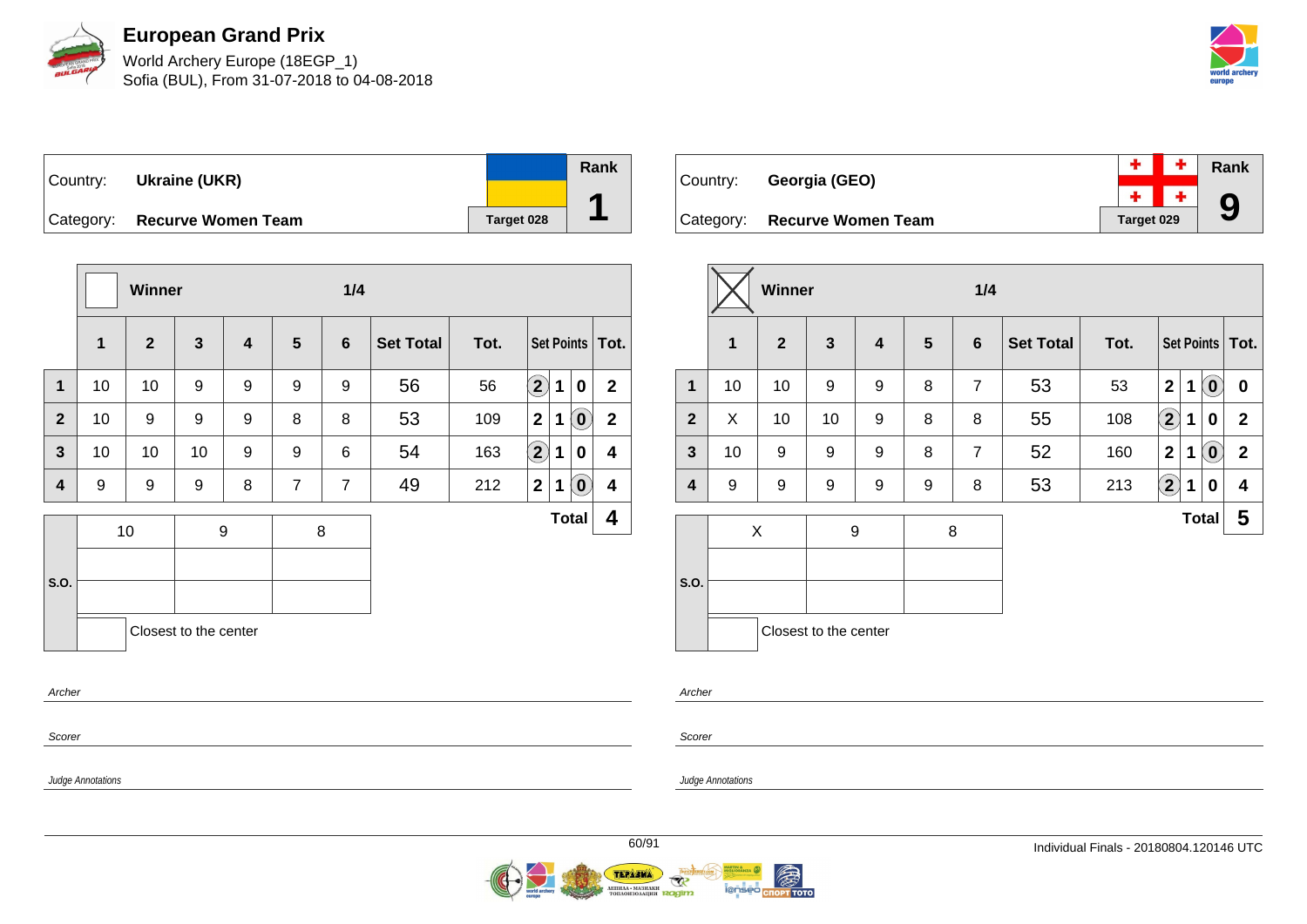

World Archery Europe (18EGP\_1) Sofia (BUL), From 31-07-2018 to 04-08-2018



Country: **Russia (RUS)** Category: **Recurve Women Team Target 031 Rank 5**

|                |                  | <b>Winner</b> |                       |   |                | 1/4            |                  |      |                         |              |                            |                   |
|----------------|------------------|---------------|-----------------------|---|----------------|----------------|------------------|------|-------------------------|--------------|----------------------------|-------------------|
|                | $\mathbf{1}$     | $\mathbf{2}$  | $\mathbf{3}$          | 4 | 5              | $6\phantom{1}$ | <b>Set Total</b> | Tot. |                         |              |                            | Set Points   Tot. |
| $\mathbf{1}$   | X                | 9             | 9                     | 9 | 8              | $\overline{7}$ | 52               | 52   | $\overline{2}$          | $\mathbf{1}$ | $\left( \mathbf{0}\right)$ | $\mathbf 0$       |
| $\overline{2}$ | $\boldsymbol{9}$ | 9             | 9                     | 9 | 9              | 9              | 54               | 106  | $\left( 2\right)$       | 1            | 0                          | $\mathbf{2}$      |
| 3              | 10               | 9             | 9                     | 8 | $\overline{7}$ | $\overline{7}$ | 50               | 156  | $\overline{\mathbf{2}}$ | 1            | $\left( \mathbf{0}\right)$ | $\mathbf{2}$      |
| 4              | X                | 10            | 9                     | 8 | 8              | 6              | 51               | 207  | $\overline{\mathbf{2}}$ | 1            | $\left( \mathbf{0}\right)$ | $\mathbf{2}$      |
|                |                  |               |                       |   |                |                |                  |      |                         |              | <b>Total</b>               | $\mathbf 2$       |
| S.O.           |                  |               |                       |   |                |                |                  |      |                         |              |                            |                   |
|                |                  |               | Closest to the center |   |                |                |                  |      |                         |              |                            |                   |
| Archer         |                  |               |                       |   |                |                |                  |      |                         |              |                            |                   |
| Scorer         |                  |               |                       |   |                |                |                  |      |                         |              |                            |                   |

| Country:  | <b>Belarus (BLR)</b>      |            | Rank |
|-----------|---------------------------|------------|------|
| Category: | <b>Recurve Women Team</b> | Target 032 |      |

|              |    | Winner         |                       |   |   | 1/4             |                  |      |                            |   |                            |                   |
|--------------|----|----------------|-----------------------|---|---|-----------------|------------------|------|----------------------------|---|----------------------------|-------------------|
|              | 1  | $\overline{2}$ | $\mathbf{3}$          | 4 | 5 | $6\phantom{1}6$ | <b>Set Total</b> | Tot. |                            |   |                            | Set Points   Tot. |
| $\mathbf{1}$ | X  | 10             | 10                    | 9 | 9 | 8               | 56               | 56   | $\mathbf{2}$               | 1 | $\bf{0}$                   | $\mathbf{2}$      |
| $\mathbf{2}$ | 10 | 10             | 9                     | 8 | 8 | $\overline{7}$  | 52               | 108  | $\mathbf{2}$               | 1 | $\left( \mathbf{0}\right)$ | $\mathbf 2$       |
| $\mathbf{3}$ | 10 | 10             | 9                     | 9 | 9 | 9               | 56               | 164  | $\bf{(2)}$                 | 1 | $\bf{0}$                   | 4                 |
| 4            | 10 | 9              | 9                     | 9 | 9 | 8               | 54               | 218  | $\left( \mathbf{2}\right)$ | 1 | $\bf{0}$                   | 6                 |
|              |    |                |                       |   |   |                 |                  |      |                            |   | <b>Total</b>               | 6                 |
| S.O.         |    |                | Closest to the center |   |   |                 |                  |      |                            |   |                            |                   |

Archer

Scorer

Judge Annotations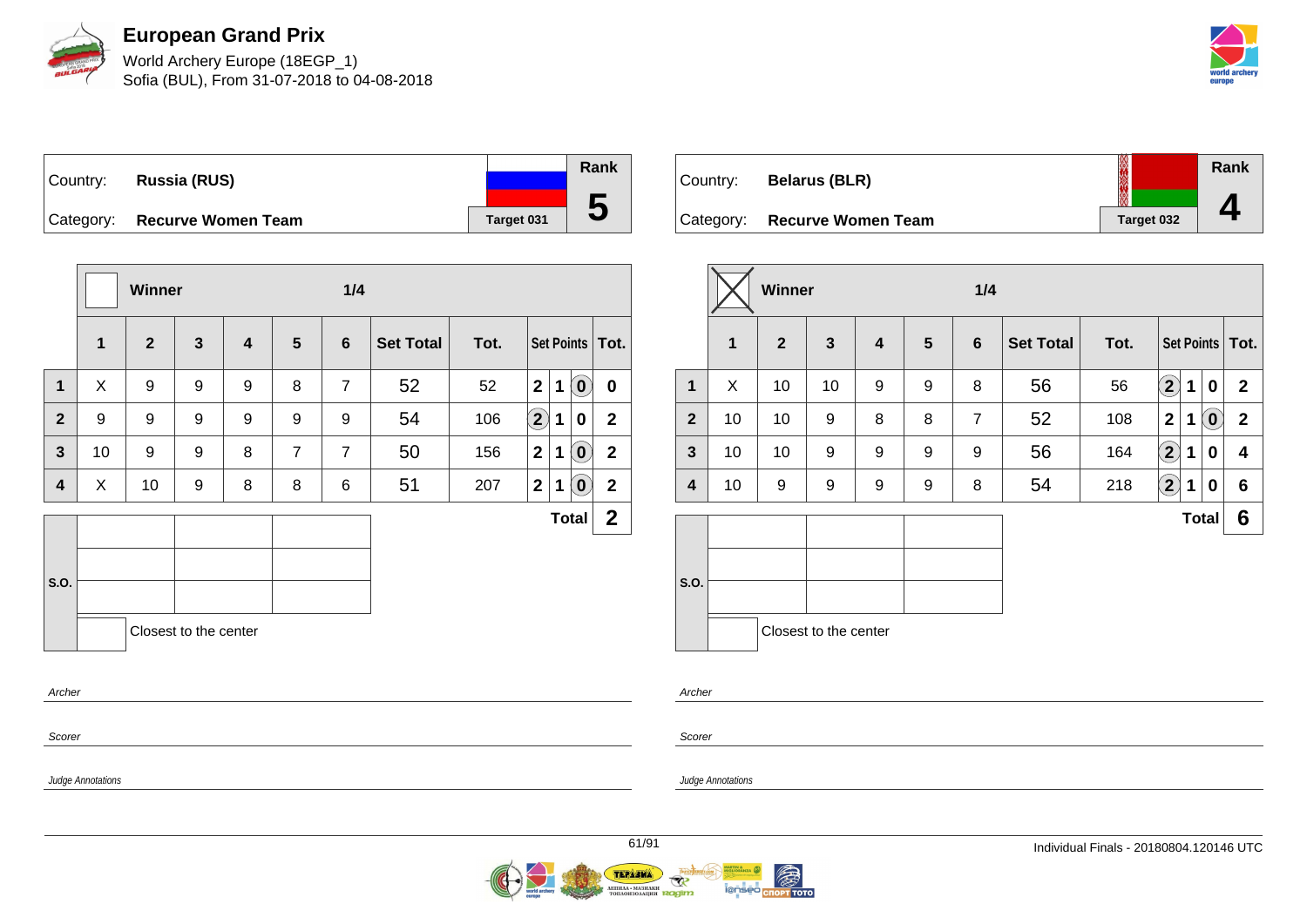

World Archery Europe (18EGP\_1) Sofia (BUL), From 31-07-2018 to 04-08-2018



Country: **Turkey (TUR)**



Category: **Recurve Women Team Target 034** 

|              |    | <b>Winner</b> |                       |    |   |                |                  |      |                            |              |                             |                         |
|--------------|----|---------------|-----------------------|----|---|----------------|------------------|------|----------------------------|--------------|-----------------------------|-------------------------|
|              | 1  | $\mathbf{2}$  | $\mathbf{3}$          | 4  | 5 | $6\phantom{1}$ | <b>Set Total</b> | Tot. |                            |              |                             | Set Points   Tot.       |
| 1            | X  | 9             | 9                     | 9  | 9 | 8              | 54               | 54   | $\left( \mathbf{2}\right)$ | 1            | $\mathbf 0$                 | $\mathbf{2}$            |
| $\mathbf{2}$ | 10 | 9             | 8                     | 8  | 8 | $\overline{7}$ | 50               | 104  | $\mathbf{2}$               | 1            | $\left( \textbf{0} \right)$ | $\mathbf{2}$            |
| $\mathbf{3}$ | X  | 10            | 9                     | 9  | 9 | 9              | 56               | 160  | $\boxed{2}$                | 1            | 0                           | 4                       |
| 4            | 10 | 9             | 8                     | 8  | 8 | $\overline{7}$ | 50               | 210  | $\mathbf{2}$               | 1            | $\left[ \mathbf{0}\right]$  | $\overline{\mathbf{4}}$ |
| S.O.         |    | 10            |                       | 10 |   | $\overline{7}$ |                  |      |                            | <b>Total</b> |                             | $\overline{\mathbf{5}}$ |
| Archer       |    |               | Closest to the center |    |   |                |                  |      |                            |              |                             |                         |

| Country: | Poland (POL)                 |            | Rank |
|----------|------------------------------|------------|------|
|          |                              |            |      |
|          | Category: Recurve Women Team | Target 035 |      |

|                |             | <b>Winner</b>  |                            |                         |                 | 1/4            |                  |      |                |   |                                                |                   |
|----------------|-------------|----------------|----------------------------|-------------------------|-----------------|----------------|------------------|------|----------------|---|------------------------------------------------|-------------------|
|                | $\mathbf 1$ | $\overline{2}$ | $\mathbf{3}$               | $\overline{\mathbf{4}}$ | $5\phantom{.0}$ | 6              | <b>Set Total</b> | Tot. |                |   |                                                | Set Points   Tot. |
| 1              | 10          | 10             | 9                          | 8                       | 7               | $\overline{7}$ | 51               | 51   | $\overline{2}$ | 1 | $\left( \mathbf{0}\right)$                     | 0                 |
| $\overline{2}$ | 10          | 9              | 9                          | 8                       | 8               | $\overline{7}$ | 51               | 102  | $\Large 2$     | 1 | 0                                              | $\mathbf{2}$      |
| $\mathbf{3}$   | 9           | 9              | 9                          | 8                       | $\overline{7}$  | 8              | 50               | 152  | $\overline{2}$ | 1 | $\left( \begin{matrix} 0 \end{matrix} \right)$ | $\mathbf 2$       |
| 4              | 10          | 9              | 9                          | 9                       | 9               | 8              | 54               | 206  | $\mathbf{2}$   | 1 | 0                                              | 4                 |
| S.O.           | 8           |                | 8<br>Closest to the center |                         | 6               |                |                  |      |                |   | <b>Total</b>                                   | 4                 |

Scorer

Scorer

Archer

Judge Annotations

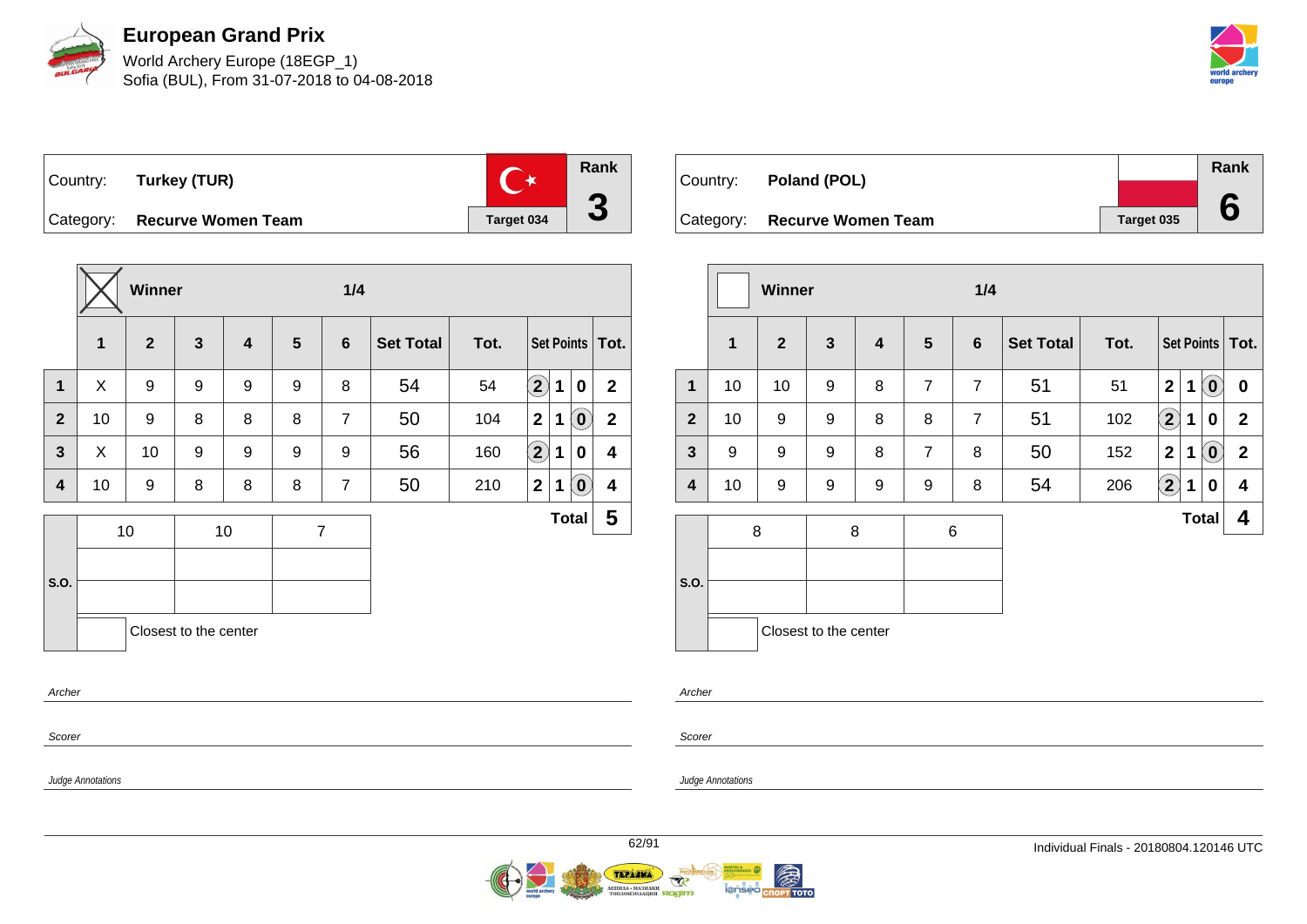

World Archery Europe (18EGP\_1) Sofia (BUL), From 31-07-2018 to 04-08-2018



Country: **Netherlands (NED)** Category: **Recurve Women Team Target 037 Rank**

|                   |                            |   |                    |      |                  | 1/4            |   |                         |                       | <b>Winner</b>    |    |                |  |  |
|-------------------|----------------------------|---|--------------------|------|------------------|----------------|---|-------------------------|-----------------------|------------------|----|----------------|--|--|
| Set Points   Tot. |                            |   |                    | Tot. | <b>Set Total</b> | 6              | 5 | $\overline{\mathbf{4}}$ | $\mathbf{3}$          | $\mathbf{2}$     | 1  |                |  |  |
| $\overline{2}$    | $\bf{0}$                   | 1 | $\bf (2)$          | 55   | 55               | 9              | 9 | 9                       | 9                     | 9                | 10 | $\mathbf{1}$   |  |  |
| $\mathbf{2}$      | $\left( \mathbf{0}\right)$ | 1 | $\overline{2}$     | 109  | 54               | 8              | 8 | 9                       | 9                     | 10               | 10 | $\overline{2}$ |  |  |
| 4                 | 0                          | 1 | $\hat{\mathbf{2}}$ | 164  | 55               | 8              | 8 | 9                       | 10                    | X                | X  | $\mathbf{3}$   |  |  |
| 4                 | $(\mathbf{0})$             | 1 | $\mathbf 2$        | 216  | 52               | $\overline{7}$ | 8 | 8                       | 9                     | X                | X  | 4              |  |  |
| 4                 | <b>Total</b>               |   |                    |      |                  |                |   |                         |                       |                  |    |                |  |  |
|                   |                            |   |                    |      |                  |                |   |                         |                       |                  |    |                |  |  |
|                   |                            |   |                    |      |                  |                |   |                         |                       |                  |    | S.O.           |  |  |
|                   |                            |   |                    |      |                  |                |   |                         | Closest to the center |                  |    |                |  |  |
|                   |                            |   |                    |      |                  |                |   |                         |                       |                  |    | Archer         |  |  |
|                   |                            |   |                    |      |                  | 9              |   | 9                       |                       | $\boldsymbol{9}$ |    |                |  |  |

Country: **Japan (JPN)** Category: **Recurve Women Team Tanget 038 Rank 2**

|              |              | Winner         |                       |    |                 | 1/4 |                  |      |                         |              |                                                     |                   |  |
|--------------|--------------|----------------|-----------------------|----|-----------------|-----|------------------|------|-------------------------|--------------|-----------------------------------------------------|-------------------|--|
|              | $\mathbf{1}$ | $\overline{2}$ | $\mathbf{3}$          | 4  | $5\phantom{.0}$ | 6   | <b>Set Total</b> | Tot. |                         |              |                                                     | Set Points   Tot. |  |
| $\mathbf 1$  | 10           | 9              | 8                     | 8  | 8               | 6   | 49               | 49   | $\overline{2}$          | 1            | $\left( \begin{matrix} 0 \\ 0 \end{matrix} \right)$ | $\boldsymbol{0}$  |  |
| $\mathbf{2}$ | X            | 10             | 10                    | 10 | 9               | 8   | 57               | 106  | $\Large{\textbf{2}}$    | 1            | 0                                                   | $\mathbf{2}$      |  |
| $\mathbf{3}$ | 10           | 10             | 9                     | 9  | 8               | 8   | 54               | 160  | $\overline{\mathbf{2}}$ | 1            | $\left( \begin{matrix} 0 \end{matrix} \right)$      | $\mathbf{2}$      |  |
| 4            | X            | 10             | 9                     | 9  | 8               | 8   | 54               | 214  | $\mathbf{\widehat{2}}$  | 1            | 0                                                   | 4                 |  |
| S.O.         |              | 10             | 9                     |    | 8               |     |                  |      |                         | <b>Total</b> |                                                     | 5                 |  |
|              |              |                | Closest to the center |    |                 |     |                  |      |                         |              |                                                     |                   |  |

Archer

Scorer

Judge Annotations

Scorer

Judge Annotations

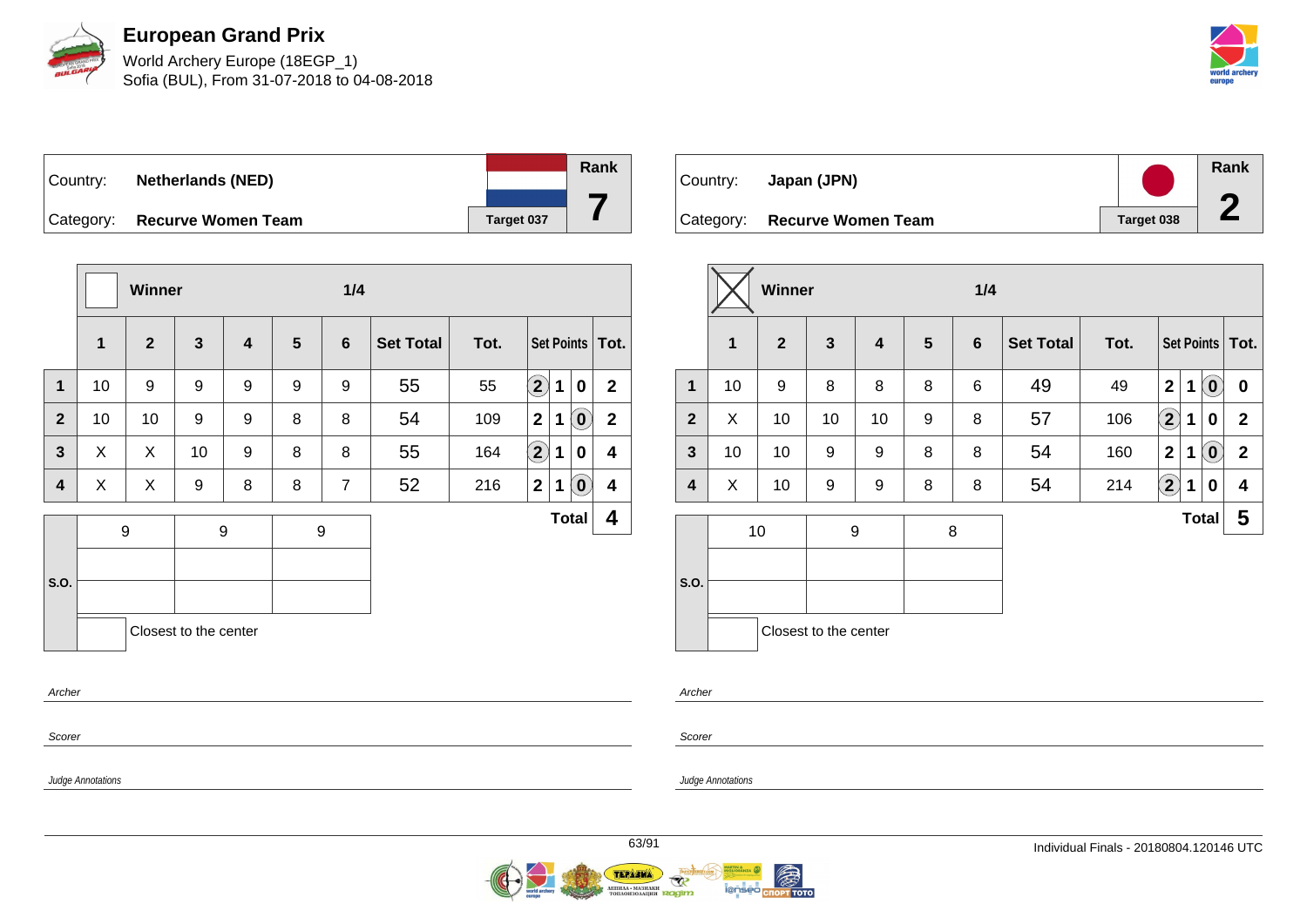

World Archery Europe (18EGP\_1) Sofia (BUL), From 31-07-2018 to 04-08-2018



 $\ddot{\phantom{1}}$ Country: **Georgia (GEO)**  $\overline{\mathbf{r}}$ 



Category: **Recurve Women Team Target 031** 

|              |             | <b>Winner</b> |                       |                         |                 | 1/2            |                  |      |                            |   |                            |                   |  |
|--------------|-------------|---------------|-----------------------|-------------------------|-----------------|----------------|------------------|------|----------------------------|---|----------------------------|-------------------|--|
|              | $\mathbf 1$ | $\mathbf{2}$  | $\overline{3}$        | $\overline{\mathbf{4}}$ | $5\phantom{.0}$ | $6\phantom{1}$ | <b>Set Total</b> | Tot. |                            |   |                            | Set Points   Tot. |  |
| 1            | X           | 10            | 9                     | 9                       | 9               | 9              | 56               | 56   | $\left( \mathbf{2}\right)$ | 1 | 0                          | $\mathbf{2}$      |  |
| $\mathbf{2}$ | X           | 10            | 9                     | 8                       | 8               | 8              | 53               | 109  | $\mathbf{2}$               | 1 | $\left( \mathbf{0}\right)$ | $\overline{2}$    |  |
| 3            | 10          | 9             | 9                     | 9                       | 8               | 8              | 53               | 162  | $\odot$                    | 1 | 0                          | 4                 |  |
| 4            | X           | 10            | 10                    | 10                      | 9               | $\overline{7}$ | 56               | 218  | $\left( \bf{2}\right)$     | 1 | 0                          | 6                 |  |
|              |             |               |                       |                         |                 |                |                  |      |                            |   | <b>Total</b>               | 6                 |  |
|              |             |               |                       |                         |                 |                |                  |      |                            |   |                            |                   |  |
| S.O.         |             |               |                       |                         |                 |                |                  |      |                            |   |                            |                   |  |
|              |             |               | Closest to the center |                         |                 |                |                  |      |                            |   |                            |                   |  |
| Archer       |             |               |                       |                         |                 |                |                  |      |                            |   |                            |                   |  |
| Scorer       |             |               |                       |                         |                 |                |                  |      |                            |   |                            |                   |  |

| Country:  | <b>Belarus (BLR)</b>      |            | Rank |
|-----------|---------------------------|------------|------|
| Category: | <b>Recurve Women Team</b> | Target 032 |      |

|                |   | Winner         |                       |   | $1/2$          |                |                  |      |                            |              |                            |                   |
|----------------|---|----------------|-----------------------|---|----------------|----------------|------------------|------|----------------------------|--------------|----------------------------|-------------------|
|                | 1 | $\overline{2}$ | $\mathbf{3}$          | 4 | $5\phantom{1}$ | 6              | <b>Set Total</b> | Tot. |                            |              |                            | Set Points   Tot. |
| $\mathbf{1}$   | X | 10             | 9                     | 8 | 8              | $\overline{7}$ | 52               | 52   | $\mathbf{2}$               | $\mathbf 1$  | $\left( \mathbf{0}\right)$ | 0                 |
| $\overline{2}$ | X | X              | X                     | 9 | 8              | 8              | 55               | 107  | $\left( \mathbf{2}\right)$ | 1            | 0                          | $\mathbf{2}$      |
| $\mathbf{3}$   | 9 | 8              | 8                     | 8 | 8              | $\overline{7}$ | 48               | 155  | $\mathbf{2}$               | 1            | $\left( \mathbf{0}\right)$ | $\overline{2}$    |
| 4              | 9 | 9              | 9                     | 9 | 8              | $\overline{7}$ | 51               | 206  | $\mathbf 2$                | $\mathbf 1$  | $(\mathbf{0})$             | $\mathbf{2}$      |
|                |   |                |                       |   |                |                |                  |      |                            | <b>Total</b> |                            | $\mathbf{2}$      |
| S.O.           |   |                | Closest to the center |   |                |                |                  |      |                            |              |                            |                   |

Archer

Scorer

Judge Annotations

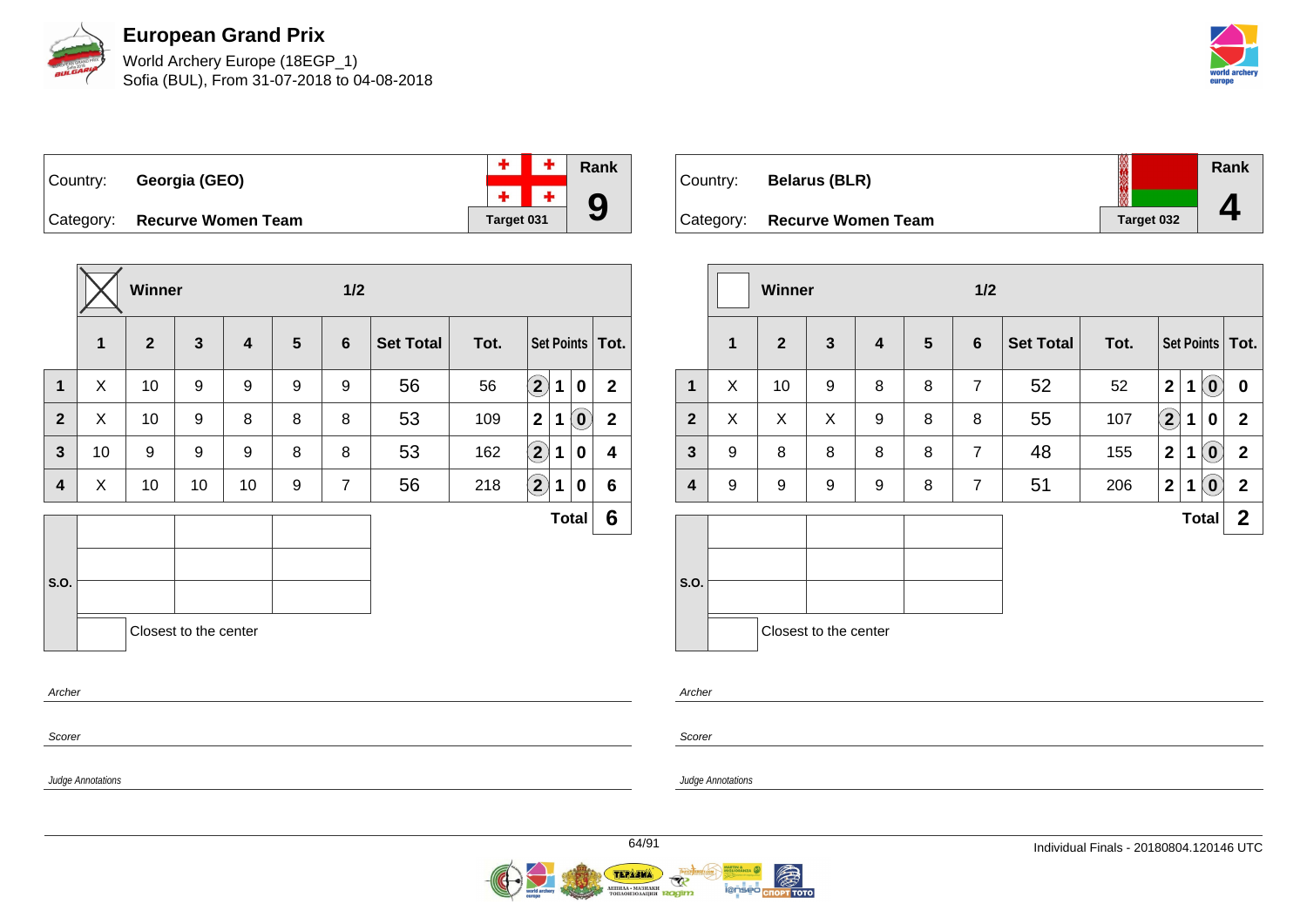

World Archery Europe (18EGP\_1) Sofia (BUL), From 31-07-2018 to 04-08-2018



Country: **Turkey (TUR)** Category: **Recurve Women Team Target 034** 



|                |    | <b>Winner</b> |                       |   |                 | 1/2             |                  |      |                            |             |                            |                   |
|----------------|----|---------------|-----------------------|---|-----------------|-----------------|------------------|------|----------------------------|-------------|----------------------------|-------------------|
|                | 1  | $\mathbf{2}$  | $\mathbf{3}$          | 4 | $5\phantom{.0}$ | $6\phantom{1}6$ | <b>Set Total</b> | Tot. |                            |             |                            | Set Points   Tot. |
| $\mathbf 1$    | 9  | 9             | 9                     | 9 | 8               | 8               | 52               | 52   | $\left( \mathbf{2}\right)$ | $\mathbf 1$ | 0                          | $\overline{2}$    |
| $\overline{2}$ | X  | 9             | 9                     | 9 | 9               | 8               | 54               | 106  | $\mathbf{2}$               | 1           | $\left( \mathbf{0}\right)$ | $\mathbf 2$       |
| $\mathbf{3}$   | X  | 9             | 9                     | 9 | 8               | 8               | 53               | 159  | $\mathbf{2}$               | 1           | $\mathbf{0}$               | $\mathbf{2}$      |
| 4              | 10 | 9             | 9                     | 9 | 8               | 8               | 53               | 212  | 2 <sup>1</sup>             | 1           | $\left( \mathbf{0}\right)$ | $\mathbf{2}$      |
|                |    |               |                       |   |                 |                 |                  |      |                            |             | <b>Total</b>               | $\mathbf{2}$      |
|                |    |               |                       |   |                 |                 |                  |      |                            |             |                            |                   |
| S.O.           |    |               |                       |   |                 |                 |                  |      |                            |             |                            |                   |
|                |    |               | Closest to the center |   |                 |                 |                  |      |                            |             |                            |                   |
| Archer         |    |               |                       |   |                 |                 |                  |      |                            |             |                            |                   |

| Country: | Japan (JPN)                  |            | Rank |
|----------|------------------------------|------------|------|
|          | Category: Recurve Women Team | Target 035 |      |

|                |   | <b>Winner</b>  | 1/2                   |   |                |   |                  |      |                         |             |                                                     |                   |
|----------------|---|----------------|-----------------------|---|----------------|---|------------------|------|-------------------------|-------------|-----------------------------------------------------|-------------------|
|                | 1 | $\overline{2}$ | $\mathbf{3}$          | 4 | $5\phantom{1}$ | 6 | <b>Set Total</b> | Tot. |                         |             |                                                     | Set Points   Tot. |
| $\mathbf{1}$   | 9 | 9              | 9                     | 8 | $\overline{7}$ | 5 | 47               | 47   | $\overline{\mathbf{2}}$ | $\mathbf 1$ | $\left( \begin{matrix} 0 \\ 0 \end{matrix} \right)$ | $\mathbf 0$       |
| $\overline{2}$ | X | X              | X                     | 9 | 9              | 8 | 56               | 103  | $\mathbf{\widehat{2}})$ | 1           | 0                                                   | $\mathbf{2}$      |
| $\mathbf{3}$   | X | 10             | 10                    | 9 | 9              | 8 | 56               | 159  | $\boxed{2}$             | 1           | 0                                                   | 4                 |
| 4              | X | 10             | 9                     | 9 | 9              | 9 | 56               | 215  | $\left( 2\right)$       | 1           | 0                                                   | $6\phantom{1}$    |
|                |   |                |                       |   |                |   |                  |      |                         |             | <b>Total</b>                                        | 6                 |
| S.O.           |   |                |                       |   |                |   |                  |      |                         |             |                                                     |                   |
|                |   |                | Closest to the center |   |                |   |                  |      |                         |             |                                                     |                   |

Archer

Judge Annotations

Scorer

Judge Annotations

Scorer

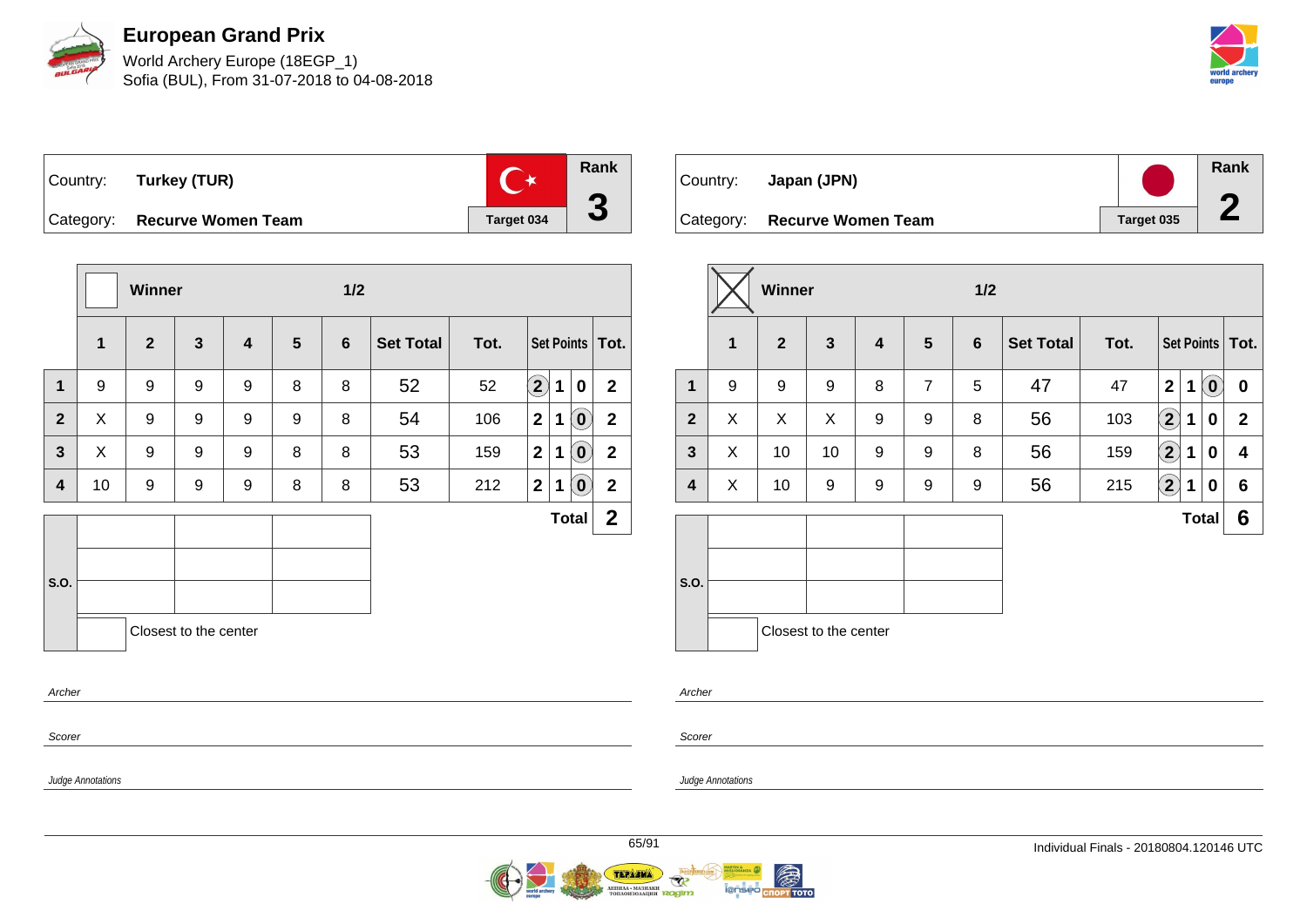

World Archery Europe (18EGP\_1) Sofia (BUL), From 31-07-2018 to 04-08-2018



Country: **Belarus (BLR)** Category: **Recurve Women Team Target 131** Target

|         | Rank |
|---------|------|
| get 031 | ◢    |

|                |             | Winner       |                       |                         |                 | <b>Bronze</b>  |                  |      |                |              |                            |                   |
|----------------|-------------|--------------|-----------------------|-------------------------|-----------------|----------------|------------------|------|----------------|--------------|----------------------------|-------------------|
|                | $\mathbf 1$ | $\mathbf{2}$ | $\mathbf{3}$          | $\overline{\mathbf{4}}$ | $5\phantom{.0}$ | 6              | <b>Set Total</b> | Tot. |                |              |                            | Set Points   Tot. |
| $\mathbf 1$    | 9           | 9            | 9                     | 9                       | $\overline{7}$  | $\overline{7}$ | 50               | 50   | $\overline{2}$ | $\mathbf{1}$ | $\left( \mathbf{0}\right)$ | $\mathbf 0$       |
| $\overline{2}$ | X           | X            | 10                    | 9                       | 9               | 9              | 57               | 107  | $\mathbf{2}$   | 1            | 0                          | $\mathbf{2}$      |
| $\mathbf{3}$   | 9           | 9            | 9                     | 9                       | 9               | 8              | 53               | 160  | $\overline{2}$ | $\mathbf 1$  | $\left( \mathbf{0}\right)$ | $\mathbf{2}$      |
| 4              | X           | X            | 9                     | $\overline{7}$          | $\overline{7}$  | 6              | 49               | 209  | $\mathbf 2$    | 1            | $\left( \mathbf{0}\right)$ | $\mathbf 2$       |
|                |             |              |                       |                         |                 |                |                  |      |                | <b>Total</b> |                            | $\overline{2}$    |
|                |             |              |                       |                         |                 |                |                  |      |                |              |                            |                   |
| S.O.           |             |              |                       |                         |                 |                |                  |      |                |              |                            |                   |
|                |             |              | Closest to the center |                         |                 |                |                  |      |                |              |                            |                   |
| Archer         |             |              |                       |                         |                 |                |                  |      |                |              |                            |                   |

| Country: Turkey (TUR)        |            | Rank |
|------------------------------|------------|------|
| Category: Recurve Women Team | Target 032 |      |

|              |    | Winner         |                       |   |   |                | <b>Bronze</b>    |      |                            |              |                            |                   |  |
|--------------|----|----------------|-----------------------|---|---|----------------|------------------|------|----------------------------|--------------|----------------------------|-------------------|--|
|              | 1  | $\overline{2}$ | $\mathbf{3}$          | 4 | 5 | 6              | <b>Set Total</b> | Tot. |                            |              |                            | Set Points   Tot. |  |
| 1            | 9  | 9              | 9                     | 9 | 9 | 9              | 54               | 54   | $\bf \Omega$               | 1            | 0                          | $\mathbf{2}$      |  |
| $\mathbf{2}$ | X  | X              | 9                     | 9 | 8 | $\overline{7}$ | 53               | 107  | $\mathbf{2}$               | 1            | $\left( \mathbf{0}\right)$ | $\overline{2}$    |  |
| $\mathbf{3}$ | 10 | 9              | 9                     | 9 | 9 | 8              | 54               | 161  | $\mathbf{2}$               | 1            | $\mathbf 0$                | 4                 |  |
| 4            | 10 | 9              | 9                     | 9 | 8 | 7              | 52               | 213  | $\left( \mathbf{2}\right)$ | 1            | 0                          | $6\phantom{1}$    |  |
|              |    |                |                       |   |   |                |                  |      |                            | <b>Total</b> |                            | 6                 |  |
| S.O.         |    |                | Closest to the center |   |   |                |                  |      |                            |              |                            |                   |  |

Archer

Scorer

Judge Annotations

Scorer

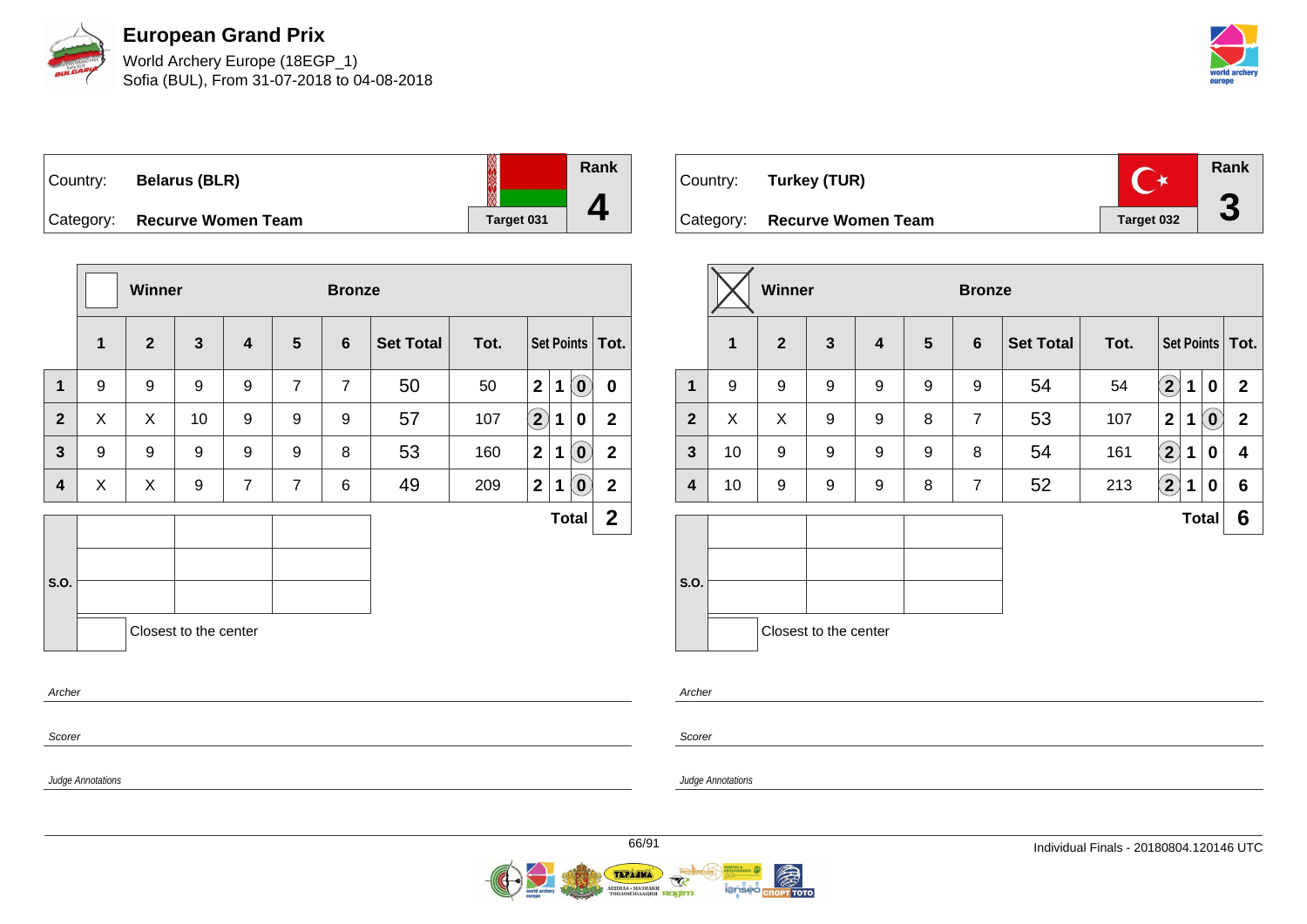

World Archery Europe (18EGP\_1) Sofia (BUL), From 31-07-2018 to 04-08-2018



 $\ddot{\phantom{1}}$ Country: **Georgia (GEO)**  $\ddot{\Phi}$ 



Category: **Recurve Women Team Target 001** 

|                  |                  | <b>Winner</b>  |                       |                         |   |                | Gold             |      |                                 |                            |             |  |
|------------------|------------------|----------------|-----------------------|-------------------------|---|----------------|------------------|------|---------------------------------|----------------------------|-------------|--|
|                  | 1                | $\mathbf{2}$   | $\mathbf{3}$          | $\overline{\mathbf{4}}$ | 5 | $6\phantom{1}$ | <b>Set Total</b> | Tot. |                                 | Set Points   Tot.          |             |  |
| $\mathbf{1}$     | 10               | $\overline{7}$ | 10                    | 6                       | 9 | $\overline{7}$ | 49               | 49   | $\mathbf{2}$<br>1               | $\left( \mathbf{0}\right)$ | $\pmb{0}$   |  |
| $\mathbf{2}$     | $\boldsymbol{9}$ | 9              | 10                    | 9                       | 8 | 8              | 53               | 102  | $\mathbf{2}$<br>$\boxed{1}$     | 0                          | $\mathbf 1$ |  |
| $\mathbf{3}$     | 9                | 10             | 10                    | 10                      | 8 | 9              | 56               | 158  | $\Large 2$<br>1                 | 0                          | 3           |  |
| 4                | 8                | 8              | 10                    | 8                       | 8 | 10             | 52               | 210  | $\left( \mathbf{2}\right)$<br>1 | 0                          | 5           |  |
|                  |                  |                |                       |                         |   |                |                  |      |                                 | <b>Total</b>               | 5           |  |
| S.O.             |                  |                | Closest to the center |                         |   |                |                  |      |                                 |                            |             |  |
| Archer<br>Scorer |                  |                |                       |                         |   |                |                  |      |                                 |                            |             |  |



|                |             | <b>Winner</b>  |                       |    |                | Gold |                  |      |                                                   |              |
|----------------|-------------|----------------|-----------------------|----|----------------|------|------------------|------|---------------------------------------------------|--------------|
|                | $\mathbf 1$ | $\overline{2}$ | $\mathbf{3}$          | 4  | 5              | 6    | <b>Set Total</b> | Tot. | Set Points   Tot.                                 |              |
| $\mathbf 1$    | 10          | 10             | 10                    | 9  | 8              | 9    | 56               | 56   | $\mathbf{2}$<br>1<br>0                            | $\mathbf{2}$ |
| $\overline{2}$ | 9           | 6              | 10                    | 10 | 10             | 8    | 53               | 109  | $\mathbf{O}$<br>$\mathbf{2}$<br>0                 | $\mathbf{3}$ |
| $\mathbf{3}$   | 9           | 9              | 9                     | 9  | $\overline{7}$ | 8    | 51               | 160  | 2 <sup>1</sup><br>1<br>$\left( \mathbf{0}\right)$ | $\mathbf{3}$ |
| 4              | 10          | $\overline{7}$ | 10                    | 9  | 6              | 9    | 51               | 211  | 2 <sup>1</sup><br>1<br>$\left( \mathbf{0}\right)$ | $\mathbf{3}$ |
|                |             |                |                       |    |                |      |                  |      | <b>Total</b>                                      | 3            |
| S.O.           |             |                | Closest to the center |    |                |      |                  |      |                                                   |              |
|                |             |                |                       |    |                |      |                  |      |                                                   |              |

Archer

Scorer

Judge Annotations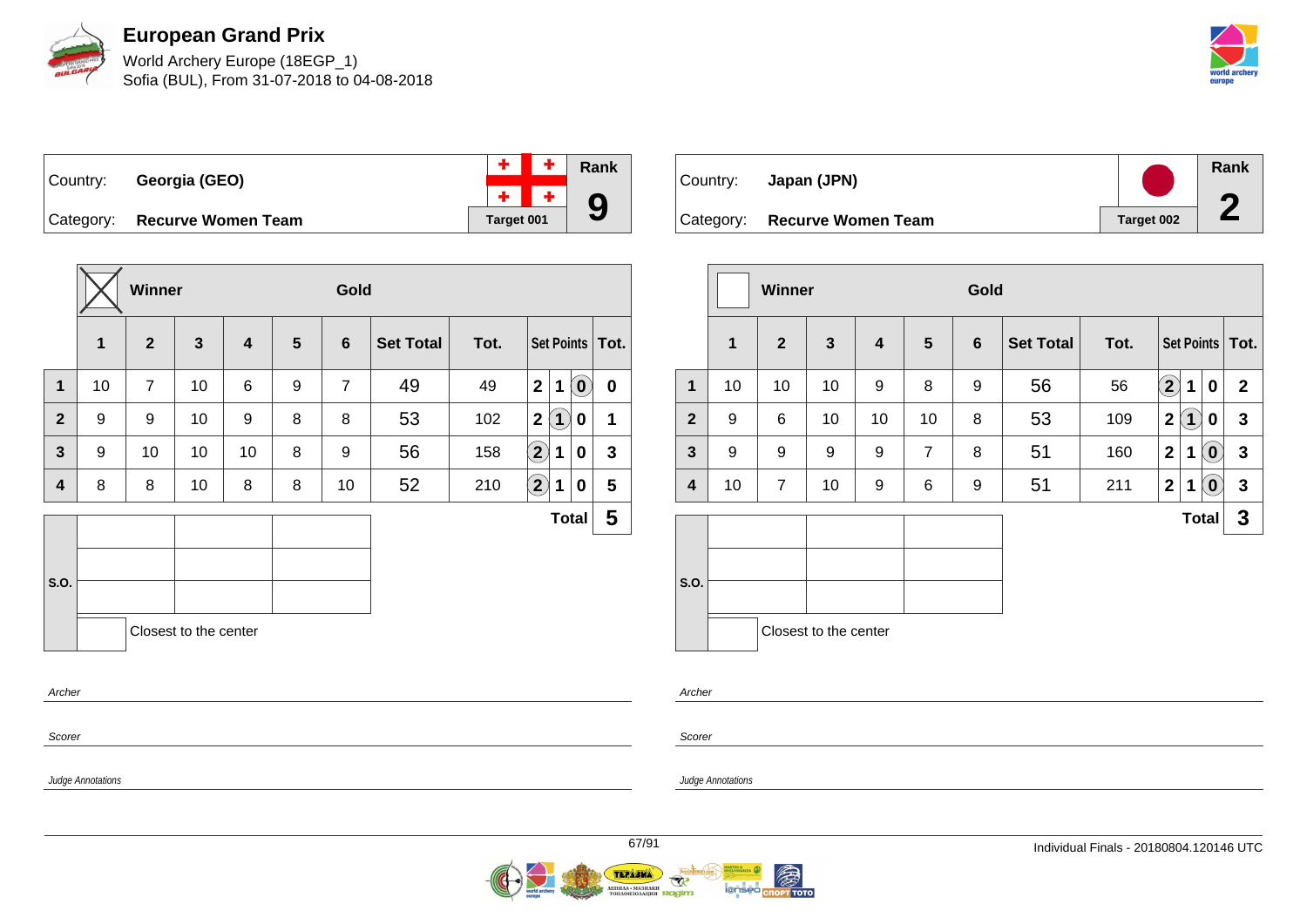

World Archery Europe (18EGP\_1) Sofia (BUL), From 31-07-2018 to 04-08-2018



| Country: Romania (ROU)       |            |
|------------------------------|------------|
| Category: Recurve Mixed Team | Target 024 |

|                         |                  | $1/12$<br>Winner      |                  |                         |                  |      |                |             |                            |                   |
|-------------------------|------------------|-----------------------|------------------|-------------------------|------------------|------|----------------|-------------|----------------------------|-------------------|
|                         | $\mathbf{1}$     | $\overline{2}$        | $\mathbf{3}$     | $\overline{\mathbf{4}}$ | <b>Set Total</b> | Tot. |                |             |                            | Set Points   Tot. |
| $\mathbf 1$             | 10               | 9                     | $\boldsymbol{9}$ | 8                       | 36               | 36   | 2 <sup>1</sup> | $\mathbf 1$ | $\left( \mathbf{0}\right)$ | $\mathbf 0$       |
| $\overline{2}$          | $\boldsymbol{9}$ | $\boldsymbol{9}$      | $\overline{7}$   | 6                       | 31               | 67   | 2              | $\mathbf 1$ | $\left( \mathbf{0}\right)$ | $\pmb{0}$         |
| $\mathbf{3}$            | 10               | 10                    | 8                | $\overline{7}$          | 35               | 102  | $\overline{2}$ | 1           | $\left( \mathbf{0}\right)$ | $\mathbf 0$       |
| $\overline{\mathbf{4}}$ |                  |                       |                  |                         |                  |      | $\mathbf 2$    | 1           | 0                          |                   |
|                         |                  |                       |                  |                         |                  |      |                |             | <b>Total</b>               | $\boldsymbol{0}$  |
| S.O.                    |                  | Closest to the center |                  |                         |                  |      |                |             |                            |                   |
| Archer                  |                  |                       |                  |                         |                  |      |                |             |                            |                   |

| Country: | <b>Czech Republic (CZE)</b>  |            | <b>Rank</b> |
|----------|------------------------------|------------|-------------|
|          |                              |            |             |
|          | Category: Recurve Mixed Team | Target 025 | 16          |

|                         |    | <b>Winner</b><br>$1/12$ |                  |                         |                  |      |                            |              |             |                   |  |
|-------------------------|----|-------------------------|------------------|-------------------------|------------------|------|----------------------------|--------------|-------------|-------------------|--|
|                         | 1  | $\overline{2}$          | $\mathbf{3}$     | $\overline{\mathbf{4}}$ | <b>Set Total</b> | Tot. |                            |              |             | Set Points   Tot. |  |
| 1                       | 10 | 9                       | $\boldsymbol{9}$ | 9                       | 37               | 37   | $\left( \mathbf{2}\right)$ | $\mathbf 1$  | $\mathbf 0$ | $\overline{2}$    |  |
| $\overline{2}$          | 9  | 8                       | 8                | 8                       | 33               | 70   | $\mathbf{2}$               | 1            | $\mathbf 0$ | 4                 |  |
| $\mathbf{3}$            | 10 | 9                       | 9                | 9                       | 37               | 107  | $\mathbf{2}$               | 1            | $\mathbf 0$ | $6\phantom{1}$    |  |
| $\overline{\mathbf{4}}$ |    |                         |                  |                         |                  |      | $\mathbf{2}$               | 1            | $\bf{0}$    |                   |  |
|                         |    |                         |                  |                         |                  |      |                            | <b>Total</b> |             | 6                 |  |
| S.O.                    |    | Closest to the center   |                  |                         |                  |      |                            |              |             |                   |  |

Scorer

Scorer

Judge Annotations

Archer

Judge Annotations



**Rank**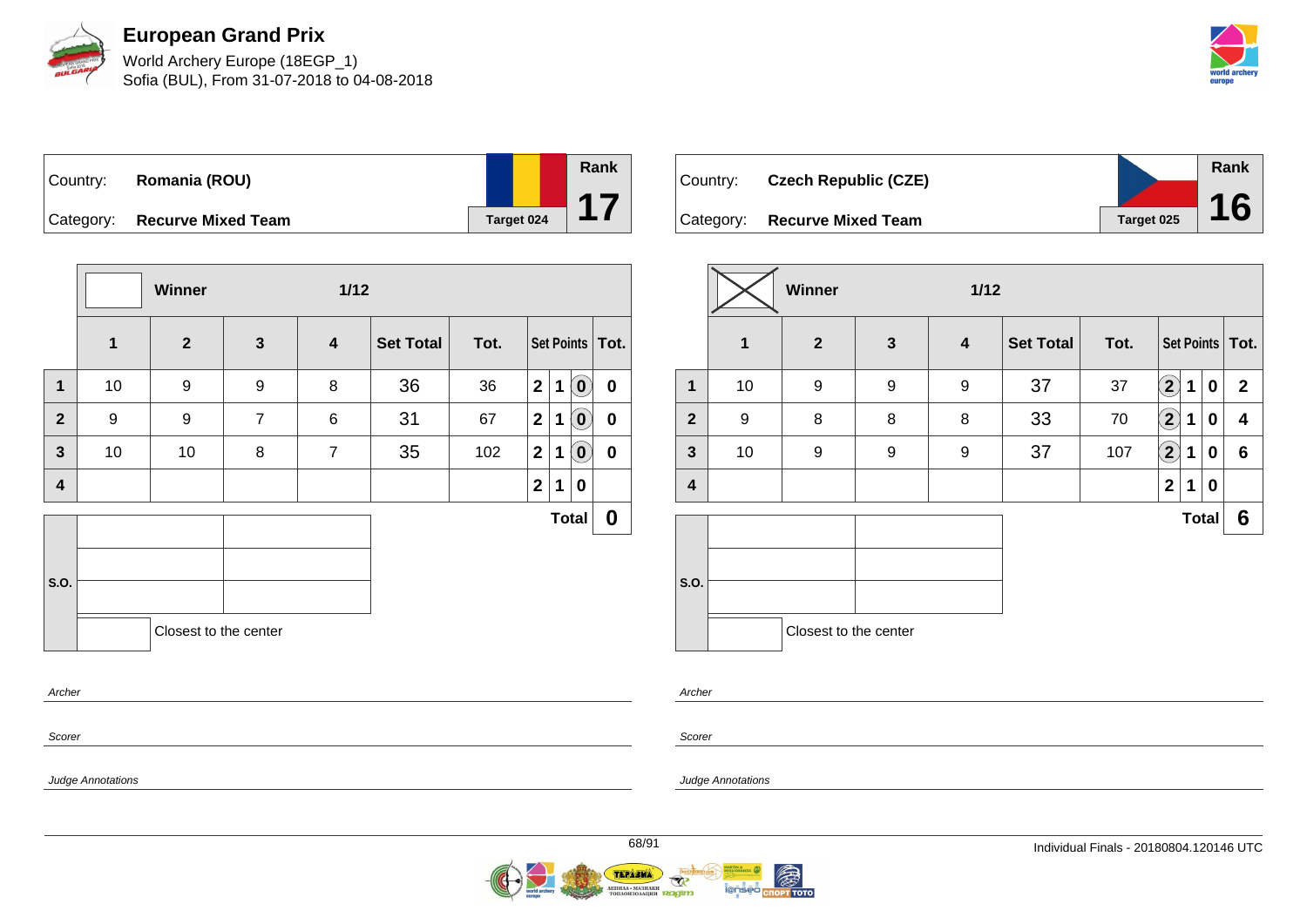

World Archery Europe (18EGP\_1) Sofia (BUL), From 31-07-2018 to 04-08-2018



**Rank**  $\overline{1}$ Country: **Slovakia (SVK) 9** Category: **Recurve Mixed Team Target 026** 

|                |    | Winner<br>$1/12$      |                  |                         |                  |      |                            |             |                            |                         |
|----------------|----|-----------------------|------------------|-------------------------|------------------|------|----------------------------|-------------|----------------------------|-------------------------|
|                | 1  | $\overline{2}$        | $\mathbf{3}$     | $\overline{\mathbf{4}}$ | <b>Set Total</b> | Tot. | Set Points   Tot.          |             |                            |                         |
| $\mathbf 1$    | 10 | $\boldsymbol{9}$      | $\boldsymbol{9}$ | $\overline{7}$          | 35               | 35   | $\left( \mathbf{2}\right)$ | 1           | $\mathbf 0$                | $\overline{2}$          |
| $\overline{2}$ | 10 | $\boldsymbol{9}$      | 6                | 6                       | 31               | 66   | $\mathbf{2}$               | 1           | $\left( \mathbf{0}\right)$ | $\overline{2}$          |
| $\mathbf{3}$   | 10 | 10                    | $\boldsymbol{9}$ | 9                       | 38               | 104  | $\left( \mathbf{2}\right)$ | $\mathbf 1$ | 0                          | $\overline{\mathbf{4}}$ |
| 4              | 9  | 9                     | 9                | 9                       | 36               | 140  | $\bf \overline{2}$         | 1           | 0                          | $6\phantom{1}$          |
|                |    |                       |                  |                         |                  |      |                            |             | <b>Total</b>               | $6\phantom{1}$          |
|                |    |                       |                  |                         |                  |      |                            |             |                            |                         |
| S.O.           |    |                       |                  |                         |                  |      |                            |             |                            |                         |
|                |    | Closest to the center |                  |                         |                  |      |                            |             |                            |                         |
| Archer         |    |                       |                  |                         |                  |      |                            |             |                            |                         |

| Country: | Iceland (ISL)                |            | Rank |
|----------|------------------------------|------------|------|
|          |                              |            | 24   |
|          | Category: Recurve Mixed Team | Target 027 |      |

|                |              | <b>Winner</b><br>$1/12$ |                |                         |                  |      |                   |   |                             |                   |
|----------------|--------------|-------------------------|----------------|-------------------------|------------------|------|-------------------|---|-----------------------------|-------------------|
|                | $\mathbf{1}$ | $\overline{2}$          | $\mathbf{3}$   | $\overline{\mathbf{4}}$ | <b>Set Total</b> | Tot. |                   |   |                             | Set Points   Tot. |
| 1              | 10           | 10                      | $\overline{7}$ | $\,6$                   | 33               | 33   | $\overline{2}$    | 1 | $\mathbf{O}$                | $\bf{0}$          |
| $\overline{2}$ | 10           | 9                       | $\overline{7}$ | $\overline{7}$          | 33               | 66   | $\left( 2\right)$ | 1 | 0                           | $\mathbf{2}$      |
| $\mathbf{3}$   | 9            | 8                       | $\overline{7}$ | $\overline{\mathbf{4}}$ | 28               | 94   | $\mathbf{2}$      | 1 | $(\mathbf{0})$              | $\mathbf{2}$      |
| 4              | 9            | 9                       | 8              | $\,6$                   | 32               | 126  | $\mathbf{2}$      | 1 | $\left( \textbf{0} \right)$ | $\mathbf 2$       |
|                |              |                         |                |                         |                  |      |                   |   | <b>Total</b>                | $\mathbf 2$       |
| S.O.           |              | Closest to the center   |                |                         |                  |      |                   |   |                             |                   |

Scorer

Scorer

Archer

Judge Annotations

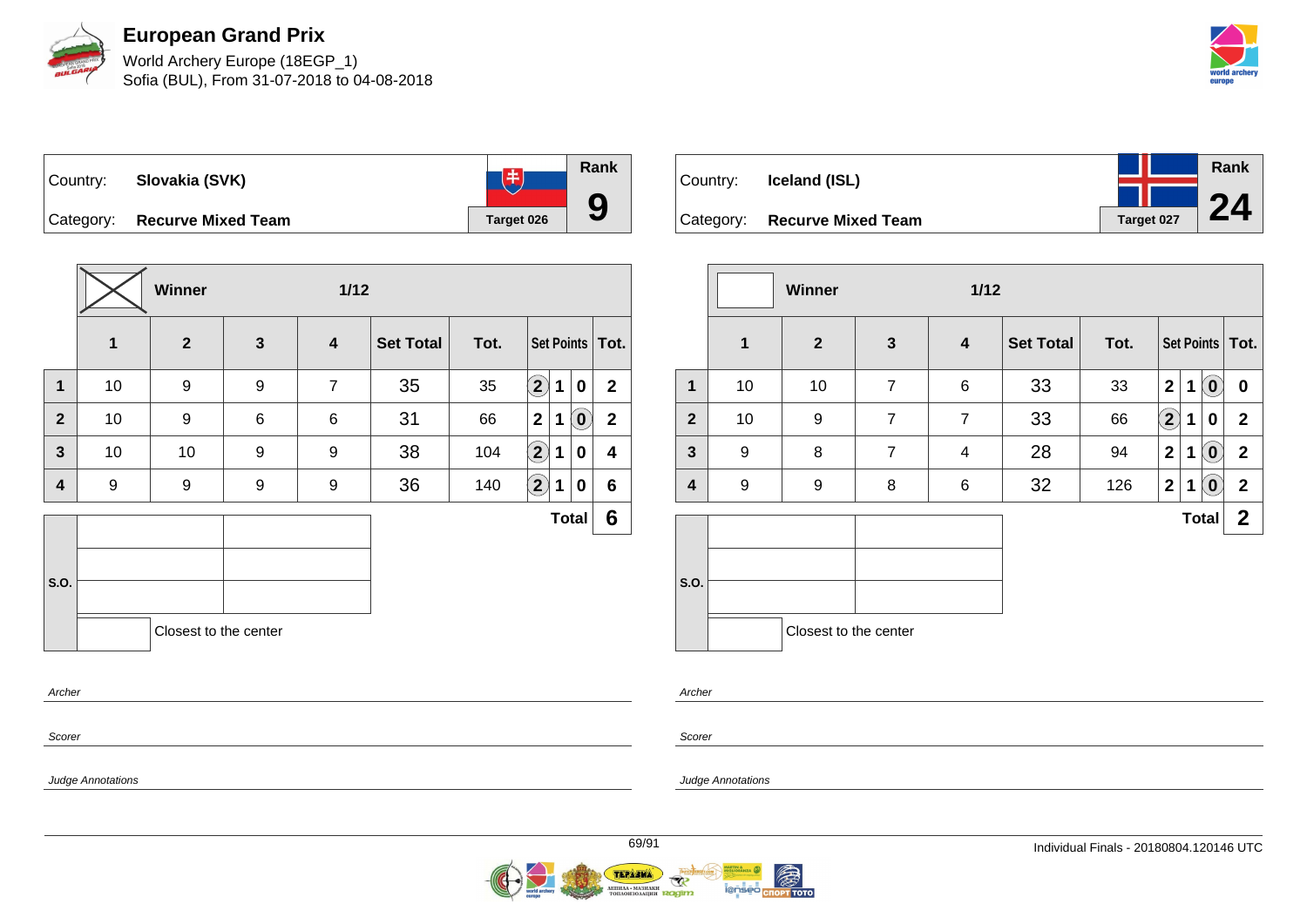

World Archery Europe (18EGP\_1) Sofia (BUL), From 31-07-2018 to 04-08-2018



te en **Rank** Country: **Croatia (CRO) 21** Category: **Recurve Mixed Team Target 028** 

|              |                  | Winner<br>$1/12$      |                |                  |                  |      |                            |   |              |                   |
|--------------|------------------|-----------------------|----------------|------------------|------------------|------|----------------------------|---|--------------|-------------------|
|              | 1                | $\overline{2}$        | $\mathbf{3}$   | $\boldsymbol{4}$ | <b>Set Total</b> | Tot. |                            |   |              | Set Points   Tot. |
| 1            | $\boldsymbol{9}$ | 8                     | $\overline{7}$ | 5                | 29               | 29   | $\left( \mathbf{2}\right)$ | 1 | $\mathbf 0$  | $\overline{2}$    |
| $\mathbf{2}$ | 10               | 9                     | 9              | $\overline{7}$   | 35               | 64   | $\bf \left( 2\right)$      | 1 | $\mathbf 0$  | 4                 |
| $\mathbf{3}$ | X                | 8                     | 8              | 8                | 34               | 98   | $\mathbf{2}$               | 1 | 0            | 6                 |
| 4            |                  |                       |                |                  |                  |      | $\mathbf{2}$               | 1 | 0            |                   |
|              |                  |                       |                |                  |                  |      |                            |   | <b>Total</b> | 6                 |
|              |                  |                       |                |                  |                  |      |                            |   |              |                   |
| S.O.         |                  |                       |                |                  |                  |      |                            |   |              |                   |
|              |                  | Closest to the center |                |                  |                  |      |                            |   |              |                   |
| Archer       |                  |                       |                |                  |                  |      |                            |   |              |                   |

| Country: | Italy (ITA)                  |            | Rank |
|----------|------------------------------|------------|------|
|          | Category: Recurve Mixed Team | Target 029 |      |

| $\boldsymbol{4}$<br>3<br>1 | <b>Set Total</b><br>25<br>21 | Tot.<br>25<br>46 | $\overline{\mathbf{2}}$<br>$\overline{\mathbf{2}}$ | 1 | $\left( \begin{matrix} 0 \\ 0 \end{matrix} \right)$ | Set Points   Tot.<br>$\bf{0}$ |
|----------------------------|------------------------------|------------------|----------------------------------------------------|---|-----------------------------------------------------|-------------------------------|
|                            |                              |                  |                                                    |   |                                                     |                               |
|                            |                              |                  |                                                    |   |                                                     |                               |
|                            |                              |                  |                                                    | 1 | $(\mathbf{0})$                                      | 0                             |
| $\overline{7}$             | 33                           | 79               | $\overline{2}$                                     | 1 | $(\mathbf{0})$                                      | $\boldsymbol{0}$              |
|                            |                              |                  | $\mathbf 2$                                        | 1 | 0                                                   |                               |
|                            |                              |                  |                                                    |   |                                                     | 0                             |
|                            |                              |                  |                                                    |   |                                                     |                               |
|                            | Closest to the center        |                  |                                                    |   |                                                     | <b>Total</b>                  |

Archer

Scorer

Judge Annotations

Scorer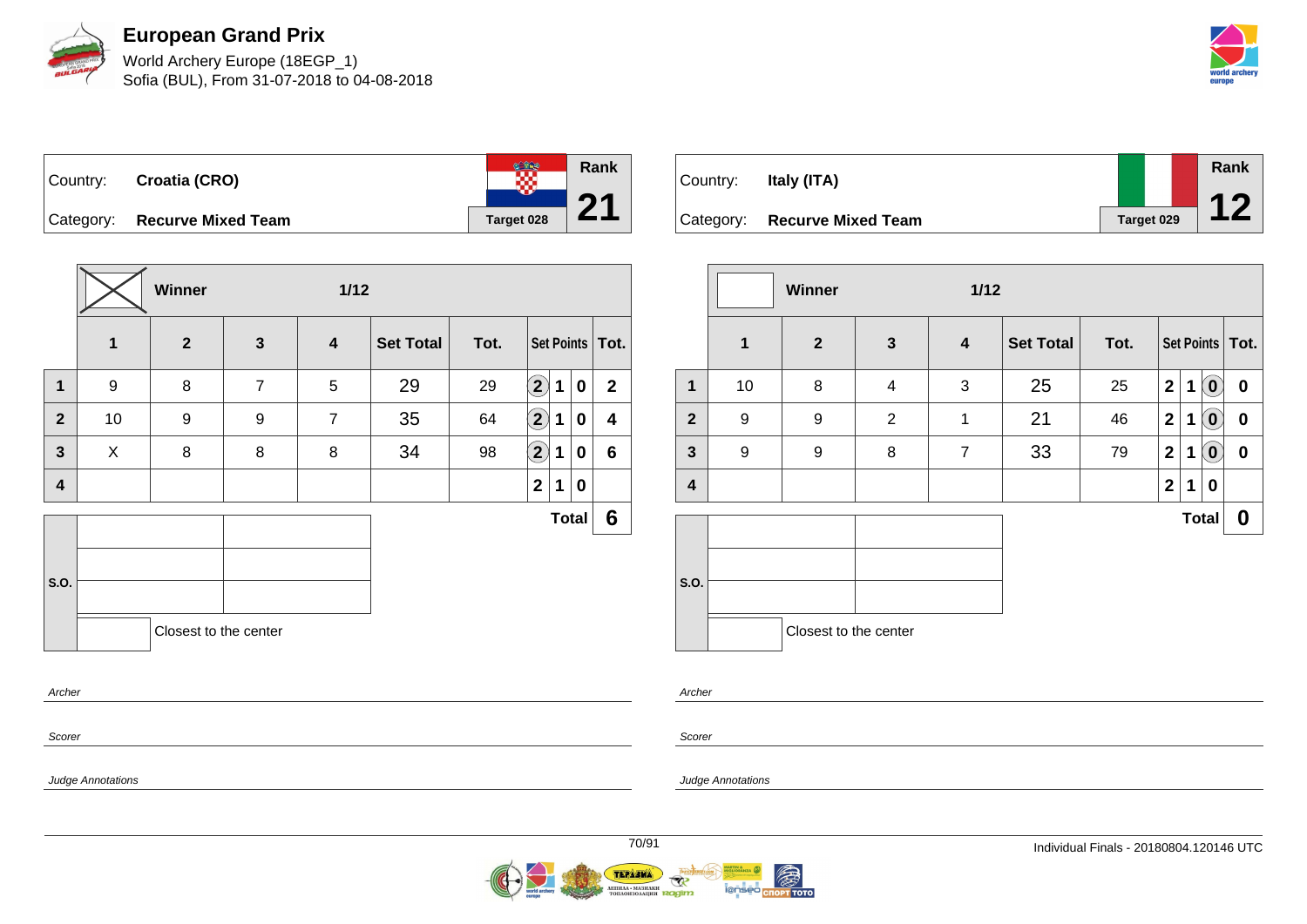

**European Grand Prix** World Archery Europe (18EGP\_1)

Sofia (BUL), From 31-07-2018 to 04-08-2018



**Rank**

**20**

÷ ٠ **Rank** Country: **Georgia (GEO)**  $\ddot{\Phi}$ ÷ **13** Category: **Recurve Mixed Team Target 030** 

**Winner 1/12 1 2 3 4 Set Total Tot. Set Points Tot. 1** 9 9 9 8 35 35 **2 1 0 1 2** X X 10 10 40 75 **2 1 0 3 3** X X 9 9 38 113 **2 1 0 5 4 2 1 0 S.O. Total 5** Closest to the center

| Country: Greece (GRE)        |            |
|------------------------------|------------|
| Category: Recurve Mixed Team | Target 031 |

|                         | <b>Winner</b><br>$1/12$ |                       |                |                  |                  |      |                |                    |                            |                   |
|-------------------------|-------------------------|-----------------------|----------------|------------------|------------------|------|----------------|--------------------|----------------------------|-------------------|
|                         | $\mathbf{1}$            | $\mathbf{2}$          | $\mathbf{3}$   | $\boldsymbol{4}$ | <b>Set Total</b> | Tot. |                |                    |                            | Set Points   Tot. |
| 1                       | 9                       | 9                     | 9              | 8                | 35               | 35   | $\overline{2}$ | $\mathbf{\hat{1}}$ | $\mathbf 0$                | 1                 |
| $\overline{2}$          | X                       | 8                     | 8              | $\,6$            | 32               | 67   | $\overline{2}$ | $\mathbf 1$        | $\overline{0}$             | 1                 |
| $\mathbf{3}$            | 9                       | 9                     | $\overline{7}$ | $\,6$            | 31               | 98   | $\overline{2}$ | 1                  | $\left( \mathbf{0}\right)$ | 1                 |
| $\overline{\mathbf{4}}$ |                         |                       |                |                  |                  |      | $\mathbf{2}$   | 1                  | 0                          |                   |
|                         |                         |                       |                |                  |                  |      |                | <b>Total</b>       |                            | 1                 |
|                         |                         |                       |                |                  |                  |      |                |                    |                            |                   |
| S.O.                    |                         |                       |                |                  |                  |      |                |                    |                            |                   |
|                         |                         | Closest to the center |                |                  |                  |      |                |                    |                            |                   |

Scorer

Archer

Judge Annotations

Archer

Scorer

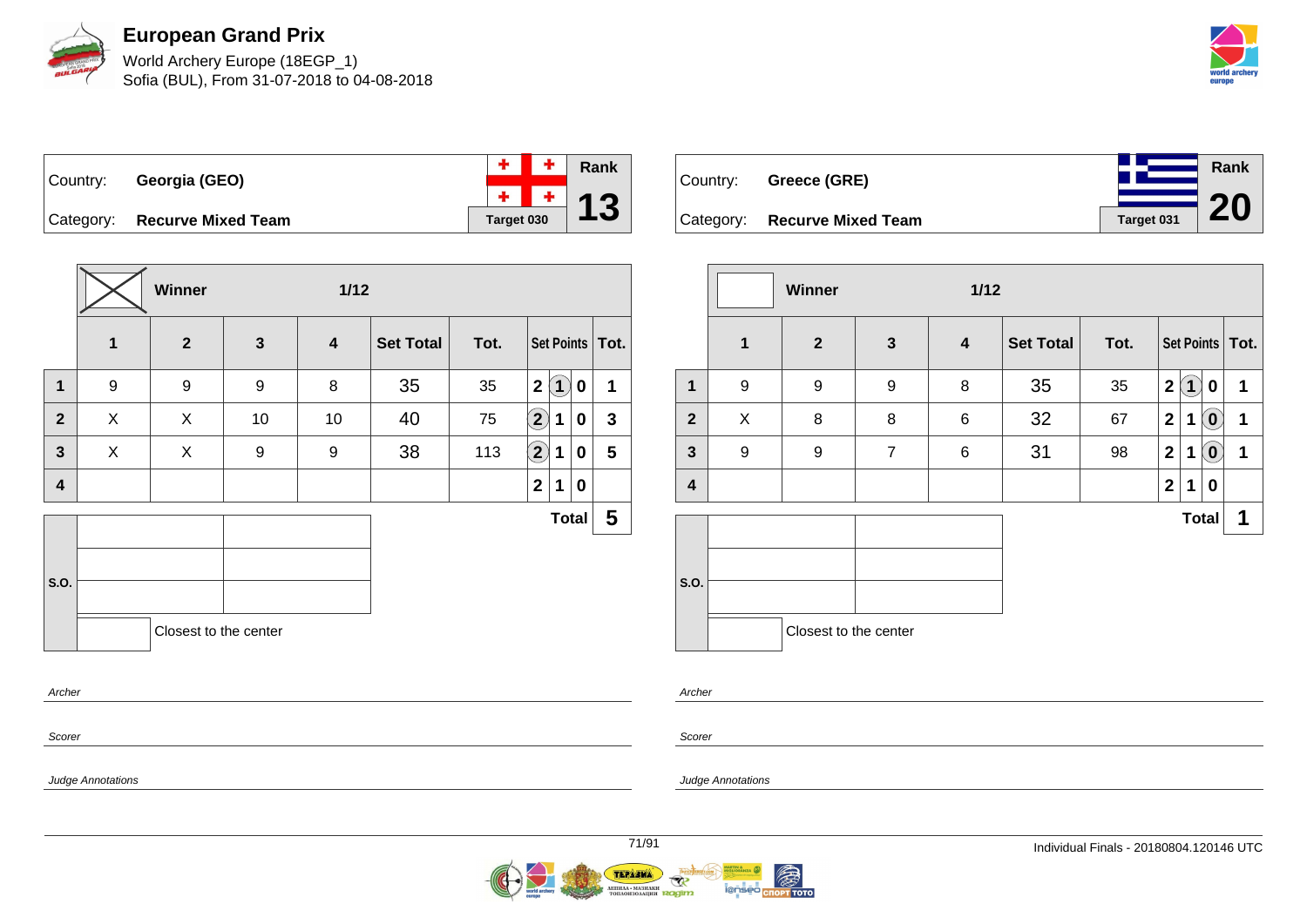

World Archery Europe (18EGP\_1) Sofia (BUL), From 31-07-2018 to 04-08-2018



Country: **Estonia (EST)** Category: **Recurve Mixed Team Target 032** 



|                | Winner<br>$1/12$ |                       |                |                         |                  |      |                |             |                            |                   |
|----------------|------------------|-----------------------|----------------|-------------------------|------------------|------|----------------|-------------|----------------------------|-------------------|
|                | $\mathbf 1$      | $\overline{2}$        | $\mathbf{3}$   | $\overline{\mathbf{4}}$ | <b>Set Total</b> | Tot. |                |             |                            | Set Points   Tot. |
| $\mathbf 1$    | X                | 9                     | $\overline{7}$ | 5                       | 31               | 31   | 2 <sup>1</sup> | $\mathbf 1$ | $\left( \mathbf{0}\right)$ | $\mathbf 0$       |
| $\overline{2}$ | $\boldsymbol{9}$ | $\boldsymbol{9}$      | $\overline{7}$ | 6                       | 31               | 62   | 2 <sup>1</sup> | $\mathbf 1$ | $\left( \mathbf{0}\right)$ | $\mathbf 0$       |
| $\mathbf{3}$   | 10               | 9                     | 9              | $\overline{7}$          | 35               | 97   | 2 <sup>1</sup> | $\mathbf 1$ | $\left( \mathbf{0}\right)$ | $\pmb{0}$         |
| 4              |                  |                       |                |                         |                  |      | $\mathbf{2}$   | $\mathbf 1$ | 0                          |                   |
|                |                  |                       |                |                         |                  |      |                |             | <b>Total</b>               | $\boldsymbol{0}$  |
|                |                  |                       |                |                         |                  |      |                |             |                            |                   |
| S.O.           |                  |                       |                |                         |                  |      |                |             |                            |                   |
|                |                  | Closest to the center |                |                         |                  |      |                |             |                            |                   |
|                |                  |                       |                |                         |                  |      |                |             |                            |                   |
| Archer         |                  |                       |                |                         |                  |      |                |             |                            |                   |

| Country: | <b>Belgium (BEL)</b>         |            | Rank |
|----------|------------------------------|------------|------|
|          |                              |            |      |
|          | Category: Recurve Mixed Team | Target 033 |      |

|                | <b>Winner</b><br>$1/12$ |                       |              |   |                  |      |                |             |              |                   |  |  |
|----------------|-------------------------|-----------------------|--------------|---|------------------|------|----------------|-------------|--------------|-------------------|--|--|
|                | $\mathbf 1$             | $\mathbf{2}$          | $\mathbf{3}$ | 4 | <b>Set Total</b> | Tot. |                |             |              | Set Points   Tot. |  |  |
| $\mathbf{1}$   | X                       | X                     | 9            | 9 | 38               | 38   | $\bf (2)$      | 1           | $\pmb{0}$    | $\mathbf{2}$      |  |  |
| $\overline{2}$ | X                       | 9                     | 8            | 8 | 35               | 73   | $\overline{2}$ | 1           | 0            | 4                 |  |  |
| $\mathbf{3}$   | 10                      | 10                    | 10           | 9 | 39               | 112  | $\overline{2}$ | 1           | $\mathbf 0$  | 6                 |  |  |
| 4              |                         |                       |              |   |                  |      | $\mathbf 2$    | $\mathbf 1$ | $\mathbf 0$  |                   |  |  |
|                |                         |                       |              |   |                  |      |                |             | <b>Total</b> | 6                 |  |  |
| S.O.           |                         | Closest to the center |              |   |                  |      |                |             |              |                   |  |  |
|                |                         |                       |              |   |                  |      |                |             |              |                   |  |  |

Archer

Scorer

Judge Annotations

Scorer

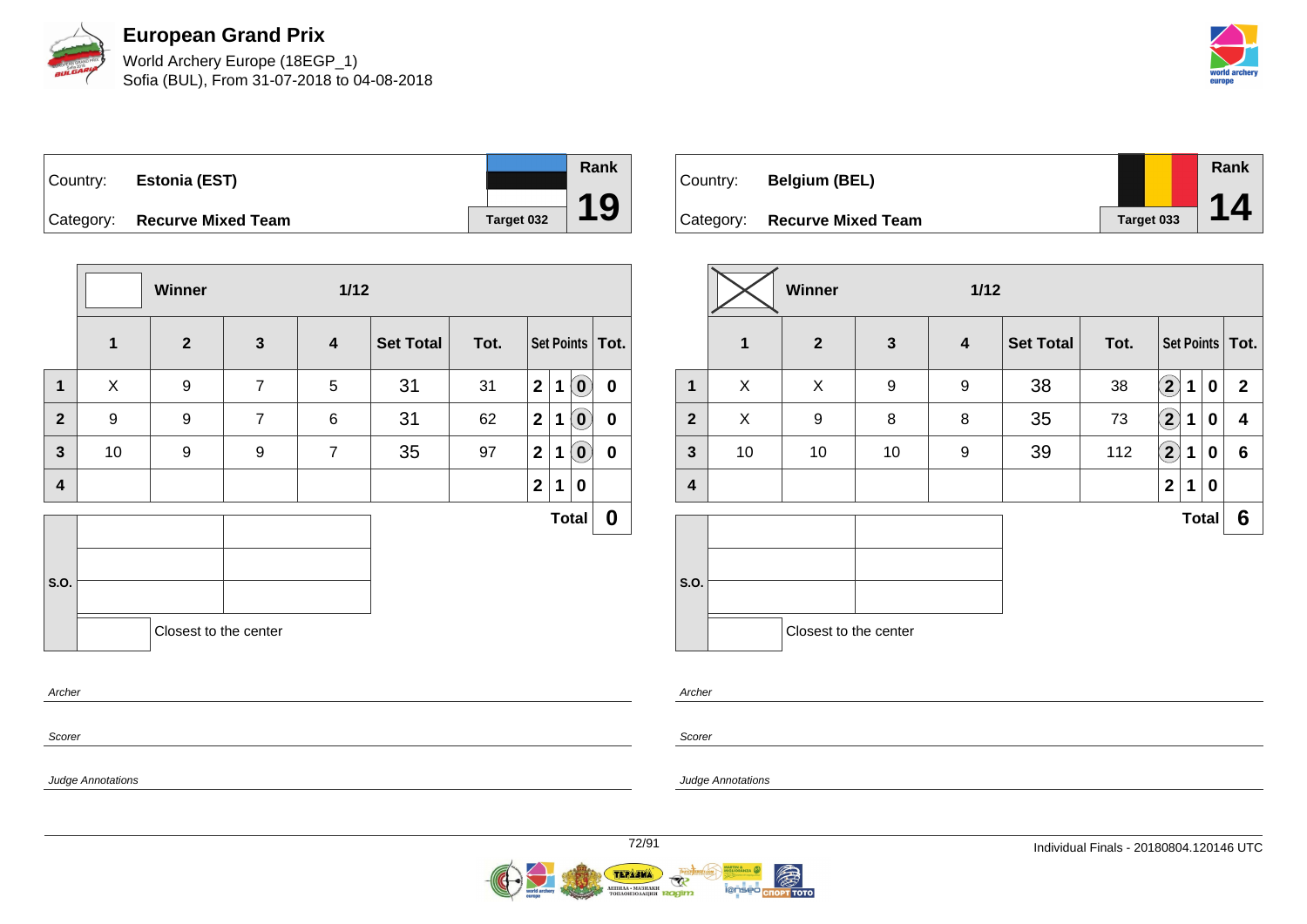



|                              | <b>NZ</b> |
|------------------------------|-----------|
| Country: Great Britain (GBR) | ZN        |

Category: **Recurve Mixed Team Target 034** 



| Country: Latvia (LAT)        |            | Rank |
|------------------------------|------------|------|
|                              |            | nn   |
| Category: Recurve Mixed Team | Target 035 |      |

|                         |              | <b>Winner</b>         |              | $1/12$ |                  |      |                         |                   |                |                   |
|-------------------------|--------------|-----------------------|--------------|--------|------------------|------|-------------------------|-------------------|----------------|-------------------|
|                         | $\mathbf{1}$ | $\overline{2}$        | $\mathbf{3}$ | 4      | <b>Set Total</b> | Tot. |                         |                   |                | Set Points   Tot. |
| 1                       | 10           | 9                     | 8            | 8      | 35               | 35   | $\mathbf{2}$            | 1                 | $(\mathbf{0})$ | 0                 |
| $\overline{2}$          | 9            | 9                     | 9            | 5      | 32               | 67   | $\mathbf{2}$            | 1                 | $(\mathbf{0})$ | $\boldsymbol{0}$  |
| $\mathbf{3}$            | 9            | 9                     | 9            | 8      | 35               | 102  | $\boldsymbol{2}$        | $\left[ 1\right]$ | 0              | 1                 |
| $\overline{\mathbf{4}}$ |              |                       |              |        |                  |      | $\overline{\mathbf{2}}$ | 1                 | $\mathbf 0$    |                   |
|                         |              |                       |              |        |                  |      |                         | <b>Total</b>      |                | 1                 |
| S.O.                    |              | Closest to the center |              |        |                  |      |                         |                   |                |                   |

Archer

Scorer

Judge Annotations

Judge Annotations

**Rank**

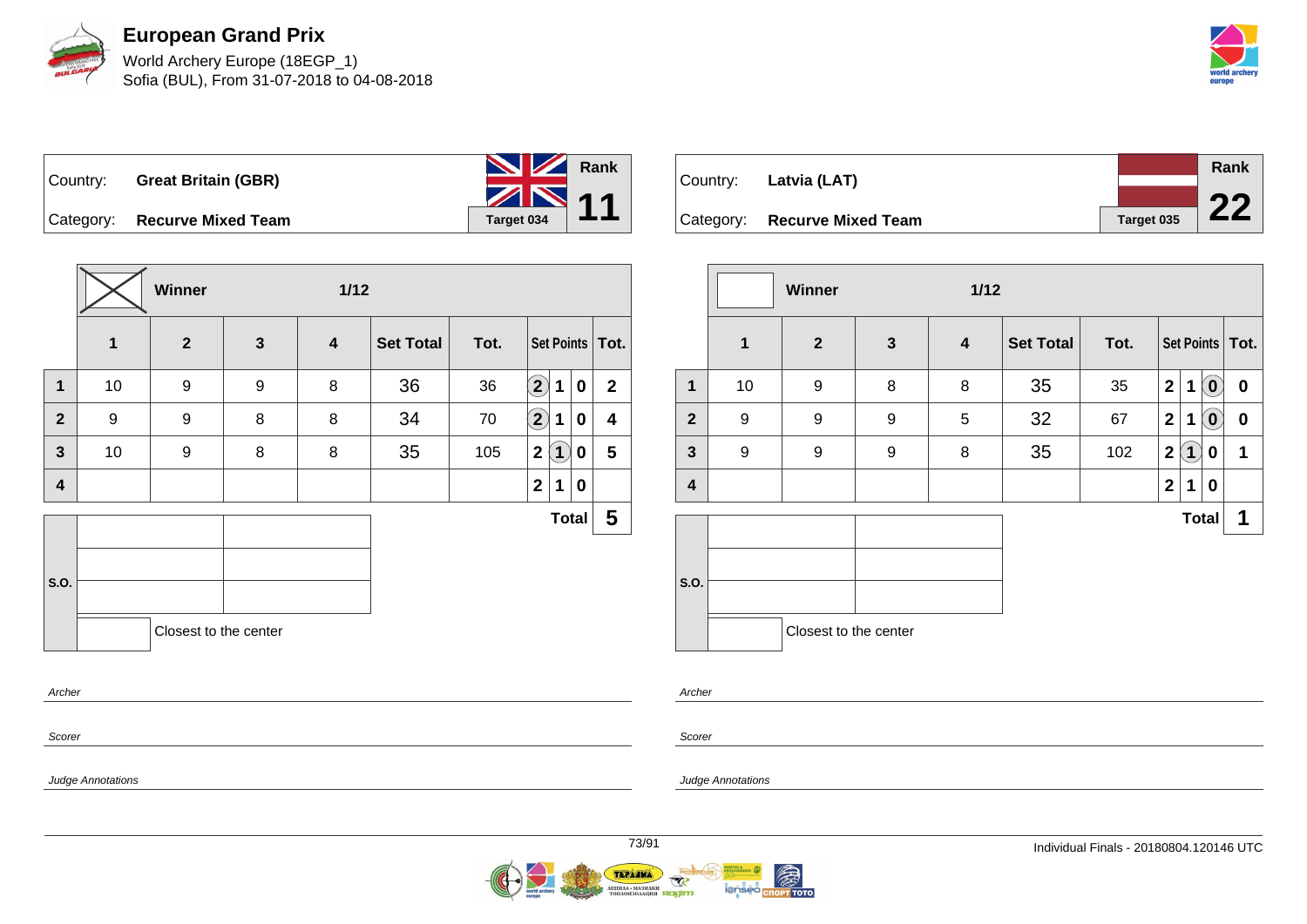

World Archery Europe (18EGP\_1) Sofia (BUL), From 31-07-2018 to 04-08-2018



 $\overline{C^*}$ Country: **Azerbaijan (AZE)** Category: **Recurve Mixed Team Target 036** 



| Country: | <b>Switzerland (SUI)</b>     |            | Rank<br>10 |
|----------|------------------------------|------------|------------|
|          | Category: Recurve Mixed Team | Target 037 |            |

|                |                  | Winner                |                | $1/12$         |                  |      |              |             |              |                         |
|----------------|------------------|-----------------------|----------------|----------------|------------------|------|--------------|-------------|--------------|-------------------------|
|                | 1                | $\overline{2}$        | $\mathbf{3}$   | $\overline{4}$ | <b>Set Total</b> | Tot. |              |             |              | Set Points   Tot.       |
| 1              | $\boldsymbol{9}$ | 9                     | $\overline{7}$ | $\overline{7}$ | 32               | 32   | $\mathbf{2}$ | 1           | 0            | $\mathbf{2}$            |
| $\overline{2}$ | X                | 9                     | 9              | 8              | 36               | 68   | $\mathbf{2}$ | 1           | $\bm{0}$     | $\overline{\mathbf{2}}$ |
| $\mathbf{3}$   | 10               | 10                    | 10             | 9              | 39               | 107  | $\mathbf{2}$ | $\mathbf 1$ | 0            | 4                       |
| 4              | X                | 10                    | 9              | 9              | 38               | 145  | $\mathbf{2}$ | $\mathbf 1$ | 0            | 6                       |
|                |                  |                       |                |                |                  |      |              |             | <b>Total</b> | 6                       |
| S.O.           |                  | Closest to the center |                |                |                  |      |              |             |              |                         |

Scorer

Scorer

Archer

Judge Annotations

Judge Annotations

**Rank**

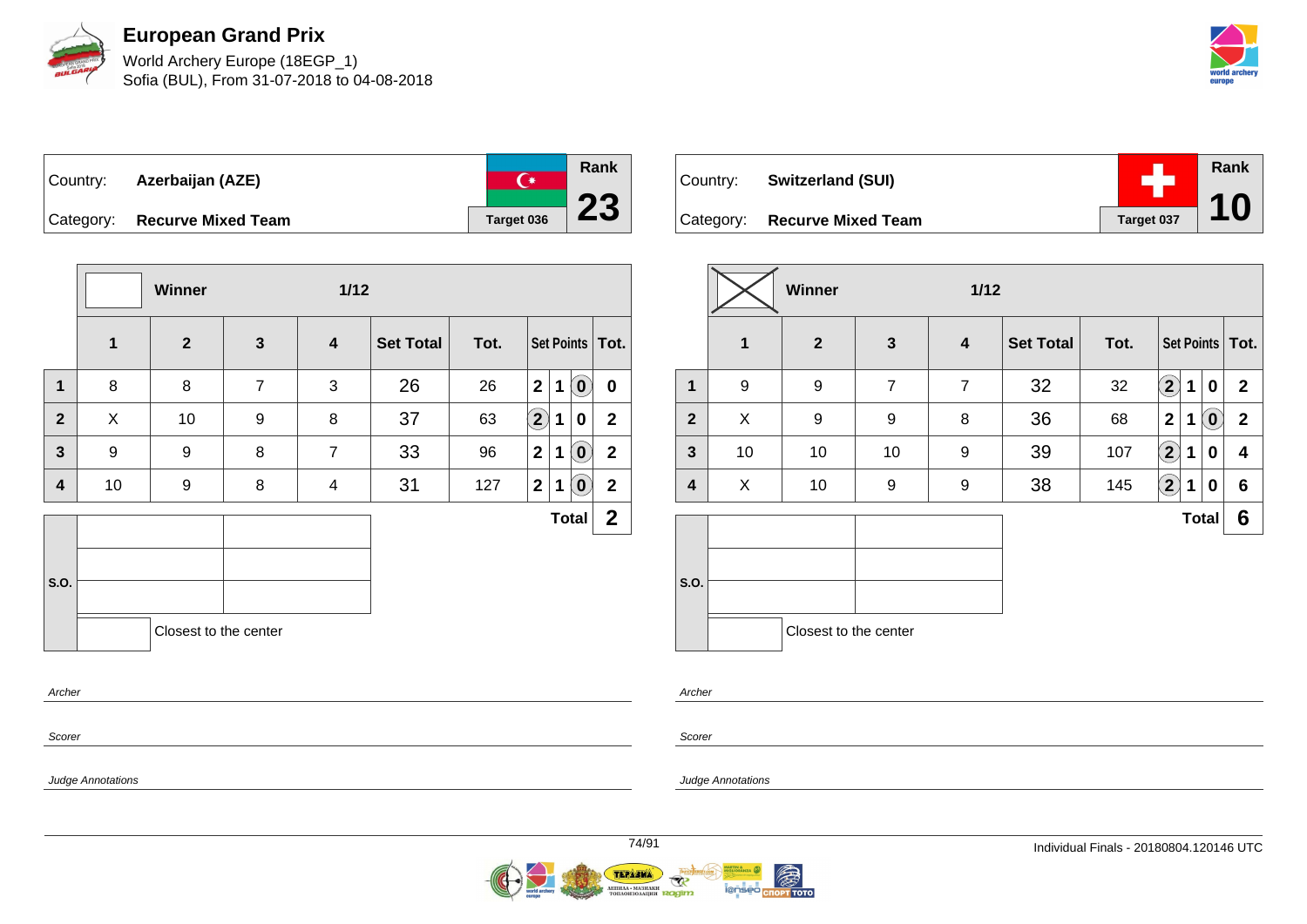

World Archery Europe (18EGP\_1) Sofia (BUL), From 31-07-2018 to 04-08-2018



Country: **Bulgaria (BUL)** Category: **Recurve Mixed Team Target 038** 

|                |              | <b>Winner</b>         |                | $1/12$                  |                  |      |                            |             |                                   |                   |
|----------------|--------------|-----------------------|----------------|-------------------------|------------------|------|----------------------------|-------------|-----------------------------------|-------------------|
|                | $\mathbf{1}$ | $\overline{2}$        | $\mathbf{3}$   | $\overline{\mathbf{4}}$ | <b>Set Total</b> | Tot. |                            |             |                                   | Set Points   Tot. |
| $\mathbf 1$    | 10           | 9                     | 9              | 8                       | 36               | 36   | $\left( \mathbf{2}\right)$ | 1           | 0                                 | $\overline{2}$    |
| $\overline{2}$ | 10           | $\boldsymbol{9}$      | $\overline{7}$ | 6                       | 32               | 68   | $\mathbf{2}$               | 1           | $(\bm{0})$                        | $\mathbf 2$       |
| $\mathbf{3}$   | 9            | $\overline{7}$        | 6              | 5                       | 27               | 95   | $\overline{2}$             | 1           | $\left  \mathbf{0} \right\rangle$ | $\mathbf 2$       |
| 4              | 9            | 9                     | 9              | $\overline{4}$          | 31               | 126  | 2                          | $\mathbf 1$ | $\left( \mathbf{0}\right)$        | $\mathbf{2}$      |
|                |              |                       |                |                         |                  |      |                            |             | <b>Total</b>                      | $\mathbf{2}$      |
| S.O.           |              |                       |                |                         |                  |      |                            |             |                                   |                   |
| Archer         |              | Closest to the center |                |                         |                  |      |                            |             |                                   |                   |

| Country: | Moldova (MDA)                | 喇          | <b>Rank</b> |
|----------|------------------------------|------------|-------------|
|          |                              |            | 18          |
|          | Category: Recurve Mixed Team | Target 039 |             |

|                  |             | Winner                |                  | 1/12                    |                  |      |              |              |                        |                   |
|------------------|-------------|-----------------------|------------------|-------------------------|------------------|------|--------------|--------------|------------------------|-------------------|
|                  | $\mathbf 1$ | $\overline{2}$        | $\mathbf{3}$     | $\overline{\mathbf{4}}$ | <b>Set Total</b> | Tot. |              |              |                        | Set Points   Tot. |
| 1                | X           | 9                     | 8                | 8                       | 35               | 35   | $\mathbf{2}$ | $\mathbf{1}$ | $\tilde{(\mathbf{0})}$ | $\pmb{0}$         |
| $\boldsymbol{2}$ | 10          | 10                    | $\boldsymbol{9}$ | 8                       | 37               | 72   | $\bf \Omega$ | 1            | 0                      | $\mathbf{2}$      |
| $\mathbf{3}$     | 10          | 10                    | 9                | 6                       | 35               | 107  | $\bf \Omega$ | 1            | 0                      | 4                 |
| 4                | 9           | 9                     | 8                | $\overline{7}$          | 33               | 140  | $\bf(2)$     | 1            | 0                      | 6                 |
|                  |             |                       |                  |                         |                  |      |              |              | <b>Total</b>           | 6                 |
| S.O.             |             |                       |                  |                         |                  |      |              |              |                        |                   |
|                  |             | Closest to the center |                  |                         |                  |      |              |              |                        |                   |

Scorer

Scorer

Archer

Judge Annotations

Judge Annotations

**Rank**

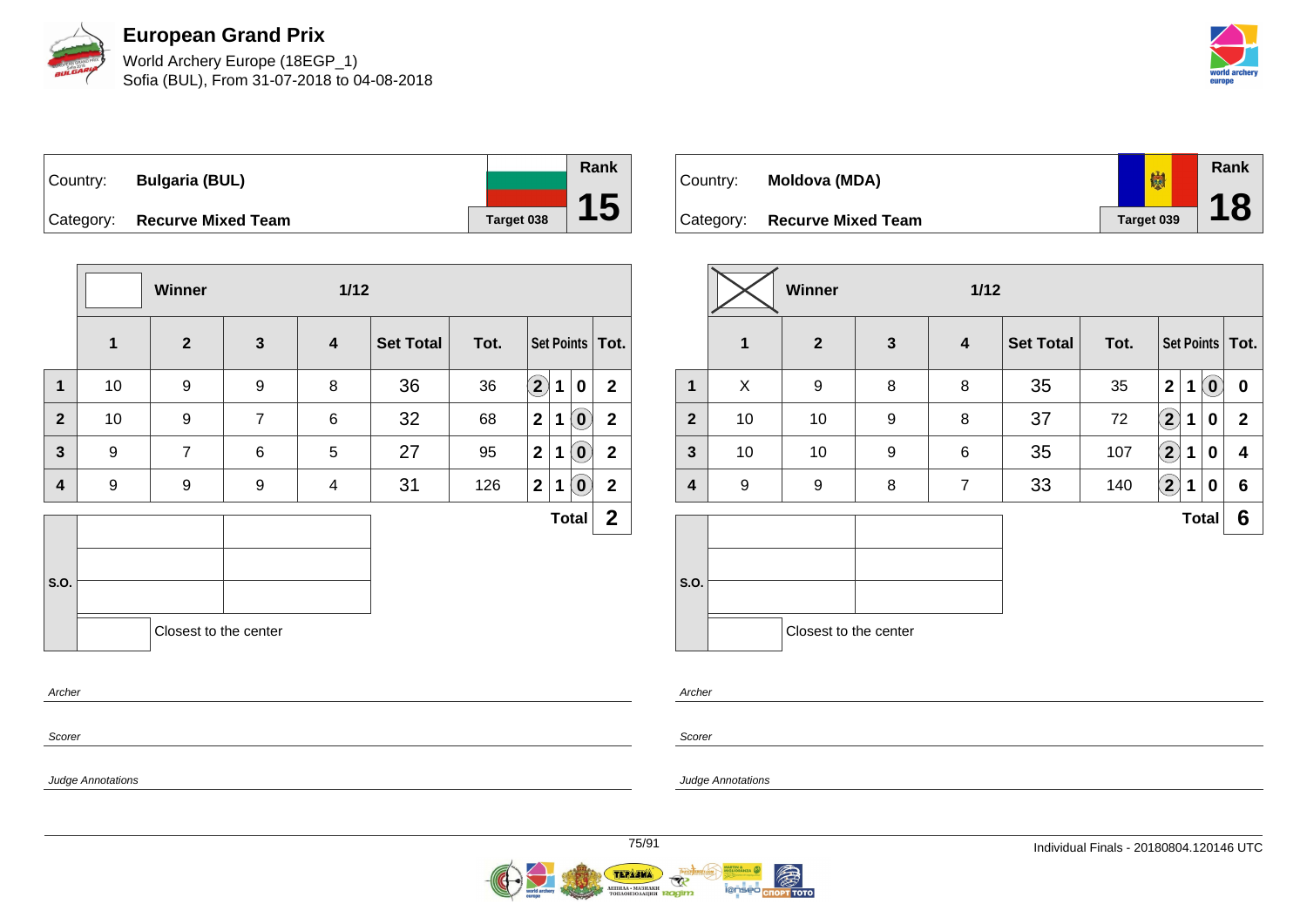

World Archery Europe (18EGP\_1) Sofia (BUL), From 31-07-2018 to 04-08-2018



Country: **Ukraine (UKR)** Category: **Recurve Mixed Team Target 024 Rank 1**

|                |    | <b>Winner</b>         |              | 1/8              |                  |      |                  |   |              |                   |
|----------------|----|-----------------------|--------------|------------------|------------------|------|------------------|---|--------------|-------------------|
|                | 1  | $\overline{2}$        | $\mathbf{3}$ | $\boldsymbol{4}$ | <b>Set Total</b> | Tot. |                  |   |              | Set Points   Tot. |
| $\mathbf 1$    | 10 | $\boldsymbol{9}$      | 8            | $\overline{7}$   | 34               | 34   | $\overline{2}$   | 1 | $\mathbf{O}$ | $\mathbf 0$       |
| $\overline{2}$ | 10 | 10                    | 10           | 9                | 39               | 73   | $\bigcircled{2}$ | 1 | 0            | $\overline{2}$    |
| 3              | X  | 10                    | 10           | 8                | 38               | 111  | $\Large 2$       | 1 | 0            | 4                 |
| 4              | 10 | 10                    | 8            | 8                | 36               | 147  | $\bigcirc$       | 1 | 0            | $6\phantom{1}$    |
|                |    |                       |              |                  |                  |      |                  |   | <b>Total</b> | 6                 |
|                |    |                       |              |                  |                  |      |                  |   |              |                   |
| S.O.           |    |                       |              |                  |                  |      |                  |   |              |                   |
|                |    | Closest to the center |              |                  |                  |      |                  |   |              |                   |
| Archer         |    |                       |              |                  |                  |      |                  |   |              |                   |

| Country:  | <b>Czech Republic (CZE)</b> |            | Rank |
|-----------|-----------------------------|------------|------|
|           |                             |            |      |
| Category: | <b>Recurve Mixed Team</b>   | Target 025 | 16   |

|                |    | <b>Winner</b>         |                  | 1/8            |                  |      |              |              |                                                     |                   |
|----------------|----|-----------------------|------------------|----------------|------------------|------|--------------|--------------|-----------------------------------------------------|-------------------|
|                | 1  | $\overline{2}$        | $\mathbf{3}$     | 4              | <b>Set Total</b> | Tot. |              |              |                                                     | Set Points   Tot. |
| $\mathbf 1$    | 9  | 9                     | $\boldsymbol{9}$ | 8              | 35               | 35   | $\bf (2)$    | 1            | 0                                                   | $\mathbf{2}$      |
| $\overline{2}$ | 10 | 9                     | 9                | $\overline{7}$ | 35               | 70   | $\mathbf{2}$ | 1            | $\left[ \begin{matrix} 0 \end{matrix} \right]$      | $\mathbf{2}$      |
| $\mathbf{3}$   | 9  | 9                     | 9                | 8              | 35               | 105  | $\mathbf{2}$ | 1            | $\left( \begin{matrix} 0 \\ 0 \end{matrix} \right)$ | $\mathbf{2}$      |
| 4              | 10 | 8                     | 8                | $\overline{7}$ | 33               | 138  | $\mathbf{2}$ | 1            | $\overline{\mathbf{0}}$                             | $\mathbf{2}$      |
|                |    |                       |                  |                |                  |      |              | <b>Total</b> |                                                     | $\mathbf{2}$      |
| S.O.           |    | Closest to the center |                  |                |                  |      |              |              |                                                     |                   |

Scorer

Archer

Judge Annotations

Scorer

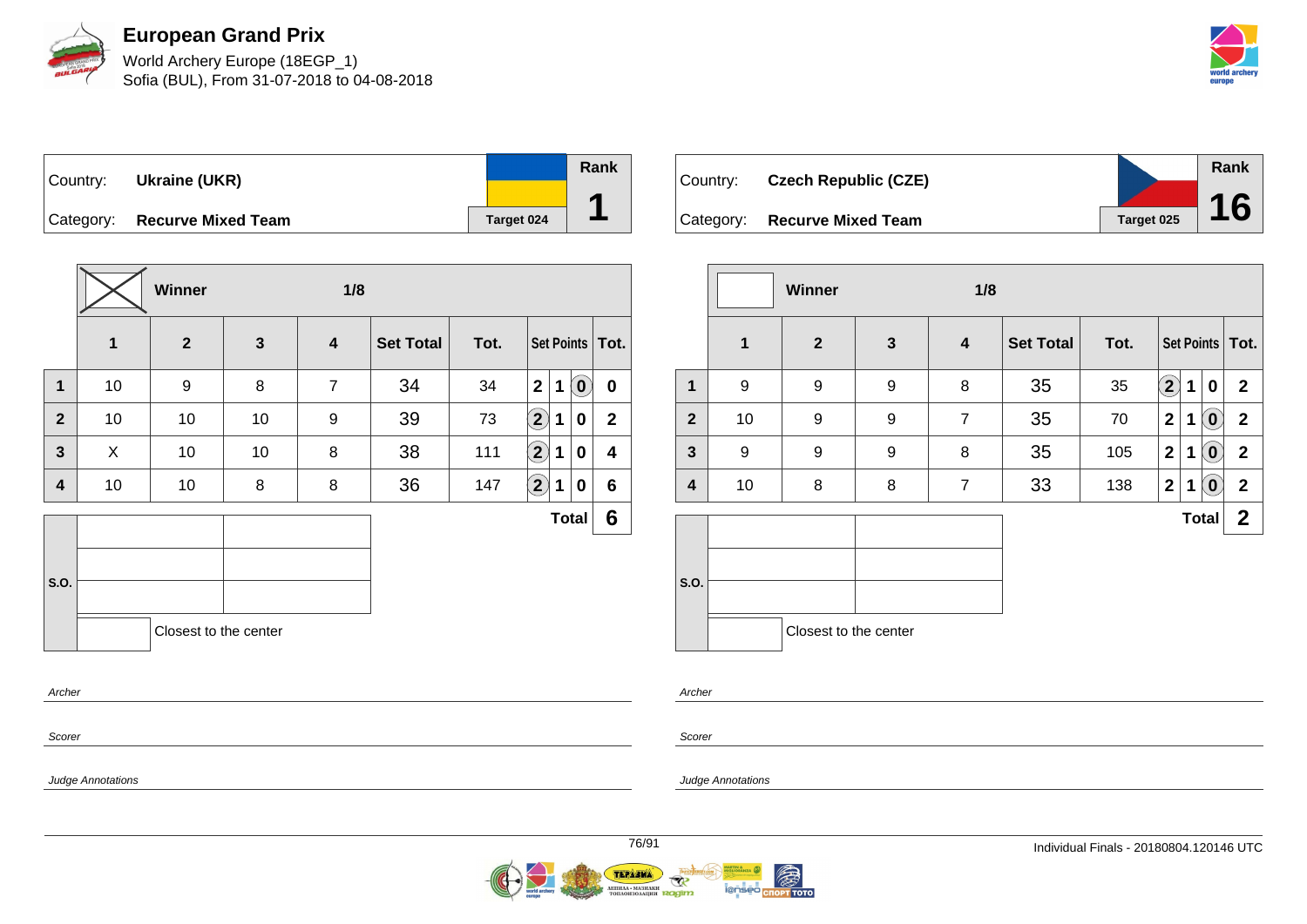

World Archery Europe (18EGP\_1) Sofia (BUL), From 31-07-2018 to 04-08-2018



**Rank**  $\begin{tabular}{|c|c|c|c|c|} \hline & \# & \# \\ \hline \end{tabular}$ Country: **Slovakia (SVK) 9** Category: **Recurve Mixed Team Target 026** 

|                         |                  | Winner                |              | 1/8                     |                  |      |                            |              |                            |                   |
|-------------------------|------------------|-----------------------|--------------|-------------------------|------------------|------|----------------------------|--------------|----------------------------|-------------------|
|                         | $\mathbf 1$      | $\overline{2}$        | $\mathbf{3}$ | $\overline{\mathbf{4}}$ | <b>Set Total</b> | Tot. |                            |              |                            | Set Points   Tot. |
| $\mathbf{1}$            | 10               | 9                     | 9            | $\overline{7}$          | 35               | 35   | $\overline{\mathbf{2}}$    | $\mathbf{1}$ | $\left( \mathbf{0}\right)$ | $\mathbf 0$       |
| $\mathbf{2}$            | X                | 10                    | 10           | 8                       | 38               | 73   | $\left( \mathbf{2}\right)$ | 1            | 0                          | $\mathbf{2}$      |
| 3                       | X                | X                     | 10           | $\overline{7}$          | 37               | 110  | $\left( \mathbf{2}\right)$ | 1            | 0                          | 4                 |
| $\overline{\mathbf{4}}$ | $\boldsymbol{9}$ | 9                     | 9            | 8                       | 35               | 145  | $\mathbf 2$                | 1            | $\left( \textbf{0}\right)$ | 4                 |
|                         |                  | 10                    |              | 10                      |                  |      |                            | <b>Total</b> |                            | 4                 |
|                         |                  |                       |              |                         |                  |      |                            |              |                            |                   |
| S.O.                    |                  |                       |              |                         |                  |      |                            |              |                            |                   |
|                         |                  | Closest to the center |              |                         |                  |      |                            |              |                            |                   |
| Archer                  |                  |                       |              |                         |                  |      |                            |              |                            |                   |

| Country: | Austria (AUT)                |            | Rank |
|----------|------------------------------|------------|------|
|          |                              |            | O    |
|          | Category: Recurve Mixed Team | Target 027 | O    |

|              |    | <b>Winner</b>         |              | 1/8                     |                  |      |                            |             |                            |                   |
|--------------|----|-----------------------|--------------|-------------------------|------------------|------|----------------------------|-------------|----------------------------|-------------------|
|              | 1  | $\overline{2}$        | $\mathbf{3}$ | $\overline{\mathbf{4}}$ | <b>Set Total</b> | Tot. |                            |             |                            | Set Points   Tot. |
| $\mathbf 1$  | X  | 10                    | 9            | $\overline{7}$          | 36               | 36   | $\mathbf{2}$               | 1           | 0                          | $\overline{2}$    |
| $\mathbf{2}$ | 9  | $\boldsymbol{9}$      | 8            | 8                       | 34               | 70   | $\overline{2}$             | $\mathbf 1$ | $\left( \mathbf{0}\right)$ | $\mathbf{2}$      |
| $\mathbf{3}$ | 10 | 10                    | 8            | 8                       | 36               | 106  | $\overline{2}$             | 1           | $\left( \mathbf{0}\right)$ | $\mathbf{2}$      |
| 4            | X  | 9                     | 9            | 8                       | 36               | 142  | $\left( \mathbf{2}\right)$ | $\mathbf 1$ | 0                          | 4                 |
|              |    | X                     |              | 10                      |                  |      |                            |             | <b>Total</b>               | 5                 |
|              |    |                       |              |                         |                  |      |                            |             |                            |                   |
| S.O.         |    |                       |              |                         |                  |      |                            |             |                            |                   |
|              |    | Closest to the center |              |                         |                  |      |                            |             |                            |                   |

Archer

Scorer

Judge Annotations

Judge Annotations

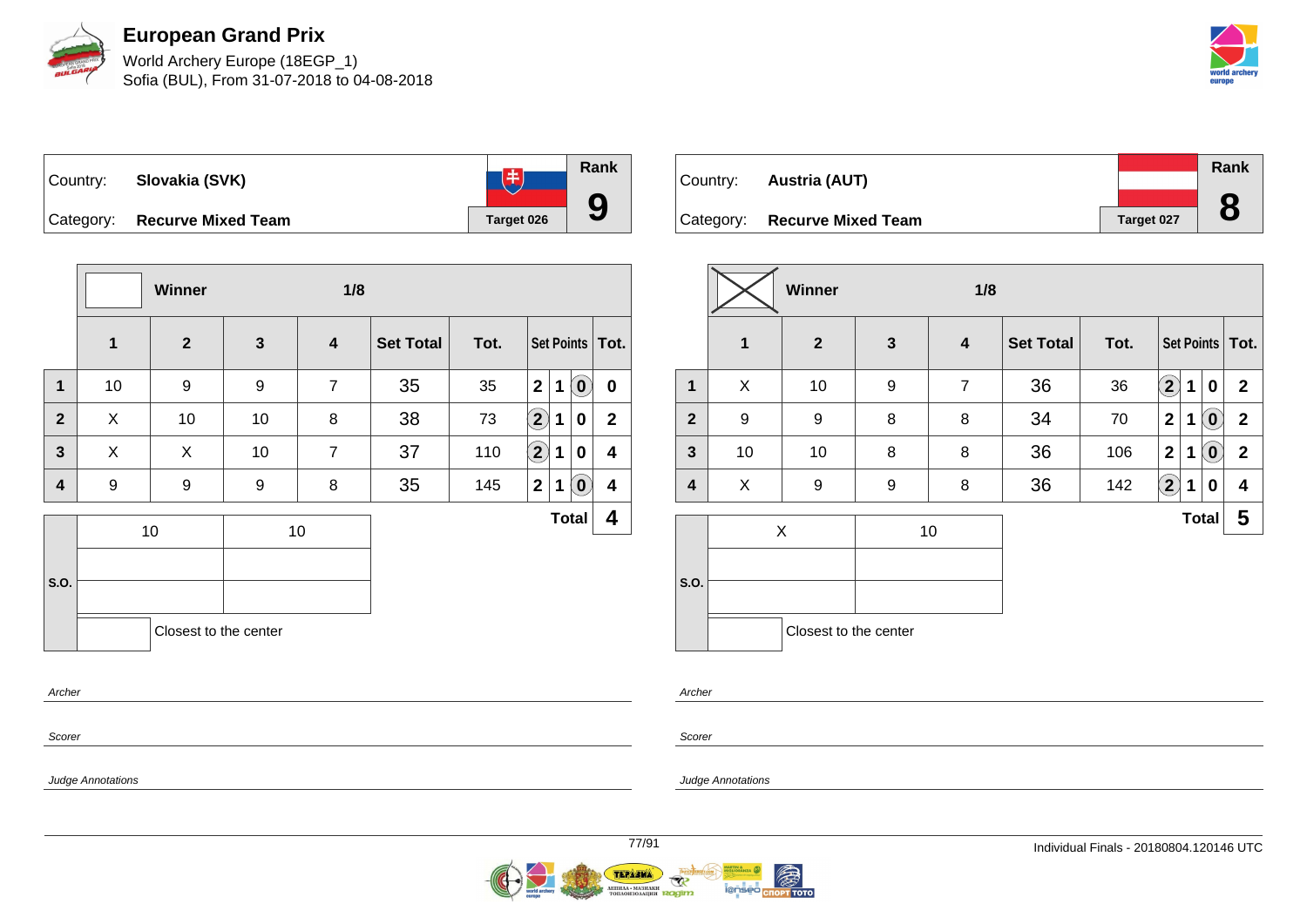

World Archery Europe (18EGP\_1) Sofia (BUL), From 31-07-2018 to 04-08-2018



| Country:  | <b>Belarus (BLR)</b>      |            |
|-----------|---------------------------|------------|
| Category: | <b>Recurve Mixed Team</b> | Target 028 |

|                |              | Winner                |                | 1/8                     |                  |      |                |             |                            |                   |
|----------------|--------------|-----------------------|----------------|-------------------------|------------------|------|----------------|-------------|----------------------------|-------------------|
|                | $\mathbf{1}$ | $\overline{2}$        | $\mathbf{3}$   | $\overline{\mathbf{4}}$ | <b>Set Total</b> | Tot. |                |             |                            | Set Points   Tot. |
| $\mathbf 1$    | 9            | 8                     | 8              | 8                       | 33               | 33   | $\overline{2}$ | $\mathbf 1$ | $\left( \mathbf{0}\right)$ | $\mathbf 0$       |
| $\overline{2}$ | 10           | 8                     | 8              | $\overline{7}$          | 33               | 66   | 2 <sup>1</sup> | 1           | $\mathbf{0}^{\prime}$      | $\mathbf 0$       |
| 3              | X            | 9                     | $\overline{7}$ | 6                       | 32               | 98   | $\mathbf{2}$   | 1           | $\bm{0}$                   | 0                 |
| 4              |              |                       |                |                         |                  |      | $\mathbf{2}$   | 1           | 0                          |                   |
|                |              |                       |                |                         |                  |      |                |             | <b>Total</b>               | $\mathbf 0$       |
| S.O.           |              | Closest to the center |                |                         |                  |      |                |             |                            |                   |
| Archer         |              |                       |                |                         |                  |      |                |             |                            |                   |

| Country: | Croatia (CRO)                |            | <b>Rank</b> |
|----------|------------------------------|------------|-------------|
|          | Category: Recurve Mixed Team | Target 029 |             |

|                         |              | Winner                |              | 1/8            |                  |      |                            |             |              |                   |
|-------------------------|--------------|-----------------------|--------------|----------------|------------------|------|----------------------------|-------------|--------------|-------------------|
|                         | $\mathbf{1}$ | $\mathbf{2}$          | $\mathbf{3}$ | 4              | <b>Set Total</b> | Tot. |                            |             |              | Set Points   Tot. |
| 1                       | 10           | 10                    | 8            | $\overline{7}$ | 35               | 35   | $\left( \mathbf{2}\right)$ | $\mathbf 1$ | 0            | $\mathbf{2}$      |
| $\overline{2}$          | 10           | 9                     | 9            | 8              | 36               | 71   | $\bf(2)$                   | 1           | 0            | 4                 |
| $\mathbf{3}$            | 10           | 8                     | 8            | $\overline{7}$ | 33               | 104  | $\bf{(2)}$                 | 1           | 0            | $6\phantom{1}$    |
| $\overline{\mathbf{4}}$ |              |                       |              |                |                  |      | $\overline{2}$             | 1           | 0            |                   |
|                         |              |                       |              |                |                  |      |                            |             | <b>Total</b> | 6                 |
|                         |              |                       |              |                |                  |      |                            |             |              |                   |
| S.O.                    |              |                       |              |                |                  |      |                            |             |              |                   |
|                         |              | Closest to the center |              |                |                  |      |                            |             |              |                   |

Archer

Scorer

Judge Annotations

Scorer

Judge Annotations

**Rank**

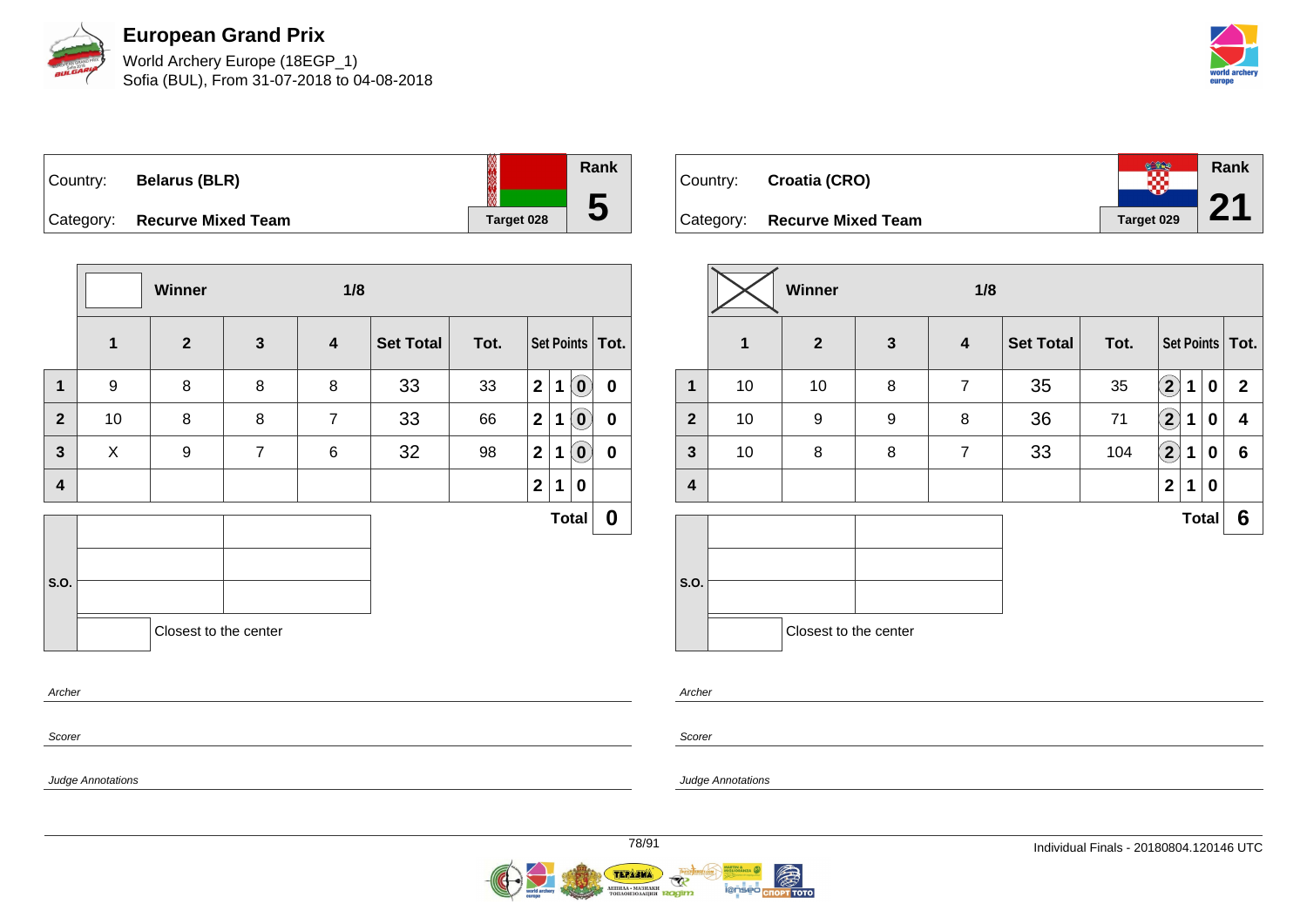

World Archery Europe (18EGP\_1) Sofia (BUL), From 31-07-2018 to 04-08-2018



| Country: | Georgia (GEO)                | $+$ $+$ $\sqrt{2}$ Rank        |  |
|----------|------------------------------|--------------------------------|--|
|          |                              | $\frac{+}{1}$ $\frac{+}{1}$ 13 |  |
|          | Category: Recurve Mixed Team |                                |  |

**Winner 1/8 1 2 3 4 Set Total Tot. Set Points Tot. 1** X 9 9 7 35 35 **2 1 0 0**  $2$  | 10 | 9 | 9 | 8 | 36 | 71 | $2(1)$  **0** | 1 **3** X 9 8 8 35 106 **2 1 0 1 4 2 1 0 S.O. Total 1** Closest to the center

| Country: | Russia (RUS)                 |            | Rank |
|----------|------------------------------|------------|------|
|          | Category: Recurve Mixed Team | Target 031 |      |

|                         |    | Winner                |              | 1/8              |                  |      |                   |                   |   |                         |
|-------------------------|----|-----------------------|--------------|------------------|------------------|------|-------------------|-------------------|---|-------------------------|
|                         | 1  | $\mathbf{2}$          | $\mathbf{3}$ | $\boldsymbol{4}$ | <b>Set Total</b> | Tot. |                   |                   |   | Set Points   Tot.       |
| $\mathbf 1$             | 10 | 10                    | 9            | 9                | 38               | 38   | $\mathbf{2}$      | 1                 | 0 | $\mathbf{2}$            |
| $\overline{2}$          | 10 | 9                     | 9            | 8                | 36               | 74   | $\mathbf{2}$      | $\left( 1\right)$ | 0 | $\mathbf{3}$            |
| $\mathbf{3}$            | 10 | 9                     | 9            | 8                | 36               | 110  | $\left( 2\right)$ | 1                 | 0 | $\overline{\mathbf{5}}$ |
| $\overline{\mathbf{4}}$ |    |                       |              |                  |                  |      | $\mathbf{2}$      | 1                 | 0 |                         |
|                         |    |                       |              |                  |                  |      |                   | <b>Total</b>      |   | 5                       |
| S.O.                    |    |                       |              |                  |                  |      |                   |                   |   |                         |
|                         |    | Closest to the center |              |                  |                  |      |                   |                   |   |                         |

Archer

Scorer

Scorer

Archer

Judge Annotations

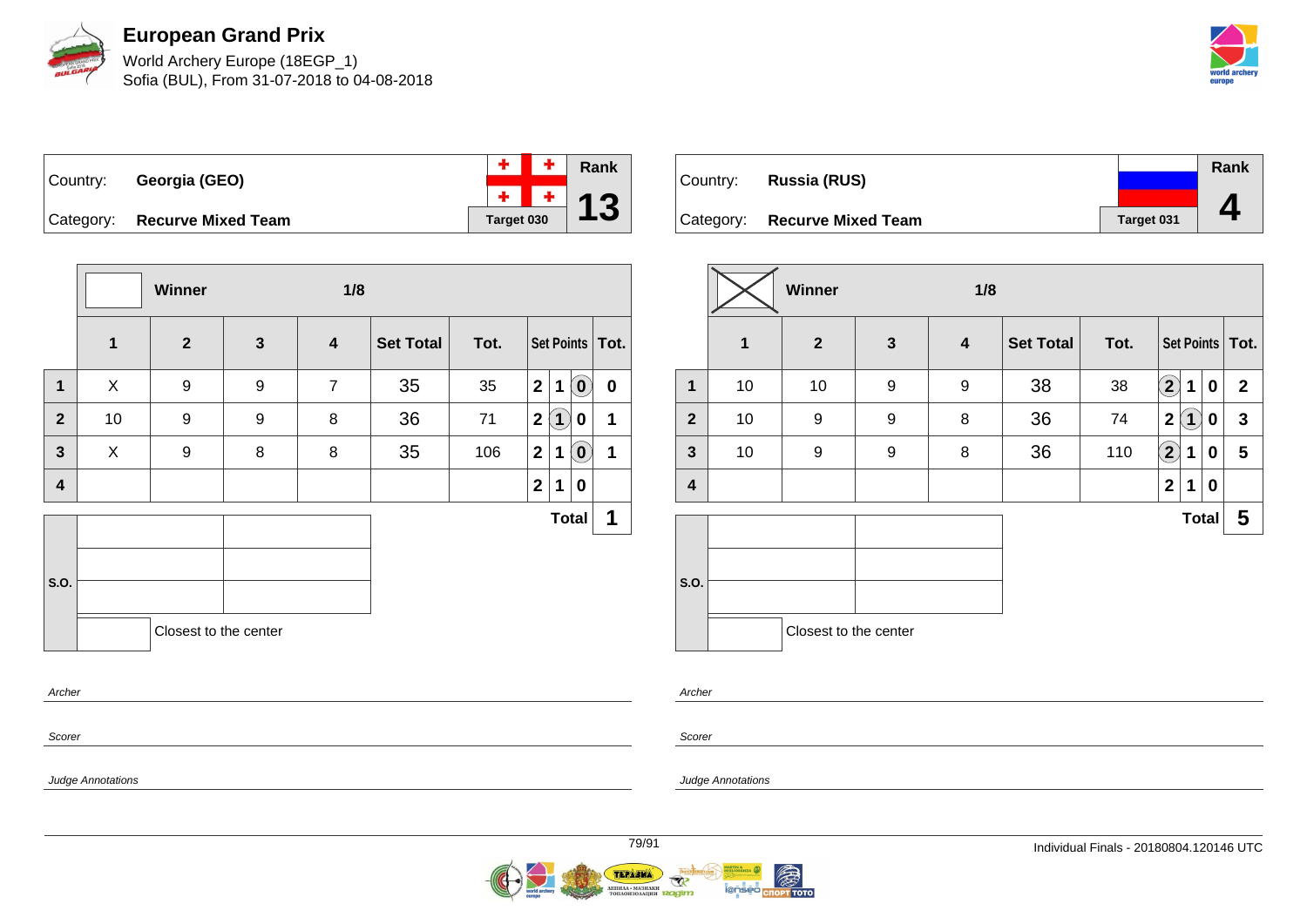

World Archery Europe (18EGP\_1) Sofia (BUL), From 31-07-2018 to 04-08-2018



| Country: | Japan (JPN)                  |            | Ran |
|----------|------------------------------|------------|-----|
|          | Category: Recurve Mixed Team | Target 032 |     |

|              |                  | Winner                |              | 1/8 |                  |      |                |             |                            |                   |
|--------------|------------------|-----------------------|--------------|-----|------------------|------|----------------|-------------|----------------------------|-------------------|
|              | $\mathbf{1}$     | $\overline{2}$        | $\mathbf{3}$ | 4   | <b>Set Total</b> | Tot. |                |             |                            | Set Points   Tot. |
| $\mathbf{1}$ | $\boldsymbol{9}$ | $\boldsymbol{9}$      | 8            | 8   | 34               | 34   | $\overline{2}$ | 1           | $\left( \mathbf{0}\right)$ | $\mathbf 0$       |
| $\mathbf{2}$ | 10               | $\boldsymbol{9}$      | 8            | 8   | 35               | 69   | 2 <sup>1</sup> | $\mathbf 1$ | $\left( \mathbf{0}\right)$ | $\boldsymbol{0}$  |
| $\mathbf{3}$ | 10               | 9                     | 8            | 8   | 35               | 104  | 2 <sup>1</sup> | 1           | $\left( \mathbf{0}\right)$ | $\boldsymbol{0}$  |
| 4            |                  |                       |              |     |                  |      | $\mathbf{2}$   | 1           | 0                          |                   |
|              |                  |                       |              |     |                  |      |                |             | <b>Total</b>               | $\mathbf 0$       |
|              |                  |                       |              |     |                  |      |                |             |                            |                   |
| S.O.         |                  |                       |              |     |                  |      |                |             |                            |                   |
|              |                  | Closest to the center |              |     |                  |      |                |             |                            |                   |
| Archer       |                  |                       |              |     |                  |      |                |             |                            |                   |

| Country:  | <b>Belgium (BEL)</b>      |            | Rank |
|-----------|---------------------------|------------|------|
| Category: | <b>Recurve Mixed Team</b> | Target 033 | 14   |

|                |              | Winner                |              | 1/8              |                  |      |                   |             |              |                   |
|----------------|--------------|-----------------------|--------------|------------------|------------------|------|-------------------|-------------|--------------|-------------------|
|                | $\mathbf{1}$ | $\overline{2}$        | $\mathbf{3}$ | $\boldsymbol{4}$ | <b>Set Total</b> | Tot. |                   |             |              | Set Points   Tot. |
| 1              | X            | 9                     | 9            | $\overline{7}$   | 35               | 35   | $\left( 2\right)$ | $\mathbf 1$ | 0            | $\overline{2}$    |
| $\overline{2}$ | X            | 9                     | 9            | 8                | 36               | 71   | $\Omega$          | 1           | 0            | 4                 |
| $\mathbf{3}$   | X            | 10                    | 9            | 9                | 38               | 109  | $\left( 2\right)$ | 1           | 0            | $6\phantom{1}$    |
| 4              |              |                       |              |                  |                  |      | $\mathbf 2$       | 1           | 0            |                   |
|                |              |                       |              |                  |                  |      |                   |             | <b>Total</b> | 6                 |
| S.O.           |              |                       |              |                  |                  |      |                   |             |              |                   |
|                |              | Closest to the center |              |                  |                  |      |                   |             |              |                   |

Archer

Scorer

Judge Annotations

Scorer

Judge Annotations

**Rank**

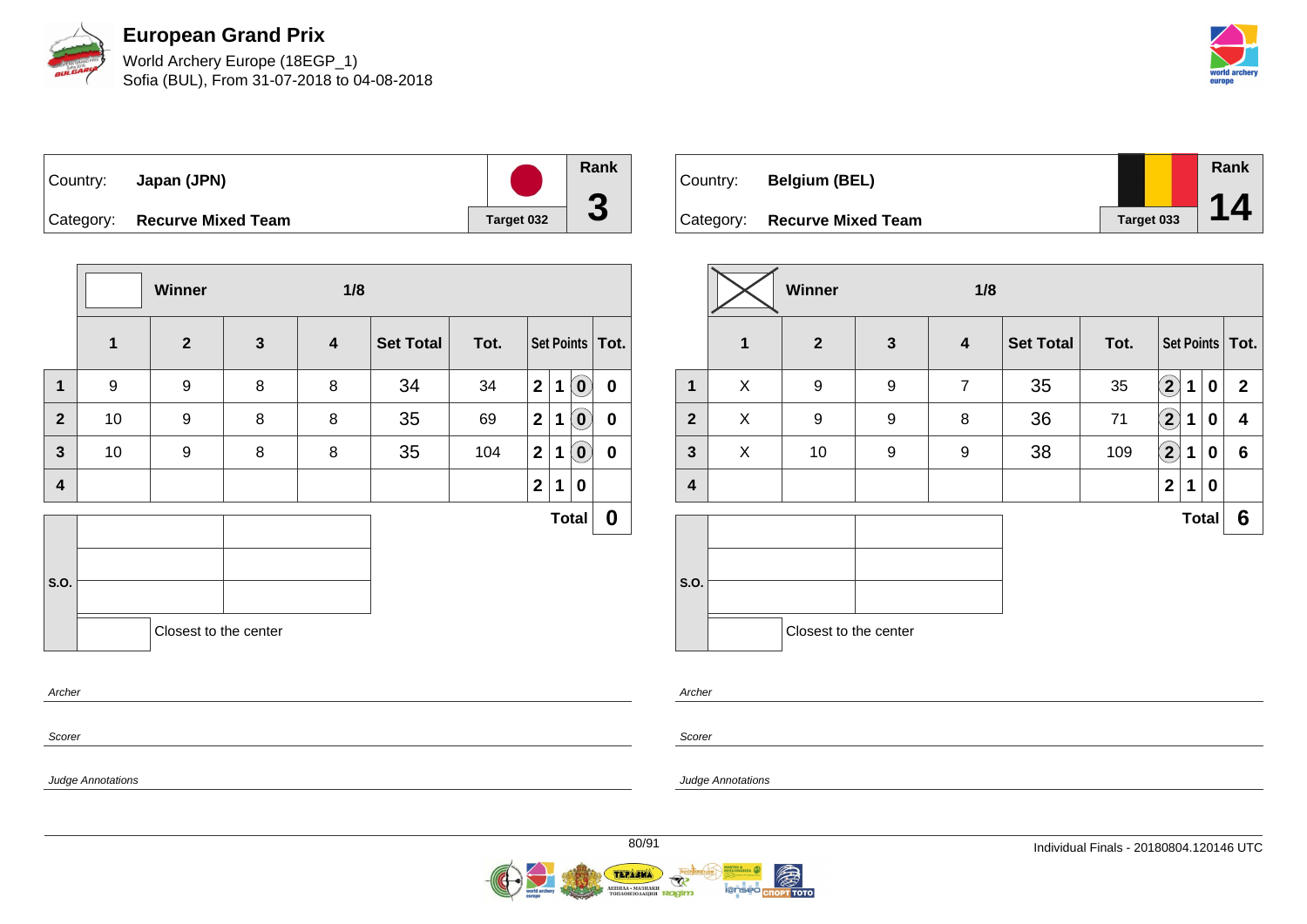



Country: **Great Britain (GBR)**



Category: **Recurve Mixed Team Target 034** 

|                |                  | Winner                |              | 1/8                     |                  |      |                   |   |                            |                         |
|----------------|------------------|-----------------------|--------------|-------------------------|------------------|------|-------------------|---|----------------------------|-------------------------|
|                | $\mathbf 1$      | $\overline{2}$        | $\mathbf{3}$ | $\overline{\mathbf{4}}$ | <b>Set Total</b> | Tot. |                   |   |                            | Set Points   Tot.       |
| $\mathbf 1$    | X                | 9                     | 9            | $\overline{7}$          | 35               | 35   | $\mathbf{2}$      | 1 | 0                          | $\mathbf{2}$            |
| $\overline{2}$ | X                | 8                     | 8            | 8                       | 34               | 69   | $\mathbf{2}$      | 1 | $\mathbf{0}$               | $\mathbf{2}$            |
| $\mathbf{3}$   | $\boldsymbol{9}$ | 9                     | 8            | 8                       | 34               | 103  | $\mathbf{2}$      | 1 | $\left( \mathbf{0}\right)$ | $\overline{2}$          |
| 4              | X                | 9                     | 9            | $\overline{7}$          | 35               | 138  | $\left( 2\right)$ | 1 | 0                          | $\overline{\mathbf{4}}$ |
|                |                  | X                     |              | 9                       |                  |      |                   |   | <b>Total</b>               | 5                       |
|                |                  |                       |              |                         |                  |      |                   |   |                            |                         |
| S.O.           |                  |                       |              |                         |                  |      |                   |   |                            |                         |
|                |                  | Closest to the center |              |                         |                  |      |                   |   |                            |                         |
| Archer         |                  |                       |              |                         |                  |      |                   |   |                            |                         |

|          |                              |            | Rank |  |
|----------|------------------------------|------------|------|--|
| Country: | <b>Netherlands (NED)</b>     |            |      |  |
|          |                              |            |      |  |
|          | Category: Recurve Mixed Team | Target 035 |      |  |

|                |    | <b>Winner</b>         |              | 1/8 |                  |      |              |   |                                                |                         |
|----------------|----|-----------------------|--------------|-----|------------------|------|--------------|---|------------------------------------------------|-------------------------|
|                | 1  | $\overline{2}$        | $\mathbf{3}$ | 4   | <b>Set Total</b> | Tot. |              |   |                                                | Set Points   Tot.       |
| $\mathbf 1$    | 9  | 9                     | 8            | 8   | 34               | 34   | $\mathbf{2}$ | 1 | $\left( \begin{matrix} 0 \end{matrix} \right)$ | 0                       |
| $\overline{2}$ | 10 | 9                     | 8            | 8   | 35               | 69   | $\bf(2)$     | 1 | 0                                              | $\mathbf{2}$            |
| $\mathbf{3}$   | 10 | 9                     | 8            | 8   | 35               | 104  | $\bf(2)$     | 1 | $\bf{0}$                                       | 4                       |
| 4              | 10 | 8                     | 8            | 8   | 34               | 138  | $\mathbf{2}$ | 1 | $\left( \mathbf{0}\right)$                     | $\overline{\mathbf{4}}$ |
|                |    | 10                    | 9            |     |                  |      |              |   | <b>Total</b>                                   | 4                       |
| S.O.           |    |                       |              |     |                  |      |              |   |                                                |                         |
|                |    | Closest to the center |              |     |                  |      |              |   |                                                |                         |

Archer

Scorer

Judge Annotations

Scorer

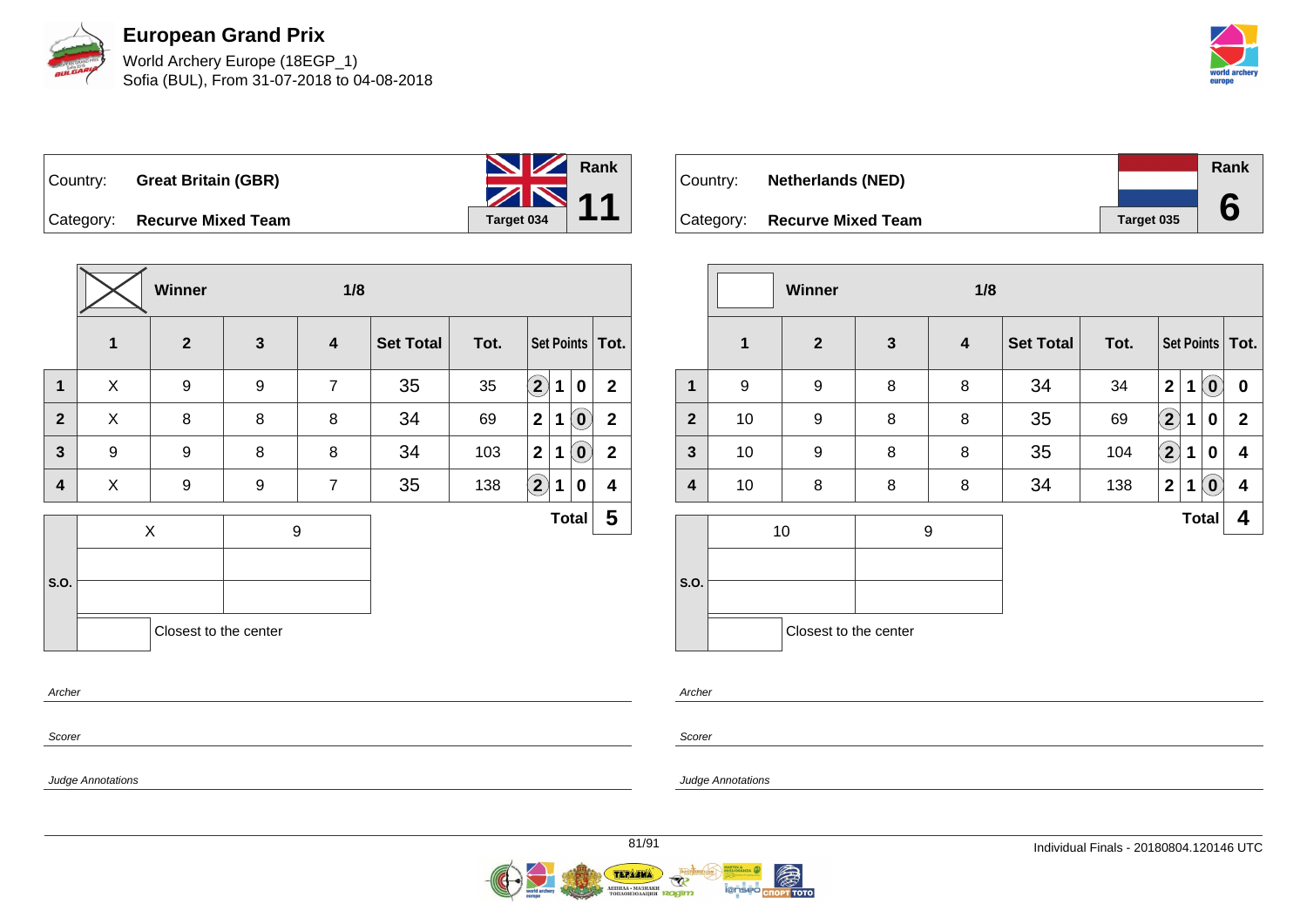

World Archery Europe (18EGP\_1) Sofia (BUL), From 31-07-2018 to 04-08-2018



Country: **Poland (POL)** Category: **Recurve Mixed Team Target 036 Rank 7**

|                         |   | Winner<br>1/8         |              |                         |                  |      |                            |     |              |                   |  |
|-------------------------|---|-----------------------|--------------|-------------------------|------------------|------|----------------------------|-----|--------------|-------------------|--|
|                         | 1 | $\overline{2}$        | $\mathbf{3}$ | $\overline{\mathbf{4}}$ | <b>Set Total</b> | Tot. |                            |     |              | Set Points   Tot. |  |
| $\mathbf{1}$            | 9 | 9                     | 9            | 8                       | 35               | 35   | $\left( \mathbf{2}\right)$ | 1   | $\pmb{0}$    | $\overline{2}$    |  |
| $\overline{2}$          | X | 10                    | 9            | 9                       | 38               | 73   | $\left( \mathbf{2}\right)$ | 1   | 0            | 4                 |  |
| $\mathbf{3}$            | X | 9                     | 9            | 8                       | 36               | 109  | $\mathbf{2}$               | (1) | 0            | $5\phantom{.0}$   |  |
| $\overline{\mathbf{4}}$ |   |                       |              |                         |                  |      | $\overline{2}$             | 1   | $\mathbf 0$  |                   |  |
|                         |   |                       |              |                         |                  |      |                            |     | <b>Total</b> | 5                 |  |
|                         |   |                       |              |                         |                  |      |                            |     |              |                   |  |
| S.O.                    |   |                       |              |                         |                  |      |                            |     |              |                   |  |
|                         |   | Closest to the center |              |                         |                  |      |                            |     |              |                   |  |
| Archer                  |   |                       |              |                         |                  |      |                            |     |              |                   |  |

| Country: Switzerland (SUI)   |            | Rank |
|------------------------------|------------|------|
| Category: Recurve Mixed Team | Target 037 | 10   |

|                         |              | <b>Winner</b>         |              | 1/8                     |                  |      |                |                   |                            |                   |
|-------------------------|--------------|-----------------------|--------------|-------------------------|------------------|------|----------------|-------------------|----------------------------|-------------------|
|                         | $\mathbf{1}$ | $\mathbf{2}$          | $\mathbf{3}$ | $\overline{\mathbf{4}}$ | <b>Set Total</b> | Tot. |                |                   |                            | Set Points   Tot. |
| 1                       | 10           | 9                     | 8            | $\,6$                   | 33               | 33   | $\overline{2}$ | $\mathbf 1$       | $\left( \mathbf{0}\right)$ | 0                 |
| $\mathbf{2}$            | 10           | 9                     | 9            | 9                       | 37               | 70   | $\mathbf{2}$   | $\mathbf 1$       | $(\mathbf{0})$             | $\boldsymbol{0}$  |
| $\mathbf{3}$            | 10           | 10                    | 9            | $\overline{7}$          | 36               | 106  | $\mathbf 2$    | $\left( 1\right)$ | 0                          | 1                 |
| $\overline{\mathbf{4}}$ |              |                       |              |                         |                  |      | $\mathbf{2}$   | 1                 | 0                          |                   |
|                         |              |                       |              |                         |                  |      |                | <b>Total</b>      |                            | 1                 |
| S.O.                    |              |                       |              |                         |                  |      |                |                   |                            |                   |
|                         |              | Closest to the center |              |                         |                  |      |                |                   |                            |                   |

Archer

Scorer

Judge Annotations

Judge Annotations

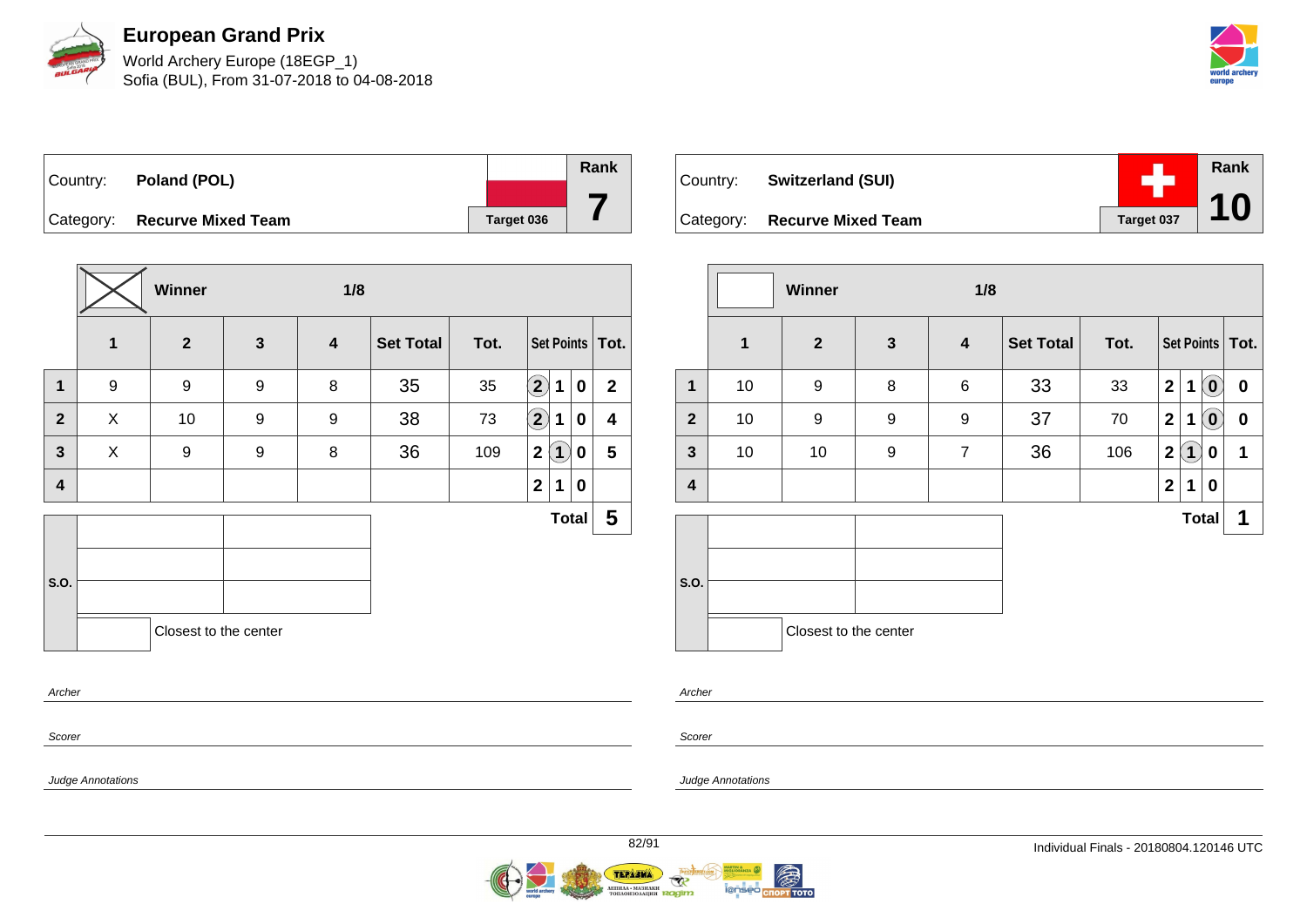

World Archery Europe (18EGP\_1) Sofia (BUL), From 31-07-2018 to 04-08-2018



喇 Country: **Moldova (MDA)** Category: **Recurve Mixed Team Target 038** 

|                |                  | <b>Winner</b>         |              | 1/8              |                  |      |                |             |                            |                   |
|----------------|------------------|-----------------------|--------------|------------------|------------------|------|----------------|-------------|----------------------------|-------------------|
|                | $\mathbf 1$      | $\overline{2}$        | $\mathbf{3}$ | $\boldsymbol{4}$ | <b>Set Total</b> | Tot. |                |             |                            | Set Points   Tot. |
| 1              | $\boldsymbol{9}$ | 9                     | 8            | 8                | 34               | 34   | $\mathbf{2}$   | $\mathbf 1$ | $\left( \mathbf{0}\right)$ | $\mathbf 0$       |
| $\overline{2}$ | 10               | 10                    | 9            | $\boldsymbol{9}$ | 38               | 72   | $\boxed{2}$    | $\mathbf 1$ | 0                          | $\overline{2}$    |
| $\overline{3}$ | 9                | 8                     | 8            | $\overline{7}$   | 32               | 104  | 2              | $\mathbf 1$ | $\left( \mathbf{0}\right)$ | $\boldsymbol{2}$  |
| 4              | 10               | 9                     | 9            | 8                | 36               | 140  | 2 <sup>1</sup> | 1           | $\left( \mathbf{0}\right)$ | $\mathbf{2}$      |
|                |                  |                       |              |                  |                  |      |                |             | <b>Total</b>               | $\mathbf{2}$      |
|                |                  |                       |              |                  |                  |      |                |             |                            |                   |
| S.O.           |                  |                       |              |                  |                  |      |                |             |                            |                   |
|                |                  | Closest to the center |              |                  |                  |      |                |             |                            |                   |
| Archer         |                  |                       |              |                  |                  |      |                |             |                            |                   |

| Country: Turkey (TUR)        |            | Rank |
|------------------------------|------------|------|
| Category: Recurve Mixed Team | Target 039 |      |

|                |    | Winner                |              | 1/8 |                  |      |                   |              |                            |                   |
|----------------|----|-----------------------|--------------|-----|------------------|------|-------------------|--------------|----------------------------|-------------------|
|                | 1  | $\mathbf{2}$          | $\mathbf{3}$ | 4   | <b>Set Total</b> | Tot. |                   |              |                            | Set Points   Tot. |
| $\mathbf{1}$   | 10 | 10                    | 9            | 8   | 37               | 37   | $\mathbf{2}$      | 1            | 0                          | $\mathbf{2}$      |
| $\overline{2}$ | 10 | 9                     | 9            | 8   | 36               | 73   | 2                 | 1            | $\left( \mathbf{0}\right)$ | $\mathbf{2}$      |
| 3              | 10 | 9                     | 9            | 8   | 36               | 109  | $\left( 2\right)$ | 1            | 0                          | 4                 |
| 4              | 10 | 10                    | 9            | 9   | 38               | 147  | $\mathbf{2)}$     | 1            | 0                          | 6                 |
|                |    |                       |              |     |                  |      |                   | <b>Total</b> |                            | $6\phantom{1}$    |
| S.O.           |    | Closest to the center |              |     |                  |      |                   |              |                            |                   |

Archer

Scorer

Judge Annotations

Scorer

Judge Annotations

**Rank**

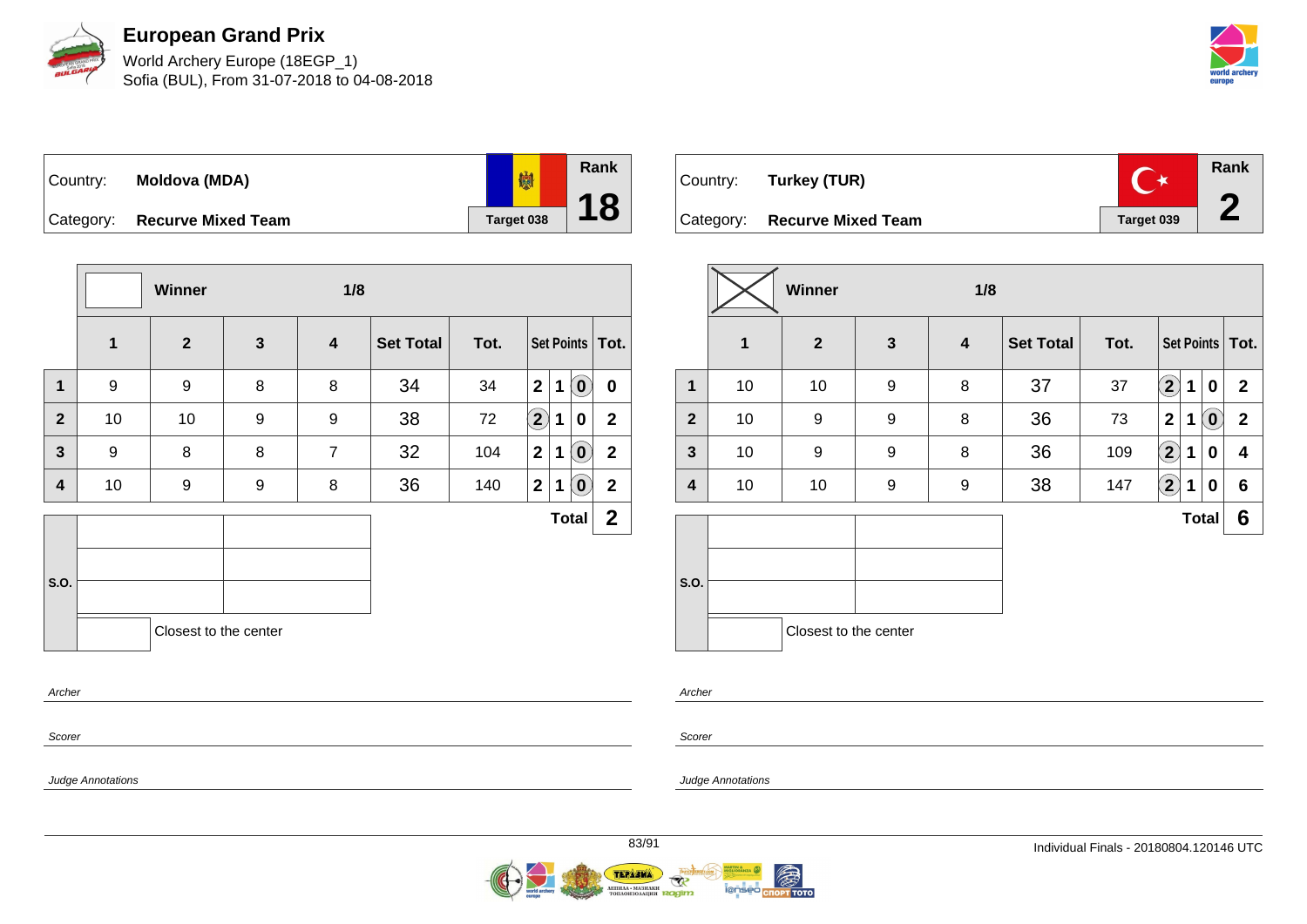

World Archery Europe (18EGP\_1) Sofia (BUL), From 31-07-2018 to 04-08-2018





|                |             | Winner                |              | 1/4                     |                  |      |                                   |              |
|----------------|-------------|-----------------------|--------------|-------------------------|------------------|------|-----------------------------------|--------------|
|                | $\mathbf 1$ | $\mathbf{2}$          | $\mathbf{3}$ | $\overline{\mathbf{4}}$ | <b>Set Total</b> | Tot. | Set Points   Tot.                 |              |
| $\mathbf 1$    | 10          | 10                    | 9            | 8                       | 37               | 37   | $\mathbf{2}$<br>$\mathbf{1}$<br>0 | 1            |
| $\overline{2}$ | 10          | 9                     | 9            | 8                       | 36               | 73   | $\Large 2$<br>1<br>0              | $\mathbf{3}$ |
| $\mathbf{3}$   | 10          | 9                     | 9            | 8                       | 36               | 109  | 2(1)<br>0                         | 4            |
| 4              | X           | 10                    | 9            | 8                       | 37               | 146  | 2 <br>$\overline{1}$<br>0         | 5            |
|                |             |                       |              |                         |                  |      | <b>Total</b>                      | 5            |
|                |             |                       |              |                         |                  |      |                                   |              |
| S.O.           |             |                       |              |                         |                  |      |                                   |              |
|                |             | Closest to the center |              |                         |                  |      |                                   |              |
| Archer         |             |                       |              |                         |                  |      |                                   |              |

| Country: | Austria (AUT)                |            | Rank           |
|----------|------------------------------|------------|----------------|
|          | Category: Recurve Mixed Team | Target 025 | $\bullet$<br>O |

|              |                  | <b>Winner</b>         |              | 1/4                     |                  |      |                                                         |              |
|--------------|------------------|-----------------------|--------------|-------------------------|------------------|------|---------------------------------------------------------|--------------|
|              | $\mathbf{1}$     | $\overline{2}$        | $\mathbf{3}$ | $\overline{\mathbf{4}}$ | <b>Set Total</b> | Tot. | Set Points   Tot.                                       |              |
| 1            | X                | 9                     | 9            | 9                       | 37               | 37   | $\overline{\mathbf{2}}$<br>$\overline{\mathbf{1}}$<br>0 | 1            |
| $\mathbf{2}$ | $\boldsymbol{9}$ | 9                     | 8            | 8                       | 34               | 71   | $\overline{\mathbf{2}}$<br>$\overline{\mathbf{0}}$<br>1 | 1            |
| $\mathbf{3}$ | 10               | 9                     | 9            | 8                       | 36               | 107  | $\overline{\mathbf{1}}$<br>$\mathbf{2}$<br>0            | $\mathbf{2}$ |
| 4            | 10               | 10                    | 9            | 8                       | 37               | 144  | $\mathbf{2}$<br>$\overline{\mathbf{1}}$<br>0            | $\mathbf{3}$ |
|              |                  |                       |              |                         |                  |      | <b>Total</b>                                            | $\mathbf{3}$ |
| S.O.         |                  |                       |              |                         |                  |      |                                                         |              |
|              |                  | Closest to the center |              |                         |                  |      |                                                         |              |

Archer

Scorer

Judge Annotations

Judge Annotations

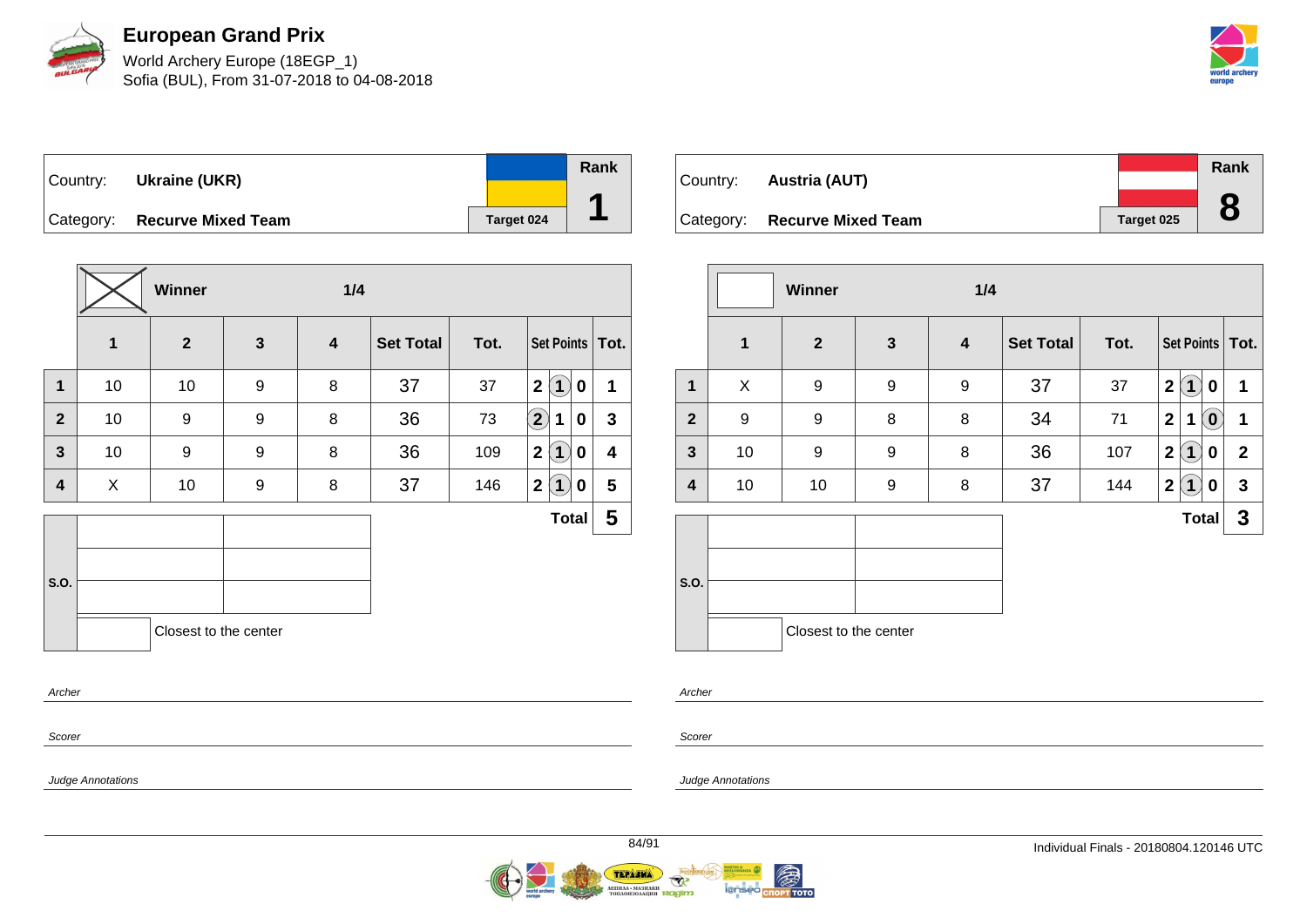

World Archery Europe (18EGP\_1) Sofia (BUL), From 31-07-2018 to 04-08-2018



te en **Rank** Country: **Croatia (CRO) 21** Category: **Recurve Mixed Team Target 028** 

|                         |             | Winner                |             | 1/4                     |                  |      |                |                   |                            |                   |
|-------------------------|-------------|-----------------------|-------------|-------------------------|------------------|------|----------------|-------------------|----------------------------|-------------------|
|                         | $\mathbf 1$ | $\overline{2}$        | $\mathbf 3$ | $\overline{\mathbf{4}}$ | <b>Set Total</b> | Tot. |                |                   |                            | Set Points   Tot. |
| $\mathbf 1$             | X           | $\boldsymbol{9}$      | 8           | 5                       | 32               | 32   | 2              | $\left( 1\right)$ | 0                          | 1                 |
| $\mathbf{2}$            | X           | 10                    | 9           | $\overline{7}$          | 36               | 68   | 2 <sup>1</sup> | $\mathbf 1$       | $\left( \textbf{0}\right)$ | 1                 |
| $\mathbf{3}$            | 9           | 9                     | 9           | 6                       | 33               | 101  | 2 <sup>1</sup> | 1                 | $\left( \mathbf{0}\right)$ | 1                 |
| $\overline{\mathbf{4}}$ |             |                       |             |                         |                  |      | $\mathbf{2}$   | 1                 | 0                          |                   |
|                         |             |                       |             |                         |                  |      |                |                   | <b>Total</b>               | 1                 |
| S.O.                    |             |                       |             |                         |                  |      |                |                   |                            |                   |
|                         |             | Closest to the center |             |                         |                  |      |                |                   |                            |                   |
| Archer                  |             |                       |             |                         |                  |      |                |                   |                            |                   |

| Country: | Russia (RUS)                 |                   | Rank |
|----------|------------------------------|-------------------|------|
|          | Category: Recurve Mixed Team | <b>Target 029</b> |      |

|              |   | Winner                |              | 1/4                     |                  |      |                |              |             |                   |
|--------------|---|-----------------------|--------------|-------------------------|------------------|------|----------------|--------------|-------------|-------------------|
|              | 1 | $\overline{2}$        | $\mathbf{3}$ | $\overline{\mathbf{4}}$ | <b>Set Total</b> | Tot. |                |              |             | Set Points   Tot. |
| 1            | 8 | 8                     | 8            | 8                       | 32               | 32   | $\mathbf{2}$   | $\mathbf{1}$ | $\mathbf 0$ | 1                 |
| $\mathbf{2}$ | X | 10                    | 9            | 9                       | 38               | 70   | $\mathbf{2}$   | 1            | 0           | $\mathbf{3}$      |
| $\mathbf{3}$ | X | X                     | 9            | 9                       | 38               | 108  | $\mathbf{Q}$   | 1            | 0           | $5\phantom{.0}$   |
| 4            |   |                       |              |                         |                  |      | $\overline{2}$ | 1            | 0           |                   |
|              |   |                       |              |                         |                  |      |                | <b>Total</b> |             | 5                 |
|              |   |                       |              |                         |                  |      |                |              |             |                   |
| S.O.         |   |                       |              |                         |                  |      |                |              |             |                   |
|              |   | Closest to the center |              |                         |                  |      |                |              |             |                   |

Scorer

Scorer

Archer

Judge Annotations

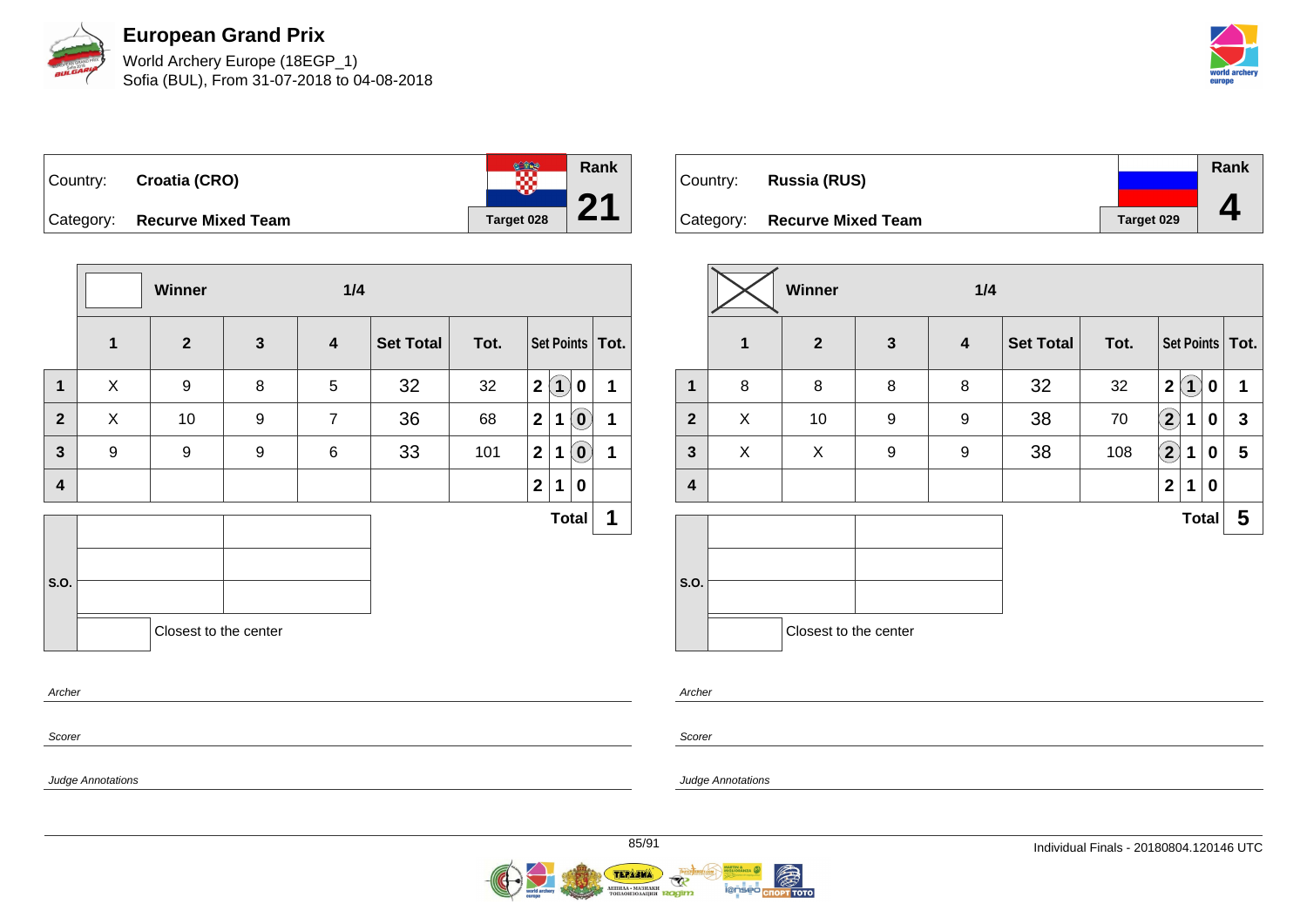

World Archery Europe (18EGP\_1) Sofia (BUL), From 31-07-2018 to 04-08-2018



Country: **Belgium (BEL)**



Category: **Recurve Mixed Team Target 032** 

|                |              | Winner                |                  | 1/4              |                  |      |                            |   |              |                   |
|----------------|--------------|-----------------------|------------------|------------------|------------------|------|----------------------------|---|--------------|-------------------|
|                | $\mathbf{1}$ | $\mathbf{2}$          | $\mathbf{3}$     | $\boldsymbol{4}$ | <b>Set Total</b> | Tot. |                            |   |              | Set Points   Tot. |
| 1              | X            | 10                    | $\boldsymbol{9}$ | $\boldsymbol{9}$ | 38               | 38   | $\left( \mathbf{2}\right)$ | 1 | 0            | $\overline{2}$    |
| $\overline{2}$ | X            | 9                     | 9                | 8                | 36               | 74   | $\left( \mathbf{2}\right)$ | 1 | 0            | 4                 |
| 3              | 10           | $\boldsymbol{9}$      | 9                | 8                | 36               | 110  | $\bf(2)$                   | 1 | 0            | $6\phantom{1}$    |
| 4              |              |                       |                  |                  |                  |      | $\mathbf 2$                | 1 | 0            |                   |
|                |              |                       |                  |                  |                  |      |                            |   | <b>Total</b> | 6                 |
|                |              |                       |                  |                  |                  |      |                            |   |              |                   |
| S.O.           |              |                       |                  |                  |                  |      |                            |   |              |                   |
|                |              | Closest to the center |                  |                  |                  |      |                            |   |              |                   |
|                |              |                       |                  |                  |                  |      |                            |   |              |                   |
| Archer         |              |                       |                  |                  |                  |      |                            |   |              |                   |

|                              | <b>NV</b> Rank                                                                                                                                                                                                                                                                                                                                                                                                                                                                  |  |
|------------------------------|---------------------------------------------------------------------------------------------------------------------------------------------------------------------------------------------------------------------------------------------------------------------------------------------------------------------------------------------------------------------------------------------------------------------------------------------------------------------------------|--|
| Country: Great Britain (GBR) | $\overline{\mathcal{L}}$ $\overline{\mathcal{L}}$ $\overline{\mathcal{L}}$ $\overline{\mathcal{L}}$ $\overline{\mathcal{L}}$ $\overline{\mathcal{L}}$ $\overline{\mathcal{L}}$ $\overline{\mathcal{L}}$ $\overline{\mathcal{L}}$ $\overline{\mathcal{L}}$ $\overline{\mathcal{L}}$ $\overline{\mathcal{L}}$ $\overline{\mathcal{L}}$ $\overline{\mathcal{L}}$ $\overline{\mathcal{L}}$ $\overline{\mathcal{L}}$ $\overline{\mathcal{L}}$ $\overline{\mathcal{L}}$ $\overline{\$ |  |
| Category: Recurve Mixed Team |                                                                                                                                                                                                                                                                                                                                                                                                                                                                                 |  |

|              |              | <b>Winner</b>         |              | 1/4              |                  |      |                |   |                            |                   |
|--------------|--------------|-----------------------|--------------|------------------|------------------|------|----------------|---|----------------------------|-------------------|
|              | $\mathbf{1}$ | $\overline{2}$        | $\mathbf{3}$ | $\boldsymbol{4}$ | <b>Set Total</b> | Tot. |                |   |                            | Set Points   Tot. |
| $\mathbf{1}$ | 10           | 8                     | 8            | $\overline{7}$   | 33               | 33   | $\mathbf{2}$   | 1 | $\left( \mathbf{0}\right)$ | $\boldsymbol{0}$  |
| $\mathbf{2}$ | 10           | 10                    | 9            | 6                | 35               | 68   | $\overline{2}$ | 1 | $\overline{\mathbf{0}}$    | $\bf{0}$          |
| $\mathbf{3}$ | X            | 9                     | 8            | 8                | 35               | 103  | $\mathbf{2}$   | 1 | $\left( \mathbf{0}\right)$ | $\bf{0}$          |
| 4            |              |                       |              |                  |                  |      | $\mathbf{2}$   | 1 | 0                          |                   |
|              |              |                       |              |                  |                  |      |                |   | <b>Total</b>               | 0                 |
| S.O.         |              |                       |              |                  |                  |      |                |   |                            |                   |
|              |              | Closest to the center |              |                  |                  |      |                |   |                            |                   |

Scorer

Scorer

Archer

Judge Annotations

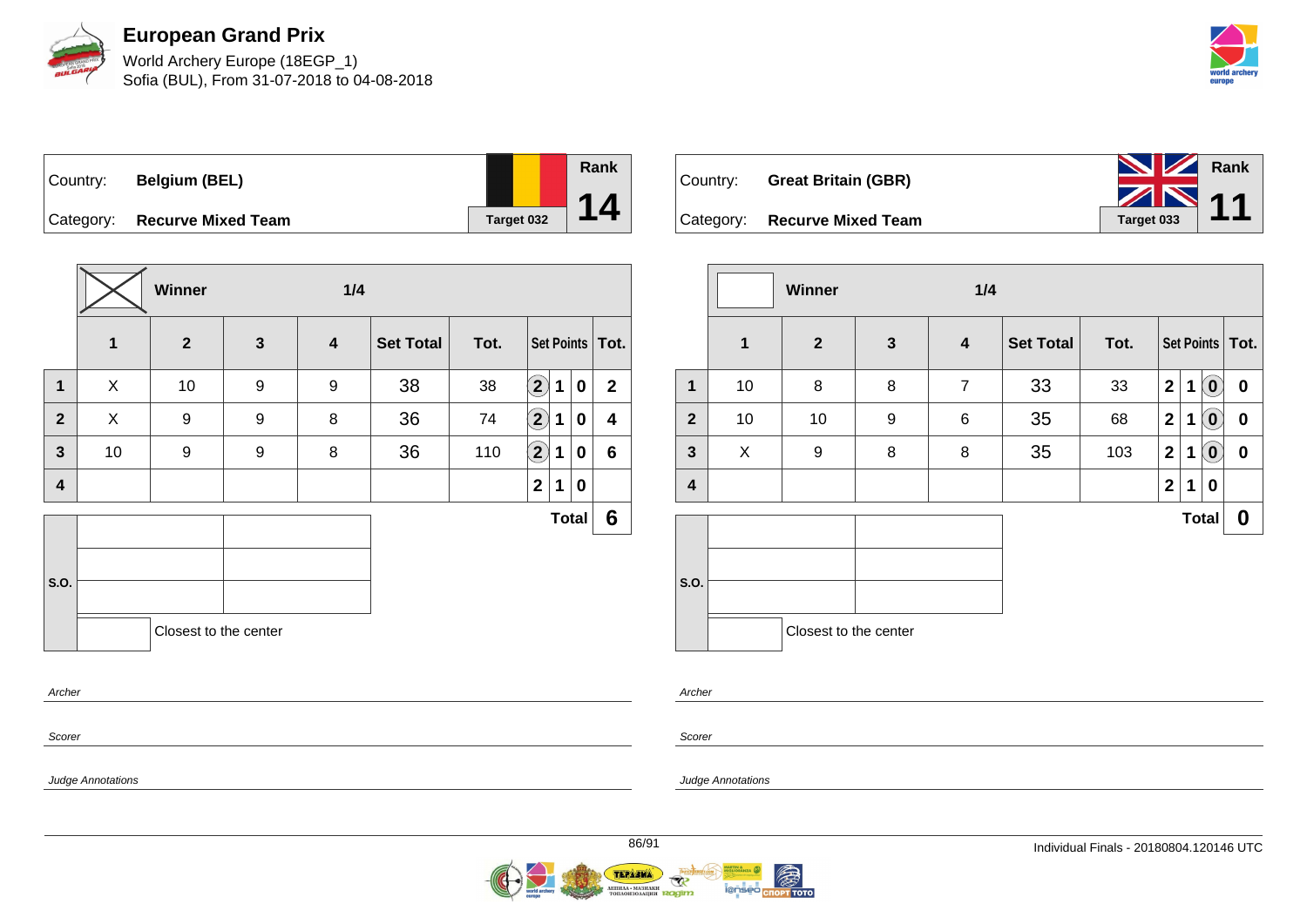

World Archery Europe (18EGP\_1) Sofia (BUL), From 31-07-2018 to 04-08-2018



| Country:  | Poland (POL)              |            | Rank |
|-----------|---------------------------|------------|------|
|           |                           |            |      |
| Category: | <b>Recurve Mixed Team</b> | Target 036 |      |

|                         |              | Winner                |                  | 1/4                     |                  |      |                            |             |              |                   |
|-------------------------|--------------|-----------------------|------------------|-------------------------|------------------|------|----------------------------|-------------|--------------|-------------------|
|                         | $\mathbf{1}$ | $\overline{2}$        | $\mathbf{3}$     | $\overline{\mathbf{4}}$ | <b>Set Total</b> | Tot. |                            |             |              | Set Points   Tot. |
| $\mathbf 1$             | X            | $\boldsymbol{9}$      | $\boldsymbol{9}$ | 8                       | 36               | 36   | $\left( \mathbf{2}\right)$ | $\mathbf 1$ | 0            | $\overline{2}$    |
| $\overline{2}$          | X            | 9                     | 9                | 8                       | 36               | 72   | 2                          | $\bf(1)$    | 0            | $\mathbf{3}$      |
| $\mathbf{3}$            | X            | 10                    | 9                | 9                       | 38               | 110  | $\mathbf{2}$               | $\mathbf 1$ | $\mathbf{0}$ | $\mathbf{3}$      |
| $\overline{\mathbf{4}}$ | 9            | 9                     | 8                | 8                       | 34               | 144  | 2 <sup>1</sup>             | 1           | $\bm{0}$     | 3                 |
|                         |              |                       |                  |                         |                  |      |                            |             | <b>Total</b> | $\mathbf{3}$      |
|                         |              |                       |                  |                         |                  |      |                            |             |              |                   |
| S.O.                    |              |                       |                  |                         |                  |      |                            |             |              |                   |
|                         |              | Closest to the center |                  |                         |                  |      |                            |             |              |                   |
| Archer                  |              |                       |                  |                         |                  |      |                            |             |              |                   |

| Country: Turkey (TUR)        |            | Rank |
|------------------------------|------------|------|
| Category: Recurve Mixed Team | Target 037 |      |

|                |    | Winner                |              | 1/4 |                  |      |                         |                     |                |                   |
|----------------|----|-----------------------|--------------|-----|------------------|------|-------------------------|---------------------|----------------|-------------------|
|                | 1  | $\mathbf{2}$          | $\mathbf{3}$ | 4   | <b>Set Total</b> | Tot. |                         |                     |                | Set Points   Tot. |
| 1              | 9  | 9                     | 8            | 8   | 34               | 34   | $\overline{\mathbf{2}}$ | 1                   | $(\mathbf{0})$ | 0                 |
| $\overline{2}$ | 10 | 9                     | 9            | 8   | 36               | 70   | $\mathbf 2$             | $\langle 1 \rangle$ | 0              | 1                 |
| $\mathbf{3}$   | 10 | 10                    | 10           | 9   | 39               | 109  | $\boxed{2}$             | 1                   | 0              | $\mathbf{3}$      |
| 4              | 10 | 10                    | 8            | 8   | 36               | 145  | $\mathbf{2}$            | 1                   | 0              | 5                 |
|                |    |                       |              |     |                  |      |                         | <b>Total</b>        |                | 5                 |
| S.O.           |    |                       |              |     |                  |      |                         |                     |                |                   |
|                |    | Closest to the center |              |     |                  |      |                         |                     |                |                   |

Archer

Scorer

Judge Annotations

Judge Annotations

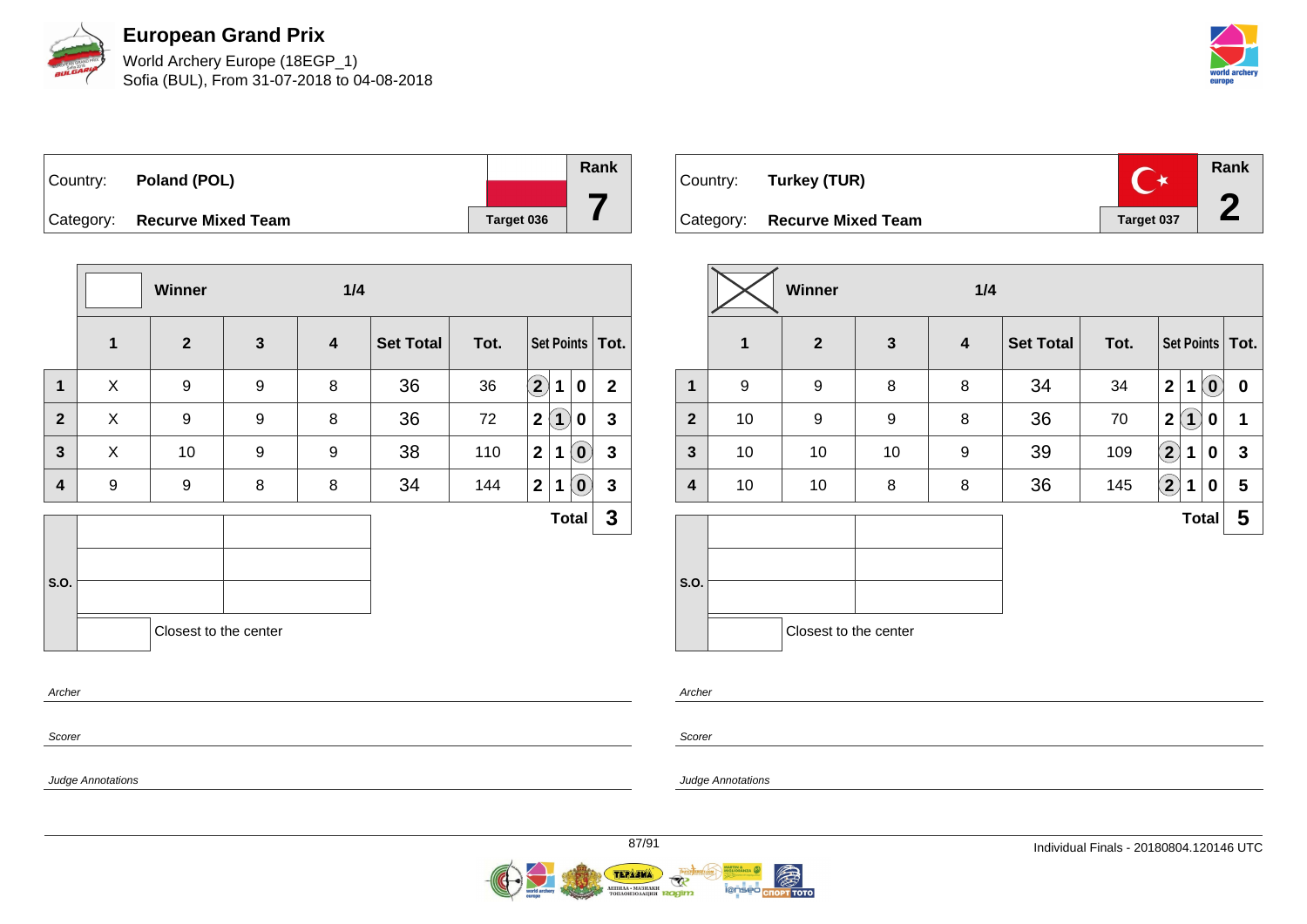

World Archery Europe (18EGP\_1) Sofia (BUL), From 31-07-2018 to 04-08-2018



| Country:  | Ukraine (UKR)             |            | Rank |
|-----------|---------------------------|------------|------|
| Category: | <b>Recurve Mixed Team</b> | Target 028 |      |

|                |             | Winner                |              | 1/2                     |                  |      |                   |             |                            |                   |
|----------------|-------------|-----------------------|--------------|-------------------------|------------------|------|-------------------|-------------|----------------------------|-------------------|
|                | $\mathbf 1$ | $\overline{2}$        | $\mathbf{3}$ | $\overline{\mathbf{4}}$ | <b>Set Total</b> | Tot. |                   |             |                            | Set Points   Tot. |
| $\mathbf 1$    | X           | 10                    | 9            | $\overline{7}$          | 36               | 36   | $\overline{2}$    | 1           | $\left( \mathbf{0}\right)$ | $\mathbf 0$       |
| $\mathbf{2}$   | 10          | 9                     | 8            | $\overline{7}$          | 34               | 70   | 2 <sup>1</sup>    | $\mathbf 1$ | $\left( \mathbf{0}\right)$ | $\mathbf 0$       |
| $\overline{3}$ | 10          | 10                    | 10           | 9                       | 39               | 109  | $\left( 2\right)$ | $\mathbf 1$ | 0                          | $\mathbf{2}$      |
| 4              | 10          | 10                    | 9            | 9                       | 38               | 147  | $\bigcirc$        | 1           | 0                          | 4                 |
|                |             | 8                     |              | 8                       |                  |      |                   |             | <b>Total</b>               | 4                 |
|                |             |                       |              |                         |                  |      |                   |             |                            |                   |
| S.O.           |             |                       |              |                         |                  |      |                   |             |                            |                   |
|                |             | Closest to the center |              |                         |                  |      |                   |             |                            |                   |
| Archer         |             |                       |              |                         |                  |      |                   |             |                            |                   |

| Country: | Russia (RUS)                 |            | <b>Rank</b> |
|----------|------------------------------|------------|-------------|
|          | Category: Recurve Mixed Team | Target 029 |             |

|                |              | <b>Winner</b>         |              | 1/2                     |                  |      |              |   |                            |                         |
|----------------|--------------|-----------------------|--------------|-------------------------|------------------|------|--------------|---|----------------------------|-------------------------|
|                | $\mathbf{1}$ | $\boldsymbol{2}$      | $\mathbf{3}$ | $\overline{\mathbf{4}}$ | <b>Set Total</b> | Tot. |              |   |                            | Set Points   Tot.       |
| 1              | 10           | 10                    | 9            | 9                       | 38               | 38   | $\mathbf{2}$ | 1 | $\mathbf 0$                | $\mathbf{2}$            |
| $\overline{2}$ | 10           | 9                     | 9            | 8                       | 36               | 74   | $\bf(2)$     | 1 | 0                          | 4                       |
| $\mathbf{3}$   | 9            | 9                     | 8            | 8                       | 34               | 108  | $\mathbf{2}$ | 1 | $\left( \mathbf{0}\right)$ | $\overline{\mathbf{4}}$ |
| 4              | 10           | 9                     | 8            | 8                       | 35               | 143  | $\mathbf 2$  | 1 | $\left[ \mathbf{0}\right]$ | $\overline{\mathbf{4}}$ |
|                |              | 10                    | 8            |                         |                  |      |              |   | <b>Total</b>               | 5                       |
|                |              |                       |              |                         |                  |      |              |   |                            |                         |
| S.O.           |              |                       |              |                         |                  |      |              |   |                            |                         |
|                |              | Closest to the center |              |                         |                  |      |              |   |                            |                         |

Scorer

Scorer

Archer

Judge Annotations

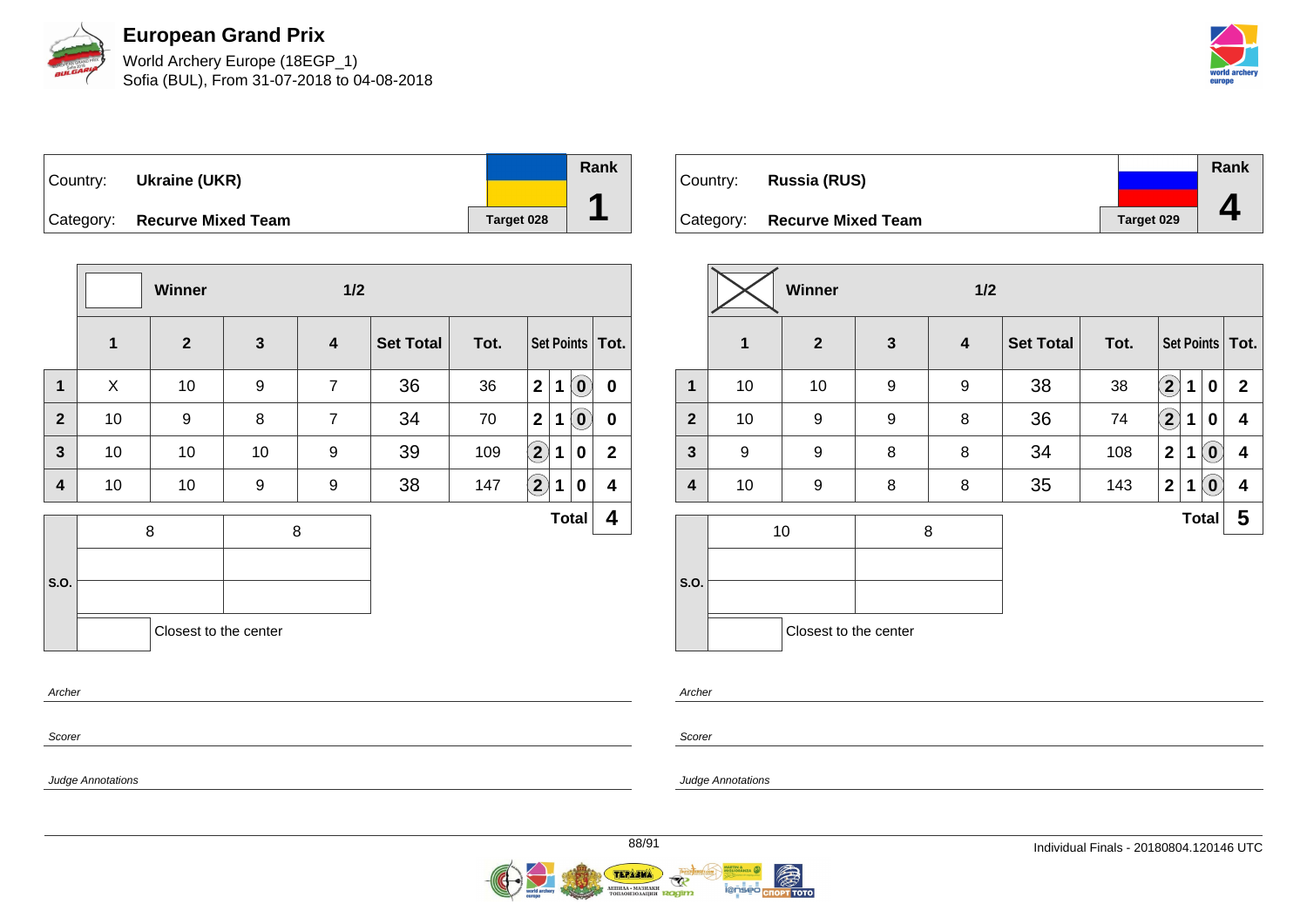

World Archery Europe (18EGP\_1) Sofia (BUL), From 31-07-2018 to 04-08-2018



Country: **Belgium (BEL)** Category: **Recurve Mixed Team Target 032** 



|                |                  | Winner                |              | $1/2$                   |                  |      |                   |              |                            |                   |
|----------------|------------------|-----------------------|--------------|-------------------------|------------------|------|-------------------|--------------|----------------------------|-------------------|
|                | $\mathbf{1}$     | $\mathbf{2}$          | $\mathbf{3}$ | $\overline{\mathbf{4}}$ | <b>Set Total</b> | Tot. |                   |              |                            | Set Points   Tot. |
| $\mathbf 1$    | $\boldsymbol{9}$ | 9                     | 8            | 8                       | 34               | 34   | $\mathbf{2}$      | $\mathbf 1$  | $\left( \mathbf{0}\right)$ | $\mathbf 0$       |
| $\overline{2}$ | $\boldsymbol{9}$ | 9                     | 9            | 8                       | 35               | 69   | $\left( 2\right)$ | $\mathbf 1$  | 0                          | $\mathbf{2}$      |
| $\mathbf{3}$   | 10               | 9                     | 8            | 8                       | 35               | 104  | $\boldsymbol{2}$  | 1            | $\left( 0 \right)$         | $\mathbf 2$       |
| 4              | 10               | 9                     | 9            | 9                       | 37               | 141  | $\mathbf{2}$      | $\mathbf{1}$ | 0                          | $\mathbf{3}$      |
|                |                  |                       |              |                         |                  |      |                   |              | <b>Total</b>               | $\mathbf{3}$      |
|                |                  |                       |              |                         |                  |      |                   |              |                            |                   |
| S.O.           |                  |                       |              |                         |                  |      |                   |              |                            |                   |
|                |                  | Closest to the center |              |                         |                  |      |                   |              |                            |                   |
|                |                  |                       |              |                         |                  |      |                   |              |                            |                   |
| Archer         |                  |                       |              |                         |                  |      |                   |              |                            |                   |

| Country: Turkey (TUR)        |            | Rank |
|------------------------------|------------|------|
| Category: Recurve Mixed Team | Target 033 |      |

|                |    | Winner                |              | 1/2                     |                  |      |                                   |                                                |
|----------------|----|-----------------------|--------------|-------------------------|------------------|------|-----------------------------------|------------------------------------------------|
|                | 1  | $\boldsymbol{2}$      | $\mathbf{3}$ | $\overline{\mathbf{4}}$ | <b>Set Total</b> | Tot. |                                   | Set Points   Tot.                              |
| 1              | 10 | 9                     | 9            | 9                       | 37               | 37   | $\bf(2)$<br>1                     | $\mathbf{2}$<br>0                              |
| $\overline{2}$ | 9  | 9                     | 8            | M                       | 26               | 63   | $\mathbf{2}$<br>1                 | $\left( \mathbf{0}\right)$<br>$\boldsymbol{2}$ |
| 3              | 10 | 10                    | 9            | 8                       | 37               | 100  | $\bf(2)$<br>1                     | 0<br>4                                         |
| 4              | 10 | 9                     | 9            | 9                       | 37               | 137  | $\mathbf{2}$<br>$\left( 1\right)$ | 5<br>0                                         |
|                |    |                       |              |                         |                  |      | <b>Total</b>                      | 5                                              |
| S.O.           |    | Closest to the center |              |                         |                  |      |                                   |                                                |
|                |    |                       |              |                         |                  |      |                                   |                                                |

Scorer

Scorer

Archer

Judge Annotations

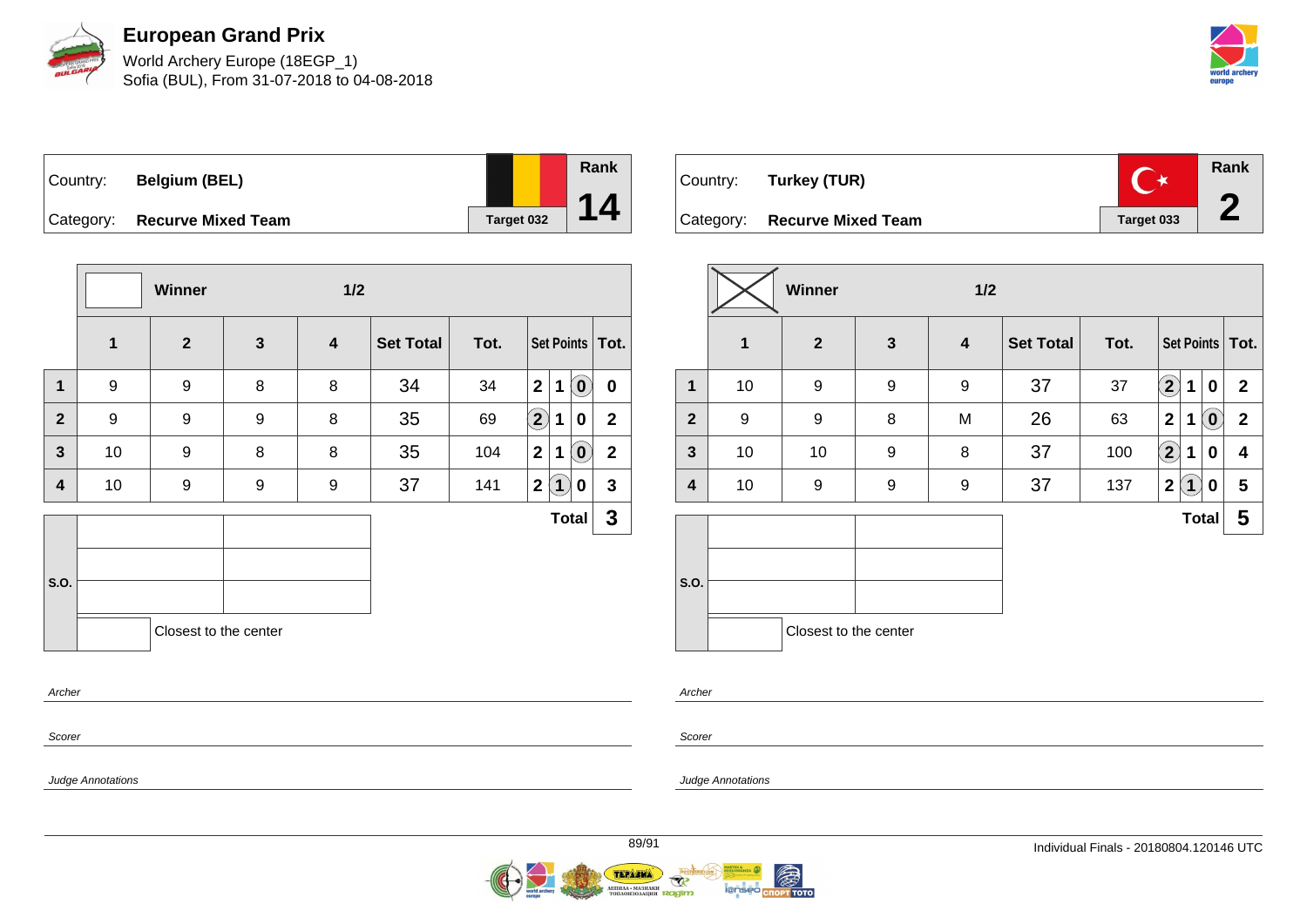

World Archery Europe (18EGP\_1) Sofia (BUL), From 31-07-2018 to 04-08-2018



| Country: | Ukraine (UKR)                |            | Rank |
|----------|------------------------------|------------|------|
|          | Category: Recurve Mixed Team | Target 028 |      |

|              |             | Winner                |              | <b>Bronze</b>           |                  |      |                    |             |              |                   |
|--------------|-------------|-----------------------|--------------|-------------------------|------------------|------|--------------------|-------------|--------------|-------------------|
|              | $\mathbf 1$ | $\overline{2}$        | $\mathbf{3}$ | $\overline{\mathbf{4}}$ | <b>Set Total</b> | Tot. |                    |             |              | Set Points   Tot. |
| $\mathbf 1$  | 10          | 10                    | 9            | 8                       | 37               | 37   | $\mathbf{2}$       | $\mathbf 1$ | 0            | $\mathbf{2}$      |
| $\mathbf{2}$ | 9           | $\boldsymbol{9}$      | 9            | 8                       | 35               | 72   | $\bf \overline{2}$ | 1           | 0            | 4                 |
| $\mathbf{3}$ | X           | X                     | X            | 9                       | 39               | 111  | $\Large 2$         | $\mathbf 1$ | 0            | $6\phantom{a}$    |
| 4            |             |                       |              |                         |                  |      | $\mathbf{2}$       | 1           | 0            |                   |
|              |             |                       |              |                         |                  |      |                    |             | <b>Total</b> | 6                 |
|              |             |                       |              |                         |                  |      |                    |             |              |                   |
| S.O.         |             |                       |              |                         |                  |      |                    |             |              |                   |
|              |             | Closest to the center |              |                         |                  |      |                    |             |              |                   |
| Archer       |             |                       |              |                         |                  |      |                    |             |              |                   |

| Country:  | <b>Belgium (BEL)</b>      |                   | Rank |
|-----------|---------------------------|-------------------|------|
| Category: | <b>Recurve Mixed Team</b> | <b>Target 029</b> | 14   |

|                |              | <b>Winner</b>         | <b>Bronze</b>  |                  |                  |      |                |              |                |                   |
|----------------|--------------|-----------------------|----------------|------------------|------------------|------|----------------|--------------|----------------|-------------------|
|                | $\mathbf{1}$ | $\overline{2}$        | $\mathbf{3}$   | $\boldsymbol{4}$ | <b>Set Total</b> | Tot. |                |              |                | Set Points   Tot. |
| $\mathbf{1}$   | X            | 10                    | $\overline{7}$ | $\overline{4}$   | 31               | 31   | $\overline{2}$ | 1            | $\mathbf{O}$   | $\bf{0}$          |
| $\overline{2}$ | X            | X                     | 9              | 4                | 33               | 64   | $\overline{2}$ | 1            | $\overline{0}$ | $\boldsymbol{0}$  |
| $\mathbf{3}$   | 10           | 9                     | 9              | 8                | 36               | 100  | $\overline{2}$ | $\mathbf 1$  | $(\mathbf{0})$ | $\boldsymbol{0}$  |
| 4              |              |                       |                |                  |                  |      | $\mathbf{2}$   | $\mathbf 1$  | 0              |                   |
|                |              |                       |                |                  |                  |      |                | <b>Total</b> |                | 0                 |
| S.O.           |              |                       |                |                  |                  |      |                |              |                |                   |
|                |              | Closest to the center |                |                  |                  |      |                |              |                |                   |

Archer

Scorer

Judge Annotations

Judge Annotations